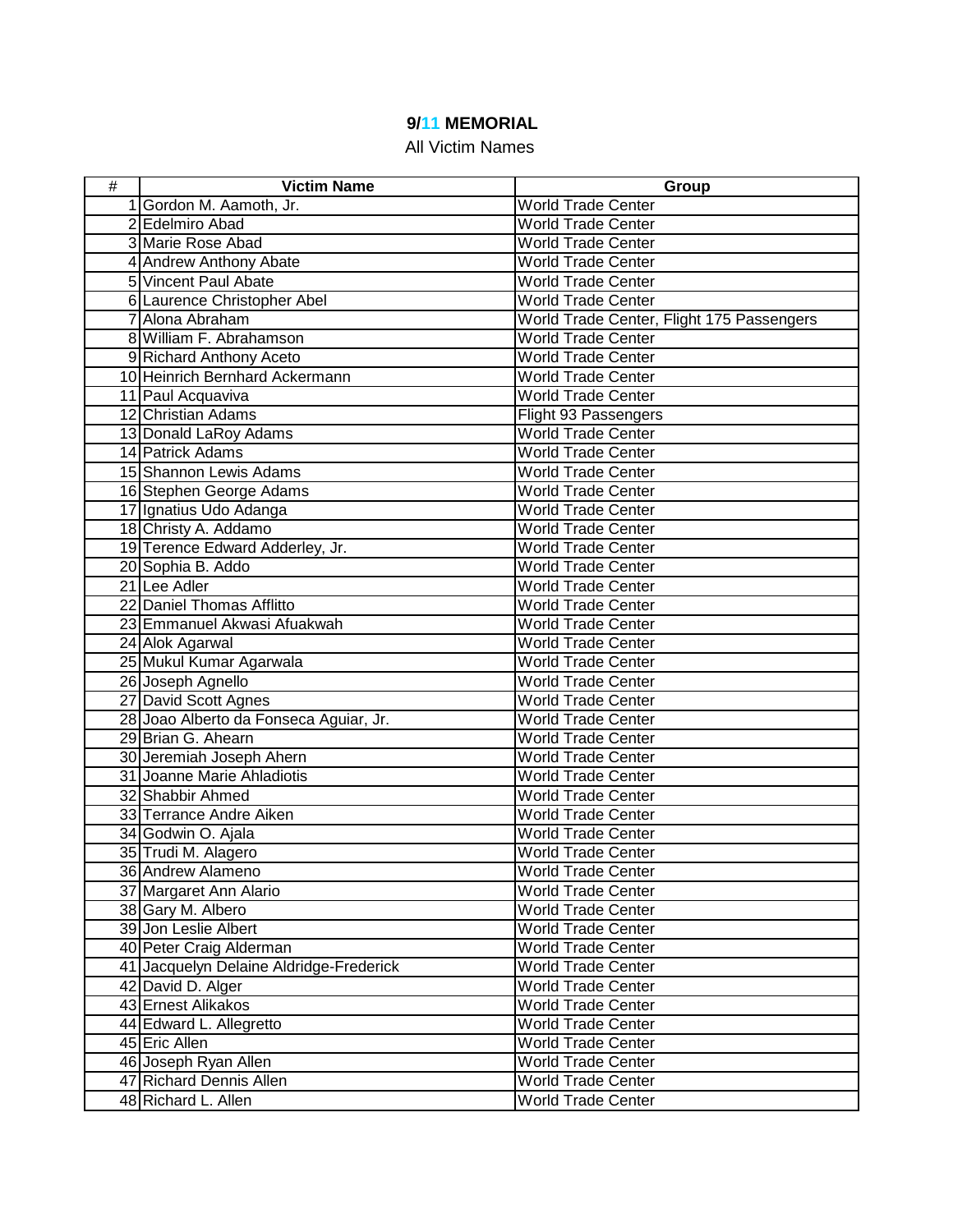| 49 Christopher E. Allingham    | <b>World Trade Center</b>                |
|--------------------------------|------------------------------------------|
| 50 Anna S. W. Allison          | World Trade Center, Flight 11 Passengers |
| 51 Janet Marie Alonso          | <b>World Trade Center</b>                |
| 52 Anthony Alvarado            | <b>World Trade Center</b>                |
| 53 Antonio Javier Alvarez      | <b>World Trade Center</b>                |
| 54 Victoria Alvarez-Brito      | <b>World Trade Center</b>                |
| 55 Telmo E. Alvear             | <b>World Trade Center</b>                |
| 56 Cesar Amoranto Alviar       | <b>World Trade Center</b>                |
| 57 Tariq Amanullah             | <b>World Trade Center</b>                |
| 58 Angelo Amaranto             | <b>World Trade Center</b>                |
| 59 James M. Amato              | <b>World Trade Center</b>                |
| 60 Joseph Amatuccio            | <b>World Trade Center</b>                |
| 61 Paul W. Ambrose             | Pentagon, Flight 77 Passengers           |
| 62 Christopher Charles Amoroso | <b>World Trade Center</b>                |
| 63 Craig Scott Amundson        | Pentagon                                 |
| 64 Kazuhiro Anai               | <b>World Trade Center</b>                |
| 65 Calixto Anaya, Jr.          | <b>World Trade Center</b>                |
| 66 Joseph P. Anchundia         | <b>World Trade Center</b>                |
| 67 Kermit Charles Anderson     | <b>World Trade Center</b>                |
| 68 Yvette Constance Anderson   | <b>World Trade Center</b>                |
| 69 John Jack Andreacchio       | <b>World Trade Center</b>                |
| 70 Michael Rourke Andrews      | <b>World Trade Center</b>                |
| 71 Jean Ann Andrucki           | <b>World Trade Center</b>                |
| 72 Siew-Nya Ang                | <b>World Trade Center</b>                |
| 73 Joseph Angelini, Sr.        | <b>World Trade Center</b>                |
| 74 Joseph John Angelini, Jr.   | <b>World Trade Center</b>                |
| 75 David Lawrence Angell       | World Trade Center, Flight 11 Passengers |
| 76 Mary Lynn Edwards Angell    | World Trade Center, Flight 11 Passengers |
| 77 Laura Angilletta            | <b>World Trade Center</b>                |
| 78 Doreen J. Angrisani         | <b>World Trade Center</b>                |
| 79 Lorraine Antigua            | World Trade Center                       |
| 80 Seima David Aoyama          | World Trade Center, Flight 11 Passengers |
| 81 Peter Paul Apollo           | <b>World Trade Center</b>                |
| 82 Faustino Apostol, Jr.       | <b>World Trade Center</b>                |
| 83 Frank Thomas Aquilino       | <b>World Trade Center</b>                |
| 84 Patrick Michael Aranyos     | <b>World Trade Center</b>                |
| 85 David Gregory Arce          | World Trade Center                       |
| 86 Michael George Arczynski    | <b>World Trade Center</b>                |
| 87 Louis Arena                 | <b>World Trade Center</b>                |
| 88 Barbara Jean Arestegui      | World Trade Center, Flight 11 Crew       |
| 89 Adam P. Arias               | World Trade Center                       |
| 90 Michael J. Armstrong        | <b>World Trade Center</b>                |
| 91 Jack Charles Aron           | <b>World Trade Center</b>                |
| 92 Joshua Todd Aron            | <b>World Trade Center</b>                |
| 93 Richard Avery Aronow        | <b>World Trade Center</b>                |
| 94 Myra Joy Aronson            | World Trade Center, Flight 11 Passengers |
| 95 Japhet Jesse Aryee          | <b>World Trade Center</b>                |
| 96 Carl Francis Asaro          | <b>World Trade Center</b>                |
| 97 Michael A. Asciak           | <b>World Trade Center</b>                |
| 98 Michael Edward Asher        | <b>World Trade Center</b>                |
| 99 Janice Marie Ashley         | <b>World Trade Center</b>                |
| 100 Thomas J. Ashton           | <b>World Trade Center</b>                |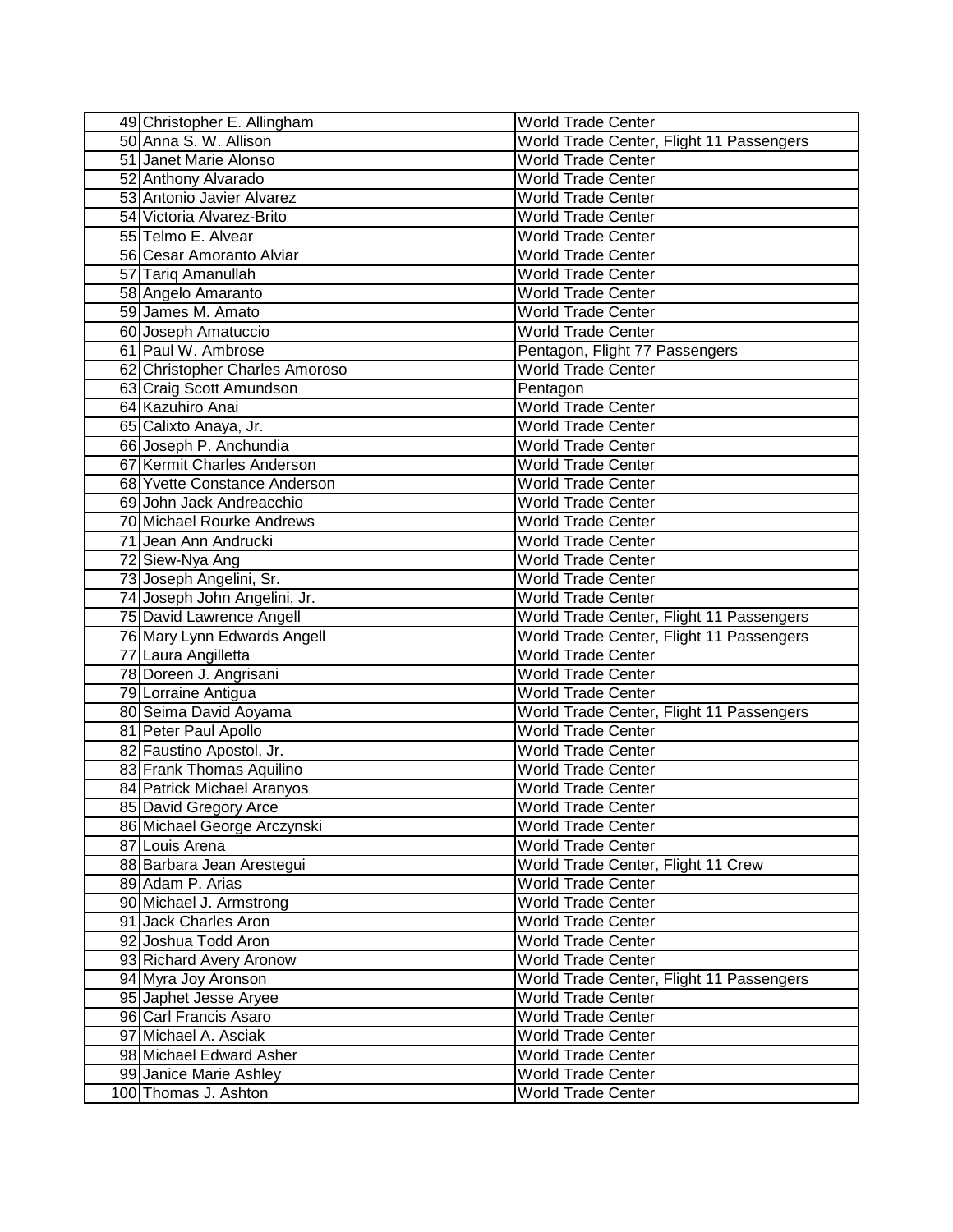| 101 Manuel O. Asitimbay               | <b>World Trade Center</b>                 |
|---------------------------------------|-------------------------------------------|
| 102 Gregg A. Atlas                    | <b>World Trade Center</b>                 |
| 103 Gerald Thomas Atwood              | <b>World Trade Center</b>                 |
| 104 James Audiffred                   | <b>World Trade Center</b>                 |
| 105 Louis F. Aversano, Jr.            | <b>World Trade Center</b>                 |
| 106 Ezra Aviles                       | <b>World Trade Center</b>                 |
| 107 Sandy Ayala                       | <b>World Trade Center</b>                 |
| 108 Arlene T. Babakitis               | <b>World Trade Center</b>                 |
| 109 Eustace R. Bacchus                | <b>World Trade Center</b>                 |
| 110 John J. Badagliacca               | <b>World Trade Center</b>                 |
| 111 Jane Ellen Baeszler               | <b>World Trade Center</b>                 |
| 112 Robert J. Baierwalter             | <b>World Trade Center</b>                 |
| 113 Andrew J. Bailey                  | <b>World Trade Center</b>                 |
| 114 Brett T. Bailey                   | <b>World Trade Center</b>                 |
| 115 Garnet Ace Bailey                 | World Trade Center, Flight 175 Passengers |
| 116 Tatyana Bakalinskaya              | <b>World Trade Center</b>                 |
| 117 Michael S. Baksh                  | <b>World Trade Center</b>                 |
| 118 Sharon M. Balkcom                 | <b>World Trade Center</b>                 |
| 119 Michael Andrew Bane               | <b>World Trade Center</b>                 |
| 120 Katherine Bantis                  | <b>World Trade Center</b>                 |
| 121 Gerard Baptiste                   | <b>World Trade Center</b>                 |
| 122 Walter Baran                      | <b>World Trade Center</b>                 |
| 123 Gerard A. Barbara                 | <b>World Trade Center</b>                 |
| 124 Paul Vincent Barbaro              | <b>World Trade Center</b>                 |
| 125 James William Barbella            | <b>World Trade Center</b>                 |
| 126 Victor Daniel Barbosa             | <b>World Trade Center</b>                 |
| 127 Christine Johnna Barbuto          | World Trade Center, Flight 11 Passengers  |
| 128 Colleen Ann Barkow                | <b>World Trade Center</b>                 |
| 129 David Michael Barkway             | <b>World Trade Center</b>                 |
| 130 Matthew Barnes                    | <b>World Trade Center</b>                 |
| 131 Melissa Rose Barnes               | Pentagon                                  |
| 132 Sheila Patricia Barnes            | <b>World Trade Center</b>                 |
| 133 Evan Jay Baron                    | <b>World Trade Center</b>                 |
| 134 Renee Barrett-Arjune              | World Trade Center                        |
| 135 Arthur Thaddeus Barry             | <b>World Trade Center</b>                 |
| 136 Diane G. Barry                    | <b>World Trade Center</b>                 |
| 137 Maurice Vincent Barry             | World Trade Center                        |
| 138 Scott D. Bart                     | <b>World Trade Center</b>                 |
| 139 Carlton W. Bartels                | <b>World Trade Center</b>                 |
| 140 Guy Barzvi                        | <b>World Trade Center</b>                 |
| 141 Inna B. Basina                    | <b>World Trade Center</b>                 |
| 142 Alysia Christine Burton Basmajian | <b>World Trade Center</b>                 |
| 143 Kenneth William Basnicki          | <b>World Trade Center</b>                 |
| 144 Steven Joseph Bates               | <b>World Trade Center</b>                 |
| 145 Paul James Battaglia              | <b>World Trade Center</b>                 |
| 146 W. David Bauer                    | <b>World Trade Center</b>                 |
| 147 Ivhan Luis Carpio Bautista        | <b>World Trade Center</b>                 |
| 148 Marlyn Capito Bautista            | <b>World Trade Center</b>                 |
| 149 Mark Lawrence Bavis               | World Trade Center, Flight 175 Passengers |
| 150 Jasper Baxter                     | <b>World Trade Center</b>                 |
| 151 Lorraine G. Bay                   | Flight 93 Crew                            |
| 152 Michele Beale                     | <b>World Trade Center</b>                 |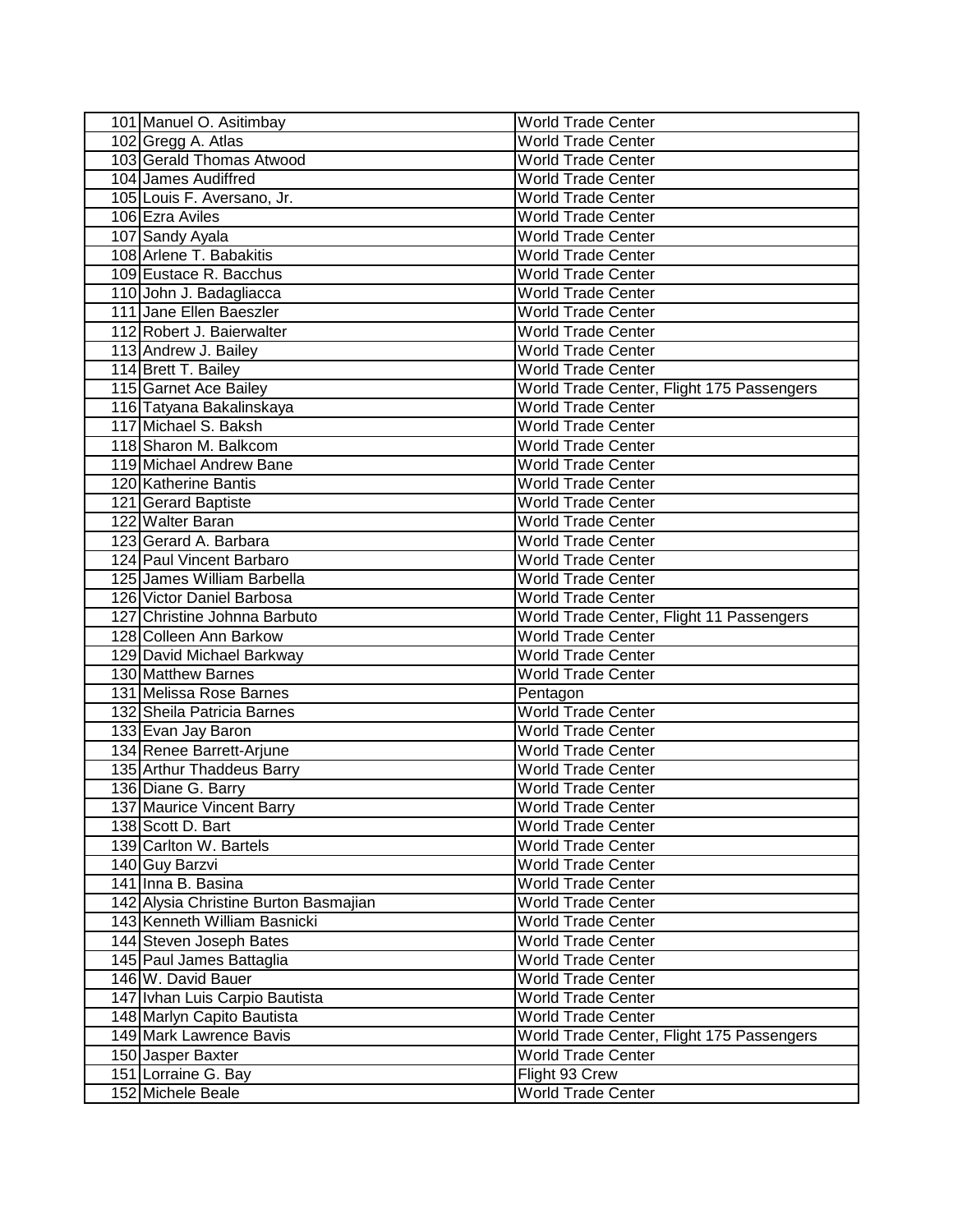| 153 Todd M. Beamer           | Flight 93 Passengers                      |
|------------------------------|-------------------------------------------|
| 154 Paul Frederick Beatini   | World Trade Center                        |
| 155 Jane S. Beatty           | <b>World Trade Center</b>                 |
| 156 Alan Anthony Beaven      | Flight 93 Passengers                      |
| 157 Lawrence Ira Beck        | World Trade Center                        |
| 158 Manette Marie Beckles    | <b>World Trade Center</b>                 |
| 159 Carl John Bedigian       | <b>World Trade Center</b>                 |
| 160 Michael Ernest Beekman   | <b>World Trade Center</b>                 |
| 161 Maria A. Behr            | <b>World Trade Center</b>                 |
| 162 Max J. Beilke            | Pentagon                                  |
| 163 Yelena Belilovsky        | <b>World Trade Center</b>                 |
| 164 Nina Patrice Bell        | <b>World Trade Center</b>                 |
| 165 Debbie S. Bellows        | World Trade Center                        |
| 166 Stephen Elliot Belson    | <b>World Trade Center</b>                 |
| 167 Paul M. Benedetti        | World Trade Center                        |
| 168 Denise Lenore Benedetto  | <b>World Trade Center</b>                 |
| 169 Bryan Craig Bennett      | <b>World Trade Center</b>                 |
| 170 Eric L. Bennett          | <b>World Trade Center</b>                 |
| 171 Oliver Bennett           | <b>World Trade Center</b>                 |
| 172 Margaret L. Benson       | <b>World Trade Center</b>                 |
| 173 Dominick J. Berardi      | <b>World Trade Center</b>                 |
| 174 James Patrick Berger     | <b>World Trade Center</b>                 |
| 175 Steven Howard Berger     | <b>World Trade Center</b>                 |
| 176 John P. Bergin           | <b>World Trade Center</b>                 |
| 177 Alvin Bergsohn           | <b>World Trade Center</b>                 |
| 178 Daniel David Bergstein   | <b>World Trade Center</b>                 |
| 179 Graham Andrew Berkeley   | World Trade Center, Flight 175 Passengers |
| 180 Michael J. Berkeley      | <b>World Trade Center</b>                 |
| 181 Donna M. Bernaerts       | <b>World Trade Center</b>                 |
| 182 David W. Bernard         | <b>World Trade Center</b>                 |
| 183 William H. Bernstein     | <b>World Trade Center</b>                 |
| 184 David M. Berray          | <b>World Trade Center</b>                 |
| 185 David Shelby Berry       | <b>World Trade Center</b>                 |
| 186 Joseph John Berry        | <b>World Trade Center</b>                 |
| 187 William Reed Bethke      | <b>World Trade Center</b>                 |
| 188 Yeneneh Betru            | Pentagon, Flight 77 Passengers            |
| 189 Timothy D. Betterly      | <b>World Trade Center</b>                 |
| 190 Carolyn Mayer Beug       | World Trade Center, Flight 11 Passengers  |
| 191 Edward Frank Beyea       | <b>World Trade Center</b>                 |
| 192 Paul Michael Beyer       | World Trade Center                        |
| 193 Anil Tahilram Bharvaney  | <b>World Trade Center</b>                 |
| 194 Bella J. Bhukhan         | <b>World Trade Center</b>                 |
| 195 Shimmy D. Biegeleisen    | <b>World Trade Center</b>                 |
| 196 Peter Alexander Bielfeld | <b>World Trade Center</b>                 |
| 197 William G. Biggart       | <b>World Trade Center</b>                 |
| 198 Brian Eugene Bilcher     | <b>World Trade Center</b>                 |
| 199 Mark Bingham             | Flight 93 Passengers                      |
| 200 Carl Vincent Bini        | <b>World Trade Center</b>                 |
| 201 Gary Eugene Bird         | <b>World Trade Center</b>                 |
| 202 Joshua David Birnbaum    | <b>World Trade Center</b>                 |
| 203 George John Bishop       | World Trade Center                        |
| 204 Kris Romeo Bishundat     | Pentagon                                  |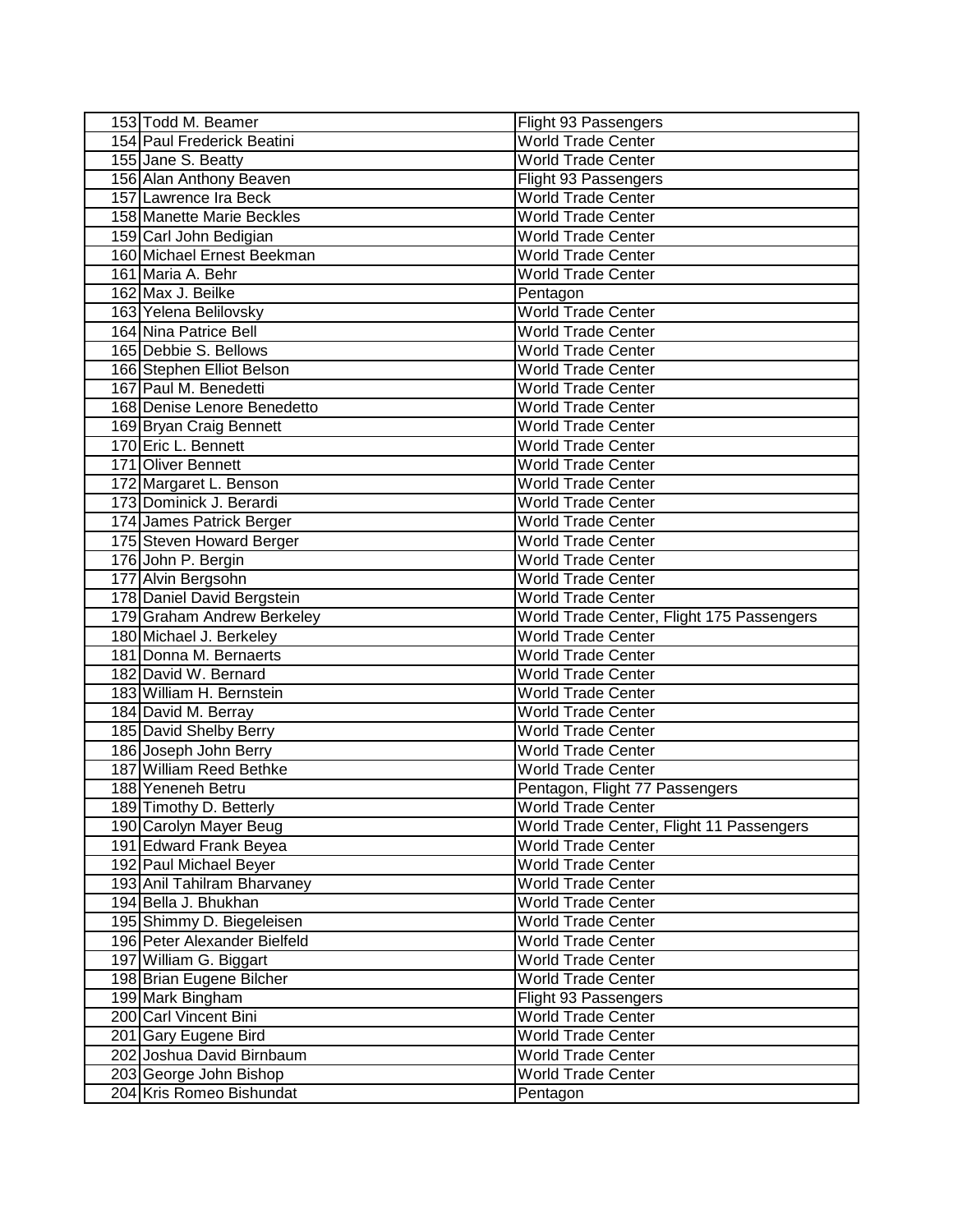| 205 Jeffrey Donald Bittner       | <b>World Trade Center</b>                 |
|----------------------------------|-------------------------------------------|
| 206 Albert Balewa Blackman, Jr.  | <b>World Trade Center</b>                 |
| 207 Christopher Joseph Blackwell | World Trade Center                        |
| 208 Carrie Rosetta Blagburn      | Pentagon                                  |
| 209 Susan Leigh Blair            | <b>World Trade Center</b>                 |
| 210 Harry Blanding, Jr.          | <b>World Trade Center</b>                 |
| 211 Janice Lee Blaney            | <b>World Trade Center</b>                 |
| 212 Craig Michael Blass          | <b>World Trade Center</b>                 |
| 213 Rita Blau                    | <b>World Trade Center</b>                 |
| 214 Richard Middleton Blood, Jr. | <b>World Trade Center</b>                 |
| 215 Michael Andrew Boccardi      | <b>World Trade Center</b>                 |
| 216 John Paul Bocchi             | <b>World Trade Center</b>                 |
| 217 Michael L. Bocchino          | <b>World Trade Center</b>                 |
| 218 Susan M. Bochino             | <b>World Trade Center</b>                 |
| 219 Deora Frances Bodley         | Flight 93 Passengers                      |
| 220 Bruce Douglas Boehm          | <b>World Trade Center</b>                 |
| 221 Nicholas Andrew Bogdan       | <b>World Trade Center</b>                 |
| 222 Darren Christopher Bohan     | <b>World Trade Center</b>                 |
| 223 Lawrence Francis Boisseau    | <b>World Trade Center</b>                 |
| 224 Vincent M. Boland, Jr.       | <b>World Trade Center</b>                 |
| 225 Touri Hamzavi Bolourchi      | World Trade Center, Flight 175 Passengers |
| 226 Alan Bondarenko              | <b>World Trade Center</b>                 |
| 227 Andre Bonheur, Jr.           | <b>World Trade Center</b>                 |
| 228 Colin Arthur Bonnett         | <b>World Trade Center</b>                 |
| 229 Frank J. Bonomo              | <b>World Trade Center</b>                 |
| 230 Yvonne Lucia Bonomo          | <b>World Trade Center</b>                 |
| 231 Sean Booker, Sr.             | <b>World Trade Center</b>                 |
| 232 Kelly Ann Booms              | World Trade Center, Flight 11 Passengers  |
| 233 Canfield D. Boone            | Pentagon                                  |
| 234 Mary Jane Booth              | Pentagon, Flight 77 Crew                  |
| 235 Sherry Ann Bordeaux          | <b>World Trade Center</b>                 |
| 236 Krystine Bordenabe           | <b>World Trade Center</b>                 |
| 237 Jerry J. Borg                | <b>World Trade Center</b>                 |
| 238 Martin Michael Boryczewski   | <b>World Trade Center</b>                 |
| 239 Richard Edward Bosco         | <b>World Trade Center</b>                 |
| 240 Klaus Bothe                  | World Trade Center, Flight 175 Passengers |
| 241 Carol Marie Bouchard         | World Trade Center, Flight 11 Passengers  |
| 242 J. Howard Boulton            | World Trade Center                        |
| 243 Francisco Eligio Bourdier    | <b>World Trade Center</b>                 |
| 244 Thomas Harold Bowden, Jr.    | <b>World Trade Center</b>                 |
| 245 Donna M. Bowen               | Pentagon                                  |
| 246 Kimberly S. Bowers           | <b>World Trade Center</b>                 |
| 247 Veronique Nicole Bowers      | <b>World Trade Center</b>                 |
| 248 Larry Bowman                 | <b>World Trade Center</b>                 |
| 249 Shawn Edward Bowman, Jr.     | <b>World Trade Center</b>                 |
| 250 Kevin L. Bowser              | <b>World Trade Center</b>                 |
| 251 Gary R. Box                  | <b>World Trade Center</b>                 |
| 252 Gennady Boyarsky             | <b>World Trade Center</b>                 |
| 253 Pamela Boyce                 | <b>World Trade Center</b>                 |
| 254 Allen P. Boyle               | Pentagon                                  |
| 255 Michael Boyle                | World Trade Center                        |
| 256 Alfred J. Braca              | World Trade Center                        |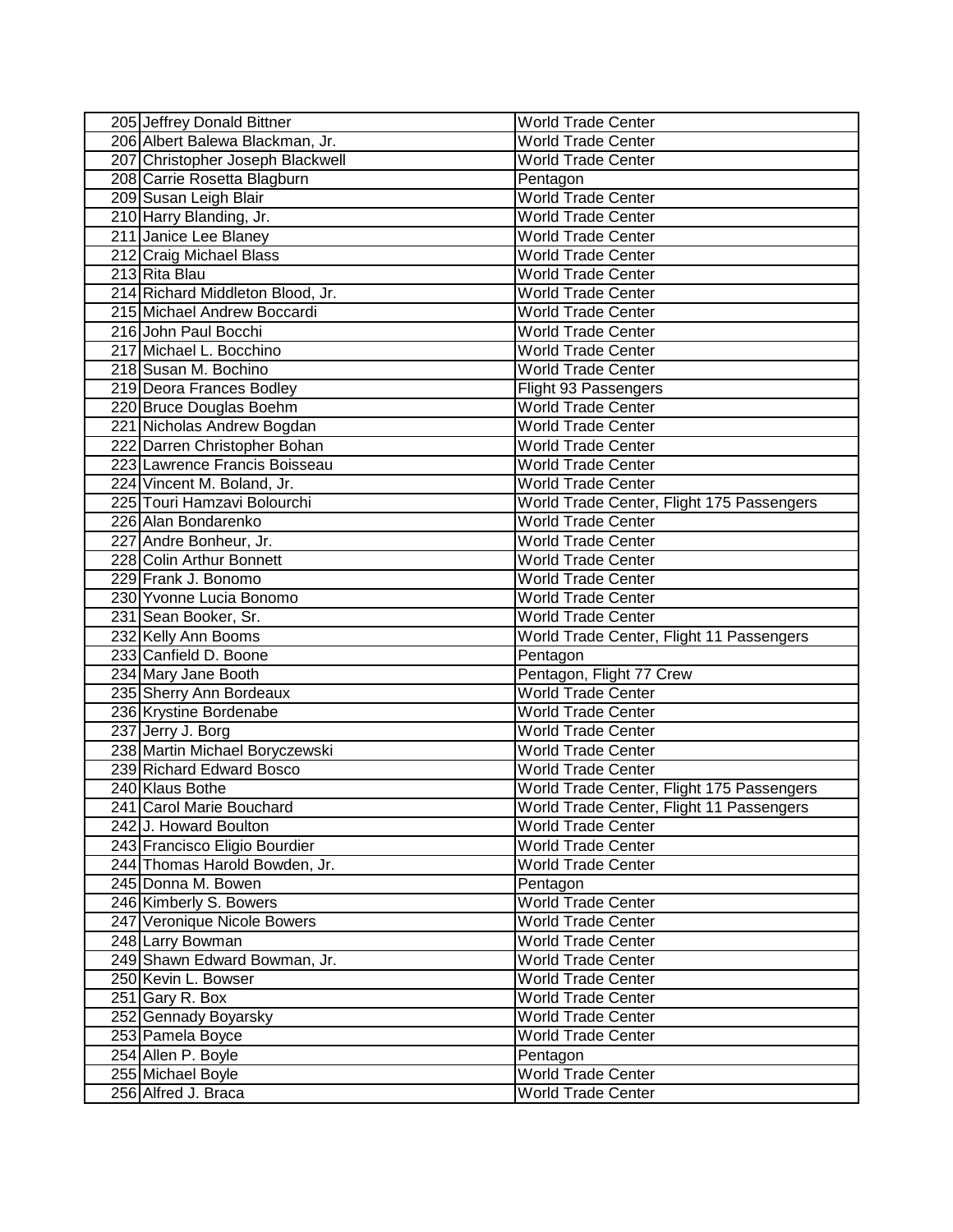| 257 Sandra Conaty Brace          | World Trade Center                        |
|----------------------------------|-------------------------------------------|
| 258 Kevin Hugh Bracken           | <b>World Trade Center</b>                 |
| 259 Sandy Waugh Bradshaw         | Flight 93 Crew                            |
| 260 David Brian Brady            | <b>World Trade Center</b>                 |
| 261 Alexander Braginsky          | <b>World Trade Center</b>                 |
| 262 Nicholas W. Brandemarti      | <b>World Trade Center</b>                 |
| 263 Daniel Raymond Brandhorst    | World Trade Center, Flight 175 Passengers |
| 264 David Reed Gamboa Brandhorst | World Trade Center, Flight 175 Passengers |
| 265 Michelle Renee Bratton       | <b>World Trade Center</b>                 |
| 266 Patrice Braut                | <b>World Trade Center</b>                 |
| 267 Lydia Estelle Bravo          | <b>World Trade Center</b>                 |
| 268 Ronald Michael Breitweiser   | <b>World Trade Center</b>                 |
| 269 Edward A. Brennan III        | <b>World Trade Center</b>                 |
| 270 Frank H. Brennan             | <b>World Trade Center</b>                 |
| 271 Michael E. Brennan           | <b>World Trade Center</b>                 |
| 272 Peter Brennan                | <b>World Trade Center</b>                 |
| 273 Thomas More Brennan          | <b>World Trade Center</b>                 |
| 274 Daniel J. Brethel            | <b>World Trade Center</b>                 |
| 275 Gary Lee Bright              | <b>World Trade Center</b>                 |
| 276 Jonathan Eric Briley         | <b>World Trade Center</b>                 |
| 277 Mark A. Brisman              | <b>World Trade Center</b>                 |
| 278 Paul Gary Bristow            | <b>World Trade Center</b>                 |
| 279 Marion R. Britton            | Flight 93 Passengers                      |
| 280 Mark Francis Broderick       | <b>World Trade Center</b>                 |
| 281 Herman Charles Broghammer    | <b>World Trade Center</b>                 |
| 282 Keith A. Broomfield          | World Trade Center                        |
| 283 Bernard C. Brown II          | Pentagon, Flight 77 Passengers            |
| 284 Janice Juloise Brown         | <b>World Trade Center</b>                 |
| 285 Lloyd Stanford Brown         | <b>World Trade Center</b>                 |
| 286 Patrick John Brown           | <b>World Trade Center</b>                 |
| 287 Bettina B. Browne-Radburn    | <b>World Trade Center</b>                 |
| 288 Mark Bruce                   | World Trade Center                        |
| 289 Richard George Bruehert      | <b>World Trade Center</b>                 |
| 290 Andrew Brunn                 | <b>World Trade Center</b>                 |
| 291 Vincent Edward Brunton       | <b>World Trade Center</b>                 |
| 292 Ronald Bucca                 | <b>World Trade Center</b>                 |
| 293 Brandon J. Buchanan          | World Trade Center                        |
| 294 Greg J. Buck                 | <b>World Trade Center</b>                 |
| 295 Dennis Buckley               | <b>World Trade Center</b>                 |
| 296 Nancy Clare Bueche           | <b>World Trade Center</b>                 |
| 297 Patrick Joseph Buhse         | <b>World Trade Center</b>                 |
| 298 John Edward Bulaga, Jr.      | <b>World Trade Center</b>                 |
| 299 Stephen Bruce Bunin          | <b>World Trade Center</b>                 |
| 300 Christopher L. Burford       | Pentagon                                  |
| 301 Matthew J. Burke             | <b>World Trade Center</b>                 |
| 302 Thomas Daniel Burke          | <b>World Trade Center</b>                 |
| 303 William Francis Burke, Jr.   | <b>World Trade Center</b>                 |
| 304 Charles F. Burlingame III    | Pentagon, Flight 77 Crew                  |
| 305 Thomas E. Burnett, Jr.       | Flight 93 Passengers                      |
| 306 Donald J. Burns              | <b>World Trade Center</b>                 |
| 307 Kathleen Anne Burns          | <b>World Trade Center</b>                 |
| 308 Keith James Burns            | <b>World Trade Center</b>                 |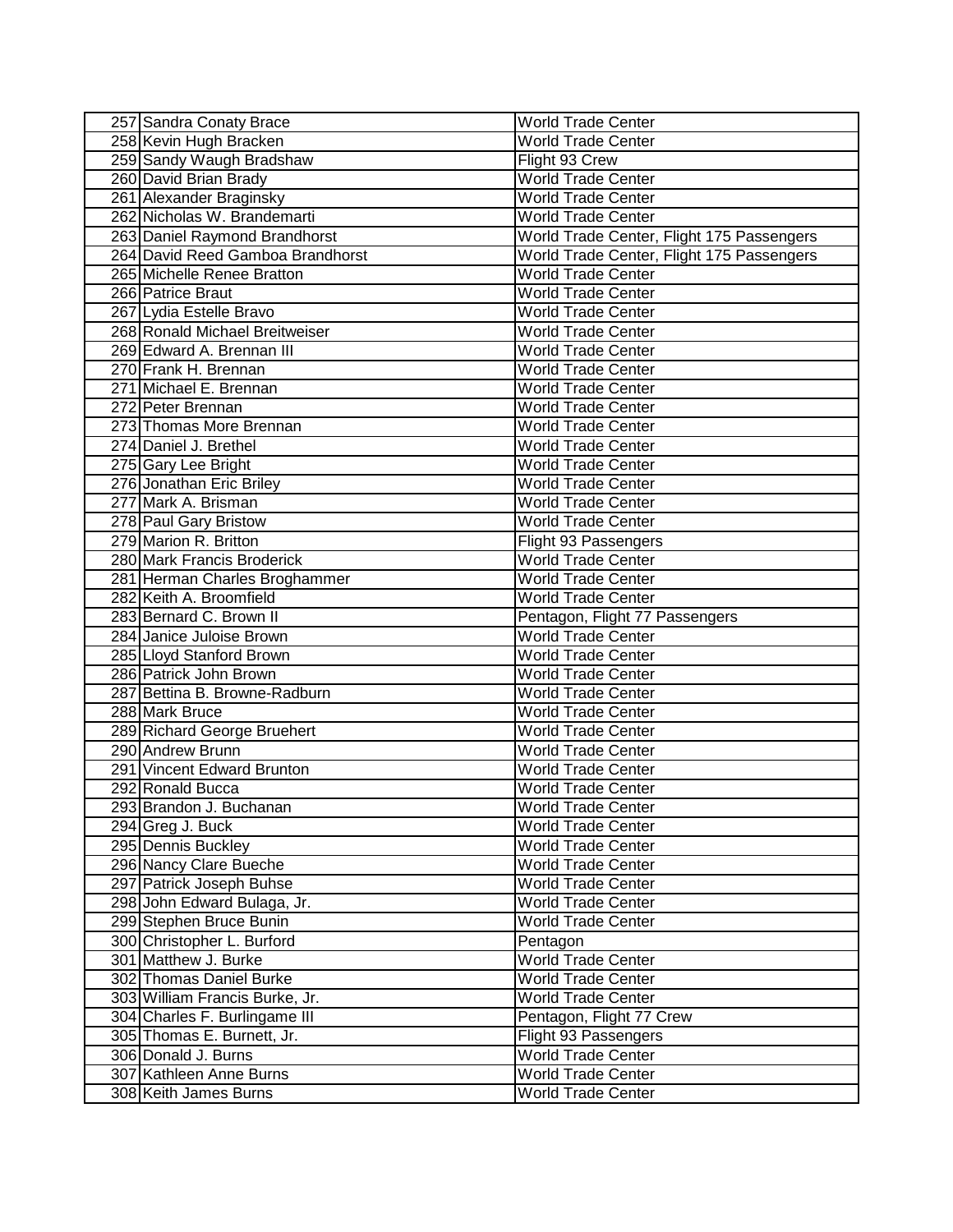|                          | 309 John Patrick Burnside      | <b>World Trade Center</b>                 |
|--------------------------|--------------------------------|-------------------------------------------|
| 310 Irina Buslo          |                                | World Trade Center                        |
| 311 Milton G. Bustillo   |                                | <b>World Trade Center</b>                 |
| 312 Thomas M. Butler     |                                | <b>World Trade Center</b>                 |
|                          | 313 Patrick Dennis Byrne       | <b>World Trade Center</b>                 |
| 314 Timothy G. Byrne     |                                | <b>World Trade Center</b>                 |
| 315 Daniel M. Caballero  |                                | Pentagon                                  |
|                          | 316 Jesus Neptali Cabezas      | <b>World Trade Center</b>                 |
| 317 Lillian Caceres      |                                | <b>World Trade Center</b>                 |
| 318 Brian Joseph Cachia  |                                | <b>World Trade Center</b>                 |
|                          | 319 Steven Dennis Cafiero, Jr. | <b>World Trade Center</b>                 |
|                          | 320 Richard Michael Caggiano   | <b>World Trade Center</b>                 |
|                          | 321 Cecile Marella Caguicla    | <b>World Trade Center</b>                 |
| 322 John Brett Cahill    |                                | World Trade Center, Flight 175 Passengers |
| 323 Michael John Cahill  |                                | <b>World Trade Center</b>                 |
| 324 Scott Walter Cahill  |                                | <b>World Trade Center</b>                 |
|                          | 325 Thomas Joseph Cahill       | <b>World Trade Center</b>                 |
| 326 George C. Cain       |                                | <b>World Trade Center</b>                 |
| 327 Salvatore B. Calabro |                                | <b>World Trade Center</b>                 |
|                          | 328 Joseph M. Calandrillo      | World Trade Center                        |
| 329 Philip V. Calcagno   |                                | <b>World Trade Center</b>                 |
| 330 Edward Calderon      |                                | <b>World Trade Center</b>                 |
|                          | 331 Jose O. Calderon-Olmedo    | Pentagon                                  |
|                          | 332 Kenneth Marcus Caldwell    | <b>World Trade Center</b>                 |
| 333 Dominick E. Calia    |                                | <b>World Trade Center</b>                 |
| 334 Felix Bobby Calixte  |                                | <b>World Trade Center</b>                 |
|                          | 335 Francis Joseph Callahan    | <b>World Trade Center</b>                 |
| 336 Liam Callahan        |                                | <b>World Trade Center</b>                 |
| 337 Suzanne M. Calley    |                                | Pentagon, Flight 77 Passengers            |
| 338 Gino Luigi Calvi     |                                | <b>World Trade Center</b>                 |
| 339 Roko Camaj           |                                | <b>World Trade Center</b>                 |
|                          | 340 Michael F. Cammarata       | <b>World Trade Center</b>                 |
|                          | 341 David Otey Campbell        | <b>World Trade Center</b>                 |
|                          | 342 Geoffrey Thomas Campbell   | <b>World Trade Center</b>                 |
|                          | 343 Robert Arthur Campbell     | <b>World Trade Center</b>                 |
|                          | 344 Sandra Patricia Campbell   | <b>World Trade Center</b>                 |
|                          | 345 Sean Thomas Canavan        | World Trade Center                        |
| 346 John A. Candela      |                                | <b>World Trade Center</b>                 |
|                          | 347 Vincent A. Cangelosi       | <b>World Trade Center</b>                 |
|                          | 348 Stephen J. Cangialosi      | <b>World Trade Center</b>                 |
| 349 Lisa Bella Cannava   |                                | <b>World Trade Center</b>                 |
| 350 Brian Cannizzaro     |                                | <b>World Trade Center</b>                 |
| 351 Michael R. Canty     |                                | <b>World Trade Center</b>                 |
|                          | 352 Louis Anthony Caporicci    | <b>World Trade Center</b>                 |
|                          | 353 Jonathan Neff Cappello     | <b>World Trade Center</b>                 |
|                          | 354 James Christopher Cappers  | <b>World Trade Center</b>                 |
|                          | 355 Richard Michael Caproni    | <b>World Trade Center</b>                 |
|                          | 356 Jose Manuel Cardona        | <b>World Trade Center</b>                 |
|                          | 357 Dennis M. Carey, Sr.       | <b>World Trade Center</b>                 |
| 358 Edward Carlino       |                                | <b>World Trade Center</b>                 |
| 359 Michael Scott Carlo  |                                | <b>World Trade Center</b>                 |
| 360 David G. Carlone     |                                | <b>World Trade Center</b>                 |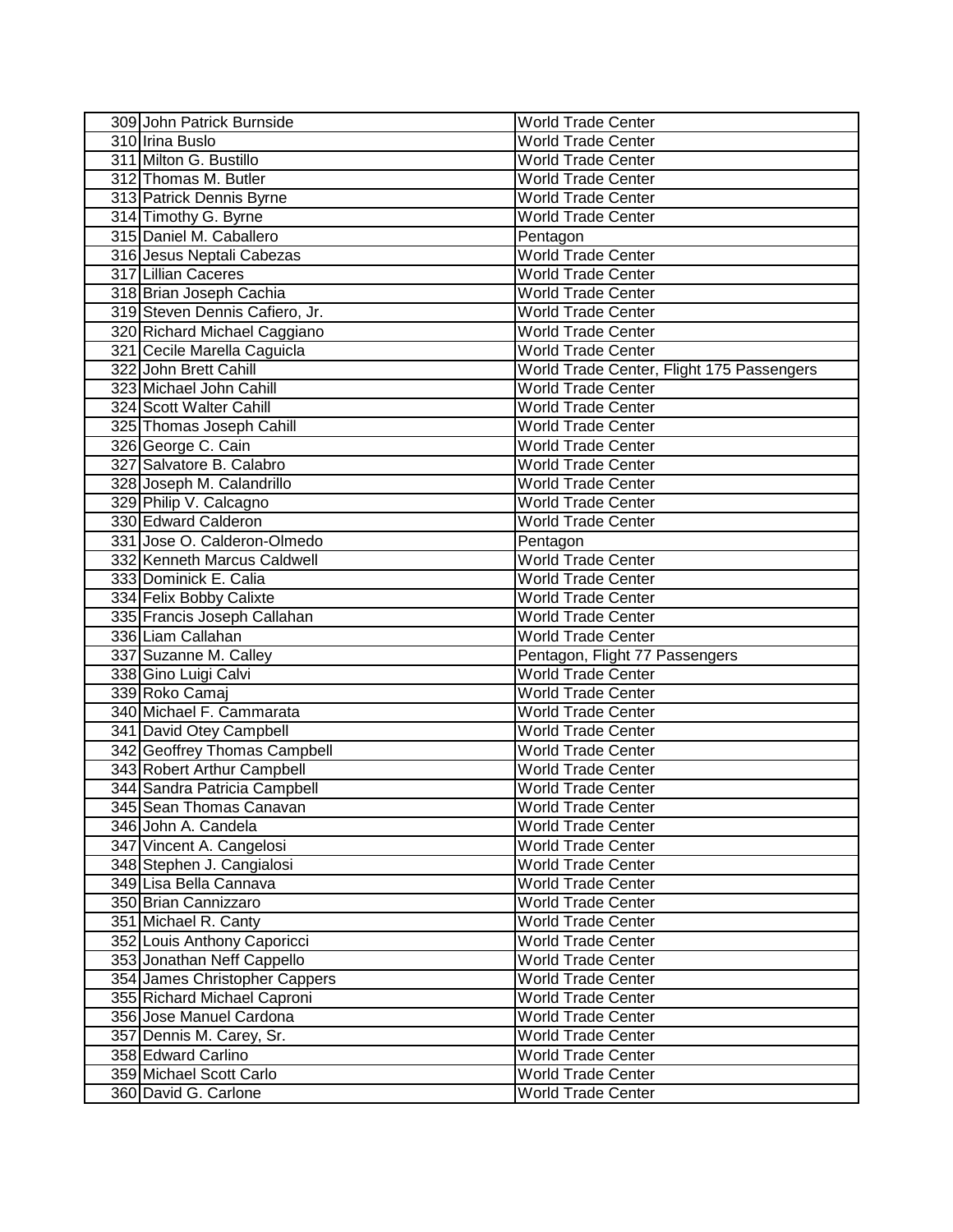| 361 Rosemarie C. Carlson          | World Trade Center                        |
|-----------------------------------|-------------------------------------------|
| 362 Mark Stephen Carney           | <b>World Trade Center</b>                 |
| 363 Joyce Ann Carpeneto           | <b>World Trade Center</b>                 |
| 364 Jeremy Caz Carrington         | <b>World Trade Center</b>                 |
| 365 Michael T. Carroll            | <b>World Trade Center</b>                 |
| 366 Peter J. Carroll              | <b>World Trade Center</b>                 |
| 367 James Joseph Carson, Jr.      | <b>World Trade Center</b>                 |
| 368 Christoffer Mikael Carstanjen | World Trade Center, Flight 175 Passengers |
| 369 Angelene C. Carter            | Pentagon                                  |
| 370 James Marcel Cartier          | <b>World Trade Center</b>                 |
| 371 Sharon Ann Carver             | Pentagon                                  |
| 372 Vivian Casalduc               | <b>World Trade Center</b>                 |
| 373 John Francis Casazza          | <b>World Trade Center</b>                 |
| 374 Paul Regan Cascio             | <b>World Trade Center</b>                 |
| 375 Neilie Anne Heffernan Casey   | World Trade Center, Flight 11 Passengers  |
| 376 William Joseph Cashman        | Flight 93 Passengers                      |
| 377 Thomas Anthony Casoria        | <b>World Trade Center</b>                 |
| 378 William Otto Caspar           | <b>World Trade Center</b>                 |
| 379 Alejandro Castaño             | <b>World Trade Center</b>                 |
| 380 Arcelia Castillo              | <b>World Trade Center</b>                 |
| 381 Leonard M. Castrianno         | <b>World Trade Center</b>                 |
| 382 Jose Ramon Castro             | <b>World Trade Center</b>                 |
| 383 William E. Caswell            | Pentagon, Flight 77 Passengers            |
| 384 Richard G. Catarelli          | <b>World Trade Center</b>                 |
| 385 Christopher Sean Caton        | <b>World Trade Center</b>                 |
| 386 Robert John Caufield          | <b>World Trade Center</b>                 |
| 387 Mary Teresa Caulfield         | <b>World Trade Center</b>                 |
| 388 Judson Cavalier               | <b>World Trade Center</b>                 |
| 389 Michael Joseph Cawley         | <b>World Trade Center</b>                 |
| 390 Jason David Cayne             | <b>World Trade Center</b>                 |
| 391 Juan Armando Ceballos         | <b>World Trade Center</b>                 |
| 392 Marcia G. Cecil-Carter        | <b>World Trade Center</b>                 |
| 393 Jason Michael Cefalu          | <b>World Trade Center</b>                 |
| 394 Thomas Joseph Celic           | <b>World Trade Center</b>                 |
| 395 Ana Mercedes Centeno          | <b>World Trade Center</b>                 |
| 396 Joni Cesta                    | <b>World Trade Center</b>                 |
| 397 John J. Chada                 | Pentagon                                  |
| 398 Jeffrey Marc Chairnoff        | World Trade Center                        |
| 399 Swarna Chalasani              | <b>World Trade Center</b>                 |
| 400 William A. Chalcoff           | <b>World Trade Center</b>                 |
| 401 Eli Chalouh                   | <b>World Trade Center</b>                 |
| 402 Charles Lawrence Chan         | <b>World Trade Center</b>                 |
| 403 Mandy Chang                   | <b>World Trade Center</b>                 |
| 404 Rosa Maria Chapa              | Pentagon                                  |
| 405 Mark Lawrence Charette        | <b>World Trade Center</b>                 |
| 406 David M. Charlebois           | Pentagon, Flight 77 Crew                  |
| 407 Gregorio Manuel Chavez        | World Trade Center                        |
| 408 Pedro Francisco Checo         | <b>World Trade Center</b>                 |
| 409 Douglas MacMillan Cherry      | <b>World Trade Center</b>                 |
| 410 Stephen Patrick Cherry        | <b>World Trade Center</b>                 |
| 411 Vernon Paul Cherry            | <b>World Trade Center</b>                 |
| 412 Nestor Julio Chevalier, Jr.   | <b>World Trade Center</b>                 |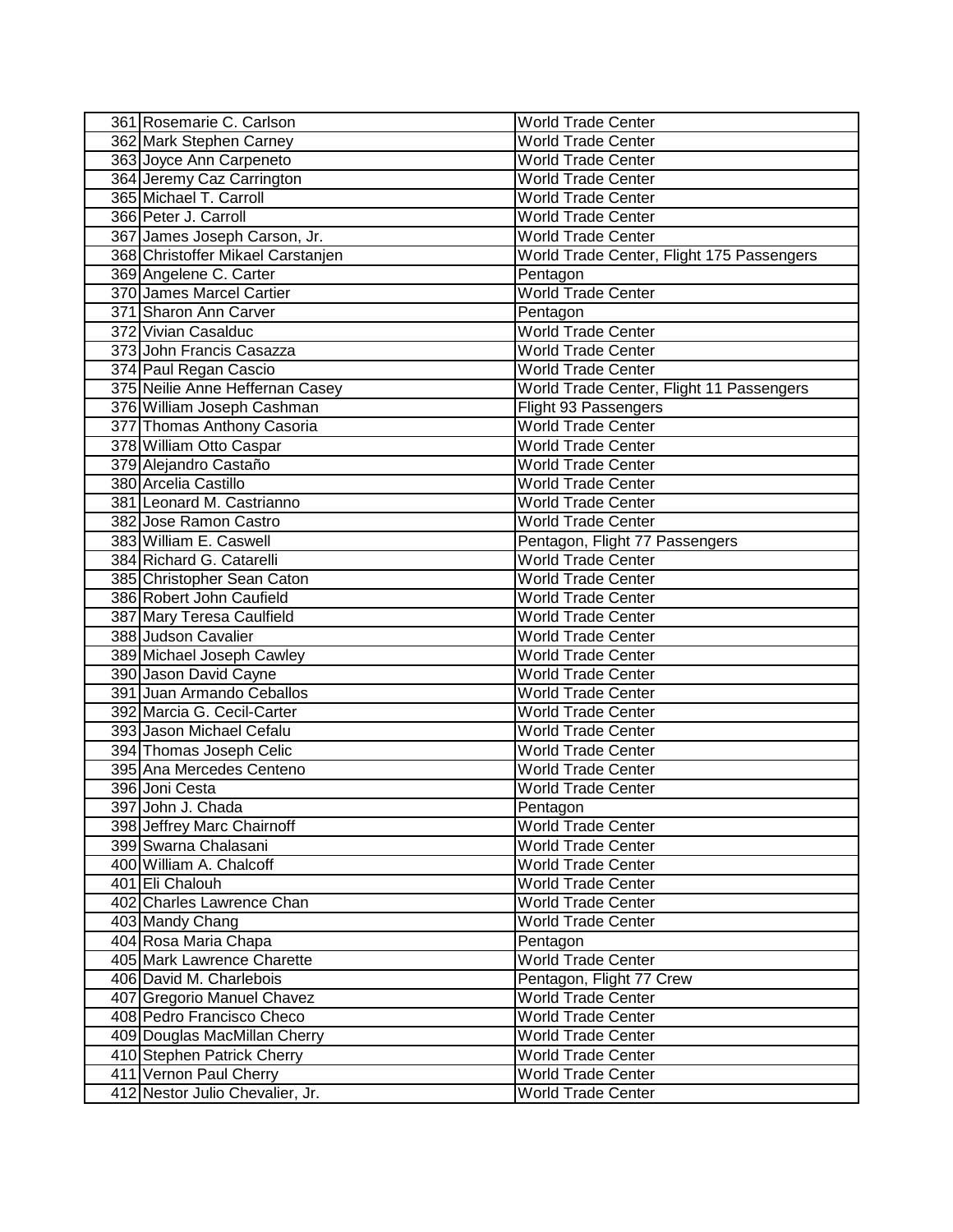| 413 Swede Joseph Chevalier        | <b>World Trade Center</b>      |
|-----------------------------------|--------------------------------|
| 414 Alexander H. Chiang           | <b>World Trade Center</b>      |
| 415 Dorothy J. Chiarchiaro        | <b>World Trade Center</b>      |
| 416 Luis Alfonso Chimbo           | <b>World Trade Center</b>      |
| 417 Robert Chin                   | <b>World Trade Center</b>      |
| 418 Eddie Wing-Wai Ching          | <b>World Trade Center</b>      |
| 419 Nicholas Paul Chiofalo        | <b>World Trade Center</b>      |
| 420 John G. Chipura               | <b>World Trade Center</b>      |
| 421 Peter A. Chirchirillo         | <b>World Trade Center</b>      |
| 422 Catherine Ellen Chirls        | <b>World Trade Center</b>      |
| 423 Kyung Hee Casey Cho           | <b>World Trade Center</b>      |
| 424 Abul K. Chowdhury             | <b>World Trade Center</b>      |
| 425 Mohammad Salahuddin Chowdhury | World Trade Center             |
| 426 Kirsten Lail Christophe       | <b>World Trade Center</b>      |
| 427 Pamela Chu                    | <b>World Trade Center</b>      |
| 428 Steven Paul Chucknick         | <b>World Trade Center</b>      |
| 429 Wai Ching Chung               | <b>World Trade Center</b>      |
| 430 Christopher Ciafardini        | <b>World Trade Center</b>      |
| 431 Alex F. Ciccone               | <b>World Trade Center</b>      |
| 432 Frances Ann Cilente           | <b>World Trade Center</b>      |
| 433 Elaine Cillo                  | <b>World Trade Center</b>      |
| 434 Patricia Ann Cimaroli Massari | <b>World Trade Center</b>      |
| 435 Edna Cintron                  | <b>World Trade Center</b>      |
| 436 Nestor Andre Cintron III      | <b>World Trade Center</b>      |
| 437 Robert D. Cirri, Sr.          | <b>World Trade Center</b>      |
| 438 Juan Pablo Cisneros           | <b>World Trade Center</b>      |
| 439 Benjamin Keefe Clark          | <b>World Trade Center</b>      |
| 440 Eugene Clark                  | <b>World Trade Center</b>      |
| 441 Gregory Alan Clark            | <b>World Trade Center</b>      |
| 442 Mannie Leroy Clark            | <b>World Trade Center</b>      |
| 443 Sara M. Clark                 | Pentagon, Flight 77 Passengers |
| 444 Thomas R. Clark               | <b>World Trade Center</b>      |
| 445 Christopher Robert Clarke     | <b>World Trade Center</b>      |
| 446 Donna Marie Clarke            | <b>World Trade Center</b>      |
| 447 Michael J. Clarke             | World Trade Center             |
| 448 Suria Rachel Emma Clarke      | <b>World Trade Center</b>      |
| 449 Kevin Francis Cleary          | <b>World Trade Center</b>      |
| 450 James D. Cleere               | World Trade Center             |
| 451 Geoffrey W. Cloud             | <b>World Trade Center</b>      |
| 452 Susan Marie Clyne             | <b>World Trade Center</b>      |
| 453 Steven Coakley                | <b>World Trade Center</b>      |
| 454 Jeffrey Alan Coale            | <b>World Trade Center</b>      |
| 455 Patricia A. Cody              | <b>World Trade Center</b>      |
| 456 Daniel Michael Coffey         | <b>World Trade Center</b>      |
| 457 Jason Matthew Coffey          | <b>World Trade Center</b>      |
| 458 Florence G. Cohen             | <b>World Trade Center</b>      |
| 459 Kevin S. Cohen                | World Trade Center             |
| 460 Anthony Joseph Coladonato     | <b>World Trade Center</b>      |
| 461 Mark Joseph Colaio            | World Trade Center             |
| 462 Stephen J. Colaio             | <b>World Trade Center</b>      |
| 463 Christopher Michael Colasanti | <b>World Trade Center</b>      |
| 464 Kevin Nathaniel Colbert       | <b>World Trade Center</b>      |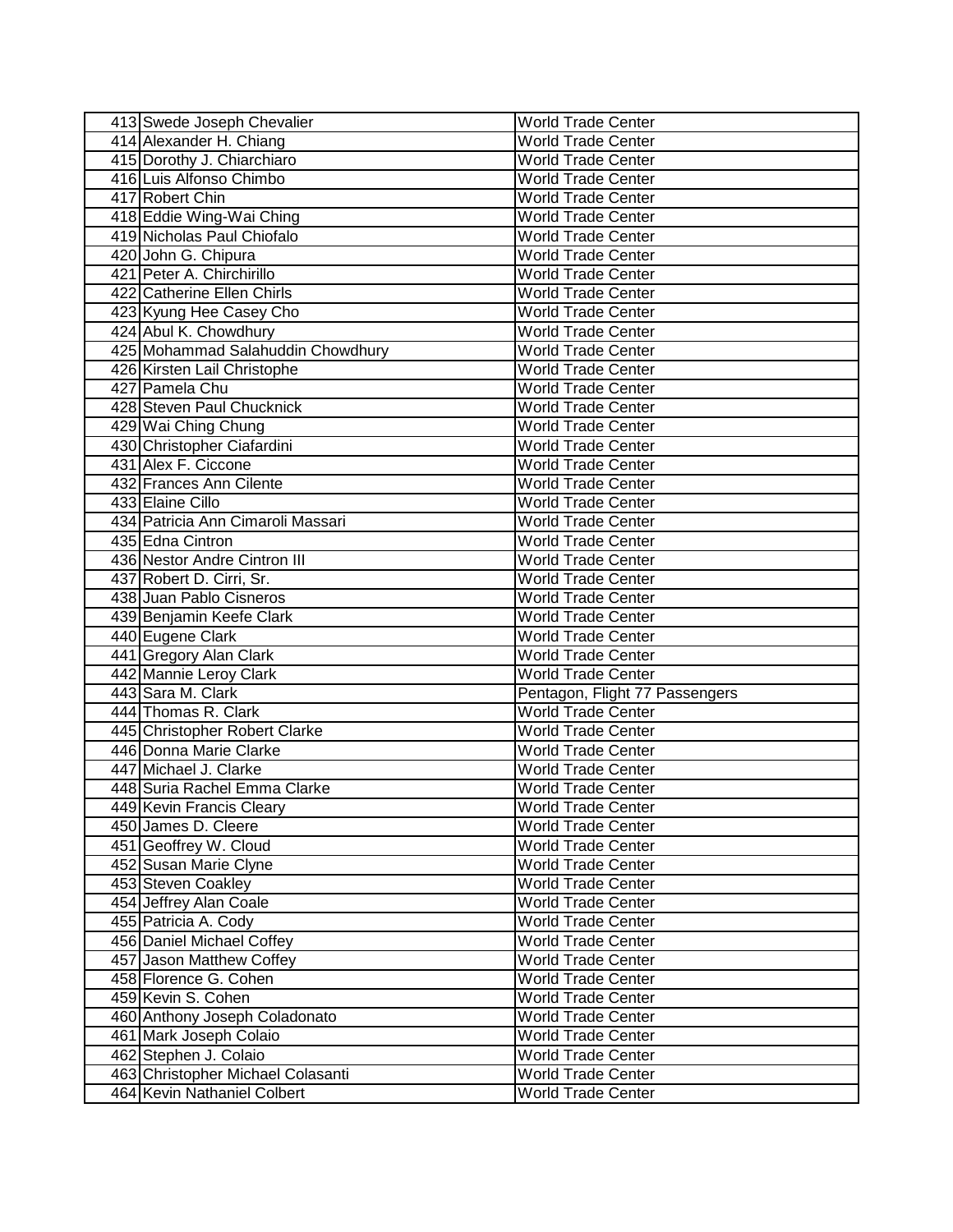| 465 Michel P. Colbert                             | <b>World Trade Center</b>                 |
|---------------------------------------------------|-------------------------------------------|
| 466 Keith E. Coleman                              | World Trade Center                        |
| 467 Scott Thomas Coleman                          | <b>World Trade Center</b>                 |
| 468 Tarel Coleman                                 | <b>World Trade Center</b>                 |
| 469 Liam Joseph Colhoun                           | <b>World Trade Center</b>                 |
| 470 Robert D. Colin                               | <b>World Trade Center</b>                 |
| 471 Robert J. Coll                                | <b>World Trade Center</b>                 |
| 472 Jean Marie Collin                             | <b>World Trade Center</b>                 |
| 473 John Michael Collins                          | <b>World Trade Center</b>                 |
| 474 Michael L. Collins                            | <b>World Trade Center</b>                 |
| 475 Thomas Joseph Collins                         | <b>World Trade Center</b>                 |
| 476 Joseph Kent Collison                          | <b>World Trade Center</b>                 |
| 477 Jeffrey Dwayne Collman                        | World Trade Center, Flight 11 Crew        |
| 478 Patricia Malia Colodner                       | <b>World Trade Center</b>                 |
| 479 Linda M. Colon                                | <b>World Trade Center</b>                 |
| 480 Sol E. Colon                                  | <b>World Trade Center</b>                 |
| 481 Ronald Edward Comer                           | <b>World Trade Center</b>                 |
| 482 Jaime Concepcion                              | <b>World Trade Center</b>                 |
| 483 Albert Conde                                  | <b>World Trade Center</b>                 |
| 484 Denease Conley                                | World Trade Center                        |
| 485 Susan P. Conlon                               | <b>World Trade Center</b>                 |
| 486 Margaret Mary Conner                          | <b>World Trade Center</b>                 |
| 487 Cynthia Marie Lise Connolly                   | <b>World Trade Center</b>                 |
| 488 John E. Connolly, Jr.                         | <b>World Trade Center</b>                 |
| 489 James Lee Connor                              | <b>World Trade Center</b>                 |
| 490 Jonathan M. Connors                           | <b>World Trade Center</b>                 |
| 491 Kevin Patrick Connors                         | <b>World Trade Center</b>                 |
| 492 Kevin F. Conroy                               | <b>World Trade Center</b>                 |
| 493 Brenda E. Conway                              | <b>World Trade Center</b>                 |
| 494 Dennis Michael Cook                           | <b>World Trade Center</b>                 |
| 495 Helen D. Cook                                 | <b>World Trade Center</b>                 |
| 496 Jeffrey W. Coombs                             | World Trade Center, Flight 11 Passengers  |
| 497 John A. Cooper                                | <b>World Trade Center</b>                 |
| 498 Julian T. Cooper                              | Pentagon                                  |
| 499 Joseph John Coppo, Jr.                        | <b>World Trade Center</b>                 |
| 500 Gerard J. Coppola                             | <b>World Trade Center</b>                 |
| 501 Joseph Albert Corbett                         | World Trade Center                        |
| 502 John J. Corcoran III                          | World Trade Center, Flight 175 Passengers |
| 503 Alejandro Cordero                             | <b>World Trade Center</b>                 |
| 504 Robert Joseph Cordice                         | <b>World Trade Center</b>                 |
| 505 Ruben D. Correa                               | <b>World Trade Center</b>                 |
| 506 Danny A. Correa-Gutierrez                     | <b>World Trade Center</b>                 |
| 507 Georgine Rose Corrigan                        | Flight 93 Passengers                      |
| 508 James J. Corrigan, Ret.                       | <b>World Trade Center</b>                 |
| 509 Carlos Cortés-Rodriguez                       | <b>World Trade Center</b>                 |
| 510 Kevin Michael Cosgrove                        | <b>World Trade Center</b>                 |
| 511 Dolores Marie Costa                           | <b>World Trade Center</b>                 |
| 512 Digna Alexandra Costanza                      | <b>World Trade Center</b>                 |
| 513 Charles Gregory Costello, Jr.                 | <b>World Trade Center</b>                 |
| 514 Michael S. Costello                           | <b>World Trade Center</b>                 |
|                                                   |                                           |
| 515 Asia S. Cottom<br>516 Conrod Kofi Cottoy, Sr. | Pentagon, Flight 77 Passengers            |
|                                                   | <b>World Trade Center</b>                 |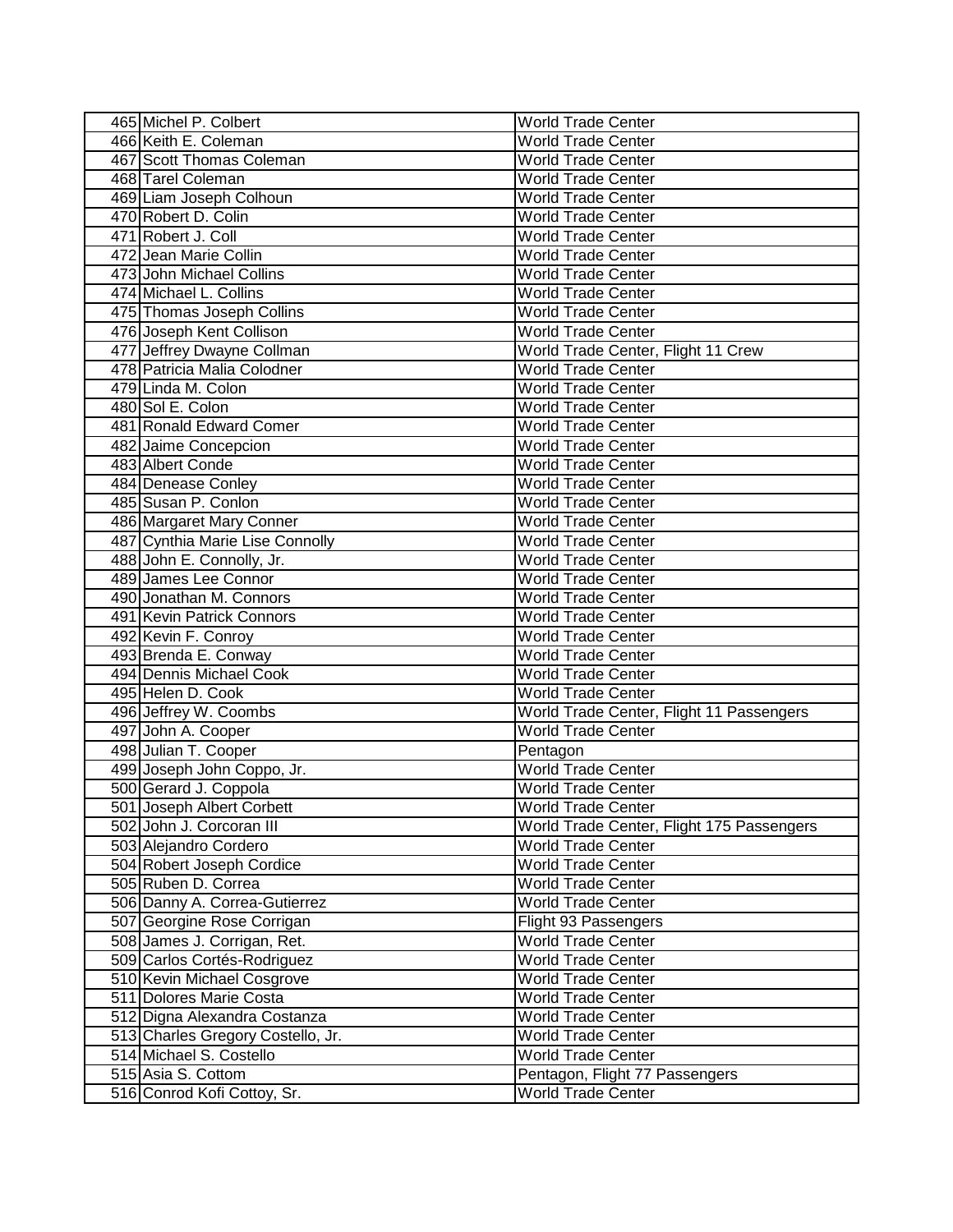| 517 Martin John Coughlan             | <b>World Trade Center</b>                |
|--------------------------------------|------------------------------------------|
| 518 John G. Coughlin                 | <b>World Trade Center</b>                |
| 519 Timothy J. Coughlin              | <b>World Trade Center</b>                |
| 520 James E. Cove                    | <b>World Trade Center</b>                |
| 521 Andre Colin Cox                  | <b>World Trade Center</b>                |
| 522 Frederick John Cox               | <b>World Trade Center</b>                |
| 523 James Raymond Coyle              | <b>World Trade Center</b>                |
| 524 Michele Coyle-Eulau              | <b>World Trade Center</b>                |
| 525 Christopher Seton Cramer         | <b>World Trade Center</b>                |
| 526 Eric A. Cranford                 | Pentagon                                 |
| 527 Denise Elizabeth Crant           | <b>World Trade Center</b>                |
| 528 James Leslie Crawford, Jr.       | <b>World Trade Center</b>                |
| 529 Robert James Crawford            | <b>World Trade Center</b>                |
| 530 Tara Kathleen Creamer            | World Trade Center, Flight 11 Passengers |
| 531 Joanne Mary Cregan               | World Trade Center                       |
| 532 Lucia Crifasi                    | <b>World Trade Center</b>                |
| 533 John A. Crisci                   | <b>World Trade Center</b>                |
| 534 Daniel Hal Crisman               | <b>World Trade Center</b>                |
| 535 Dennis A. Cross                  | <b>World Trade Center</b>                |
| 536 Kevin R. Crotty                  | World Trade Center                       |
| 537 Thomas G. Crotty                 | <b>World Trade Center</b>                |
| 538 John R. Crowe                    | <b>World Trade Center</b>                |
| 539 Welles Remy Crowther             | <b>World Trade Center</b>                |
| 540 Robert L. Cruikshank             | <b>World Trade Center</b>                |
| 541 John Robert Cruz                 | <b>World Trade Center</b>                |
| 542 Grace Alegre Cua                 | <b>World Trade Center</b>                |
| 543 Kenneth John Cubas               | <b>World Trade Center</b>                |
| 544 Francisco Cruz Cubero            | <b>World Trade Center</b>                |
| 545 Thelma Cuccinello                | World Trade Center, Flight 11 Passengers |
| 546 Richard Joseph Cudina            | <b>World Trade Center</b>                |
| 547 Neil James Cudmore               | <b>World Trade Center</b>                |
| 548 Thomas Patrick Cullen III        | <b>World Trade Center</b>                |
| 549 Joan Cullinan                    | <b>World Trade Center</b>                |
| 550 Joyce Rose Cummings              | <b>World Trade Center</b>                |
| 551 Brian Thomas Cummins             | <b>World Trade Center</b>                |
| 552 Michael Joseph Cunningham        | <b>World Trade Center</b>                |
| 553 Robert Curatolo                  | World Trade Center                       |
| 554 Laurence Damian Curia            | <b>World Trade Center</b>                |
| 555 Paul Dario Curioli               | <b>World Trade Center</b>                |
| 556 Patrick Joseph Currivan          | World Trade Center, Flight 11 Passengers |
| 557 Beverly L. Curry                 | <b>World Trade Center</b>                |
| 558 Andrew Peter Charles Curry Green | World Trade Center, Flight 11 Passengers |
| 559 Michael Sean Curtin              | <b>World Trade Center</b>                |
| 560 Patricia Cushing                 | Flight 93 Passengers                     |
| 561 Gavin Cushny                     | <b>World Trade Center</b>                |
| 562 John D'Allara                    | <b>World Trade Center</b>                |
| 563 Vincent Gerard D'Amadeo          | <b>World Trade Center</b>                |
| 564 Jack L. D'Ambrosi, Jr.           | <b>World Trade Center</b>                |
| 565 Mary D'Antonio                   | <b>World Trade Center</b>                |
| 566 Edward A. D'Atri                 | <b>World Trade Center</b>                |
| 567 Michael D. D'Auria               | <b>World Trade Center</b>                |
| 568 Michael Jude D'Esposito          | <b>World Trade Center</b>                |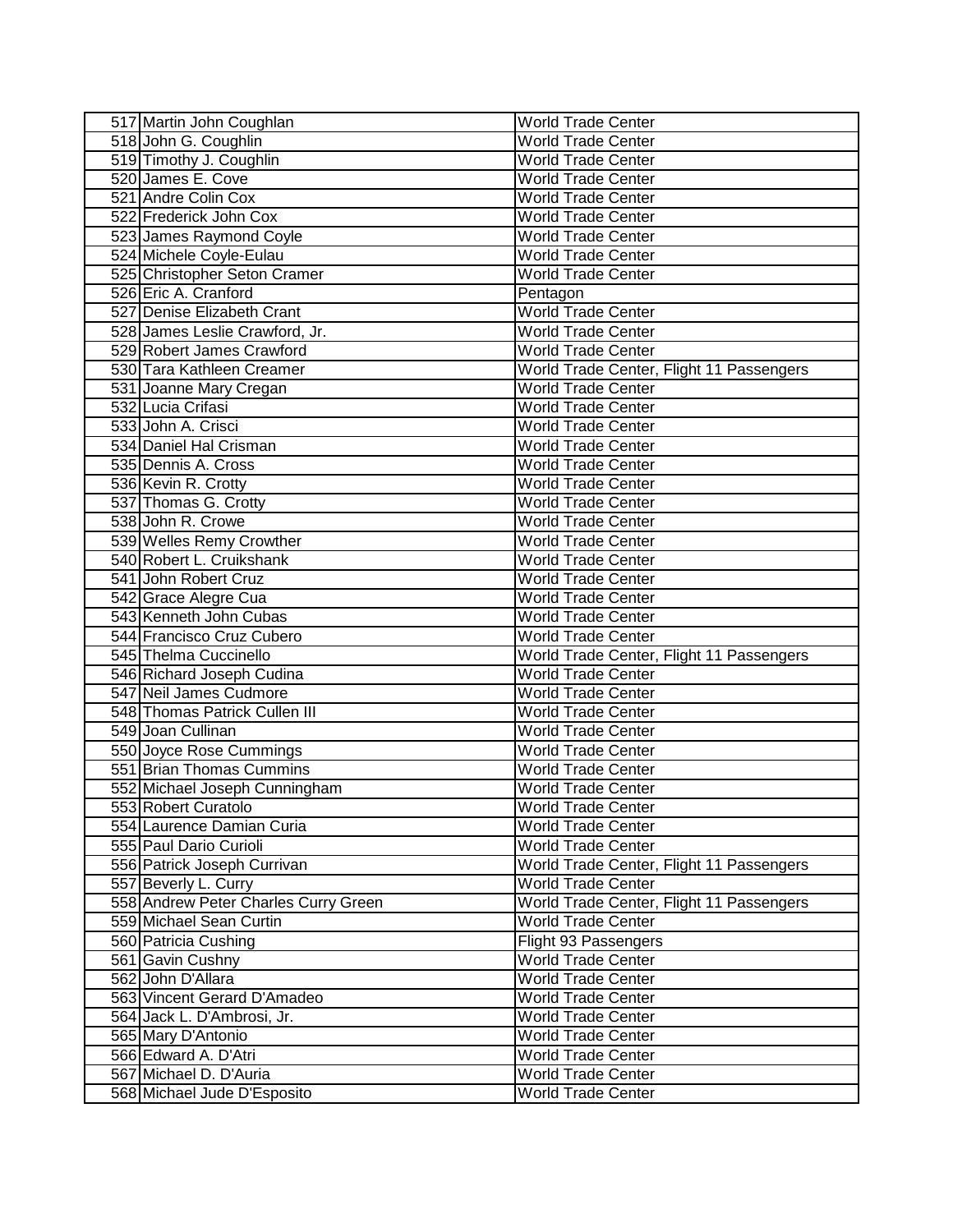| 569 Carlos S. da Costa              | <b>World Trade Center</b>                 |
|-------------------------------------|-------------------------------------------|
| 570 Caleb Arron Dack                | <b>World Trade Center</b>                 |
| 571 Jason M. Dahl                   | Flight 93 Crew                            |
| 572 Brian Paul Dale                 | World Trade Center, Flight 11 Passengers  |
| 573 Thomas A. Damaskinos            | <b>World Trade Center</b>                 |
| 574 Jeannine Damiani-Jones          | <b>World Trade Center</b>                 |
| 575 Manuel João DaMota              | World Trade Center                        |
| 576 Patrick W. Danahy               | <b>World Trade Center</b>                 |
| 577 Vincent G. Danz                 | <b>World Trade Center</b>                 |
| 578 Dwight Donald Darcy             | <b>World Trade Center</b>                 |
| 579 Elizabeth Ann Darling           | <b>World Trade Center</b>                 |
| 580 Annette Andrea Dataram          | <b>World Trade Center</b>                 |
| 581 Lawrence Davidson               | <b>World Trade Center</b>                 |
| 582 Michael Allen Davidson          | <b>World Trade Center</b>                 |
| 583 Scott Matthew Davidson          | <b>World Trade Center</b>                 |
| 584 Titus Davidson                  | <b>World Trade Center</b>                 |
| 585 Niurka Davila                   | <b>World Trade Center</b>                 |
| 586 Ada M. Davis                    | Pentagon                                  |
| 587 Clinton Davis, Sr.              | <b>World Trade Center</b>                 |
| 588 Wayne Terrial Davis             | <b>World Trade Center</b>                 |
| 589 Anthony Richard Dawson          | <b>World Trade Center</b>                 |
| 590 Calvin Dawson                   | <b>World Trade Center</b>                 |
| 591 Edward James Day                | <b>World Trade Center</b>                 |
| 592 Dorothy Alma de Araujo          | World Trade Center, Flight 175 Passengers |
| 593 Jayceryll Malabuyoc de Chavez   | <b>World Trade Center</b>                 |
| 594 Jennifer De Jesus               | <b>World Trade Center</b>                 |
| 595 Nereida De Jesus                | <b>World Trade Center</b>                 |
| 596 Emy De La Peña                  | <b>World Trade Center</b>                 |
| 597 Azucena Maria de la Torre       | <b>World Trade Center</b>                 |
| 598 Francis Albert De Martini       | <b>World Trade Center</b>                 |
| 599 Jose Nicolas De Pena            | <b>World Trade Center</b>                 |
| 600 Melanie Louise de Vere          | <b>World Trade Center</b>                 |
| 601 William Thomas Dean             | <b>World Trade Center</b>                 |
| 602 Robert J. DeAngelis, Jr.        | <b>World Trade Center</b>                 |
| 603 Thomas Patrick DeAngelis        | <b>World Trade Center</b>                 |
| 604 Ana Gloria Pocasangre Debarrera | World Trade Center, Flight 175 Passengers |
| 605 Tara E. Debek                   | World Trade Center                        |
| 606 James D. Debeuneure             | Pentagon, Flight 77 Passengers            |
| 607 Anna M. DeBin                   | <b>World Trade Center</b>                 |
| 608 James V. DeBlase, Jr.           | <b>World Trade Center</b>                 |
| 609 Paul DeCola                     | World Trade Center                        |
| 610 Gerald F. DeConto               | Pentagon                                  |
| 611 Simon Marash Dedvukaj           | <b>World Trade Center</b>                 |
| 612 Jason Christopher DeFazio       | <b>World Trade Center</b>                 |
| 613 Laura Lee Defazio Morabito      | World Trade Center, Flight 11 Passengers  |
| 614 David A. DeFeo                  | <b>World Trade Center</b>                 |
| 615 Monique Effie DeJesus           | <b>World Trade Center</b>                 |
| 616 Manuel Del Valle, Jr.           | <b>World Trade Center</b>                 |
| 617 Donald Arthur Delapenha         | <b>World Trade Center</b>                 |
| 618 Vito Joseph DeLeo               | <b>World Trade Center</b>                 |
| 619 Danielle Anne Delie             | <b>World Trade Center</b>                 |
| 620 Joseph A. Della Pietra          | <b>World Trade Center</b>                 |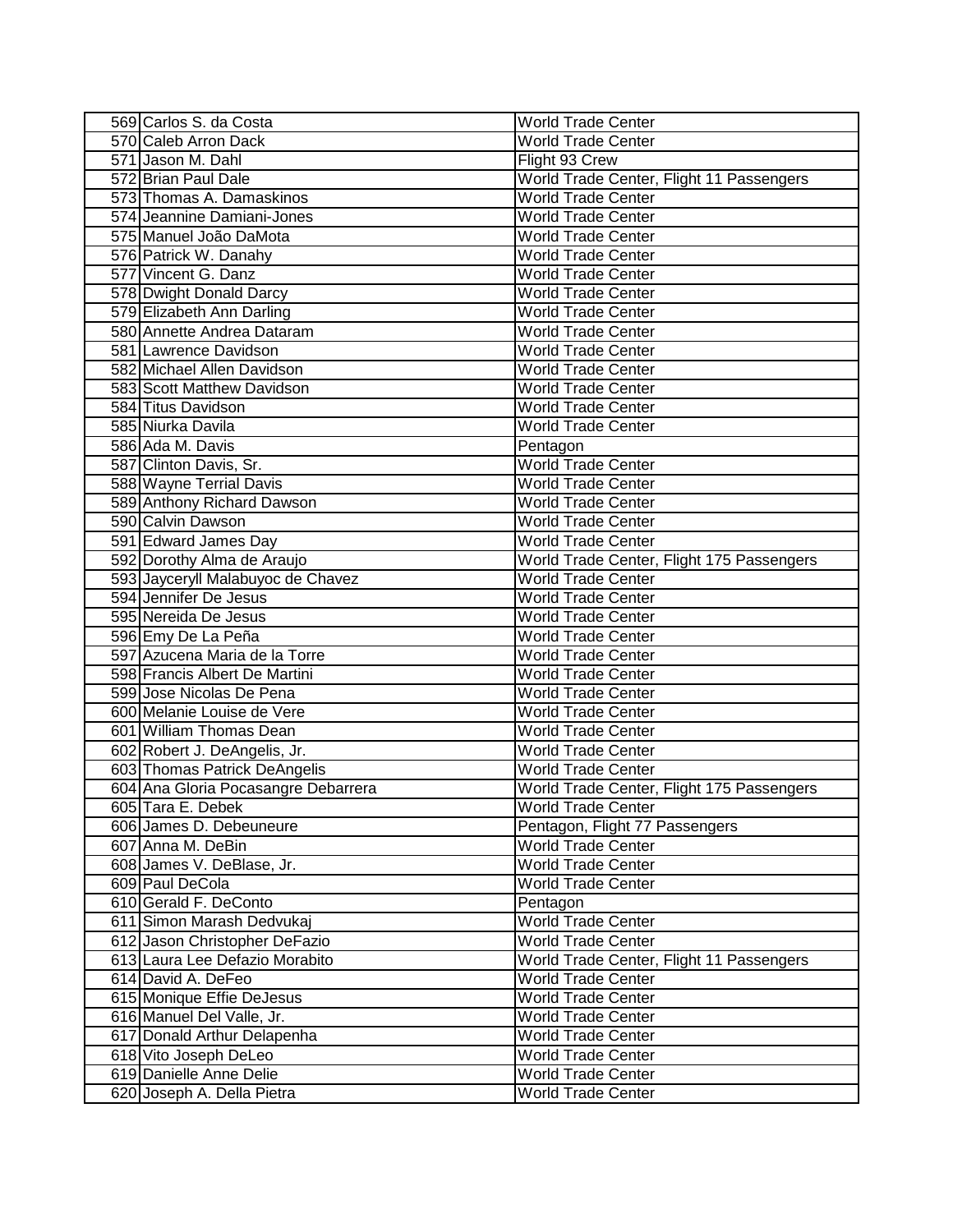| 621 Andrea DellaBella            | <b>World Trade Center</b>                |
|----------------------------------|------------------------------------------|
| 622 Palmina DelliGatti           | <b>World Trade Center</b>                |
| 623 Colleen Ann Deloughery       | <b>World Trade Center</b>                |
| 624 Joseph DeLuca                | Flight 93 Passengers                     |
| 625 Anthony Demas                | World Trade Center                       |
| 626 Martin N. DeMeo              | <b>World Trade Center</b>                |
| 627 Francis Deming               | <b>World Trade Center</b>                |
| 628 Carol Keyes Demitz           | <b>World Trade Center</b>                |
| 629 Kevin Dennis                 | <b>World Trade Center</b>                |
| 630 Thomas Francis Dennis, Sr.   | <b>World Trade Center</b>                |
| 631 Jean C. DePalma              | <b>World Trade Center</b>                |
| 632 Robert John Deraney          | <b>World Trade Center</b>                |
| 633 Michael DeRienzo             | <b>World Trade Center</b>                |
| 634 David Paul DeRubbio          | <b>World Trade Center</b>                |
| 635 Jemal Legesse DeSantis       | <b>World Trade Center</b>                |
| 636 Christian Louis DeSimone     | <b>World Trade Center</b>                |
| 637 Edward DeSimone III          | <b>World Trade Center</b>                |
| 638 Andrew J. Desperito          | <b>World Trade Center</b>                |
| 639 Cindy Ann Deuel              | <b>World Trade Center</b>                |
| 640 Jerry DeVito                 | <b>World Trade Center</b>                |
| 641 Robert P. Devitt, Jr.        | <b>World Trade Center</b>                |
| 642 Dennis Lawrence Devlin       | <b>World Trade Center</b>                |
| 643 Gerard P. Dewan              | <b>World Trade Center</b>                |
| 644 Sulemanali Kassamali Dhanani | <b>World Trade Center</b>                |
| 645 Patricia Florence Di Chiaro  | <b>World Trade Center</b>                |
| 646 Debra Ann Di Martino         | <b>World Trade Center</b>                |
| 647 Joseph Di Pilato             | <b>World Trade Center</b>                |
| 648 Michael Louis DiAgostino     | <b>World Trade Center</b>                |
| 649 Matthew Diaz                 | <b>World Trade Center</b>                |
| 650 Nancy Diaz                   | <b>World Trade Center</b>                |
| 651 Obdulio Ruiz Diaz            | <b>World Trade Center</b>                |
| 652 Michael A. Diaz-Piedra III   | <b>World Trade Center</b>                |
| 653 Judith Berquis Diaz-Sierra   | <b>World Trade Center</b>                |
| 654 Rodney Dickens               | Pentagon, Flight 77 Passengers           |
| 655 Jerry D. Dickerson           | Pentagon                                 |
| 656 Joseph Dermot Dickey, Jr.    | <b>World Trade Center</b>                |
| 657 Lawrence Patrick Dickinson   | World Trade Center                       |
| 658 Michael D. Diehl             | <b>World Trade Center</b>                |
| 659 John Difato                  | <b>World Trade Center</b>                |
| 660 Vincent Francis DiFazio      | <b>World Trade Center</b>                |
| 661 Carl Anthony DiFranco        | <b>World Trade Center</b>                |
| 662 Donald Joseph DiFranco       | <b>World Trade Center</b>                |
| 663 John DiGiovanni              | February 26, 1993                        |
| 664 Eddie A. Dillard             | Pentagon, Flight 77 Passengers           |
| 665 David DiMeglio               | World Trade Center, Flight 11 Passengers |
| 666 Stephen Patrick Dimino       | <b>World Trade Center</b>                |
| 667 William John Dimmling        | <b>World Trade Center</b>                |
| 668 Christopher More Dincuff     | <b>World Trade Center</b>                |
| 669 Jeffrey Mark Dingle          | World Trade Center                       |
| 670 Rena Sam Dinnoo              | <b>World Trade Center</b>                |
| 671 Anthony Dionisio             | <b>World Trade Center</b>                |
| 672 George DiPasquale            | <b>World Trade Center</b>                |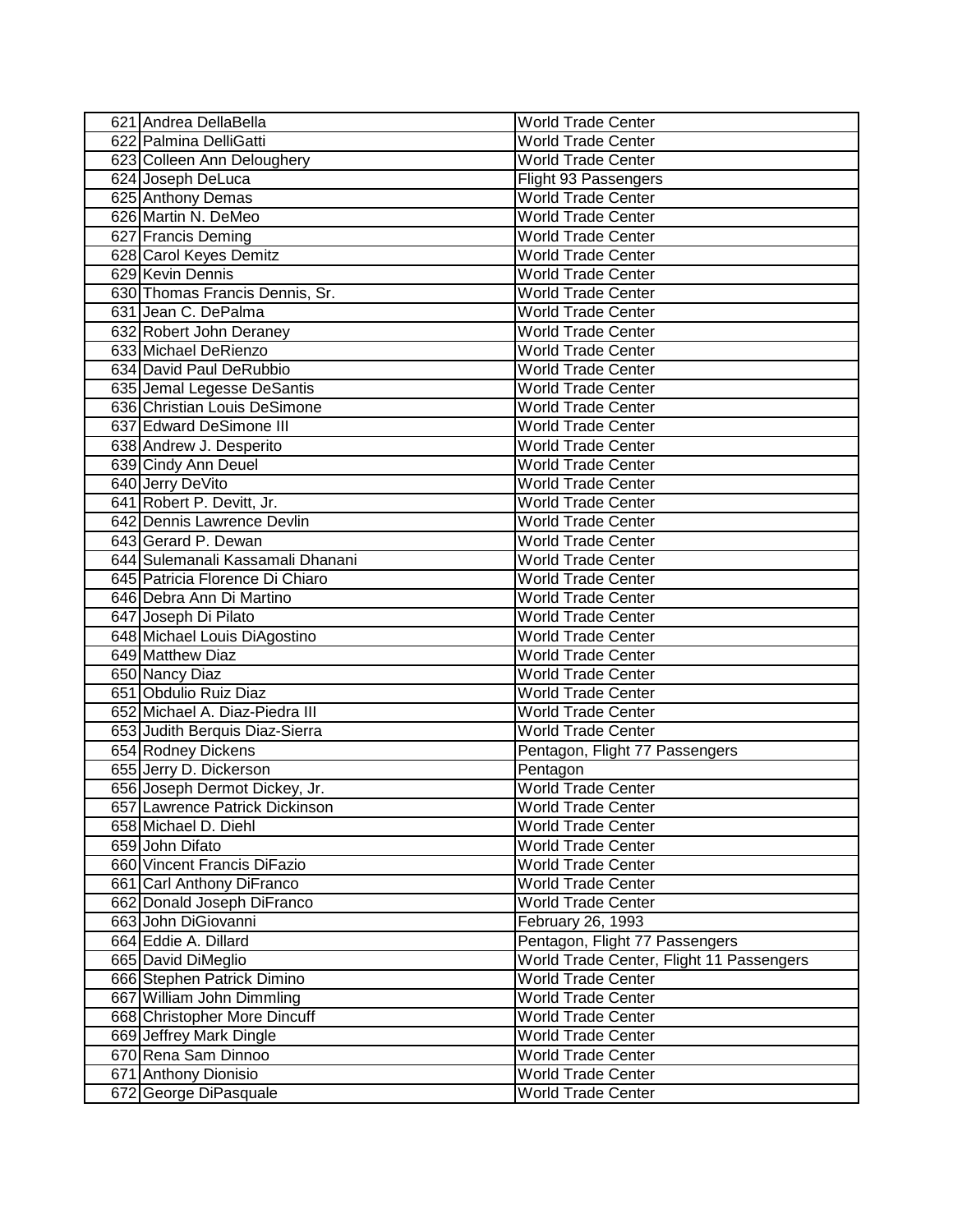| 673 Douglas Frank DiStefano       | <b>World Trade Center</b>                |
|-----------------------------------|------------------------------------------|
| 674 Donald Americo DiTullio       | World Trade Center, Flight 11 Passengers |
| 675 Ramzi A. Doany                | World Trade Center                       |
| 676 Johnnie Doctor, Jr.           | Pentagon                                 |
| 677 John Joseph Doherty           | <b>World Trade Center</b>                |
| 678 Melissa Cándida Doi           | <b>World Trade Center</b>                |
| 679 Brendan Dolan                 | World Trade Center                       |
| 680 Robert E. Dolan, Jr.          | Pentagon                                 |
| 681 Neil Matthew Dollard          | <b>World Trade Center</b>                |
| 682 James Domanico                | <b>World Trade Center</b>                |
| 683 Benilda Pascua Domingo        | <b>World Trade Center</b>                |
| 684 Alberto Dominguez             | World Trade Center, Flight 11 Passengers |
| 685 Carlos Dominguez              | <b>World Trade Center</b>                |
| 686 Jerome Mark Patrick Dominguez | <b>World Trade Center</b>                |
| 687 Kevin W. Donnelly             | <b>World Trade Center</b>                |
| 688 Jacqueline Donovan            | World Trade Center                       |
| 689 William H. Donovan            | Pentagon                                 |
| 690 Stephen Scott Dorf            | <b>World Trade Center</b>                |
| 691 Thomas Dowd                   | <b>World Trade Center</b>                |
| 692 Kevin Christopher Dowdell     | <b>World Trade Center</b>                |
| 693 Mary Yolanda Dowling          | <b>World Trade Center</b>                |
| 694 Raymond Matthew Downey, Sr.   | <b>World Trade Center</b>                |
| 695 Frank Joseph Doyle            | <b>World Trade Center</b>                |
| 696 Joseph Michael Doyle          | <b>World Trade Center</b>                |
| 697 Randall L. Drake              | <b>World Trade Center</b>                |
| 698 Patrick Joseph Driscoll       | Flight 93 Passengers                     |
| 699 Stephen Patrick Driscoll      | <b>World Trade Center</b>                |
| 700 Charles A. Droz III           | Pentagon, Flight 77 Passengers           |
| 701 Mirna A. Duarte               | <b>World Trade Center</b>                |
| 702 Luke A. Dudek                 | <b>World Trade Center</b>                |
| 703 Christopher Michael Duffy     | <b>World Trade Center</b>                |
| 704 Gerard J. Duffy               | <b>World Trade Center</b>                |
| 705 Michael Joseph Duffy          | <b>World Trade Center</b>                |
| 706 Thomas W. Duffy               | <b>World Trade Center</b>                |
| 707 Antoinette Duger              | <b>World Trade Center</b>                |
| 708 Jackie Sayegh Duggan          | <b>World Trade Center</b>                |
| 709 Sareve Dukat                  | World Trade Center                       |
| 710 Patrick Dunn                  | Pentagon                                 |
| 711 Felicia Gail Dunn-Jones       | <b>World Trade Center</b>                |
| 712 Christopher Joseph Dunne      | <b>World Trade Center</b>                |
| 713 Richard Anthony Dunstan       | <b>World Trade Center</b>                |
| 714 Patrick Thomas Dwyer          | <b>World Trade Center</b>                |
| 715 Joseph Anthony Eacobacci      | <b>World Trade Center</b>                |
| 716 John Bruce Eagleson           | <b>World Trade Center</b>                |
| 717 Edward T. Earhart             | Pentagon                                 |
| 718 Robert Douglas Eaton          | <b>World Trade Center</b>                |
| 719 Dean Phillip Eberling         | <b>World Trade Center</b>                |
| 720 Margaret Ruth Echtermann      | <b>World Trade Center</b>                |
| 721 Paul Robert Eckna             | <b>World Trade Center</b>                |
| 722 Constantine Economos          | <b>World Trade Center</b>                |
| 723 Barbara G. Edwards            | Pentagon, Flight 77 Passengers           |
| 724 Dennis Michael Edwards        | <b>World Trade Center</b>                |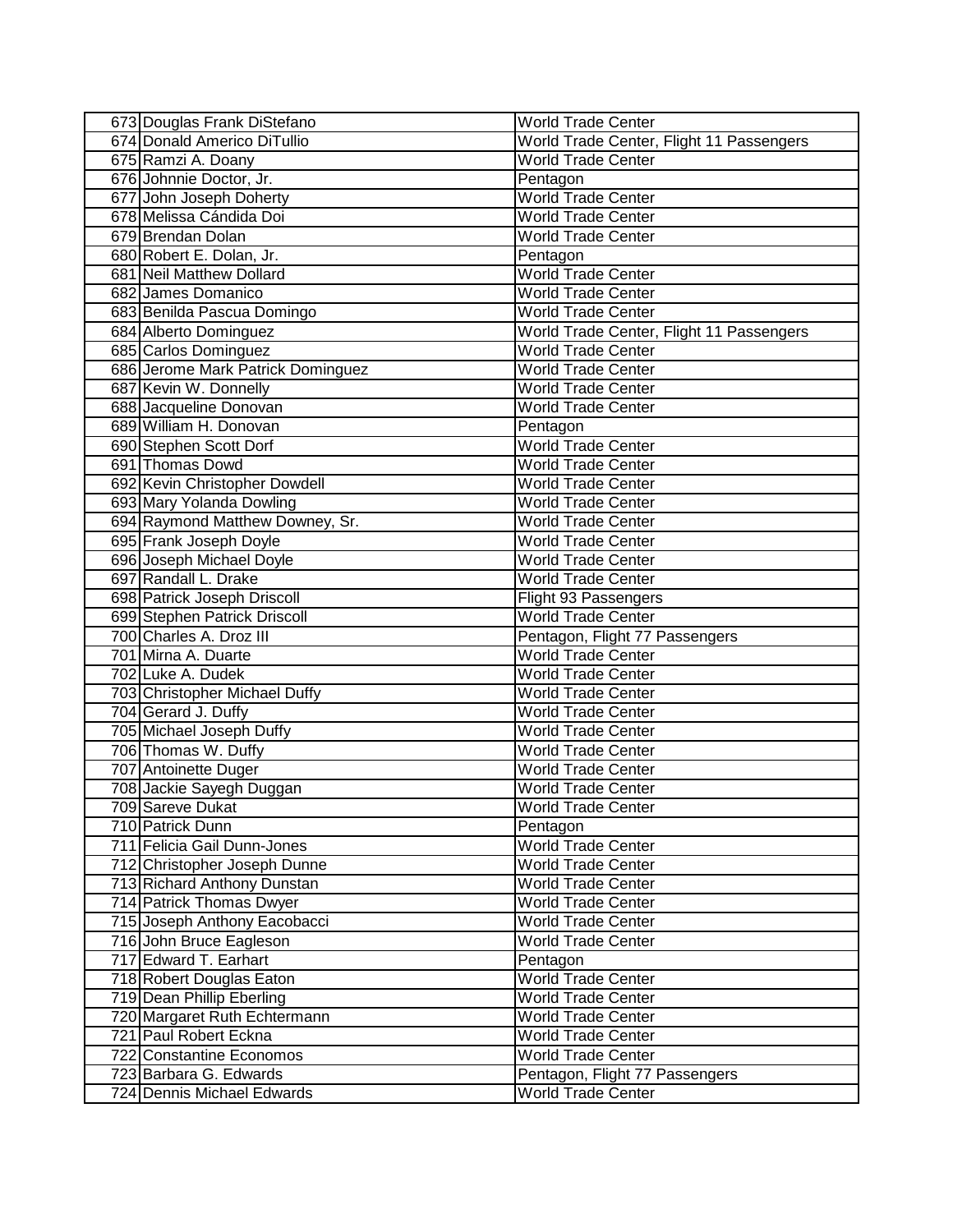| 725 Michael Hardy Edwards           | World Trade Center                  |
|-------------------------------------|-------------------------------------|
| 726 Christine Egan                  | <b>World Trade Center</b>           |
| 727 Lisa Erin Egan                  | <b>World Trade Center</b>           |
| 728 Martin J. Egan, Jr.             | <b>World Trade Center</b>           |
| 729 Michael Egan                    | <b>World Trade Center</b>           |
| 730 Samantha Martin Egan            | <b>World Trade Center</b>           |
| 731 Carole Eggert                   | <b>World Trade Center</b>           |
| 732 Lisa Caren Ehrlich              | <b>World Trade Center</b>           |
| 733 John Ernst Eichler              | <b>World Trade Center</b>           |
| 734 Eric Adam Eisenberg             | <b>World Trade Center</b>           |
| 735 Daphne Ferlinda Elder           | <b>World Trade Center</b>           |
| 736 Michael J. Elferis              | <b>World Trade Center</b>           |
| 737 Mark Joseph Ellis               | <b>World Trade Center</b>           |
| 738 Valerie Silver Ellis            | <b>World Trade Center</b>           |
| 739 Albert Alfy William Elmarry     | <b>World Trade Center</b>           |
| 740 Robert R. Elseth                | Pentagon                            |
| 741 Edgar Hendricks Emery, Jr.      | <b>World Trade Center</b>           |
| 742 Doris Suk-Yuen Eng              | <b>World Trade Center</b>           |
| 743 Christopher Epps                | <b>World Trade Center</b>           |
| 744 Ulf Ramm Ericson                | <b>World Trade Center</b>           |
| 745 Erwin L. Erker                  | <b>World Trade Center</b>           |
| 746 William John Erwin              | <b>World Trade Center</b>           |
| 747 Sarah Ali Escarcega             | <b>World Trade Center</b>           |
| 748 Jose Espinal                    | <b>World Trade Center</b>           |
| 749 Fanny Espinoza                  | <b>World Trade Center</b>           |
| 750 Billy Scoop Esposito            | <b>World Trade Center</b>           |
| 751 Bridget Ann Esposito            | <b>World Trade Center</b>           |
| 752 Francis Esposito                | <b>World Trade Center</b>           |
| 753 Michael A. Esposito             | <b>World Trade Center</b>           |
| 754 Ruben Esquilin, Jr.             | <b>World Trade Center</b>           |
| 755 Sadie Ette                      | <b>World Trade Center</b>           |
| 756 Barbara G. Etzold               | <b>World Trade Center</b>           |
| 757 Eric Brian Evans                | <b>World Trade Center</b>           |
| 758 Robert Edward Evans             | <b>World Trade Center</b>           |
| 759 Meredith Emily June Ewart       | <b>World Trade Center</b>           |
| 760 Catherine K. Fagan              | <b>World Trade Center</b>           |
| 761 Patricia Mary Fagan             | World Trade Center                  |
| 762 Ivan Kyrillos Fairbanks-Barbosa | <b>World Trade Center</b>           |
| 763 Keith George Fairben            | <b>World Trade Center</b>           |
| 764 Sandra Fajardo-Smith            | <b>World Trade Center</b>           |
| 765 Charles S. Falkenberg           | Pentagon, Flight 77 Passengers      |
| 766 Dana Falkenberg                 | Pentagon, Flight 77 Passengers      |
| 767 Zoe Falkenberg                  | Pentagon, Flight 77 Passengers      |
| 768 Jamie L. Fallon                 | Pentagon                            |
| 769 William F. Fallon               | <b>World Trade Center</b>           |
| 770 William Lawrence Fallon, Jr.    | <b>World Trade Center</b>           |
| 771 Anthony J. Fallone, Jr.         | <b>World Trade Center</b>           |
| 772 Dolores Brigitte Fanelli        | <b>World Trade Center</b>           |
| 773 Robert John Fangman             | World Trade Center, Flight 175 Crew |
| 774 John Joseph Fanning             | <b>World Trade Center</b>           |
| 775 Kathleen Anne Faragher          | <b>World Trade Center</b>           |
| 776 Thomas James Farino             | <b>World Trade Center</b>           |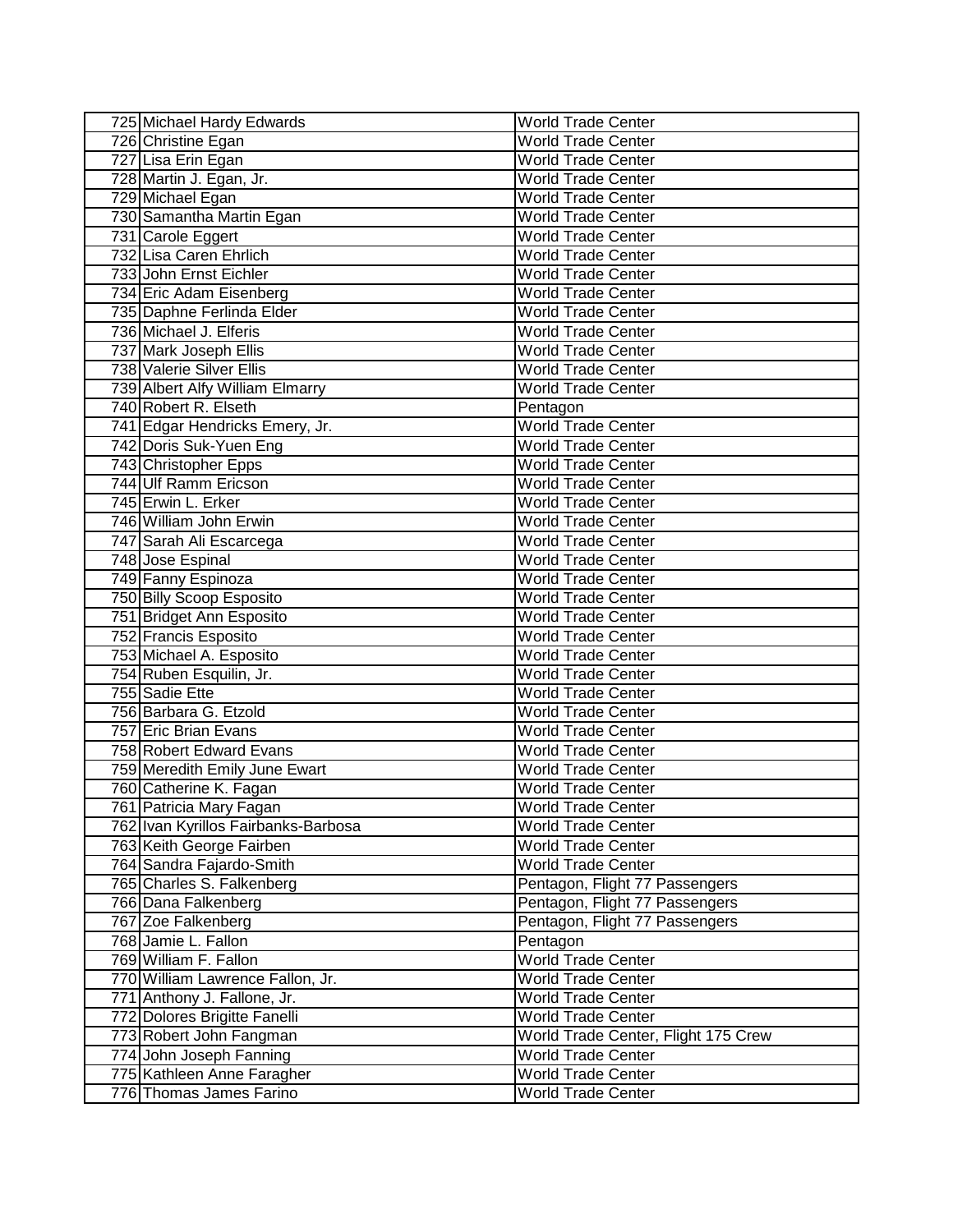| 777 Nancy C. Doloszycki Farley     | <b>World Trade Center</b>                |
|------------------------------------|------------------------------------------|
| 778 Paige Marie Farley-Hackel      | World Trade Center, Flight 11 Passengers |
| 779 Elizabeth Ann Farmer           | <b>World Trade Center</b>                |
| 780 Douglas Jon Farnum             | <b>World Trade Center</b>                |
| 781 John Gerard Farrell            | <b>World Trade Center</b>                |
| 782 John W. Farrell                | <b>World Trade Center</b>                |
| 783 Terrence Patrick Farrell       | <b>World Trade Center</b>                |
| 784 Joseph D. Farrelly             | <b>World Trade Center</b>                |
| 785 Thomas Patrick Farrelly        | <b>World Trade Center</b>                |
| 786 Syed Abdul Fatha               | <b>World Trade Center</b>                |
| 787 Christopher Edward Faughnan    | <b>World Trade Center</b>                |
| 788 Wendy R. Faulkner              | <b>World Trade Center</b>                |
| 789 Shannon Marie Fava             | <b>World Trade Center</b>                |
| 790 Bernard D. Favuzza             | <b>World Trade Center</b>                |
| 791 Robert Fazio, Jr.              | <b>World Trade Center</b>                |
| 792 Ronald Carl Fazio, Sr.         | <b>World Trade Center</b>                |
| 793 William M. Feehan              | <b>World Trade Center</b>                |
| 794 Francis Jude Feely             | <b>World Trade Center</b>                |
| 795 Garth Erin Feeney              | <b>World Trade Center</b>                |
| 796 Sean Bernard Fegan             | <b>World Trade Center</b>                |
| 797 Lee S. Fehling                 | <b>World Trade Center</b>                |
| 798 Peter Adam Feidelberg          | <b>World Trade Center</b>                |
| 799 Alan D. Feinberg               | <b>World Trade Center</b>                |
| 800 Rosa Maria Feliciano           | <b>World Trade Center</b>                |
| 801 Edward P. Felt                 | Flight 93 Passengers                     |
| 802 Edward Thomas Fergus, Jr.      | <b>World Trade Center</b>                |
| 803 George J. Ferguson III         | <b>World Trade Center</b>                |
| 804 J. Joseph Ferguson             | Pentagon, Flight 77 Passengers           |
| 805 Henry Fernandez                | <b>World Trade Center</b>                |
| 806 Judy Hazel Santillan Fernandez | <b>World Trade Center</b>                |
| 807 Julio Fernandez                | <b>World Trade Center</b>                |
| 808 Elisa Giselle Ferraina         | <b>World Trade Center</b>                |
| 809 Anne Marie Sallerin Ferreira   | <b>World Trade Center</b>                |
| 810 Robert John Ferris             | <b>World Trade Center</b>                |
| 811 David Francis Ferrugio         | <b>World Trade Center</b>                |
| 812 Louis V. Fersini, Jr.          | <b>World Trade Center</b>                |
| 813 Michael David Ferugio          | <b>World Trade Center</b>                |
| 814 Bradley James Fetchet          | <b>World Trade Center</b>                |
| 815 Jennifer Louise Fialko         | <b>World Trade Center</b>                |
| 816 Kristen Nicole Fiedel          | <b>World Trade Center</b>                |
| 817 Amelia V. Fields               | Pentagon                                 |
| 818 Samuel Fields                  | World Trade Center                       |
| 819 Alexander Milan Filipov        | World Trade Center, Flight 11 Passengers |
| 820 Michael Bradley Finnegan       | <b>World Trade Center</b>                |
| 821 Timothy J. Finnerty            | <b>World Trade Center</b>                |
| 822 Michael C. Fiore               | <b>World Trade Center</b>                |
| 823 Stephen J. Fiorelli            | <b>World Trade Center</b>                |
| 824 Paul M. Fiori                  | <b>World Trade Center</b>                |
| 825 John B. Fiorito                | <b>World Trade Center</b>                |
| 826 John R. Fischer                | <b>World Trade Center</b>                |
| 827 Andrew Fisher                  | <b>World Trade Center</b>                |
| 828 Bennett Lawson Fisher          | <b>World Trade Center</b>                |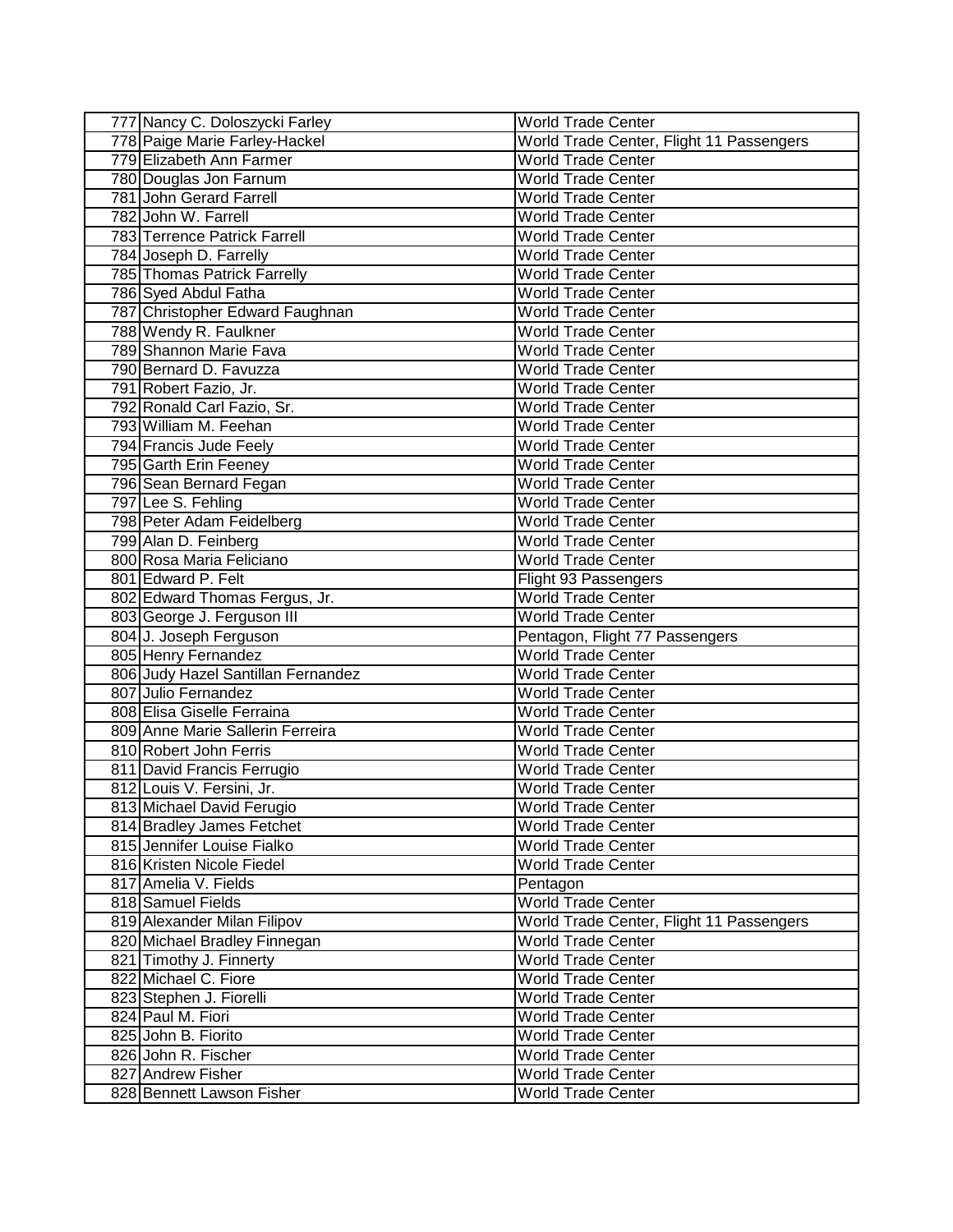| 829 Gerald P. Fisher           | Pentagon                                 |
|--------------------------------|------------------------------------------|
| 830 John Roger Fisher          | World Trade Center                       |
| 831 Thomas J. Fisher           | <b>World Trade Center</b>                |
| 832 Lucy A. Fishman            | <b>World Trade Center</b>                |
| 833 Ryan D. Fitzgerald         | <b>World Trade Center</b>                |
| 834 Thomas James Fitzpatrick   | <b>World Trade Center</b>                |
| 835 Richard P. Fitzsimons      | <b>World Trade Center</b>                |
| 836 Salvatore Fiumefreddo      | <b>World Trade Center</b>                |
| 837 Darlene E. Flagg           | Pentagon, Flight 77 Passengers           |
| 838 Wilson F. Flagg            | Pentagon, Flight 77 Passengers           |
| 839 Christina Donovan Flannery | <b>World Trade Center</b>                |
| 840 Eileen Flecha              | <b>World Trade Center</b>                |
| 841 Andre G. Fletcher          | <b>World Trade Center</b>                |
| 842 Carl M. Flickinger         | World Trade Center                       |
| 843 Matthew M. Flocco          | Pentagon                                 |
| 844 John Joseph Florio         | <b>World Trade Center</b>                |
| 845 Joseph Walkden Flounders   | <b>World Trade Center</b>                |
| 846 Carol Ann Flyzik           | World Trade Center, Flight 11 Passengers |
| 847 David Fodor                | <b>World Trade Center</b>                |
| 848 Michael N. Fodor           | <b>World Trade Center</b>                |
| 849 Stephen Mark Fogel         | <b>World Trade Center</b>                |
| 850 Thomas J. Foley            | <b>World Trade Center</b>                |
| 851 Jane C. Folger             | Flight 93 Passengers                     |
| 852 David J. Fontana           | <b>World Trade Center</b>                |
| 853 Chih Min Foo               | <b>World Trade Center</b>                |
| 854 Delrose E. Forbes Cheatham | <b>World Trade Center</b>                |
| 855 Godwin Forde               | <b>World Trade Center</b>                |
| 856 Donald A. Foreman          | <b>World Trade Center</b>                |
| 857 Christopher Hugh Forsythe  | <b>World Trade Center</b>                |
| 858 Claudia Alicia Foster      | <b>World Trade Center</b>                |
| 859 Noel John Foster           | <b>World Trade Center</b>                |
| 860 Sandra N. Foster           | Pentagon                                 |
| 861 Ana Fosteris               | <b>World Trade Center</b>                |
| 862 Robert Joseph Foti         | <b>World Trade Center</b>                |
| 863 Jeffrey Fox                | <b>World Trade Center</b>                |
| 864 Virginia Elizabeth Fox     | <b>World Trade Center</b>                |
| 865 Pauline Francis            | World Trade Center                       |
| 866 Virgin Lucy Francis        | <b>World Trade Center</b>                |
| 867 Gary Jay Frank             | <b>World Trade Center</b>                |
| 868 Morton H. Frank            | <b>World Trade Center</b>                |
| 869 Peter Christopher Frank    | <b>World Trade Center</b>                |
| 870 Colleen L. Fraser          | Flight 93 Passengers                     |
| 871 Richard K. Fraser          | <b>World Trade Center</b>                |
| 872 Kevin J. Frawley           | World Trade Center                       |
| 873 Clyde Frazier, Jr.         | <b>World Trade Center</b>                |
| 874 Lillian Inez Frederick     | <b>World Trade Center</b>                |
| 875 Andrew Fredericks          | <b>World Trade Center</b>                |
| 876 Tamitha Freeman            | <b>World Trade Center</b>                |
| 877 Brett Owen Freiman         | <b>World Trade Center</b>                |
| 878 Peter L. Freund            | <b>World Trade Center</b>                |
| 879 Arlene Eva Fried           | <b>World Trade Center</b>                |
| 880 Alan W. Friedlander        | <b>World Trade Center</b>                |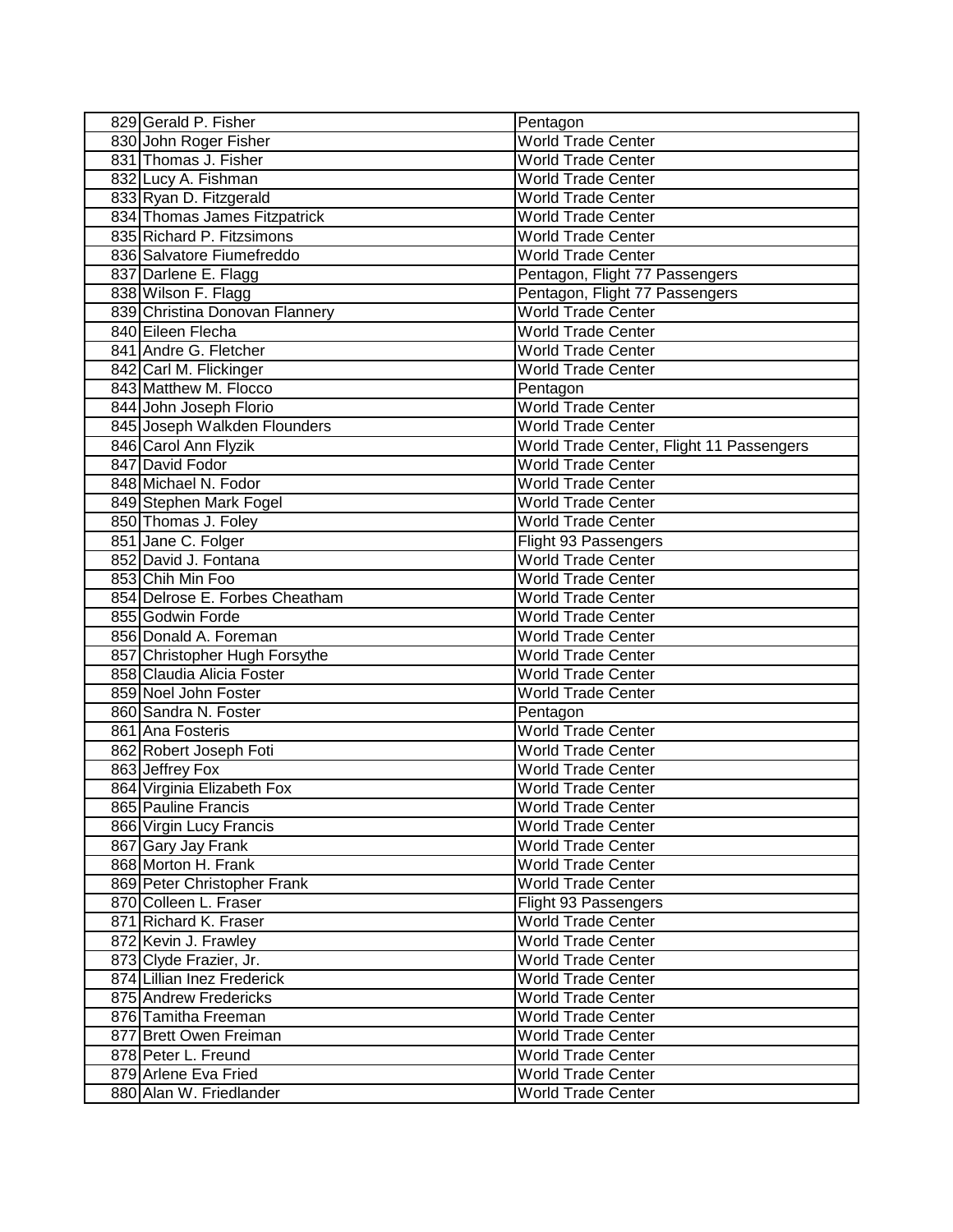| 881 Andrew Keith Friedman                    | World Trade Center                                                    |
|----------------------------------------------|-----------------------------------------------------------------------|
| 882 Paul J. Friedman                         | World Trade Center, Flight 11 Passengers                              |
| 883 Gregg J. Froehner                        | World Trade Center                                                    |
| 884 Lisa Anne Frost                          | World Trade Center, Flight 175 Passengers                             |
| 885 Peter Christian Fry                      | World Trade Center                                                    |
| 886 Clement A. Fumando                       | <b>World Trade Center</b>                                             |
| 887 Steven Elliot Furman                     | <b>World Trade Center</b>                                             |
| 888 Paul James Furmato                       | <b>World Trade Center</b>                                             |
| 889 Karleton Douglas Beye Fyfe               | World Trade Center, Flight 11 Passengers                              |
| 890 Fredric Neal Gabler                      | <b>World Trade Center</b>                                             |
| 891 Richard Peter Gabriel                    | Pentagon, Flight 77 Passengers                                        |
| 892 Richard S. Gabrielle                     | <b>World Trade Center</b>                                             |
| 893 James Andrew Gadiel                      | <b>World Trade Center</b>                                             |
| 894 Pamela Lee Gaff                          | <b>World Trade Center</b>                                             |
| 895 Ervin Vincent Gailliard                  | <b>World Trade Center</b>                                             |
| 896 Deanna Lynn Galante                      | <b>World Trade Center</b>                                             |
| 897 Grace Catherine Galante                  | <b>World Trade Center</b>                                             |
| 898 Anthony Edward Gallagher                 | <b>World Trade Center</b>                                             |
| 899 Daniel James Gallagher                   | <b>World Trade Center</b>                                             |
| 900 John Patrick Gallagher                   | <b>World Trade Center</b>                                             |
| 901 Lourdes J. Galletti                      | <b>World Trade Center</b>                                             |
| 902 Cono E. Gallo                            | <b>World Trade Center</b>                                             |
| 903 Vincent Gallucci                         | <b>World Trade Center</b>                                             |
| 904 Thomas E. Galvin                         | <b>World Trade Center</b>                                             |
| 905 Giovanna Galletta Gambale                | <b>World Trade Center</b>                                             |
| 906 Thomas Gambino, Jr.                      | <b>World Trade Center</b>                                             |
| 907 Giann F. Gamboa                          | <b>World Trade Center</b>                                             |
| 908 Ronald L. Gamboa                         | World Trade Center, Flight 175 Passengers                             |
| 909 Peter James Ganci, Jr.                   | <b>World Trade Center</b>                                             |
| 910 Michael Gann                             | <b>World Trade Center</b>                                             |
| 911 Charles William Garbarini                | <b>World Trade Center</b>                                             |
| 912 Andrew Sonny Garcia                      | Flight 93 Passengers                                                  |
| 913 Cesar R. Garcia                          | <b>World Trade Center</b>                                             |
| 914 David Garcia                             | <b>World Trade Center</b>                                             |
| 915 Jorge Luis Morron Garcia                 | <b>World Trade Center</b>                                             |
| 916 Juan Garcia                              | <b>World Trade Center</b>                                             |
| 917 Marlyn Del Carmen Garcia                 | <b>World Trade Center</b>                                             |
| 918 Christopher Samuel Gardner               | <b>World Trade Center</b>                                             |
| 919 Douglas Benjamin Gardner                 | <b>World Trade Center</b>                                             |
| 920 Harvey Joseph Gardner III                | World Trade Center                                                    |
| 921 Jeffrey Brian Gardner                    | World Trade Center                                                    |
| 922 Thomas A. Gardner                        | <b>World Trade Center</b>                                             |
| 923 William Arthur Gardner                   | <b>World Trade Center</b>                                             |
| 924 Frank Garfi                              | <b>World Trade Center</b>                                             |
| 925 Rocco Nino Gargano                       | <b>World Trade Center</b>                                             |
| 926 James M. Gartenberg                      | <b>World Trade Center</b>                                             |
| 927 Matthew David Garvey                     | <b>World Trade Center</b>                                             |
|                                              | <b>World Trade Center</b>                                             |
| 928 Bruce Gary                               |                                                                       |
| 929 Boyd Alan Gatton                         | <b>World Trade Center</b>                                             |
| 930 Donald Richard Gavagan, Jr.              | <b>World Trade Center</b>                                             |
| 931 Peter Alan Gay<br>932 Terence D. Gazzani | World Trade Center, Flight 11 Passengers<br><b>World Trade Center</b> |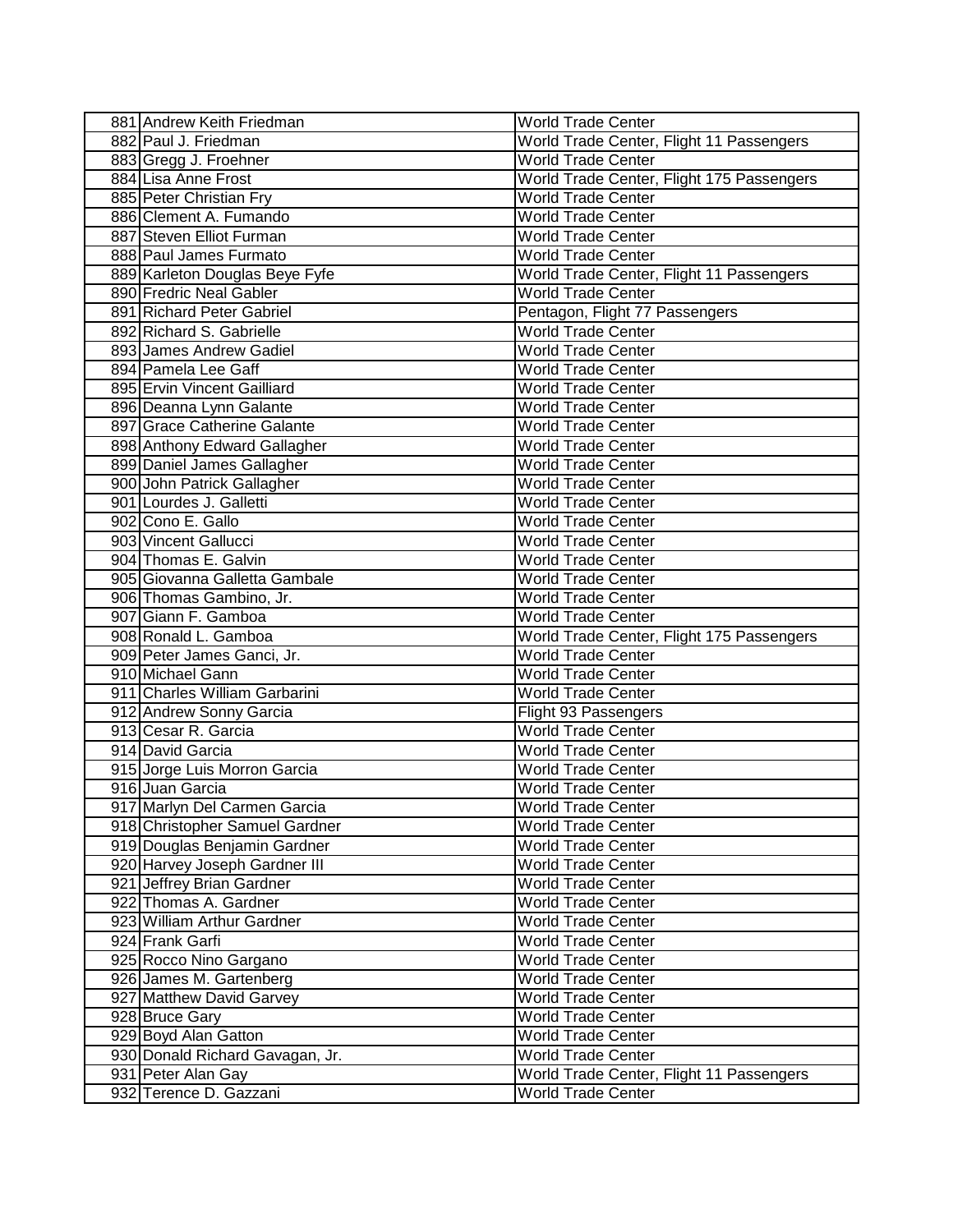| 933 Gary Paul Geidel           | <b>World Trade Center</b>                |
|--------------------------------|------------------------------------------|
| 934 Paul Hamilton Geier        | World Trade Center                       |
| 935 Julie M. Geis              | <b>World Trade Center</b>                |
| 936 Peter Gerard Gelinas       | <b>World Trade Center</b>                |
| 937 Steven Paul Geller         | <b>World Trade Center</b>                |
| 938 Howard G. Gelling, Jr.     | <b>World Trade Center</b>                |
| 939 Peter Victor Genco, Jr.    | <b>World Trade Center</b>                |
| 940 Steven Gregory Genovese    | <b>World Trade Center</b>                |
| 941 Alayne Gentul              | <b>World Trade Center</b>                |
| 942 Linda M. George            | World Trade Center, Flight 11 Passengers |
| 943 Edward F. Geraghty         | <b>World Trade Center</b>                |
| 944 Suzanne Geraty             | <b>World Trade Center</b>                |
| 945 Ralph Gerhardt             | World Trade Center                       |
| 946 Robert Gerlich             | <b>World Trade Center</b>                |
| 947 Denis P. Germain           | <b>World Trade Center</b>                |
| 948 Marina Romanovna Gertsberg | <b>World Trade Center</b>                |
| 949 Susan M. Getzendanner      | <b>World Trade Center</b>                |
| 950 Lawrence D. Getzfred       | Pentagon                                 |
| 951 James G. Geyer             | <b>World Trade Center</b>                |
| 952 Cortez Ghee                | Pentagon                                 |
| 953 Joseph M. Giaccone         | <b>World Trade Center</b>                |
| 954 Vincent Francis Giammona   | <b>World Trade Center</b>                |
| 955 Debra Lynn Gibbon          | <b>World Trade Center</b>                |
| 956 James Andrew Giberson      | <b>World Trade Center</b>                |
| 957 Brenda C. Gibson           | Pentagon                                 |
| 958 Craig Neil Gibson          | <b>World Trade Center</b>                |
| 959 Ronnie E. Gies             | <b>World Trade Center</b>                |
| 960 Andrew Clive Gilbert       | <b>World Trade Center</b>                |
| 961 Timothy Paul Gilbert       | <b>World Trade Center</b>                |
| 962 Paul Stuart Gilbey         | <b>World Trade Center</b>                |
| 963 Paul John Gill             | <b>World Trade Center</b>                |
| 964 Mark Y. Gilles             | <b>World Trade Center</b>                |
| 965 Evan Hunter Gillette       | <b>World Trade Center</b>                |
| 966 Ronald Lawrence Gilligan   | <b>World Trade Center</b>                |
| 967 Rodney C. Gillis           | <b>World Trade Center</b>                |
| 968 Laura Gilly                | <b>World Trade Center</b>                |
| 969 John F. Ginley             | World Trade Center                       |
| 970 Donna Marie Giordano       | <b>World Trade Center</b>                |
| 971 Jeffrey John Giordano      | <b>World Trade Center</b>                |
| 972 John Giordano              | World Trade Center                       |
| 973 Steven A. Giorgetti        | <b>World Trade Center</b>                |
| 974 Martin Giovinazzo          | <b>World Trade Center</b>                |
| 975 Kum-Kum Girolamo           | <b>World Trade Center</b>                |
| 976 Salvatore Gitto            | <b>World Trade Center</b>                |
| 977 Cynthia Giugliano          | <b>World Trade Center</b>                |
| 978 Mon Gjonbalaj              | <b>World Trade Center</b>                |
| 979 Dianne Gladstone           | <b>World Trade Center</b>                |
| 980 Keith Alexander Glascoe    | <b>World Trade Center</b>                |
| 981 Thomas Irwin Glasser       | <b>World Trade Center</b>                |
| 982 Edmund Glazer              | World Trade Center, Flight 11 Passengers |
| 983 Harry Glenn                | <b>World Trade Center</b>                |
| 984 Barry H. Glick             | <b>World Trade Center</b>                |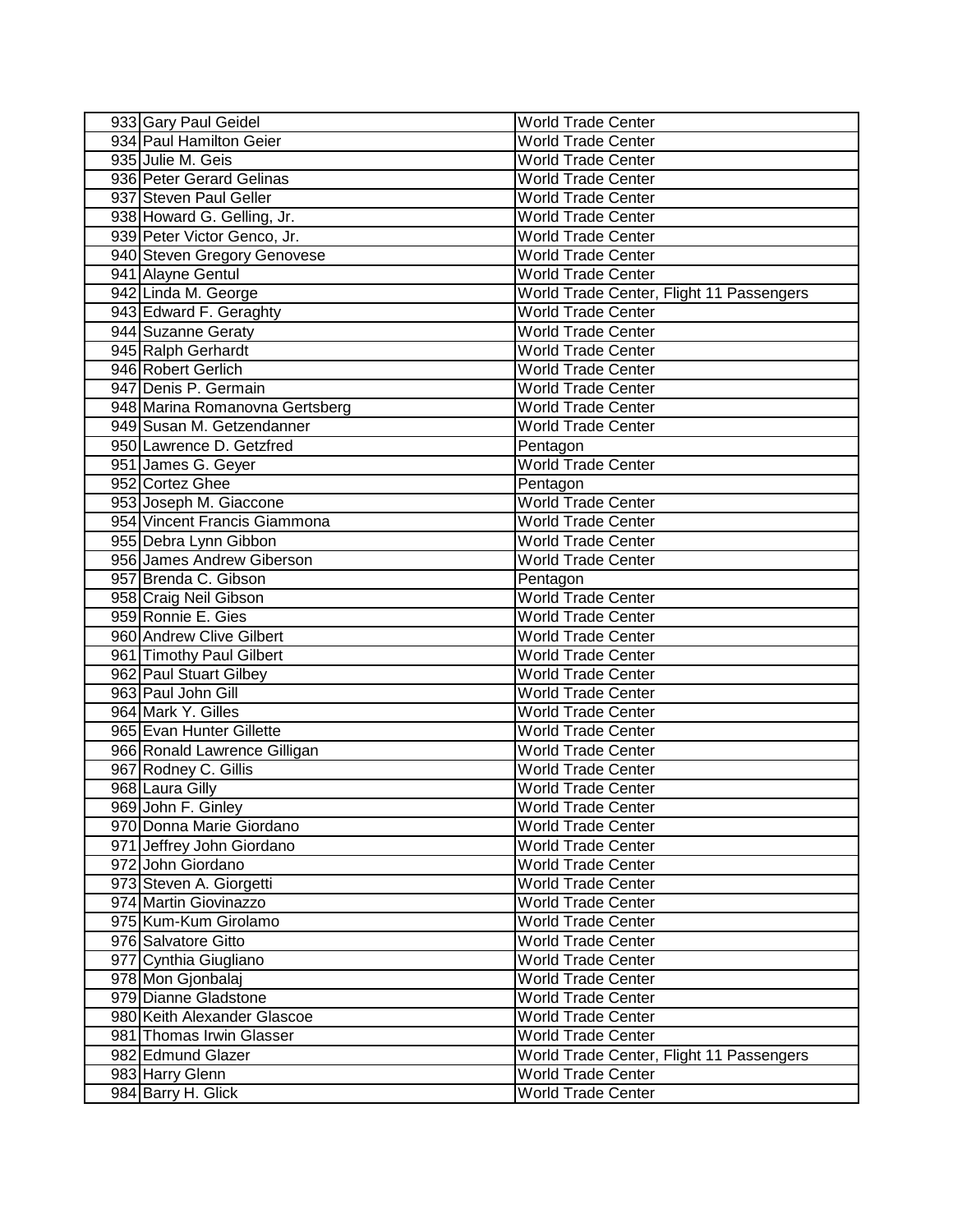| 985 Jeremy Logan Glick                | Flight 93 Passengers                      |
|---------------------------------------|-------------------------------------------|
| 986 Steven Glick                      | World Trade Center                        |
| 987 John T. Gnazzo                    | <b>World Trade Center</b>                 |
| 988 William Robert Godshalk           | <b>World Trade Center</b>                 |
| 989 Michael Gogliormella              | <b>World Trade Center</b>                 |
| 990 Brian F. Goldberg                 | <b>World Trade Center</b>                 |
| 991 Jeffrey G. Goldflam               | <b>World Trade Center</b>                 |
| 992 Michelle Goldstein                | <b>World Trade Center</b>                 |
| 993 Monica Goldstein                  | <b>World Trade Center</b>                 |
| 994 Steven Ian Goldstein              | <b>World Trade Center</b>                 |
| 995 Ronald F. Golinski                | Pentagon                                  |
| 996 Andrew H. Golkin                  | <b>World Trade Center</b>                 |
| 997 Dennis James Gomes                | World Trade Center                        |
| 998 Enrique Antonio Gomez             | <b>World Trade Center</b>                 |
| 999 Jose Bienvenido Gomez             | <b>World Trade Center</b>                 |
| 1000 Manuel Gomez, Jr.                | <b>World Trade Center</b>                 |
| 1001 Wilder Alfredo Gomez             | <b>World Trade Center</b>                 |
| 1002 Jenine Nicole Gonzalez           | <b>World Trade Center</b>                 |
| 1003 Mauricio Gonzalez                | <b>World Trade Center</b>                 |
| 1004 Rosa J. Gonzalez                 | <b>World Trade Center</b>                 |
| 1005 Lynn Catherine Goodchild         | World Trade Center, Flight 175 Passengers |
| 1006 Calvin Joseph Gooding            | <b>World Trade Center</b>                 |
| 1007 Peter Morgan Goodrich            | World Trade Center, Flight 175 Passengers |
| 1008 Harry Goody                      | <b>World Trade Center</b>                 |
| 1009 Kiran Kumar Reddy Gopu           | <b>World Trade Center</b>                 |
| 1010 Catherine C. Gorayeb             | <b>World Trade Center</b>                 |
| 1011 Lisa Fenn Gordenstein            | World Trade Center, Flight 11 Passengers  |
| 1012 Kerene Gordon                    | <b>World Trade Center</b>                 |
| 1013 Sebastian Gorki                  | <b>World Trade Center</b>                 |
| 1014 Kieran Joseph Gorman             | <b>World Trade Center</b>                 |
| 1015 Thomas Edward Gorman             | <b>World Trade Center</b>                 |
| 1016 Michael Edward Gould             | <b>World Trade Center</b>                 |
| 1017 O. Kristin Osterholm White Gould | Flight 93 Passengers                      |
| 1018 Douglas Alan Gowell              | World Trade Center, Flight 175 Passengers |
| 1019 Yuji Goya                        | <b>World Trade Center</b>                 |
| 1020 Jon Richard Grabowski            | <b>World Trade Center</b>                 |
| 1021 Christopher Michael Grady        | World Trade Center                        |
| 1022 Edwin J. Graf III                | <b>World Trade Center</b>                 |
| 1023 David Martin Graifman            | <b>World Trade Center</b>                 |
| 1024 Gilbert Franco Granados          | World Trade Center                        |
| 1025 Lauren Catuzzi Grandcolas        | Flight 93 Passengers                      |
| 1026 Elvira Granitto                  | <b>World Trade Center</b>                 |
| 1027 Winston Arthur Grant             | <b>World Trade Center</b>                 |
| 1028 Christopher S. Gray              | <b>World Trade Center</b>                 |
| 1029 lan J. Gray                      | Pentagon, Flight 77 Passengers            |
| 1030 James Michael Gray               | <b>World Trade Center</b>                 |
| 1031 Tara McCloud Gray                | <b>World Trade Center</b>                 |
| 1032 John M. Grazioso                 | <b>World Trade Center</b>                 |
| 1033 Timothy George Grazioso          | <b>World Trade Center</b>                 |
| 1034 Derrick Auther Green             | <b>World Trade Center</b>                 |
| 1035 Wade B. Green                    | <b>World Trade Center</b>                 |
| 1036 Wanda Anita Green                | Flight 93 Crew                            |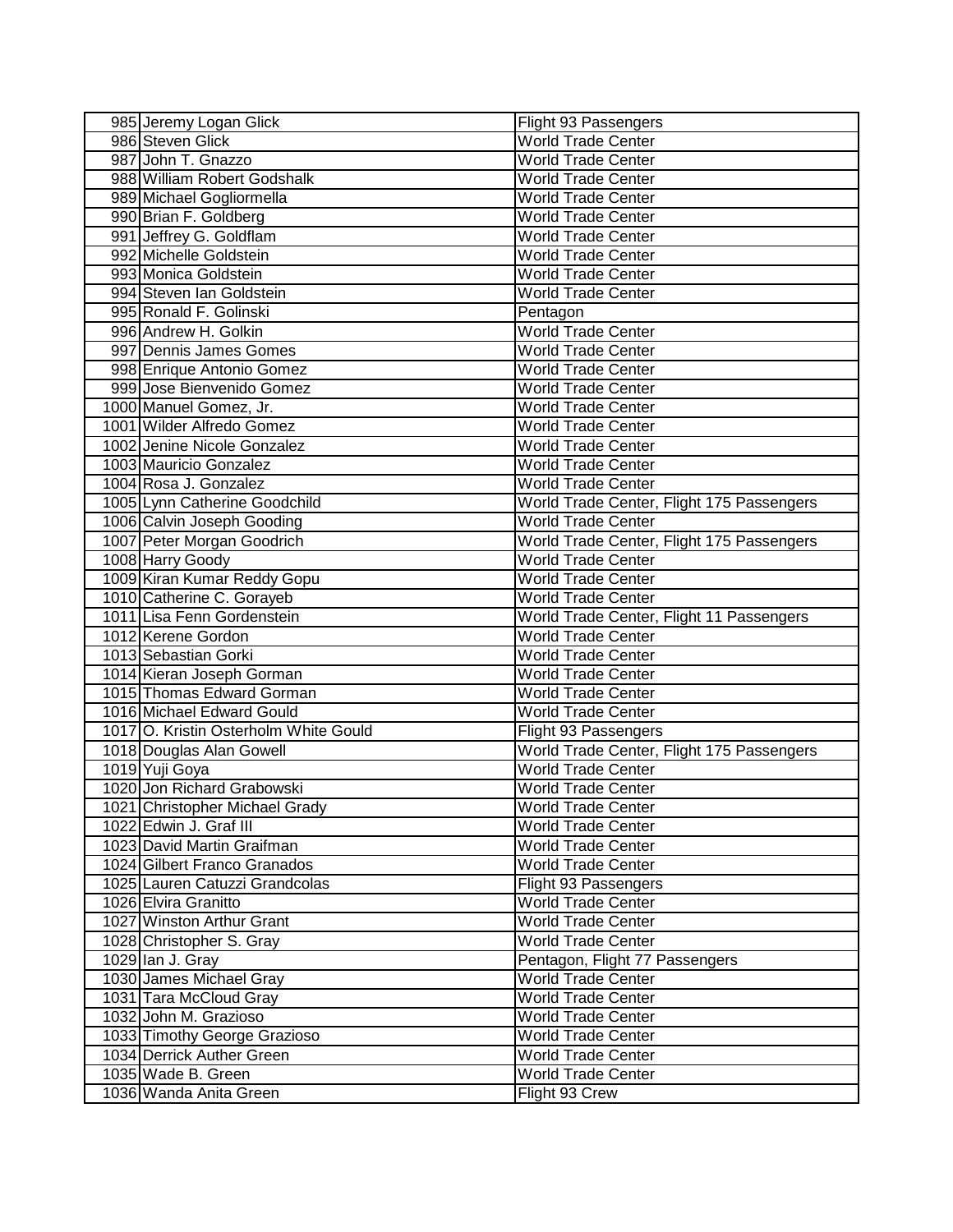| 1037 Elaine Myra Greenberg       | <b>World Trade Center</b>                 |
|----------------------------------|-------------------------------------------|
| 1038 Donald Freeman Greene       | Flight 93 Passengers                      |
| 1039 Gayle R. Greene             | World Trade Center                        |
| 1040 James Arthur Greenleaf, Jr. | <b>World Trade Center</b>                 |
| 1041 Eileen Marsha Greenstein    | <b>World Trade Center</b>                 |
| 1042 Elizabeth Martin Gregg      | <b>World Trade Center</b>                 |
| 1043 Denise Marie Gregory        | <b>World Trade Center</b>                 |
| 1044 Donald H. Gregory           | <b>World Trade Center</b>                 |
| 1045 Florence Moran Gregory      | <b>World Trade Center</b>                 |
| 1046 Pedro Grehan                | <b>World Trade Center</b>                 |
| 1047 John Michael Griffin        | <b>World Trade Center</b>                 |
| 1048 Tawanna Sherry Griffin      | <b>World Trade Center</b>                 |
| 1049 Joan Donna Griffith         | World Trade Center                        |
| 1050 Warren Grifka               | <b>World Trade Center</b>                 |
| 1051 Ramon B. Grijalvo           | <b>World Trade Center</b>                 |
| 1052 Joseph F. Grillo            | <b>World Trade Center</b>                 |
| 1053 David Joseph Grimner        | <b>World Trade Center</b>                 |
| 1054 Francis Edward Grogan       | World Trade Center, Flight 175 Passengers |
| 1055 Linda Gronlund              | Flight 93 Passengers                      |
| 1056 Kenneth George Grouzalis    | <b>World Trade Center</b>                 |
| 1057 Joseph Grzelak              | <b>World Trade Center</b>                 |
| 1058 Matthew James Grzymalski    | <b>World Trade Center</b>                 |
| 1059 Robert Joseph Gschaar       | <b>World Trade Center</b>                 |
| 1060 Liming Gu                   | <b>World Trade Center</b>                 |
| 1061 Richard J. Guadagno         | Flight 93 Passengers                      |
| 1062 Jose A. Guadalupe           | <b>World Trade Center</b>                 |
| 1063 Cindy Yan Zhu Guan          | <b>World Trade Center</b>                 |
| 1064 Geoffrey E. Guja            | <b>World Trade Center</b>                 |
| 1065 Joseph P. Gullickson        | <b>World Trade Center</b>                 |
| 1066 Babita Girjamatie Guman     | <b>World Trade Center</b>                 |
| 1067 Douglas Brian Gurian        | <b>World Trade Center</b>                 |
| 1068 Janet Ruth Gustafson        | <b>World Trade Center</b>                 |
| 1069 Philip T. Guza              | <b>World Trade Center</b>                 |
| 1070 Barbara Guzzardo            | <b>World Trade Center</b>                 |
| 1071 Peter Mark Gyulavary        | <b>World Trade Center</b>                 |
| 1072 Gary Robert Haag            | <b>World Trade Center</b>                 |
| 1073 Andrea Lyn Haberman         | <b>World Trade Center</b>                 |
| 1074 Barbara Mary Habib          | <b>World Trade Center</b>                 |
| 1075 Philip Haentzler            | <b>World Trade Center</b>                 |
| 1076 Nezam A. Hafiz              | <b>World Trade Center</b>                 |
| 1077 Karen Elizabeth Hagerty     | <b>World Trade Center</b>                 |
| 1078 Steven Michael Hagis        | <b>World Trade Center</b>                 |
| 1079 Mary Lou Hague              | World Trade Center                        |
| 1080 David Halderman             | <b>World Trade Center</b>                 |
| 1081 Maile Rachel Hale           | <b>World Trade Center</b>                 |
| 1082 Diane Hale-McKinzy          | Pentagon                                  |
| 1083 Richard B. Hall             | <b>World Trade Center</b>                 |
| 1084 Stanley R. Hall             | Pentagon, Flight 77 Passengers            |
| 1085 Vaswald George Hall         | <b>World Trade Center</b>                 |
| 1086 Robert J. Halligan          | <b>World Trade Center</b>                 |
| 1087 Vincent Gerard Halloran     | <b>World Trade Center</b>                 |
| 1088 Carolyn B. Halmon           | Pentagon                                  |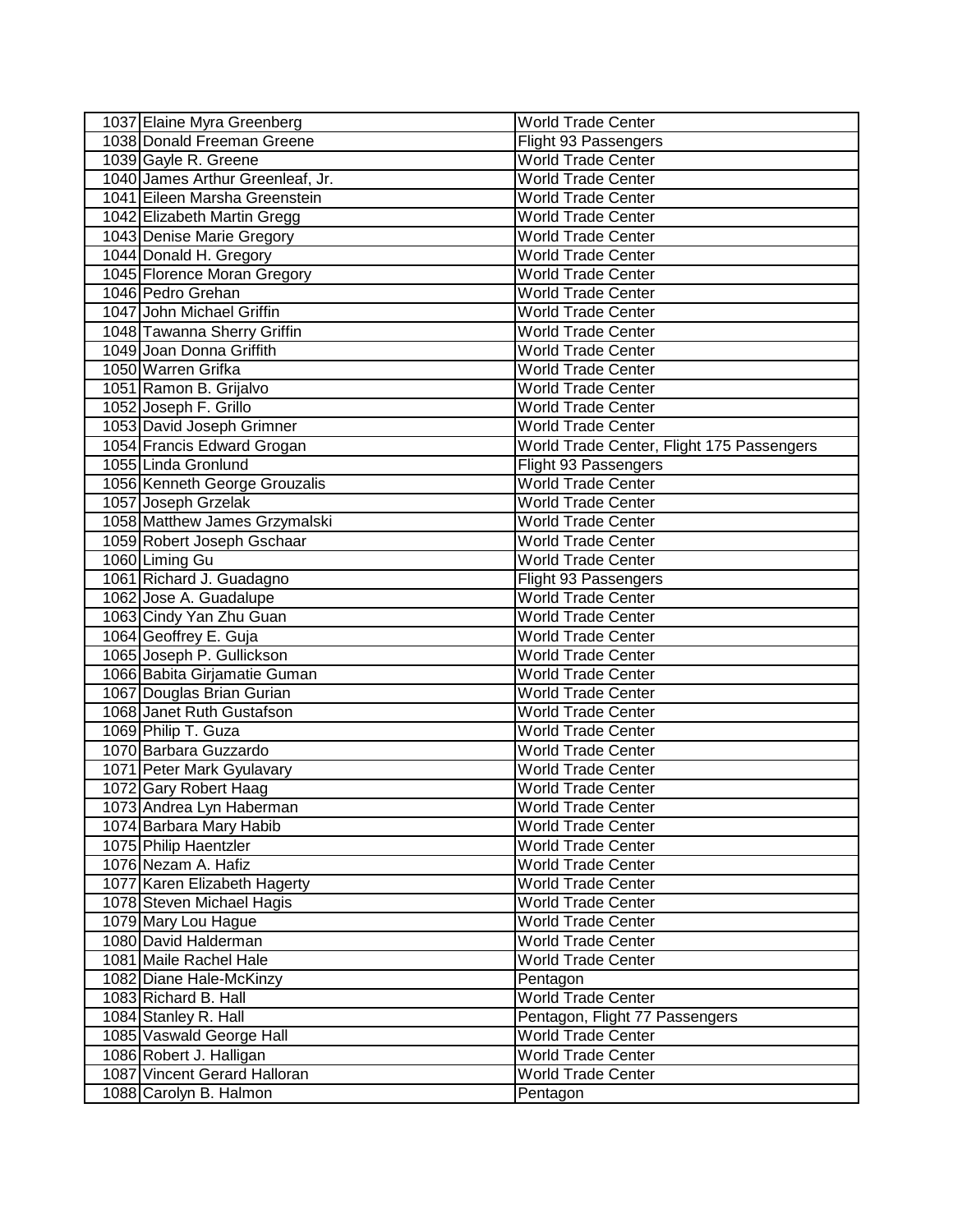| 1089 James Douglas Halvorson                    | <b>World Trade Center</b>                 |
|-------------------------------------------------|-------------------------------------------|
| 1090 Mohammad Salman Hamdani                    | <b>World Trade Center</b>                 |
| 1091 Felicia Hamilton                           | World Trade Center                        |
| 1092 Robert W. Hamilton                         | <b>World Trade Center</b>                 |
| 1093 Carl Max Hammond, Jr.                      | World Trade Center, Flight 175 Passengers |
| 1094 Frederic K. Han                            | <b>World Trade Center</b>                 |
| 1095 Christopher James Hanley                   | <b>World Trade Center</b>                 |
| 1096 Sean S. Hanley                             | <b>World Trade Center</b>                 |
| 1097 Valerie Joan Hanna                         | <b>World Trade Center</b>                 |
| 1098 Thomas Paul Hannafin                       | <b>World Trade Center</b>                 |
| 1099 Kevin James Hannaford, Sr.                 | <b>World Trade Center</b>                 |
| 1100 Michael Lawrence Hannan                    | <b>World Trade Center</b>                 |
| 1101 Dana Rey Hannon                            | <b>World Trade Center</b>                 |
| 1102 Christine Lee Hanson                       | World Trade Center, Flight 175 Passengers |
| 1103 Peter Burton Hanson                        | World Trade Center, Flight 175 Passengers |
| 1104 Sue Kim Hanson                             | World Trade Center, Flight 175 Passengers |
| 1105 Vassilios G. Haramis                       | <b>World Trade Center</b>                 |
| 1106 James A. Haran                             | <b>World Trade Center</b>                 |
| 1107 Gerald Francis Hardacre                    | World Trade Center, Flight 175 Passengers |
| 1108 Jeffrey Pike Hardy                         | <b>World Trade Center</b>                 |
| 1109 T.J. Hargrave                              | <b>World Trade Center</b>                 |
| 1110 Daniel Edward Harlin                       | <b>World Trade Center</b>                 |
| 1111 Frances Haros                              | <b>World Trade Center</b>                 |
| 1112 Harvey L. Harrell                          | <b>World Trade Center</b>                 |
| 1113 Stephen G. Harrell                         | <b>World Trade Center</b>                 |
| 1114 Melissa Marie Harrington                   | <b>World Trade Center</b>                 |
| 1115 Aisha Ann Harris                           | <b>World Trade Center</b>                 |
| 1116 Stewart D. Harris                          | <b>World Trade Center</b>                 |
| 1117 John Patrick Hart                          | <b>World Trade Center</b>                 |
| 1118 Eric Hartono                               | World Trade Center, Flight 175 Passengers |
| 1119 John Clinton Hartz                         | <b>World Trade Center</b>                 |
| 1120 Emeric Harvey                              | <b>World Trade Center</b>                 |
| 1121 Peter Paul Hashem                          | World Trade Center, Flight 11 Passengers  |
| 1122 Thomas Theodore Haskell, Jr.               | <b>World Trade Center</b>                 |
| 1123 Timothy Shawn Haskell                      | <b>World Trade Center</b>                 |
| 1124 Joseph John Hasson III                     | World Trade Center                        |
| 1125 Leonard W. Hatton, Jr.                     | World Trade Center                        |
| 1126 Terence S. Hatton                          | World Trade Center                        |
| 1127 Michael Helmut Haub                        | <b>World Trade Center</b>                 |
| 1128 Timothy Aaron Haviland                     | <b>World Trade Center</b>                 |
| 1129 Donald G. Havlish, Jr.                     | <b>World Trade Center</b>                 |
| 1130 Anthony Maurice Hawkins                    | <b>World Trade Center</b>                 |
| 1131 Nobuhiro Hayatsu                           | <b>World Trade Center</b>                 |
| 1132 James Edward Hayden                        | World Trade Center, Flight 175 Passengers |
| 1133 Robert Jay Hayes                           | World Trade Center, Flight 11 Passengers  |
| 1134 Philip T. Hayes, Ret.                      | <b>World Trade Center</b>                 |
| 1135 W. Ward Haynes                             | World Trade Center                        |
| 1136 Scott Jordan Hazelcorn                     | <b>World Trade Center</b>                 |
|                                                 | <b>World Trade Center</b>                 |
| 1137 Michael K. Healey<br>1138 Roberta B. Heber | <b>World Trade Center</b>                 |
|                                                 |                                           |
| 1139 Charles Francis Xavier Heeran              | <b>World Trade Center</b>                 |
| 1140 John F. Heffernan                          | <b>World Trade Center</b>                 |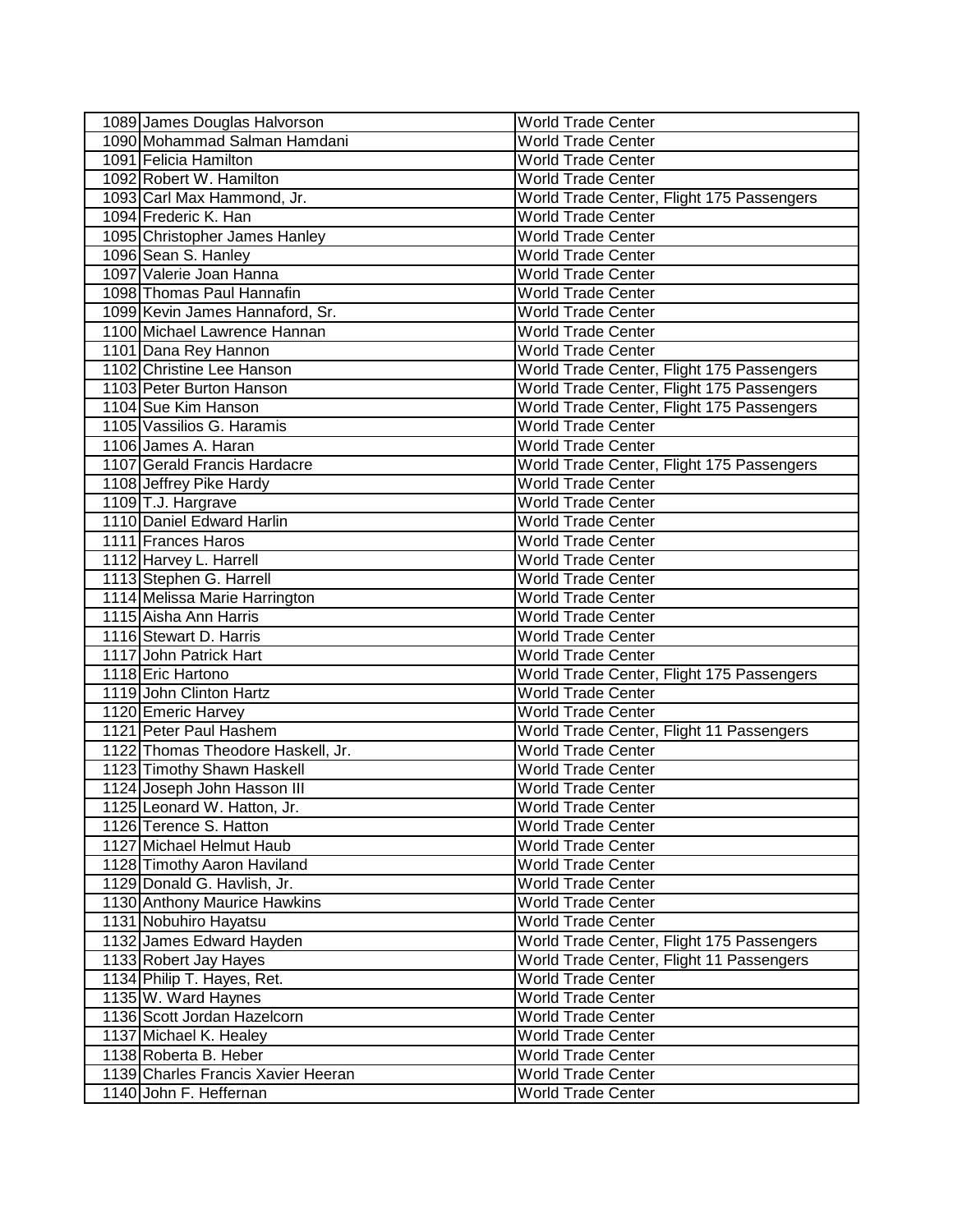| 1141 Michele M. Heidenberger          | Pentagon, Flight 77 Crew                 |
|---------------------------------------|------------------------------------------|
| 1142 Sheila M.S. Hein                 | Pentagon                                 |
| 1143 H. Joseph Heller, Jr.            | <b>World Trade Center</b>                |
| 1144 JoAnn L. Heltibridle             | World Trade Center                       |
| 1145 Ronald John Hemenway             | Pentagon                                 |
| 1146 Mark F. Hemschoot                | World Trade Center                       |
| 1147 Ronnie Lee Henderson             | <b>World Trade Center</b>                |
| 1148 Brian Hennessey                  | <b>World Trade Center</b>                |
| 1149 Edward R. Hennessy, Jr.          | World Trade Center, Flight 11 Passengers |
| 1150 Michelle Marie Henrique          | <b>World Trade Center</b>                |
| 1151 Joseph Patrick Henry             | <b>World Trade Center</b>                |
| 1152 William L. Henry, Jr.            | <b>World Trade Center</b>                |
| 1153 Catherina Henry-Robinson         | <b>World Trade Center</b>                |
| 1154 John Christopher Henwood         | <b>World Trade Center</b>                |
| 1155 Robert Allan Hepburn             | <b>World Trade Center</b>                |
| 1156 Mary Herencia                    | <b>World Trade Center</b>                |
| 1157 Lindsay C. Herkness III          | <b>World Trade Center</b>                |
| 1158 Harvey Robert Hermer             | <b>World Trade Center</b>                |
| 1159 Norberto Hernandez               | <b>World Trade Center</b>                |
| 1160 Raul Hernandez                   | <b>World Trade Center</b>                |
| 1161 Gary Herold                      | <b>World Trade Center</b>                |
| 1162 Jeffrey Alan Hersch              | <b>World Trade Center</b>                |
| 1163 Thomas J. Hetzel                 | <b>World Trade Center</b>                |
| 1164 Leon Bernard Heyward MC Sundance | <b>World Trade Center</b>                |
| 1165 Brian Christopher Hickey         | <b>World Trade Center</b>                |
| 1166 Enemencio Dario Hidalgo Cedeño   | <b>World Trade Center</b>                |
| 1167 Timothy Brian Higgins            | <b>World Trade Center</b>                |
| 1168 Robert D. W. Higley II           | <b>World Trade Center</b>                |
| 1169 Todd Russell Hill                | <b>World Trade Center</b>                |
| 1170 Clara Victorine Hinds            | <b>World Trade Center</b>                |
| 1171 Neal O. Hinds                    | <b>World Trade Center</b>                |
| 1172 Mark Hindy                       | <b>World Trade Center</b>                |
| 1173 Katsuyuki Hirai                  | <b>World Trade Center</b>                |
| 1174 Heather Malia Ho                 | <b>World Trade Center</b>                |
| 1175 Tara Yvette Hobbs                | <b>World Trade Center</b>                |
| 1176 Thomas Anderson Hobbs            | <b>World Trade Center</b>                |
| 1177 James J. Hobin                   | World Trade Center                       |
| 1178 Robert Wayne Hobson III          | <b>World Trade Center</b>                |
| 1179 DaJuan Hodges                    | <b>World Trade Center</b>                |
| 1180 Ronald G. Hoerner                | <b>World Trade Center</b>                |
|                                       | <b>World Trade Center</b>                |
| 1181 Patrick A. Hoey                  |                                          |
| 1182 John A. Hofer                    | World Trade Center, Flight 11 Passengers |
| 1183 Marcia Hoffman                   | <b>World Trade Center</b>                |
| 1184 Stephen Gerard Hoffman           | <b>World Trade Center</b>                |
| 1185 Frederick Joseph Hoffmann        | <b>World Trade Center</b>                |
| 1186 Michele L. Hoffmann              | <b>World Trade Center</b>                |
| 1187 Judith Florence Hofmiller        | World Trade Center                       |
| 1188 Wallace Cole Hogan, Jr.          | Pentagon                                 |
| 1189 Thomas Warren Hohlweck, Jr.      | <b>World Trade Center</b>                |
| 1190 Jonathan R. Hohmann              | <b>World Trade Center</b>                |
| 1191 Cora Hidalgo Holland             | World Trade Center, Flight 11 Passengers |
| 1192 John Holland                     | <b>World Trade Center</b>                |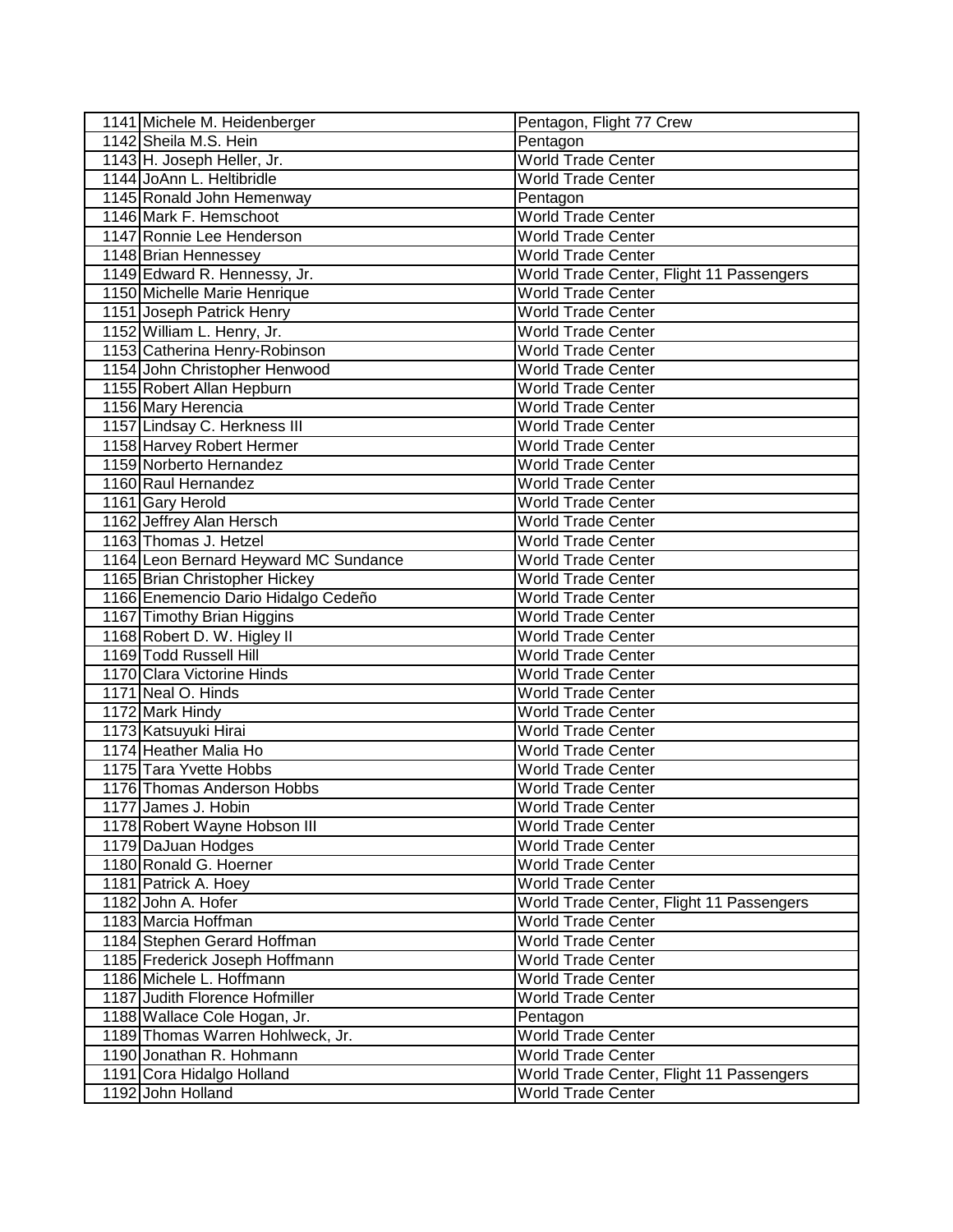| 1193 Joseph F. Holland           | <b>World Trade Center</b>                 |
|----------------------------------|-------------------------------------------|
| 1194 Jimmie I. Holley            | Pentagon                                  |
| 1195 Elizabeth Holmes            | <b>World Trade Center</b>                 |
| 1196 Thomas P. Holohan           | <b>World Trade Center</b>                 |
| 1197 Herbert Wilson Homer        | World Trade Center, Flight 175 Passengers |
| 1198 LeRoy W. Homer, Jr.         | Flight 93 Crew                            |
| 1199 Bradley V. Hoorn            | <b>World Trade Center</b>                 |
| 1200 James P. Hopper             | <b>World Trade Center</b>                 |
| 1201 Montgomery McCullough Hord  | <b>World Trade Center</b>                 |
| 1202 Michael Joseph Horn         | <b>World Trade Center</b>                 |
| 1203 Matthew Douglas Horning     | <b>World Trade Center</b>                 |
| 1204 Robert L. Horohoe, Jr.      | <b>World Trade Center</b>                 |
| 1205 Michael Robert Horrocks     | World Trade Center, Flight 175 Crew       |
| 1206 Aaron Horwitz               | <b>World Trade Center</b>                 |
| 1207 Charles J. Houston          | <b>World Trade Center</b>                 |
| 1208 Uhuru G. Houston            | World Trade Center                        |
| 1209 Angela M. Houtz             | Pentagon                                  |
| 1210 George Gerard Howard        | <b>World Trade Center</b>                 |
| 1211 Brady Kay Howell            | Pentagon                                  |
| 1212 Michael C. Howell           | <b>World Trade Center</b>                 |
| 1213 Steven Leon Howell          | <b>World Trade Center</b>                 |
| 1214 Jennifer L. Howley          | <b>World Trade Center</b>                 |
| 1215 Milagros Hromada            | <b>World Trade Center</b>                 |
| 1216 Marian R. Hrycak            | <b>World Trade Center</b>                 |
| 1217 Stephen Huczko, Jr.         | <b>World Trade Center</b>                 |
| 1218 Kris Robert Hughes          | <b>World Trade Center</b>                 |
| 1219 Paul Rexford Hughes         | <b>World Trade Center</b>                 |
| 1220 Robert T. Hughes, Jr.       | <b>World Trade Center</b>                 |
| 1221 Thomas F. Hughes, Jr.       | <b>World Trade Center</b>                 |
| 1222 Timothy Robert Hughes       | <b>World Trade Center</b>                 |
| 1223 Susan Huie                  | <b>World Trade Center</b>                 |
| 1224 Lamar Demetrius Hulse       | <b>World Trade Center</b>                 |
| 1225 John Nicholas Humber, Jr.   | World Trade Center, Flight 11 Passengers  |
| 1226 William Christopher Hunt    | <b>World Trade Center</b>                 |
| 1227 Kathleen Anne Hunt-Casey    | <b>World Trade Center</b>                 |
| 1228 Joseph Gerard Hunter        | <b>World Trade Center</b>                 |
| 1229 Peggie M. Hurt              | Pentagon                                  |
| 1230 Robert R. Hussa             | <b>World Trade Center</b>                 |
| 1231 Stephen N. Hyland, Jr.      | Pentagon                                  |
| 1232 Robert J. Hymel             | Pentagon                                  |
| 1233 Thomas Edward Hynes         | <b>World Trade Center</b>                 |
| 1234 Walter G. Hynes             | <b>World Trade Center</b>                 |
| 1235 Joseph Anthony lanelli      | <b>World Trade Center</b>                 |
| 1236 Zuhtu Ibis                  | <b>World Trade Center</b>                 |
| 1237 Jonathan Lee lelpi          | <b>World Trade Center</b>                 |
| 1238 Michael Patrick Iken        | <b>World Trade Center</b>                 |
| 1239 Daniel Ilkanayev            | <b>World Trade Center</b>                 |
| 1240 Frederick J. III, Jr.       | <b>World Trade Center</b>                 |
| 1241 Abraham Nethanel Ilowitz    | <b>World Trade Center</b>                 |
| 1242 Anthony P. Infante, Jr.     | <b>World Trade Center</b>                 |
| 1243 Louis S. Inghilterra        | <b>World Trade Center</b>                 |
| 1244 Christopher Noble Ingrassia | <b>World Trade Center</b>                 |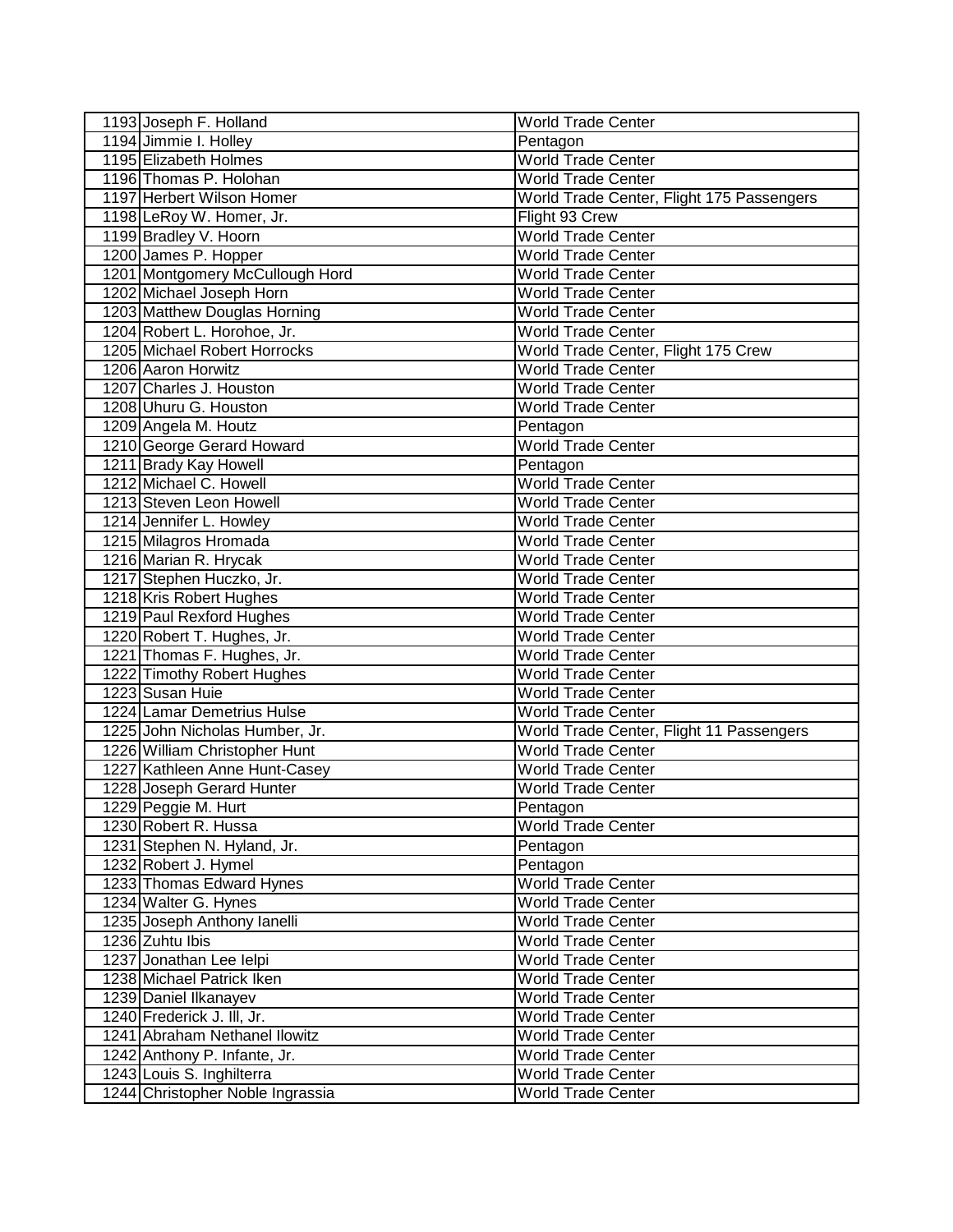| 1245 Paul Innella                                        | <b>World Trade Center</b>                 |
|----------------------------------------------------------|-------------------------------------------|
| 1246 Stephanie Veronica Irby                             | <b>World Trade Center</b>                 |
| 1247 Douglas Jason Irgang                                | <b>World Trade Center</b>                 |
| 1248 Kristin Irvine-Ryan                                 | <b>World Trade Center</b>                 |
| 1249 Todd Antione Isaac                                  | <b>World Trade Center</b>                 |
| 1250 Erik Hans Isbrandtsen                               | <b>World Trade Center</b>                 |
| 1251 Taizo Ishikawa                                      | <b>World Trade Center</b>                 |
|                                                          |                                           |
| 1252 Waleed Joseph Iskandar                              | World Trade Center, Flight 11 Passengers  |
| 1253 Aram Iskenderian, Jr.                               | <b>World Trade Center</b>                 |
| 1254 John F. Iskyan                                      | <b>World Trade Center</b>                 |
| 1255 Kazushige Ito                                       | <b>World Trade Center</b>                 |
| 1256 Aleksandr Valeryevich Ivantsov                      | <b>World Trade Center</b>                 |
| 1257 Lacey Bernard Ivory                                 | Pentagon                                  |
| 1258 Virginia May Jablonski                              | <b>World Trade Center</b>                 |
| 1259 Bryan C. Jack                                       | Pentagon, Flight 77 Passengers            |
| 1260 Brooke Alexandra Jackman                            | <b>World Trade Center</b>                 |
| 1261 Aaron Jeremy Jacobs                                 | <b>World Trade Center</b>                 |
| 1262 Ariel Louis Jacobs                                  | <b>World Trade Center</b>                 |
| 1263 Jason Kyle Jacobs                                   | <b>World Trade Center</b>                 |
| 1264 Michael G. Jacobs                                   | <b>World Trade Center</b>                 |
| 1265 Steven A. Jacobson                                  | <b>World Trade Center</b>                 |
| 1266 Steven D. Jacoby                                    | Pentagon, Flight 77 Passengers            |
| 1267 Ricknauth Jaggernauth                               | <b>World Trade Center</b>                 |
| 1268 Jake Denis Jagoda                                   | <b>World Trade Center</b>                 |
| 1269 Yudhvir S. Jain                                     | <b>World Trade Center</b>                 |
| 1270 Maria Jakubiak                                      | <b>World Trade Center</b>                 |
| 1271 Robert Adrien Jalbert                               | World Trade Center, Flight 175 Passengers |
| 1272 Ernest James                                        | <b>World Trade Center</b>                 |
| 1273 Gricelda E. James                                   | <b>World Trade Center</b>                 |
| 1274 Mark Steven Jardim                                  | <b>World Trade Center</b>                 |
| 1275 Amy Nicole Jarret                                   | World Trade Center, Flight 175 Crew       |
| 1276 Muhammadou Jawara                                   | <b>World Trade Center</b>                 |
| 1277 Francois Jean-Pierre                                | <b>World Trade Center</b>                 |
| 1278 Maxima Jean-Pierre                                  | <b>World Trade Center</b>                 |
| 1279 Paul Edward Jeffers                                 | <b>World Trade Center</b>                 |
| 1280 John Charles Jenkins                                | World Trade Center, Flight 11 Passengers  |
| 1281 Joseph Jenkins, Jr.                                 | <b>World Trade Center</b>                 |
| 1282 Alan Keith Jensen                                   | World Trade Center                        |
| 1283 Prem Nath Jerath                                    | <b>World Trade Center</b>                 |
| 1284 Farah Jeudy                                         | <b>World Trade Center</b>                 |
| 1285 Hweidar Jian                                        | <b>World Trade Center</b>                 |
| 1286 Eliezer Jimenez, Jr.                                | <b>World Trade Center</b>                 |
| 1287 Luis Jimenez, Jr.                                   | <b>World Trade Center</b>                 |
| 1288 Charles Gregory John                                | <b>World Trade Center</b>                 |
| 1289 Nicholas John                                       | <b>World Trade Center</b>                 |
| 1290 Dennis M. Johnson                                   | Pentagon                                  |
| 1291 LaShawna Johnson                                    | <b>World Trade Center</b>                 |
|                                                          |                                           |
| 1292 Scott Michael Johnson                               | <b>World Trade Center</b>                 |
| 1293 William R. Johnston                                 | <b>World Trade Center</b>                 |
| 1294 Allison Horstmann Jones                             | <b>World Trade Center</b>                 |
| 1295 Arthur Joseph Jones III<br>1296 Brian Leander Jones | <b>World Trade Center</b>                 |
|                                                          | World Trade Center                        |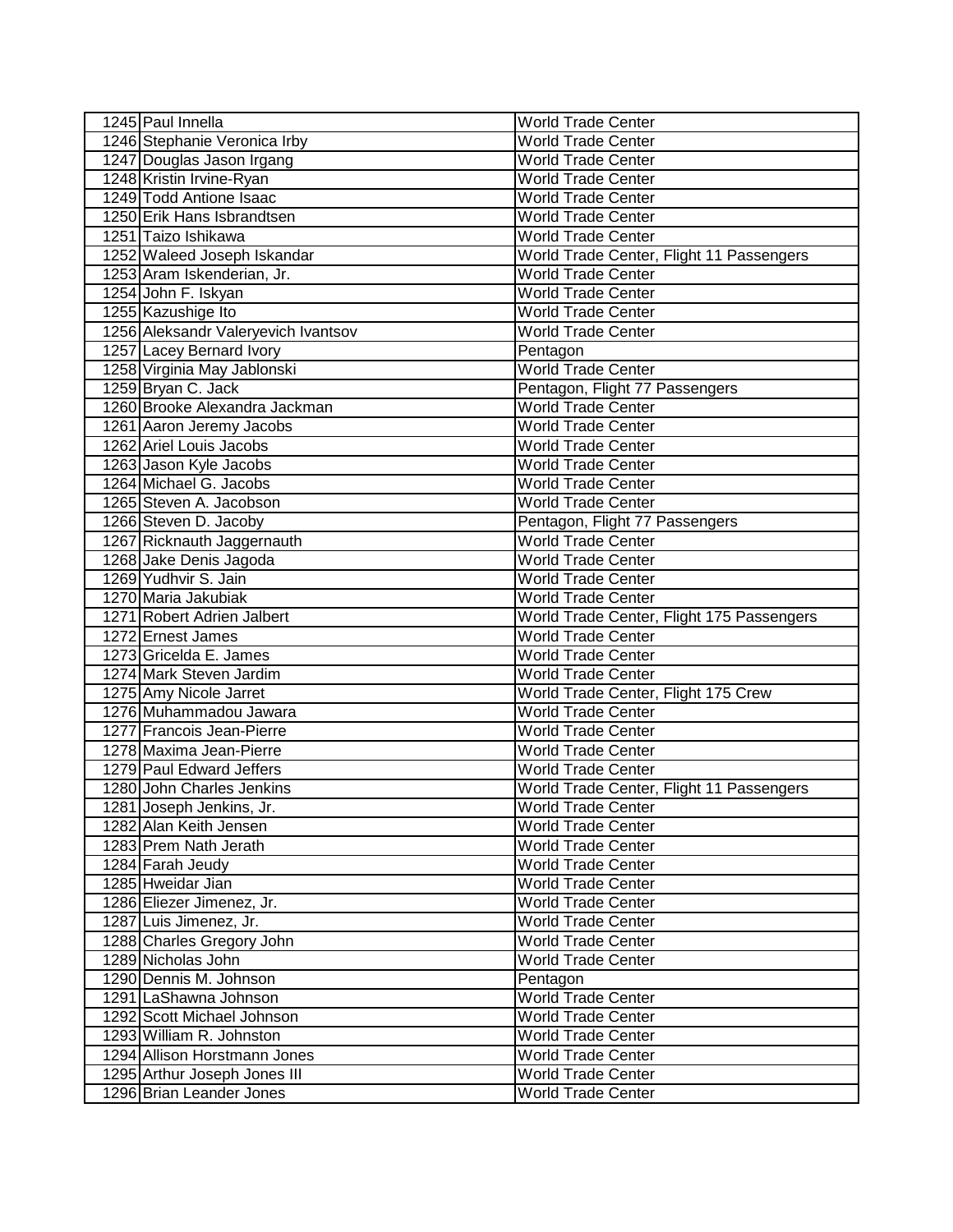| 1297 Charles Edward Jones             | World Trade Center, Flight 11 Passengers |
|---------------------------------------|------------------------------------------|
| 1298 Christopher D. Jones             | <b>World Trade Center</b>                |
| 1299 Donald T. Jones II               | <b>World Trade Center</b>                |
| 1300 Donald W. Jones                  | <b>World Trade Center</b>                |
| 1301 Judith Lawter Jones              | Pentagon                                 |
| 1302 Linda Jones                      | <b>World Trade Center</b>                |
| 1303 Mary S. Jones                    | <b>World Trade Center</b>                |
| 1304 Andrew Brian Jordan, Sr.         | <b>World Trade Center</b>                |
| 1305 Robert Thomas Jordan             | <b>World Trade Center</b>                |
| 1306 Albert Gunnis Joseph             | <b>World Trade Center</b>                |
| 1307 Ingeborg Joseph                  | <b>World Trade Center</b>                |
| 1308 Karl Henry Joseph                | <b>World Trade Center</b>                |
| 1309 Stephen Joseph                   | <b>World Trade Center</b>                |
| 1310 Jane Eileen Josiah               | <b>World Trade Center</b>                |
| 1311 Anthony Jovic                    | <b>World Trade Center</b>                |
| 1312 Angel L. Juarbe, Jr.             | <b>World Trade Center</b>                |
| 1313 Karen Sue Juday                  | <b>World Trade Center</b>                |
| 1314 Ann C. Judge                     | Pentagon, Flight 77 Passengers           |
| 1315 Mychal F. Judge                  | <b>World Trade Center</b>                |
| 1316 Paul William Jurgens             | <b>World Trade Center</b>                |
| 1317 Thomas Edward Jurgens            | <b>World Trade Center</b>                |
| 1318 Shashikiran Lakshmikantha Kadaba | <b>World Trade Center</b>                |
| 1319 Gavkharoy Kamardinova            | <b>World Trade Center</b>                |
| 1320 Shari Kandell                    | <b>World Trade Center</b>                |
| 1321 Howard Lee Kane                  | <b>World Trade Center</b>                |
| 1322 Jennifer Lynn Kane               | <b>World Trade Center</b>                |
| 1323 Vincent D. Kane                  | <b>World Trade Center</b>                |
| 1324 Joon Koo Kang                    | <b>World Trade Center</b>                |
| 1325 Sheldon Robert Kanter            | <b>World Trade Center</b>                |
| 1326 Deborah H. Kaplan                | <b>World Trade Center</b>                |
| 1327 Robin Lynne Kaplan               | World Trade Center, Flight 11 Passengers |
| 1328 Alvin Peter Kappelmann, Jr.      | <b>World Trade Center</b>                |
| 1329 Charles H. Karczewski            | <b>World Trade Center</b>                |
| 1330 William A. Karnes                | <b>World Trade Center</b>                |
| 1331 Douglas Gene Karpiloff           | <b>World Trade Center</b>                |
| 1332 Charles L. Kasper                | <b>World Trade Center</b>                |
| 1333 Andrew K. Kates                  | World Trade Center                       |
| 1334 John A. Katsimatides             | <b>World Trade Center</b>                |
| 1335 Robert Michael Kaulfers          | <b>World Trade Center</b>                |
| 1336 Don Jerome Kauth, Jr.            | <b>World Trade Center</b>                |
| 1337 Hideya Kawauchi                  | <b>World Trade Center</b>                |
| 1338 Edward T. Keane                  | <b>World Trade Center</b>                |
| 1339 Richard M. Keane                 | <b>World Trade Center</b>                |
| 1340 Lisa Yvonne Kearney-Griffin      | <b>World Trade Center</b>                |
| 1341 Karol Ann Keasler                | <b>World Trade Center</b>                |
| 1342 Barbara A. Keating               | World Trade Center, Flight 11 Passengers |
| 1343 Paul Hanlon Keating              | <b>World Trade Center</b>                |
| 1344 Leo Russell Keene III            | <b>World Trade Center</b>                |
| 1345 Brenda Kegler                    | Pentagon                                 |
| 1346 Chandler Raymond Keller          | Pentagon, Flight 77 Passengers           |
| 1347 Joseph John Keller               | World Trade Center                       |
| 1348 Peter R. Kellerman               | <b>World Trade Center</b>                |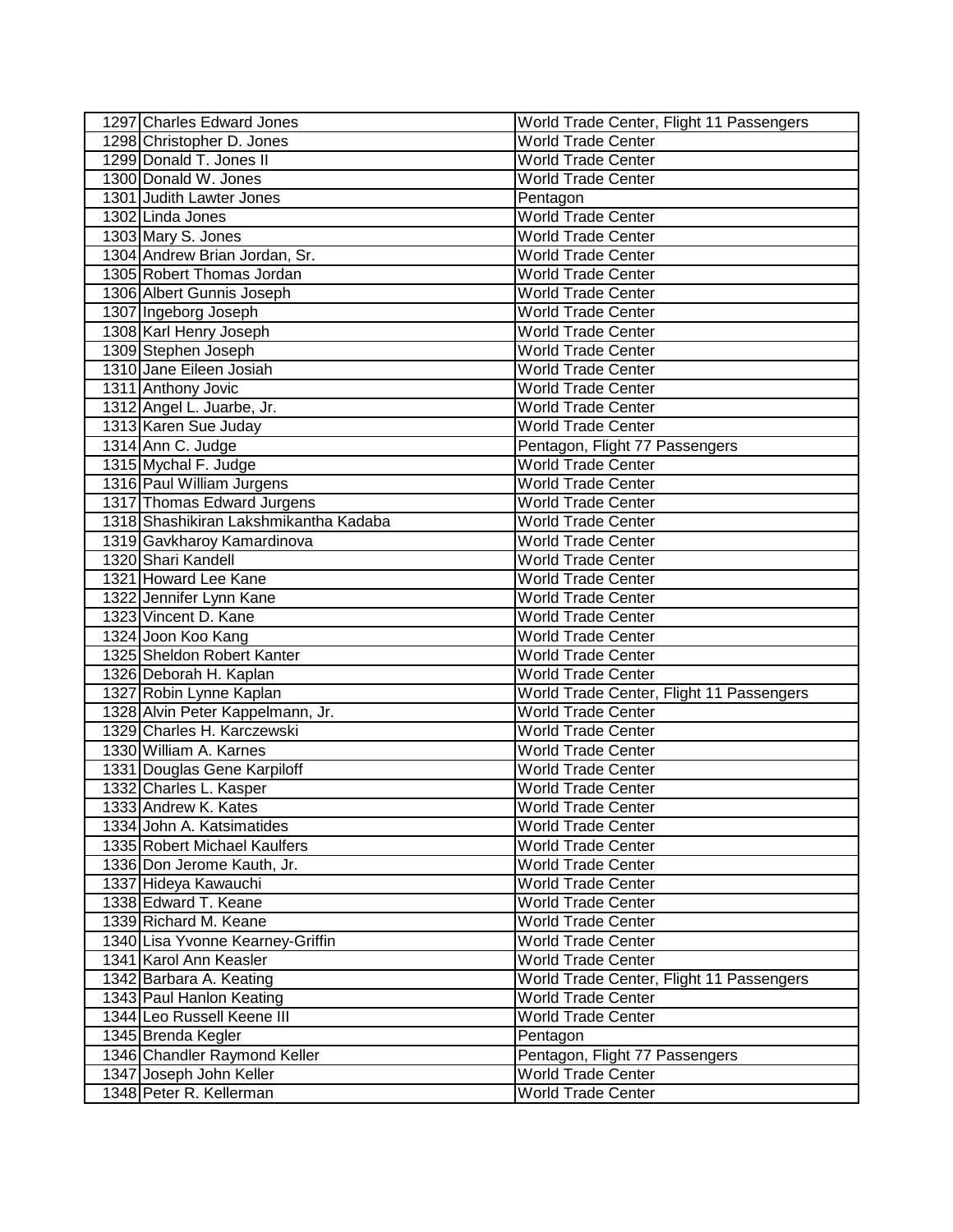| 1349 Joseph P. Kellett       | <b>World Trade Center</b>                 |
|------------------------------|-------------------------------------------|
| 1350 Frederick H. Kelley III | <b>World Trade Center</b>                 |
| 1351 James Joseph Kelly      | <b>World Trade Center</b>                 |
| 1352 Joseph A. Kelly         | <b>World Trade Center</b>                 |
| 1353 Maurice P. Kelly        | <b>World Trade Center</b>                 |
| 1354 Richard John Kelly, Jr. | <b>World Trade Center</b>                 |
| 1355 Thomas Michael Kelly    | <b>World Trade Center</b>                 |
| 1356 Thomas Richard Kelly    | <b>World Trade Center</b>                 |
| 1357 Thomas W. Kelly         | <b>World Trade Center</b>                 |
| 1358 Timothy Colin Kelly     | <b>World Trade Center</b>                 |
| 1359 William Hill Kelly, Jr. | <b>World Trade Center</b>                 |
| 1360 Robert Clinton Kennedy  | <b>World Trade Center</b>                 |
| 1361 Thomas J. Kennedy       | <b>World Trade Center</b>                 |
| 1362 Yvonne E. Kennedy       | Pentagon, Flight 77 Passengers            |
| 1363 John Richard Keohane    | <b>World Trade Center</b>                 |
| 1364 Ralph Francis Kershaw   | World Trade Center, Flight 175 Passengers |
| 1365 Ronald T. Kerwin        | <b>World Trade Center</b>                 |
| 1366 Howard L. Kestenbaum    | <b>World Trade Center</b>                 |
| 1367 Douglas D. Ketcham      | <b>World Trade Center</b>                 |
| 1368 Ruth Ellen Ketler       | <b>World Trade Center</b>                 |
| 1369 Boris Khalif            | <b>World Trade Center</b>                 |
| 1370 Norma Cruz Khan         | Pentagon, Flight 77 Passengers            |
| 1371 Sarah Khan              | <b>World Trade Center</b>                 |
| 1372 Taimour Firaz Khan      | <b>World Trade Center</b>                 |
| 1373 Rajesh Khandelwal       | <b>World Trade Center</b>                 |
| 1374 SeiLai Khoo             | <b>World Trade Center</b>                 |
| 1375 Michael Vernon Kiefer   | <b>World Trade Center</b>                 |
| 1376 Satoshi Kikuchihara     | <b>World Trade Center</b>                 |
| 1377 Andrew Jay-Hoon Kim     | <b>World Trade Center</b>                 |
| 1378 Lawrence Don Kim        | <b>World Trade Center</b>                 |
| 1379 Mary Jo Kimelman        | <b>World Trade Center</b>                 |
| 1380 Heinrich Kimmig         | World Trade Center, Flight 175 Passengers |
| 1381 Karen Ann Kincaid       | Pentagon, Flight 77 Passengers            |
| 1382 Amy R. King             | World Trade Center, Flight 175 Crew       |
| 1383 Andrew M. King          | <b>World Trade Center</b>                 |
| 1384 Lucille Teresa King     | <b>World Trade Center</b>                 |
| 1385 Robert King, Jr.        | World Trade Center                        |
| 1386 Lisa King-Johnson       | <b>World Trade Center</b>                 |
| 1387 Brian K. Kinney         | World Trade Center, Flight 175 Passengers |
| 1388 Takashi Kinoshita       | <b>World Trade Center</b>                 |
| 1389 Chris Michael Kirby     | <b>World Trade Center</b>                 |
| 1390 Robert Kirkpatrick      | February 26, 1993                         |
| 1391 Howard Barry Kirschbaum | <b>World Trade Center</b>                 |
| 1392 Glenn Davis Kirwin      | <b>World Trade Center</b>                 |
| 1393 Helen Crossin Kittle    | <b>World Trade Center</b>                 |
| 1394 Richard Joseph Klares   | <b>World Trade Center</b>                 |
| 1395 Peter Anton Klein       | <b>World Trade Center</b>                 |
| 1396 Alan David Kleinberg    | <b>World Trade Center</b>                 |
| 1397 Karen Joyce Klitzman    | <b>World Trade Center</b>                 |
| 1398 Ronald Philip Kloepfer  | <b>World Trade Center</b>                 |
| 1399 Stephen A. Knapp        | February 26, 1993                         |
| 1400 Eugueni Kniazev         | <b>World Trade Center</b>                 |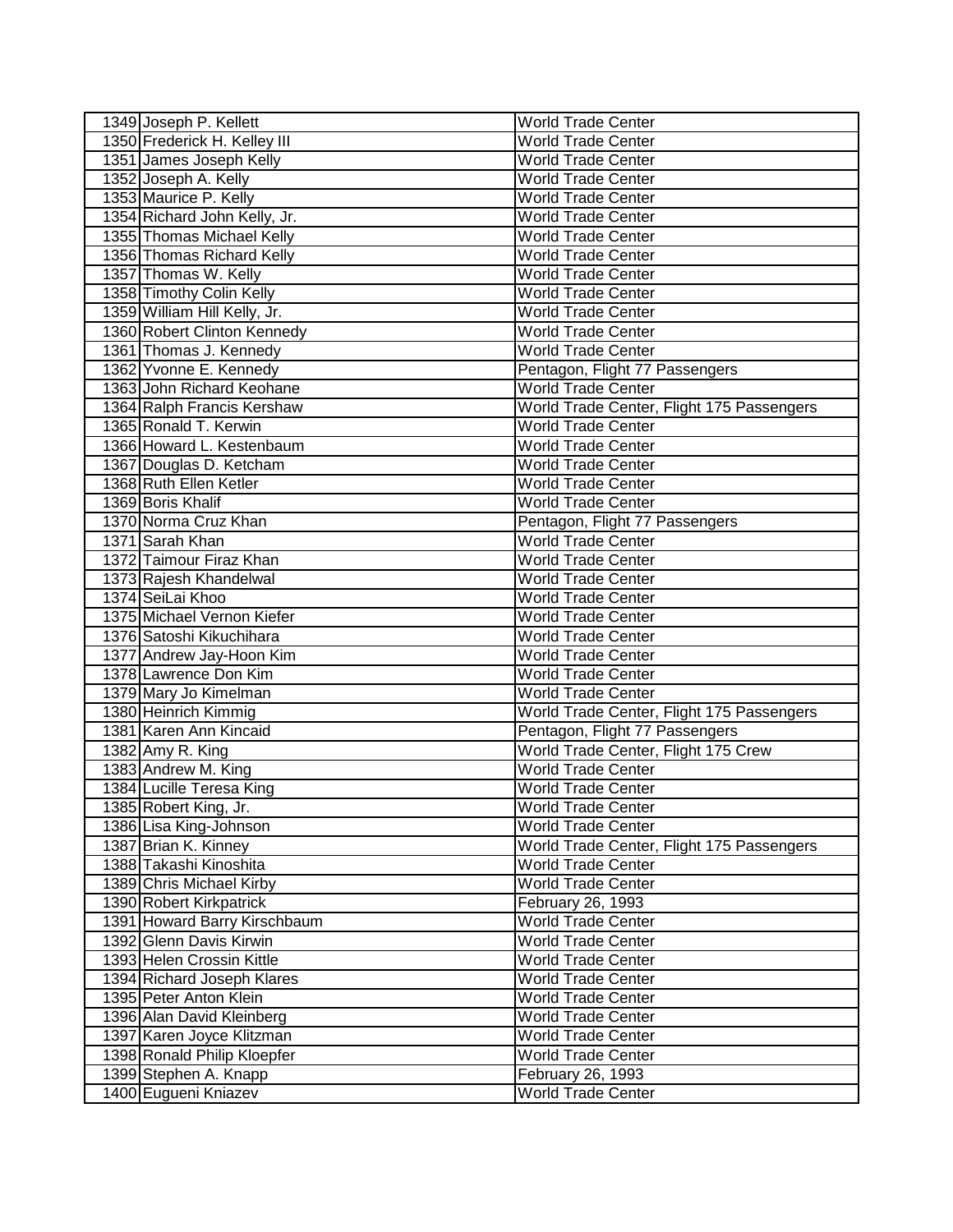| 1401 Andrew James Knox                | <b>World Trade Center</b>                |
|---------------------------------------|------------------------------------------|
| 1402 Thomas Patrick Knox              | World Trade Center                       |
| 1403 Rebecca Lee Koborie              | <b>World Trade Center</b>                |
| 1404 Deborah A. Kobus                 | <b>World Trade Center</b>                |
| 1405 Gary Edward Koecheler            | <b>World Trade Center</b>                |
| 1406 Frank J. Koestner                | <b>World Trade Center</b>                |
| 1407 Ryan Kohart                      | <b>World Trade Center</b>                |
| 1408 Vanessa Lynn Przybylo Kolpak     | <b>World Trade Center</b>                |
| 1409 Irina Kolpakova                  | <b>World Trade Center</b>                |
| 1410 Suzanne Rose Kondratenko         | <b>World Trade Center</b>                |
| 1411 Abdoulaye Koné                   | <b>World Trade Center</b>                |
| 1412 Bon Seok Koo                     | <b>World Trade Center</b>                |
| 1413 Dorota Kopiczko                  | World Trade Center                       |
| 1414 Scott Michael Kopytko            | <b>World Trade Center</b>                |
| 1415 Bojan George Kostic              | <b>World Trade Center</b>                |
| 1416 Danielle Kousoulis               | <b>World Trade Center</b>                |
| 1417 David P. Kovalcin                | World Trade Center, Flight 11 Passengers |
| 1418 John J. Kren                     | <b>World Trade Center</b>                |
| 1419 William Edward Krukowski         | <b>World Trade Center</b>                |
| 1420 Lyudmila Ksido                   | World Trade Center                       |
| 1421 Toshiya Kuge                     | Flight 93 Passengers                     |
| 1422 Shekhar Kumar                    | <b>World Trade Center</b>                |
| 1423 Kenneth Bruce Kumpel             | <b>World Trade Center</b>                |
| 1424 Frederick Kuo, Jr.               | <b>World Trade Center</b>                |
| 1425 Patricia A. Kuras                | <b>World Trade Center</b>                |
| 1426 Nauka Kushitani                  | <b>World Trade Center</b>                |
| 1427 Thomas Joseph Kuveikis           | <b>World Trade Center</b>                |
| 1428 Victor Kwarkye                   | <b>World Trade Center</b>                |
| 1429 Raymond Kui Fai Kwok             | <b>World Trade Center</b>                |
| 1430 Angela Reed Kyte                 | <b>World Trade Center</b>                |
| 1431 Andrew La Corte                  | <b>World Trade Center</b>                |
| 1432 Carol Ann La Plante              | <b>World Trade Center</b>                |
| 1433 Jeffrey G. La Touche             | <b>World Trade Center</b>                |
| 1434 Kathryn L. LaBorie               | World Trade Center, Flight 175 Crew      |
| 1435 Amarnauth Lachhman               | <b>World Trade Center</b>                |
| 1436 Ganesh K. Ladkat                 | <b>World Trade Center</b>                |
| 1437 James Patrick Ladley             | World Trade Center                       |
| 1438 Joseph A. Lafalce                | <b>World Trade Center</b>                |
| 1439 Jeanette Louise Lafond-Menichino | World Trade Center                       |
| 1440 David James LaForge              | <b>World Trade Center</b>                |
| 1441 Michael Patrick LaForte          | <b>World Trade Center</b>                |
| 1442 Alan Charles LaFrance            | <b>World Trade Center</b>                |
| 1443 Juan Mendez Lafuente             | <b>World Trade Center</b>                |
| 1444 Neil Kwong-Wah Lai               | <b>World Trade Center</b>                |
| 1445 Vincent Anthony Laieta           | <b>World Trade Center</b>                |
| 1446 William David Lake               | <b>World Trade Center</b>                |
| 1447 Franco Lalama                    | <b>World Trade Center</b>                |
| 1448 Chow Kwan Lam                    | <b>World Trade Center</b>                |
| 1449 Michael S. Lamana                | Pentagon                                 |
| 1450 Stephen LaMantia                 | <b>World Trade Center</b>                |
| 1451 Amy Hope Lamonsoff               | <b>World Trade Center</b>                |
| 1452 Robert T. Lane                   | <b>World Trade Center</b>                |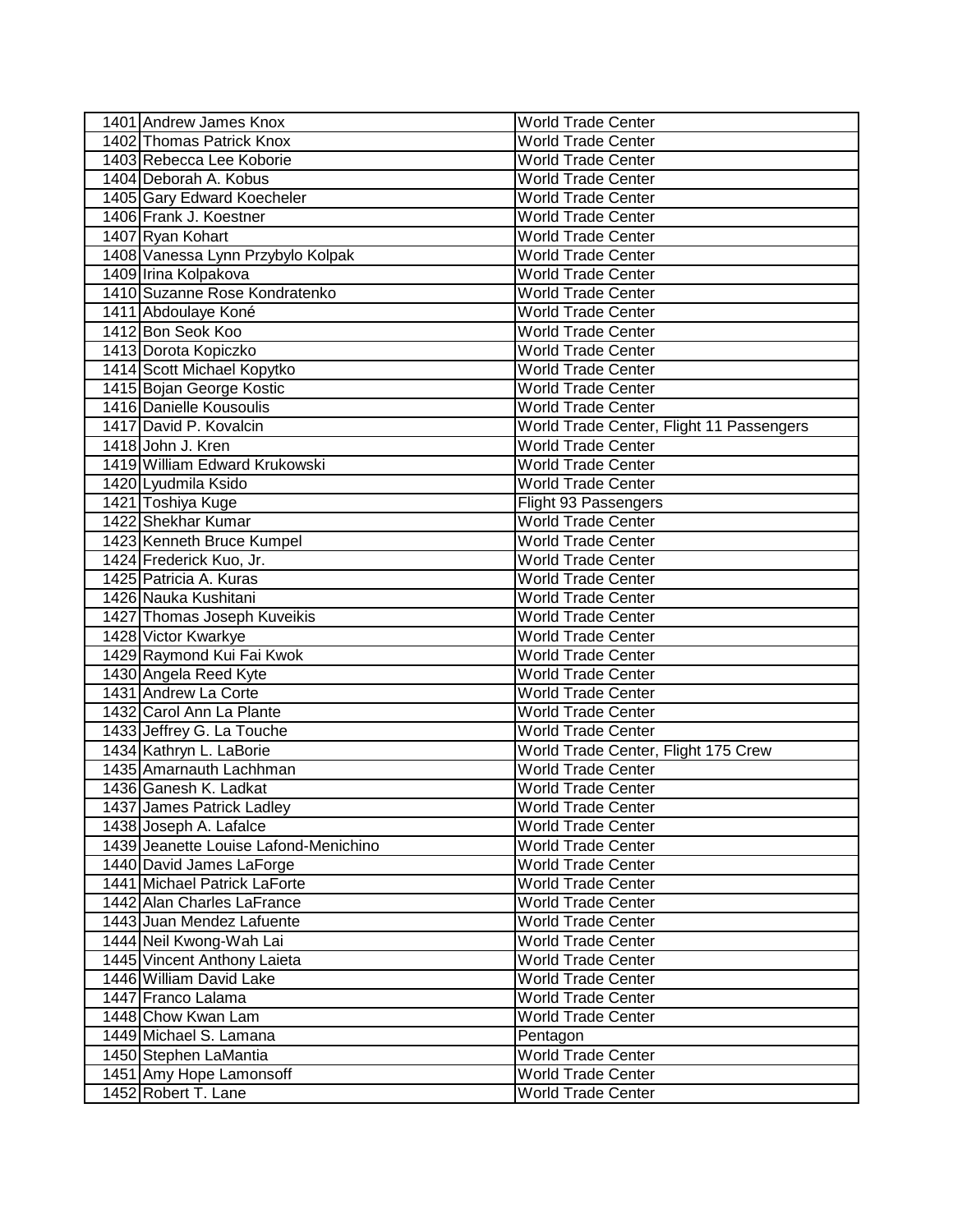| 1453 Brendan Mark Lang            | <b>World Trade Center</b>                 |
|-----------------------------------|-------------------------------------------|
| 1454 Rosanne P. Lang              | <b>World Trade Center</b>                 |
| 1455 Vanessa Lang Langer          | <b>World Trade Center</b>                 |
| 1456 Mary Lou Langley             | <b>World Trade Center</b>                 |
| 1457 Peter J. Langone             | <b>World Trade Center</b>                 |
| 1458 Thomas Michael Langone       | <b>World Trade Center</b>                 |
| 1459 Michele Bernadette Lanza     | <b>World Trade Center</b>                 |
| 1460 Ruth Sheila Lapin            | <b>World Trade Center</b>                 |
| 1461 Ingeborg A.D. Lariby         | <b>World Trade Center</b>                 |
| 1462 Robin Blair Larkey           | <b>World Trade Center</b>                 |
| 1463 Judith Camilla Larocque      | World Trade Center, Flight 11 Passengers  |
| 1464 Christopher Randall Larrabee | <b>World Trade Center</b>                 |
| 1465 Hamidou S. Larry             | <b>World Trade Center</b>                 |
| 1466 Scott Larsen                 | <b>World Trade Center</b>                 |
| 1467 John Adam Larson             | <b>World Trade Center</b>                 |
| 1468 Natalie Janis Lasden         | World Trade Center, Flight 11 Passengers  |
| 1469 Gary Edward Lasko            | <b>World Trade Center</b>                 |
| 1470 Nicholas Craig Lassman       | <b>World Trade Center</b>                 |
| 1471 Paul Laszczynski             | <b>World Trade Center</b>                 |
| 1472 Charles A. Laurencin         | <b>World Trade Center</b>                 |
| 1473 Stephen James Lauria         | <b>World Trade Center</b>                 |
| 1474 Maria LaVache                | <b>World Trade Center</b>                 |
| 1475 Denis Francis Lavelle        | <b>World Trade Center</b>                 |
| 1476 Jeannine Mary LaVerde        | <b>World Trade Center</b>                 |
| 1477 Anna A. Laverty              | <b>World Trade Center</b>                 |
| 1478 Steven Lawn                  | <b>World Trade Center</b>                 |
| 1479 Robert A. Lawrence, Jr.      | <b>World Trade Center</b>                 |
| 1480 Nathaniel Lawson             | <b>World Trade Center</b>                 |
| 1481 David W. Laychak             | Pentagon                                  |
| 1482 Eugen Gabriel Lazar          | <b>World Trade Center</b>                 |
| 1483 James Patrick Leahy          | <b>World Trade Center</b>                 |
| 1484 Joseph Gerard Leavey         | <b>World Trade Center</b>                 |
| 1485 Neil J. Leavy                | <b>World Trade Center</b>                 |
| 1486 Robert G. LeBlanc            | World Trade Center, Flight 175 Passengers |
| 1487 Leon Lebor                   | <b>World Trade Center</b>                 |
| 1488 Kenneth Charles Ledee        | <b>World Trade Center</b>                 |
| 1489 Alan J. Lederman             | World Trade Center                        |
| 1490 Elena F. Ledesma             | <b>World Trade Center</b>                 |
| 1491 Alexis Leduc                 | World Trade Center                        |
| 1492 Daniel John Lee              | World Trade Center, Flight 11 Passengers  |
| 1493 David S. Lee                 | <b>World Trade Center</b>                 |
| 1494 Dong Chul Lee                | Pentagon, Flight 77 Passengers            |
| 1495 Gary H. Lee                  | <b>World Trade Center</b>                 |
| 1496 Hyun Joon Lee                | <b>World Trade Center</b>                 |
| 1497 Juanita Lee                  | <b>World Trade Center</b>                 |
| 1498 Kathryn Blair Lee            | <b>World Trade Center</b>                 |
| 1499 Linda C. Lee                 | <b>World Trade Center</b>                 |
| 1500 Lorraine Mary Greene Lee     | World Trade Center                        |
| 1501 Myoung Woo Lee               | <b>World Trade Center</b>                 |
| 1502 Richard Y.C. Lee             | World Trade Center                        |
| 1503 Stuart Soo-Jin Lee           | World Trade Center                        |
| 1504 Yang Der Lee                 | World Trade Center                        |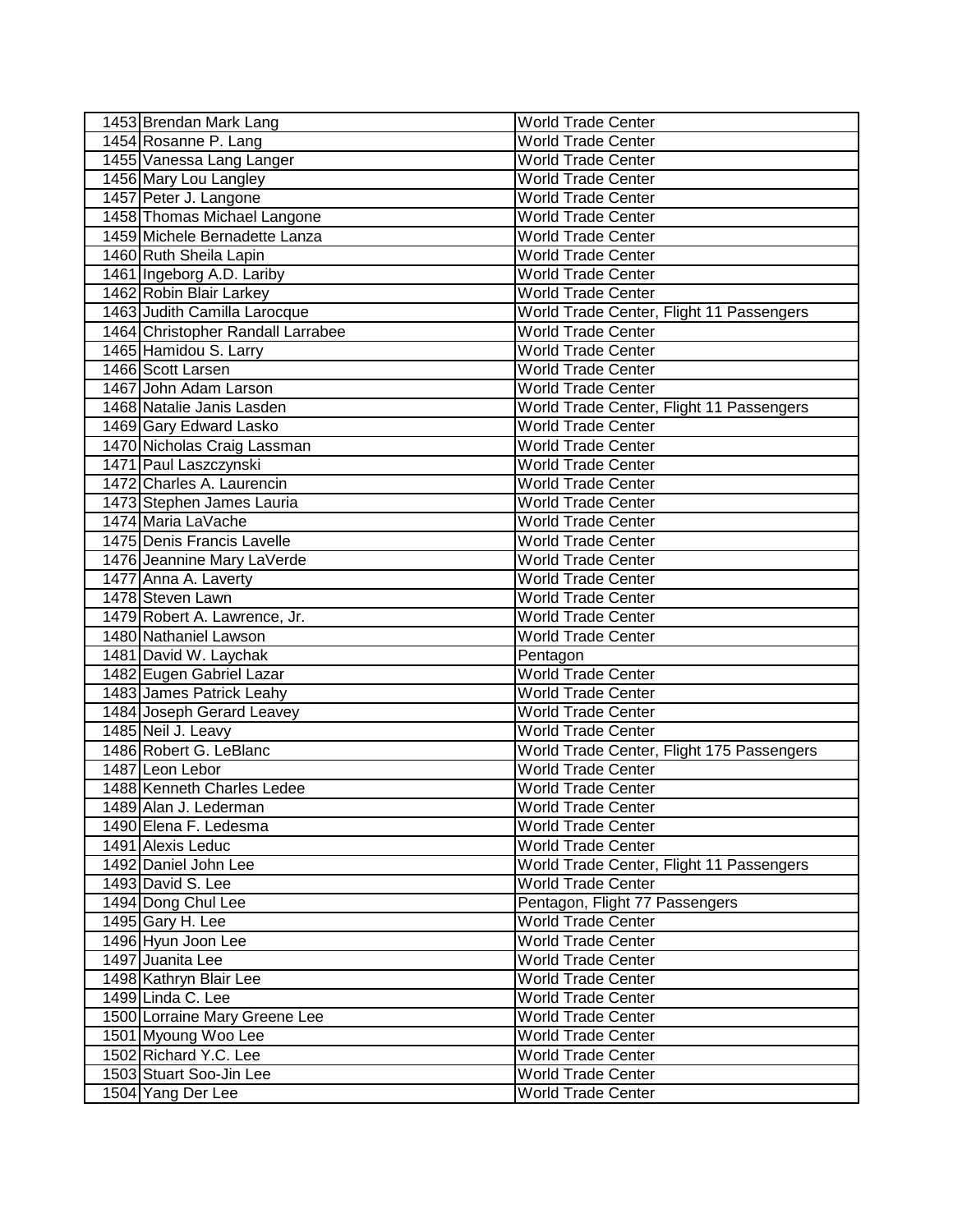| 1506 Adriana Legro<br><b>World Trade Center</b><br>1507 Edward Joseph Lehman<br><b>World Trade Center</b><br>1508 Eric Lehrfeld<br><b>World Trade Center</b><br>1509 David R. Leistman<br><b>World Trade Center</b><br>1510 David Prudencio Lemagne<br><b>World Trade Center</b><br>1511 Joseph Anthony Lenihan<br><b>World Trade Center</b><br>1512 John Joseph Lennon, Jr.<br><b>World Trade Center</b><br>1513 John Robinson Lenoir<br><b>World Trade Center</b><br>1514 Jorge Luis León, Sr.<br><b>World Trade Center</b><br>1515 Matthew G. Leonard<br><b>World Trade Center</b><br>1516 Michael Lepore<br><b>World Trade Center</b><br>1517 Charles A. Lesperance<br><b>World Trade Center</b><br>1518 Jeff LeVeen<br><b>World Trade Center</b><br>1519 John Dennis Levi<br><b>World Trade Center</b><br>1520 Alisha Caren Levin<br><b>World Trade Center</b><br>1521 Neil David Levin<br><b>World Trade Center</b><br>1522 Robert Levine<br><b>World Trade Center</b><br>1523 Robert Michael Levine<br><b>World Trade Center</b><br>1524 Shai Levinhar<br><b>World Trade Center</b><br>1525 Daniel M. Lewin<br>World Trade Center, Flight 11 Passengers<br><b>World Trade Center</b><br>1526 Adam Jay Lewis<br>1527 Jennifer Lewis<br>Pentagon, Flight 77 Crew<br>1528 Kenneth E. Lewis<br>Pentagon, Flight 77 Crew<br><b>World Trade Center</b><br>1529 Margaret Susan Lewis<br>1530 Ye Wei Liang<br><b>World Trade Center</b><br>1531 Orasri Liangthanasarn<br><b>World Trade Center</b><br>1532 Daniel F. Libretti<br><b>World Trade Center</b><br>1533 Ralph Michael Licciardi<br><b>World Trade Center</b><br>1534 Edward Lichtschein<br><b>World Trade Center</b><br>1535 Samantha L. Lightbourn-Allen<br>Pentagon<br><b>World Trade Center</b><br>1536 Steven Barry Lillianthal<br>1537 Carlos R. Lillo<br><b>World Trade Center</b><br>1538 Craig Damian Lilore<br><b>World Trade Center</b><br>1539 Arnold Arboleda Lim<br><b>World Trade Center</b><br>1540 Darya Lin<br><b>World Trade Center</b><br>1541 Wei Rong Lin<br><b>World Trade Center</b><br>1542 Nickie L. Lindo<br><b>World Trade Center</b><br>1543 Thomas V. Linehan, Jr.<br><b>World Trade Center</b><br>1544 Robert Thomas Linnane<br><b>World Trade Center</b><br>1545 Alan Patrick Linton, Jr.<br><b>World Trade Center</b><br>1546 Diane Theresa Lipari<br><b>World Trade Center</b><br><b>World Trade Center</b><br>1547 Kenneth P. Lira Arévalo<br>1548 Francisco Alberto Liriano<br><b>World Trade Center</b><br>1549 Lorraine Lisi<br><b>World Trade Center</b><br>1550 Paul Lisson<br><b>World Trade Center</b><br>1551 Vincent M. Litto<br><b>World Trade Center</b><br>1552 Ming-Hao Liu<br><b>World Trade Center</b><br>1553 Nancy Liz<br><b>World Trade Center</b><br>1554 Harold Lizcano<br><b>World Trade Center</b><br>1555 Martin Lizzul<br><b>World Trade Center</b> | 1505 Stephen Paul Lefkowitz | <b>World Trade Center</b> |
|-------------------------------------------------------------------------------------------------------------------------------------------------------------------------------------------------------------------------------------------------------------------------------------------------------------------------------------------------------------------------------------------------------------------------------------------------------------------------------------------------------------------------------------------------------------------------------------------------------------------------------------------------------------------------------------------------------------------------------------------------------------------------------------------------------------------------------------------------------------------------------------------------------------------------------------------------------------------------------------------------------------------------------------------------------------------------------------------------------------------------------------------------------------------------------------------------------------------------------------------------------------------------------------------------------------------------------------------------------------------------------------------------------------------------------------------------------------------------------------------------------------------------------------------------------------------------------------------------------------------------------------------------------------------------------------------------------------------------------------------------------------------------------------------------------------------------------------------------------------------------------------------------------------------------------------------------------------------------------------------------------------------------------------------------------------------------------------------------------------------------------------------------------------------------------------------------------------------------------------------------------------------------------------------------------------------------------------------------------------------------------------------------------------------------------------------------------------------------------------------------------------------------------------------------------------------------------------------------------------------------------------------------------------------------------------------------------------------------------------------------------------------------------------------------------------------------------------------------------------------------|-----------------------------|---------------------------|
|                                                                                                                                                                                                                                                                                                                                                                                                                                                                                                                                                                                                                                                                                                                                                                                                                                                                                                                                                                                                                                                                                                                                                                                                                                                                                                                                                                                                                                                                                                                                                                                                                                                                                                                                                                                                                                                                                                                                                                                                                                                                                                                                                                                                                                                                                                                                                                                                                                                                                                                                                                                                                                                                                                                                                                                                                                                                         |                             |                           |
|                                                                                                                                                                                                                                                                                                                                                                                                                                                                                                                                                                                                                                                                                                                                                                                                                                                                                                                                                                                                                                                                                                                                                                                                                                                                                                                                                                                                                                                                                                                                                                                                                                                                                                                                                                                                                                                                                                                                                                                                                                                                                                                                                                                                                                                                                                                                                                                                                                                                                                                                                                                                                                                                                                                                                                                                                                                                         |                             |                           |
|                                                                                                                                                                                                                                                                                                                                                                                                                                                                                                                                                                                                                                                                                                                                                                                                                                                                                                                                                                                                                                                                                                                                                                                                                                                                                                                                                                                                                                                                                                                                                                                                                                                                                                                                                                                                                                                                                                                                                                                                                                                                                                                                                                                                                                                                                                                                                                                                                                                                                                                                                                                                                                                                                                                                                                                                                                                                         |                             |                           |
|                                                                                                                                                                                                                                                                                                                                                                                                                                                                                                                                                                                                                                                                                                                                                                                                                                                                                                                                                                                                                                                                                                                                                                                                                                                                                                                                                                                                                                                                                                                                                                                                                                                                                                                                                                                                                                                                                                                                                                                                                                                                                                                                                                                                                                                                                                                                                                                                                                                                                                                                                                                                                                                                                                                                                                                                                                                                         |                             |                           |
|                                                                                                                                                                                                                                                                                                                                                                                                                                                                                                                                                                                                                                                                                                                                                                                                                                                                                                                                                                                                                                                                                                                                                                                                                                                                                                                                                                                                                                                                                                                                                                                                                                                                                                                                                                                                                                                                                                                                                                                                                                                                                                                                                                                                                                                                                                                                                                                                                                                                                                                                                                                                                                                                                                                                                                                                                                                                         |                             |                           |
|                                                                                                                                                                                                                                                                                                                                                                                                                                                                                                                                                                                                                                                                                                                                                                                                                                                                                                                                                                                                                                                                                                                                                                                                                                                                                                                                                                                                                                                                                                                                                                                                                                                                                                                                                                                                                                                                                                                                                                                                                                                                                                                                                                                                                                                                                                                                                                                                                                                                                                                                                                                                                                                                                                                                                                                                                                                                         |                             |                           |
|                                                                                                                                                                                                                                                                                                                                                                                                                                                                                                                                                                                                                                                                                                                                                                                                                                                                                                                                                                                                                                                                                                                                                                                                                                                                                                                                                                                                                                                                                                                                                                                                                                                                                                                                                                                                                                                                                                                                                                                                                                                                                                                                                                                                                                                                                                                                                                                                                                                                                                                                                                                                                                                                                                                                                                                                                                                                         |                             |                           |
|                                                                                                                                                                                                                                                                                                                                                                                                                                                                                                                                                                                                                                                                                                                                                                                                                                                                                                                                                                                                                                                                                                                                                                                                                                                                                                                                                                                                                                                                                                                                                                                                                                                                                                                                                                                                                                                                                                                                                                                                                                                                                                                                                                                                                                                                                                                                                                                                                                                                                                                                                                                                                                                                                                                                                                                                                                                                         |                             |                           |
|                                                                                                                                                                                                                                                                                                                                                                                                                                                                                                                                                                                                                                                                                                                                                                                                                                                                                                                                                                                                                                                                                                                                                                                                                                                                                                                                                                                                                                                                                                                                                                                                                                                                                                                                                                                                                                                                                                                                                                                                                                                                                                                                                                                                                                                                                                                                                                                                                                                                                                                                                                                                                                                                                                                                                                                                                                                                         |                             |                           |
|                                                                                                                                                                                                                                                                                                                                                                                                                                                                                                                                                                                                                                                                                                                                                                                                                                                                                                                                                                                                                                                                                                                                                                                                                                                                                                                                                                                                                                                                                                                                                                                                                                                                                                                                                                                                                                                                                                                                                                                                                                                                                                                                                                                                                                                                                                                                                                                                                                                                                                                                                                                                                                                                                                                                                                                                                                                                         |                             |                           |
|                                                                                                                                                                                                                                                                                                                                                                                                                                                                                                                                                                                                                                                                                                                                                                                                                                                                                                                                                                                                                                                                                                                                                                                                                                                                                                                                                                                                                                                                                                                                                                                                                                                                                                                                                                                                                                                                                                                                                                                                                                                                                                                                                                                                                                                                                                                                                                                                                                                                                                                                                                                                                                                                                                                                                                                                                                                                         |                             |                           |
|                                                                                                                                                                                                                                                                                                                                                                                                                                                                                                                                                                                                                                                                                                                                                                                                                                                                                                                                                                                                                                                                                                                                                                                                                                                                                                                                                                                                                                                                                                                                                                                                                                                                                                                                                                                                                                                                                                                                                                                                                                                                                                                                                                                                                                                                                                                                                                                                                                                                                                                                                                                                                                                                                                                                                                                                                                                                         |                             |                           |
|                                                                                                                                                                                                                                                                                                                                                                                                                                                                                                                                                                                                                                                                                                                                                                                                                                                                                                                                                                                                                                                                                                                                                                                                                                                                                                                                                                                                                                                                                                                                                                                                                                                                                                                                                                                                                                                                                                                                                                                                                                                                                                                                                                                                                                                                                                                                                                                                                                                                                                                                                                                                                                                                                                                                                                                                                                                                         |                             |                           |
|                                                                                                                                                                                                                                                                                                                                                                                                                                                                                                                                                                                                                                                                                                                                                                                                                                                                                                                                                                                                                                                                                                                                                                                                                                                                                                                                                                                                                                                                                                                                                                                                                                                                                                                                                                                                                                                                                                                                                                                                                                                                                                                                                                                                                                                                                                                                                                                                                                                                                                                                                                                                                                                                                                                                                                                                                                                                         |                             |                           |
|                                                                                                                                                                                                                                                                                                                                                                                                                                                                                                                                                                                                                                                                                                                                                                                                                                                                                                                                                                                                                                                                                                                                                                                                                                                                                                                                                                                                                                                                                                                                                                                                                                                                                                                                                                                                                                                                                                                                                                                                                                                                                                                                                                                                                                                                                                                                                                                                                                                                                                                                                                                                                                                                                                                                                                                                                                                                         |                             |                           |
|                                                                                                                                                                                                                                                                                                                                                                                                                                                                                                                                                                                                                                                                                                                                                                                                                                                                                                                                                                                                                                                                                                                                                                                                                                                                                                                                                                                                                                                                                                                                                                                                                                                                                                                                                                                                                                                                                                                                                                                                                                                                                                                                                                                                                                                                                                                                                                                                                                                                                                                                                                                                                                                                                                                                                                                                                                                                         |                             |                           |
|                                                                                                                                                                                                                                                                                                                                                                                                                                                                                                                                                                                                                                                                                                                                                                                                                                                                                                                                                                                                                                                                                                                                                                                                                                                                                                                                                                                                                                                                                                                                                                                                                                                                                                                                                                                                                                                                                                                                                                                                                                                                                                                                                                                                                                                                                                                                                                                                                                                                                                                                                                                                                                                                                                                                                                                                                                                                         |                             |                           |
|                                                                                                                                                                                                                                                                                                                                                                                                                                                                                                                                                                                                                                                                                                                                                                                                                                                                                                                                                                                                                                                                                                                                                                                                                                                                                                                                                                                                                                                                                                                                                                                                                                                                                                                                                                                                                                                                                                                                                                                                                                                                                                                                                                                                                                                                                                                                                                                                                                                                                                                                                                                                                                                                                                                                                                                                                                                                         |                             |                           |
|                                                                                                                                                                                                                                                                                                                                                                                                                                                                                                                                                                                                                                                                                                                                                                                                                                                                                                                                                                                                                                                                                                                                                                                                                                                                                                                                                                                                                                                                                                                                                                                                                                                                                                                                                                                                                                                                                                                                                                                                                                                                                                                                                                                                                                                                                                                                                                                                                                                                                                                                                                                                                                                                                                                                                                                                                                                                         |                             |                           |
|                                                                                                                                                                                                                                                                                                                                                                                                                                                                                                                                                                                                                                                                                                                                                                                                                                                                                                                                                                                                                                                                                                                                                                                                                                                                                                                                                                                                                                                                                                                                                                                                                                                                                                                                                                                                                                                                                                                                                                                                                                                                                                                                                                                                                                                                                                                                                                                                                                                                                                                                                                                                                                                                                                                                                                                                                                                                         |                             |                           |
|                                                                                                                                                                                                                                                                                                                                                                                                                                                                                                                                                                                                                                                                                                                                                                                                                                                                                                                                                                                                                                                                                                                                                                                                                                                                                                                                                                                                                                                                                                                                                                                                                                                                                                                                                                                                                                                                                                                                                                                                                                                                                                                                                                                                                                                                                                                                                                                                                                                                                                                                                                                                                                                                                                                                                                                                                                                                         |                             |                           |
|                                                                                                                                                                                                                                                                                                                                                                                                                                                                                                                                                                                                                                                                                                                                                                                                                                                                                                                                                                                                                                                                                                                                                                                                                                                                                                                                                                                                                                                                                                                                                                                                                                                                                                                                                                                                                                                                                                                                                                                                                                                                                                                                                                                                                                                                                                                                                                                                                                                                                                                                                                                                                                                                                                                                                                                                                                                                         |                             |                           |
|                                                                                                                                                                                                                                                                                                                                                                                                                                                                                                                                                                                                                                                                                                                                                                                                                                                                                                                                                                                                                                                                                                                                                                                                                                                                                                                                                                                                                                                                                                                                                                                                                                                                                                                                                                                                                                                                                                                                                                                                                                                                                                                                                                                                                                                                                                                                                                                                                                                                                                                                                                                                                                                                                                                                                                                                                                                                         |                             |                           |
|                                                                                                                                                                                                                                                                                                                                                                                                                                                                                                                                                                                                                                                                                                                                                                                                                                                                                                                                                                                                                                                                                                                                                                                                                                                                                                                                                                                                                                                                                                                                                                                                                                                                                                                                                                                                                                                                                                                                                                                                                                                                                                                                                                                                                                                                                                                                                                                                                                                                                                                                                                                                                                                                                                                                                                                                                                                                         |                             |                           |
|                                                                                                                                                                                                                                                                                                                                                                                                                                                                                                                                                                                                                                                                                                                                                                                                                                                                                                                                                                                                                                                                                                                                                                                                                                                                                                                                                                                                                                                                                                                                                                                                                                                                                                                                                                                                                                                                                                                                                                                                                                                                                                                                                                                                                                                                                                                                                                                                                                                                                                                                                                                                                                                                                                                                                                                                                                                                         |                             |                           |
|                                                                                                                                                                                                                                                                                                                                                                                                                                                                                                                                                                                                                                                                                                                                                                                                                                                                                                                                                                                                                                                                                                                                                                                                                                                                                                                                                                                                                                                                                                                                                                                                                                                                                                                                                                                                                                                                                                                                                                                                                                                                                                                                                                                                                                                                                                                                                                                                                                                                                                                                                                                                                                                                                                                                                                                                                                                                         |                             |                           |
|                                                                                                                                                                                                                                                                                                                                                                                                                                                                                                                                                                                                                                                                                                                                                                                                                                                                                                                                                                                                                                                                                                                                                                                                                                                                                                                                                                                                                                                                                                                                                                                                                                                                                                                                                                                                                                                                                                                                                                                                                                                                                                                                                                                                                                                                                                                                                                                                                                                                                                                                                                                                                                                                                                                                                                                                                                                                         |                             |                           |
|                                                                                                                                                                                                                                                                                                                                                                                                                                                                                                                                                                                                                                                                                                                                                                                                                                                                                                                                                                                                                                                                                                                                                                                                                                                                                                                                                                                                                                                                                                                                                                                                                                                                                                                                                                                                                                                                                                                                                                                                                                                                                                                                                                                                                                                                                                                                                                                                                                                                                                                                                                                                                                                                                                                                                                                                                                                                         |                             |                           |
|                                                                                                                                                                                                                                                                                                                                                                                                                                                                                                                                                                                                                                                                                                                                                                                                                                                                                                                                                                                                                                                                                                                                                                                                                                                                                                                                                                                                                                                                                                                                                                                                                                                                                                                                                                                                                                                                                                                                                                                                                                                                                                                                                                                                                                                                                                                                                                                                                                                                                                                                                                                                                                                                                                                                                                                                                                                                         |                             |                           |
|                                                                                                                                                                                                                                                                                                                                                                                                                                                                                                                                                                                                                                                                                                                                                                                                                                                                                                                                                                                                                                                                                                                                                                                                                                                                                                                                                                                                                                                                                                                                                                                                                                                                                                                                                                                                                                                                                                                                                                                                                                                                                                                                                                                                                                                                                                                                                                                                                                                                                                                                                                                                                                                                                                                                                                                                                                                                         |                             |                           |
|                                                                                                                                                                                                                                                                                                                                                                                                                                                                                                                                                                                                                                                                                                                                                                                                                                                                                                                                                                                                                                                                                                                                                                                                                                                                                                                                                                                                                                                                                                                                                                                                                                                                                                                                                                                                                                                                                                                                                                                                                                                                                                                                                                                                                                                                                                                                                                                                                                                                                                                                                                                                                                                                                                                                                                                                                                                                         |                             |                           |
|                                                                                                                                                                                                                                                                                                                                                                                                                                                                                                                                                                                                                                                                                                                                                                                                                                                                                                                                                                                                                                                                                                                                                                                                                                                                                                                                                                                                                                                                                                                                                                                                                                                                                                                                                                                                                                                                                                                                                                                                                                                                                                                                                                                                                                                                                                                                                                                                                                                                                                                                                                                                                                                                                                                                                                                                                                                                         |                             |                           |
|                                                                                                                                                                                                                                                                                                                                                                                                                                                                                                                                                                                                                                                                                                                                                                                                                                                                                                                                                                                                                                                                                                                                                                                                                                                                                                                                                                                                                                                                                                                                                                                                                                                                                                                                                                                                                                                                                                                                                                                                                                                                                                                                                                                                                                                                                                                                                                                                                                                                                                                                                                                                                                                                                                                                                                                                                                                                         |                             |                           |
|                                                                                                                                                                                                                                                                                                                                                                                                                                                                                                                                                                                                                                                                                                                                                                                                                                                                                                                                                                                                                                                                                                                                                                                                                                                                                                                                                                                                                                                                                                                                                                                                                                                                                                                                                                                                                                                                                                                                                                                                                                                                                                                                                                                                                                                                                                                                                                                                                                                                                                                                                                                                                                                                                                                                                                                                                                                                         |                             |                           |
|                                                                                                                                                                                                                                                                                                                                                                                                                                                                                                                                                                                                                                                                                                                                                                                                                                                                                                                                                                                                                                                                                                                                                                                                                                                                                                                                                                                                                                                                                                                                                                                                                                                                                                                                                                                                                                                                                                                                                                                                                                                                                                                                                                                                                                                                                                                                                                                                                                                                                                                                                                                                                                                                                                                                                                                                                                                                         |                             |                           |
|                                                                                                                                                                                                                                                                                                                                                                                                                                                                                                                                                                                                                                                                                                                                                                                                                                                                                                                                                                                                                                                                                                                                                                                                                                                                                                                                                                                                                                                                                                                                                                                                                                                                                                                                                                                                                                                                                                                                                                                                                                                                                                                                                                                                                                                                                                                                                                                                                                                                                                                                                                                                                                                                                                                                                                                                                                                                         |                             |                           |
|                                                                                                                                                                                                                                                                                                                                                                                                                                                                                                                                                                                                                                                                                                                                                                                                                                                                                                                                                                                                                                                                                                                                                                                                                                                                                                                                                                                                                                                                                                                                                                                                                                                                                                                                                                                                                                                                                                                                                                                                                                                                                                                                                                                                                                                                                                                                                                                                                                                                                                                                                                                                                                                                                                                                                                                                                                                                         |                             |                           |
|                                                                                                                                                                                                                                                                                                                                                                                                                                                                                                                                                                                                                                                                                                                                                                                                                                                                                                                                                                                                                                                                                                                                                                                                                                                                                                                                                                                                                                                                                                                                                                                                                                                                                                                                                                                                                                                                                                                                                                                                                                                                                                                                                                                                                                                                                                                                                                                                                                                                                                                                                                                                                                                                                                                                                                                                                                                                         |                             |                           |
|                                                                                                                                                                                                                                                                                                                                                                                                                                                                                                                                                                                                                                                                                                                                                                                                                                                                                                                                                                                                                                                                                                                                                                                                                                                                                                                                                                                                                                                                                                                                                                                                                                                                                                                                                                                                                                                                                                                                                                                                                                                                                                                                                                                                                                                                                                                                                                                                                                                                                                                                                                                                                                                                                                                                                                                                                                                                         |                             |                           |
|                                                                                                                                                                                                                                                                                                                                                                                                                                                                                                                                                                                                                                                                                                                                                                                                                                                                                                                                                                                                                                                                                                                                                                                                                                                                                                                                                                                                                                                                                                                                                                                                                                                                                                                                                                                                                                                                                                                                                                                                                                                                                                                                                                                                                                                                                                                                                                                                                                                                                                                                                                                                                                                                                                                                                                                                                                                                         |                             |                           |
|                                                                                                                                                                                                                                                                                                                                                                                                                                                                                                                                                                                                                                                                                                                                                                                                                                                                                                                                                                                                                                                                                                                                                                                                                                                                                                                                                                                                                                                                                                                                                                                                                                                                                                                                                                                                                                                                                                                                                                                                                                                                                                                                                                                                                                                                                                                                                                                                                                                                                                                                                                                                                                                                                                                                                                                                                                                                         |                             |                           |
|                                                                                                                                                                                                                                                                                                                                                                                                                                                                                                                                                                                                                                                                                                                                                                                                                                                                                                                                                                                                                                                                                                                                                                                                                                                                                                                                                                                                                                                                                                                                                                                                                                                                                                                                                                                                                                                                                                                                                                                                                                                                                                                                                                                                                                                                                                                                                                                                                                                                                                                                                                                                                                                                                                                                                                                                                                                                         |                             |                           |
|                                                                                                                                                                                                                                                                                                                                                                                                                                                                                                                                                                                                                                                                                                                                                                                                                                                                                                                                                                                                                                                                                                                                                                                                                                                                                                                                                                                                                                                                                                                                                                                                                                                                                                                                                                                                                                                                                                                                                                                                                                                                                                                                                                                                                                                                                                                                                                                                                                                                                                                                                                                                                                                                                                                                                                                                                                                                         |                             |                           |
|                                                                                                                                                                                                                                                                                                                                                                                                                                                                                                                                                                                                                                                                                                                                                                                                                                                                                                                                                                                                                                                                                                                                                                                                                                                                                                                                                                                                                                                                                                                                                                                                                                                                                                                                                                                                                                                                                                                                                                                                                                                                                                                                                                                                                                                                                                                                                                                                                                                                                                                                                                                                                                                                                                                                                                                                                                                                         |                             |                           |
|                                                                                                                                                                                                                                                                                                                                                                                                                                                                                                                                                                                                                                                                                                                                                                                                                                                                                                                                                                                                                                                                                                                                                                                                                                                                                                                                                                                                                                                                                                                                                                                                                                                                                                                                                                                                                                                                                                                                                                                                                                                                                                                                                                                                                                                                                                                                                                                                                                                                                                                                                                                                                                                                                                                                                                                                                                                                         |                             |                           |
|                                                                                                                                                                                                                                                                                                                                                                                                                                                                                                                                                                                                                                                                                                                                                                                                                                                                                                                                                                                                                                                                                                                                                                                                                                                                                                                                                                                                                                                                                                                                                                                                                                                                                                                                                                                                                                                                                                                                                                                                                                                                                                                                                                                                                                                                                                                                                                                                                                                                                                                                                                                                                                                                                                                                                                                                                                                                         |                             |                           |
|                                                                                                                                                                                                                                                                                                                                                                                                                                                                                                                                                                                                                                                                                                                                                                                                                                                                                                                                                                                                                                                                                                                                                                                                                                                                                                                                                                                                                                                                                                                                                                                                                                                                                                                                                                                                                                                                                                                                                                                                                                                                                                                                                                                                                                                                                                                                                                                                                                                                                                                                                                                                                                                                                                                                                                                                                                                                         |                             |                           |
|                                                                                                                                                                                                                                                                                                                                                                                                                                                                                                                                                                                                                                                                                                                                                                                                                                                                                                                                                                                                                                                                                                                                                                                                                                                                                                                                                                                                                                                                                                                                                                                                                                                                                                                                                                                                                                                                                                                                                                                                                                                                                                                                                                                                                                                                                                                                                                                                                                                                                                                                                                                                                                                                                                                                                                                                                                                                         |                             |                           |
|                                                                                                                                                                                                                                                                                                                                                                                                                                                                                                                                                                                                                                                                                                                                                                                                                                                                                                                                                                                                                                                                                                                                                                                                                                                                                                                                                                                                                                                                                                                                                                                                                                                                                                                                                                                                                                                                                                                                                                                                                                                                                                                                                                                                                                                                                                                                                                                                                                                                                                                                                                                                                                                                                                                                                                                                                                                                         |                             |                           |
|                                                                                                                                                                                                                                                                                                                                                                                                                                                                                                                                                                                                                                                                                                                                                                                                                                                                                                                                                                                                                                                                                                                                                                                                                                                                                                                                                                                                                                                                                                                                                                                                                                                                                                                                                                                                                                                                                                                                                                                                                                                                                                                                                                                                                                                                                                                                                                                                                                                                                                                                                                                                                                                                                                                                                                                                                                                                         |                             |                           |
|                                                                                                                                                                                                                                                                                                                                                                                                                                                                                                                                                                                                                                                                                                                                                                                                                                                                                                                                                                                                                                                                                                                                                                                                                                                                                                                                                                                                                                                                                                                                                                                                                                                                                                                                                                                                                                                                                                                                                                                                                                                                                                                                                                                                                                                                                                                                                                                                                                                                                                                                                                                                                                                                                                                                                                                                                                                                         | 1556 George A. Llanes       | World Trade Center        |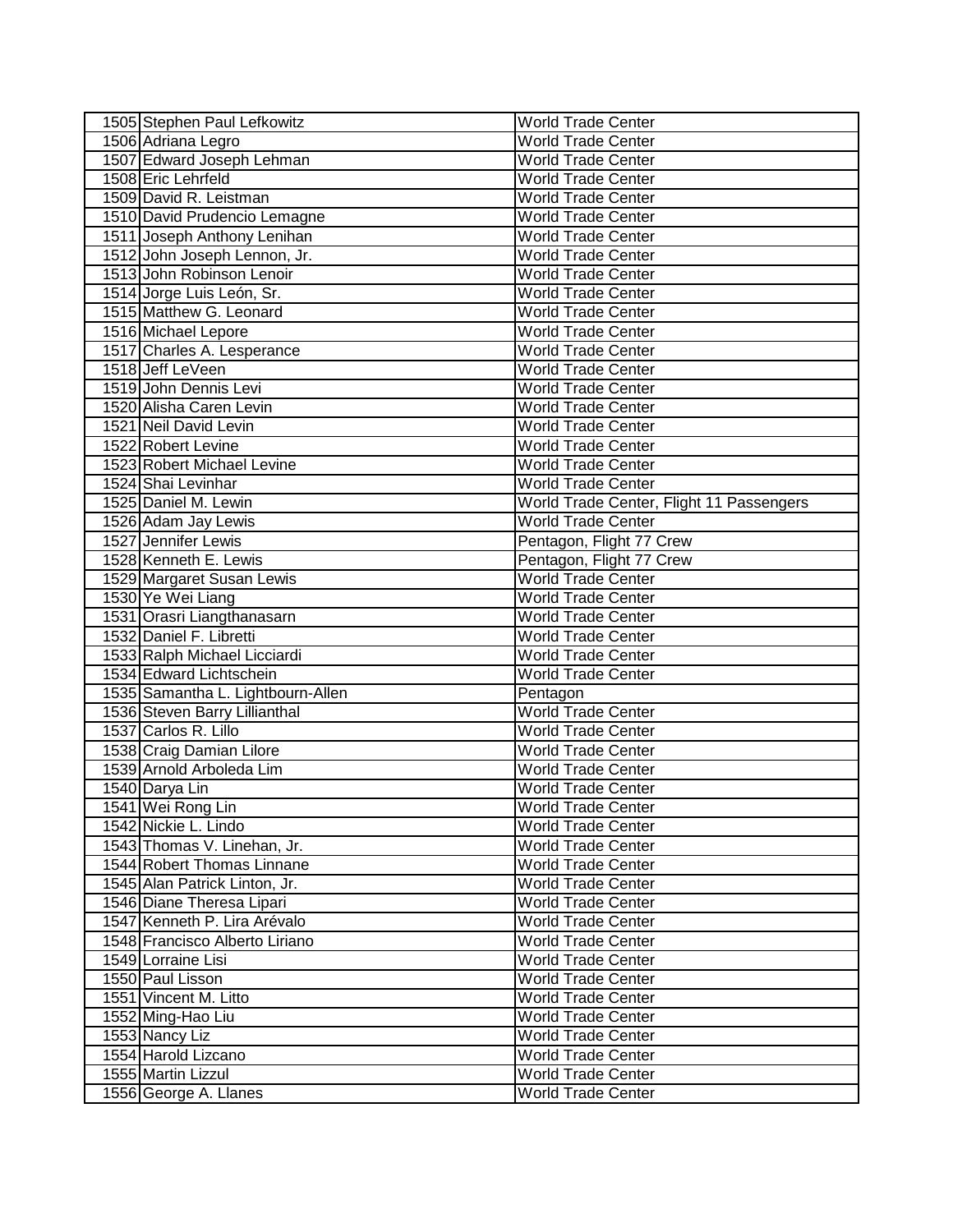| 1557 Elizabeth C. Logler      | <b>World Trade Center</b>                 |
|-------------------------------|-------------------------------------------|
| 1558 Catherine Lisa Loguidice | <b>World Trade Center</b>                 |
| 1559 Jérôme Robert Lohez      | <b>World Trade Center</b>                 |
| 1560 Michael William Lomax    | World Trade Center                        |
| 1561 Stephen V. Long          | Pentagon                                  |
| 1562 Laura Maria Longing      | <b>World Trade Center</b>                 |
| 1563 Salvatore P. Lopes       | <b>World Trade Center</b>                 |
| 1564 Daniel Lopez             | <b>World Trade Center</b>                 |
| 1565 George Lopez             | <b>World Trade Center</b>                 |
| 1566 Luis Manuel Lopez        | <b>World Trade Center</b>                 |
| 1567 Maclovio Lopez, Jr.      | World Trade Center, Flight 175 Passengers |
| 1568 Manuel L. Lopez          | <b>World Trade Center</b>                 |
| 1569 Joseph Lostrangio        | <b>World Trade Center</b>                 |
| 1570 Chet Dek Louie           | <b>World Trade Center</b>                 |
| 1571 Stuart Seid Louis        | <b>World Trade Center</b>                 |
| 1572 Joseph Lovero            | <b>World Trade Center</b>                 |
| 1573 Sara Elizabeth Low       | World Trade Center, Flight 11 Crew        |
| 1574 Jenny Seu Kueng Low Wong | <b>World Trade Center</b>                 |
| 1575 Michael W. Lowe          | <b>World Trade Center</b>                 |
| 1576 Garry W. Lozier          | <b>World Trade Center</b>                 |
| 1577 John P. Lozowsky         | <b>World Trade Center</b>                 |
| 1578 Charles Peter Lucania    | <b>World Trade Center</b>                 |
| 1579 Edward Hobbs Luckett II  | <b>World Trade Center</b>                 |
| 1580 Mark Gavin Ludvigsen     | <b>World Trade Center</b>                 |
| 1581 Lee Charles Ludwig       | <b>World Trade Center</b>                 |
| 1582 Sean Thomas Lugano       | <b>World Trade Center</b>                 |
| 1583 Daniel Lugo              | <b>World Trade Center</b>                 |
| 1584 Marie Lukas              | <b>World Trade Center</b>                 |
| 1585 William Lum, Jr.         | <b>World Trade Center</b>                 |
| 1586 Michael P. Lunden        | <b>World Trade Center</b>                 |
| 1587 Christopher E. Lunder    | <b>World Trade Center</b>                 |
| 1588 Anthony Luparello        | <b>World Trade Center</b>                 |
| 1589 Gary Frederick Lutnick   | <b>World Trade Center</b>                 |
| 1590 Linda Anne Luzzicone     | <b>World Trade Center</b>                 |
| 1591 Alexander Lygin          | <b>World Trade Center</b>                 |
| 1592 CeeCee Lyles             | Flight 93 Crew                            |
| 1593 Farrell Peter Lynch      | World Trade Center                        |
| 1594 James Francis Lynch      | <b>World Trade Center</b>                 |
| 1595 James T. Lynch, Jr.      | Pentagon                                  |
| 1596 Louise A. Lynch          | <b>World Trade Center</b>                 |
| 1597 Michael Cameron Lynch    | <b>World Trade Center</b>                 |
| 1598 Michael Francis Lynch    | <b>World Trade Center</b>                 |
| 1599 Michael Francis Lynch    | <b>World Trade Center</b>                 |
| 1600 Richard D. Lynch, Jr.    | <b>World Trade Center</b>                 |
| 1601 Robert Henry Lynch, Jr.  | <b>World Trade Center</b>                 |
| 1602 Sean P. Lynch            | <b>World Trade Center</b>                 |
| 1603 Sean Patrick Lynch       | <b>World Trade Center</b>                 |
| 1604 Terence M. Lynch         | Pentagon                                  |
| 1605 Michael J. Lyons         | <b>World Trade Center</b>                 |
| 1606 Monica Anne Lyons        | <b>World Trade Center</b>                 |
| 1607 Nehamon Lyons IV         | Pentagon                                  |
| 1608 Patrick John Lyons       | <b>World Trade Center</b>                 |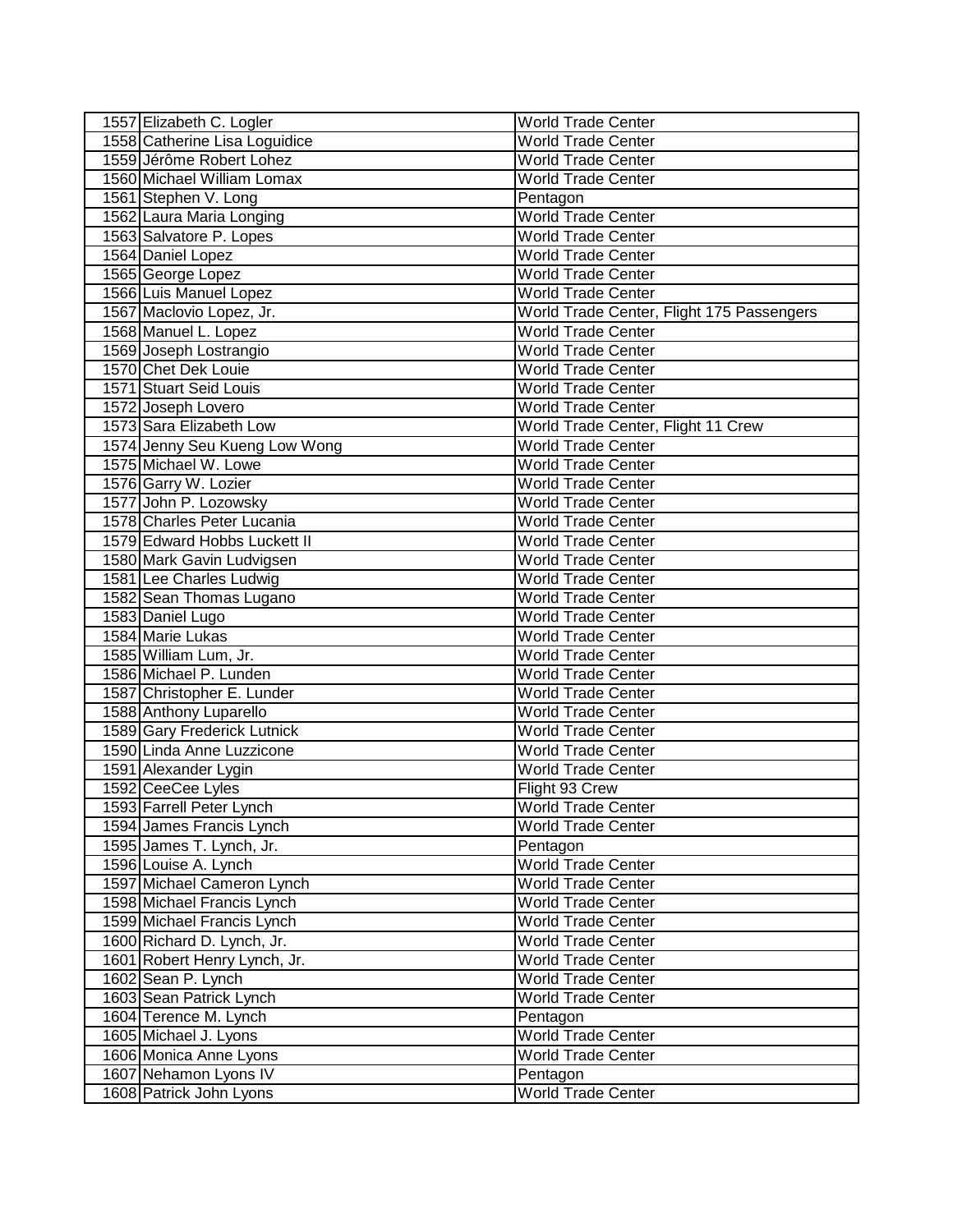| 1609 Robert Francis Mace                 | <b>World Trade Center</b>                 |
|------------------------------------------|-------------------------------------------|
| 1610 Marianne MacFarlane                 | World Trade Center, Flight 175 Crew       |
| 1611 Jan Maciejewski                     | <b>World Trade Center</b>                 |
| 1612 Susan A. Mackay                     | World Trade Center, Flight 11 Passengers  |
| 1613 William Macko                       | February 26, 1993                         |
| 1614 Catherine Fairfax MacRae            | World Trade Center                        |
| 1615 Richard Blaine Madden               | <b>World Trade Center</b>                 |
| 1616 Simon Maddison                      | <b>World Trade Center</b>                 |
| 1617 Noell C. Maerz                      | <b>World Trade Center</b>                 |
| 1618 Jennieann Maffeo                    | <b>World Trade Center</b>                 |
| 1619 Joseph Maffeo                       | <b>World Trade Center</b>                 |
| 1620 Jay Robert Magazine                 | <b>World Trade Center</b>                 |
| 1621 Brian Magee                         | <b>World Trade Center</b>                 |
| 1622 Charles W. Magee                    | <b>World Trade Center</b>                 |
| 1623 Joseph V. Maggitti                  | <b>World Trade Center</b>                 |
| 1624 Ronald Magnuson                     | <b>World Trade Center</b>                 |
| 1625 Daniel L. Maher                     | <b>World Trade Center</b>                 |
| 1626 Thomas A. Mahon                     | <b>World Trade Center</b>                 |
| 1627 William J. Mahoney                  | <b>World Trade Center</b>                 |
| 1628 Joseph Daniel Maio                  | <b>World Trade Center</b>                 |
| 1629 Linda C. Mair-Grayling              | <b>World Trade Center</b>                 |
| 1630 Takashi Makimoto                    | <b>World Trade Center</b>                 |
| 1631 Abdu Ali Malahi                     | <b>World Trade Center</b>                 |
| 1632 Debora I. Maldonado                 | <b>World Trade Center</b>                 |
| 1633 Myrna T. Maldonado-Agosto           | <b>World Trade Center</b>                 |
| 1634 Alfred Russell Maler                | <b>World Trade Center</b>                 |
| 1635 Gregory James Malone                | <b>World Trade Center</b>                 |
| 1636 Edward Francis Maloney III          | <b>World Trade Center</b>                 |
| 1637 Joseph E. Maloney                   | <b>World Trade Center</b>                 |
| 1638 Gene Edward Maloy                   | <b>World Trade Center</b>                 |
| 1639 Christian H. Maltby                 | <b>World Trade Center</b>                 |
| 1640 Francisco Miguel Mancini            | <b>World Trade Center</b>                 |
| 1641 Joseph Mangano                      | <b>World Trade Center</b>                 |
| 1642 Sara Elizabeth Manley               | <b>World Trade Center</b>                 |
| 1643 Debra M. Mannetta                   | <b>World Trade Center</b>                 |
| 1644 Marion Victoria Manning             | <b>World Trade Center</b>                 |
| 1645 Terence John Manning                | <b>World Trade Center</b>                 |
| 1646 James Maounis                       | <b>World Trade Center</b>                 |
| 1647 Alfred Gilles Padre Joseph Marchand | World Trade Center, Flight 175 Crew       |
| 1648 Joseph Ross Marchbanks, Jr.         | <b>World Trade Center</b>                 |
| 1649 Laura A. Marchese                   | <b>World Trade Center</b>                 |
| 1650 Hilda Marcin                        | Flight 93 Passengers                      |
| 1651 Peter Edward Mardikian              | <b>World Trade Center</b>                 |
| 1652 Edward Joseph Mardovich             | <b>World Trade Center</b>                 |
| 1653 Charles Joseph Margiotta            | <b>World Trade Center</b>                 |
| 1654 Louis Neil Mariani                  | World Trade Center, Flight 175 Passengers |
| 1655 Kenneth Joseph Marino               | <b>World Trade Center</b>                 |
| 1656 Lester V. Marino                    | <b>World Trade Center</b>                 |
| 1657 Vita Marino                         | <b>World Trade Center</b>                 |
| 1658 Kevin D. Marlo                      | <b>World Trade Center</b>                 |
| 1659 Jose Juan Marrero                   | <b>World Trade Center</b>                 |
| 1660 John Daniel Marshall                | <b>World Trade Center</b>                 |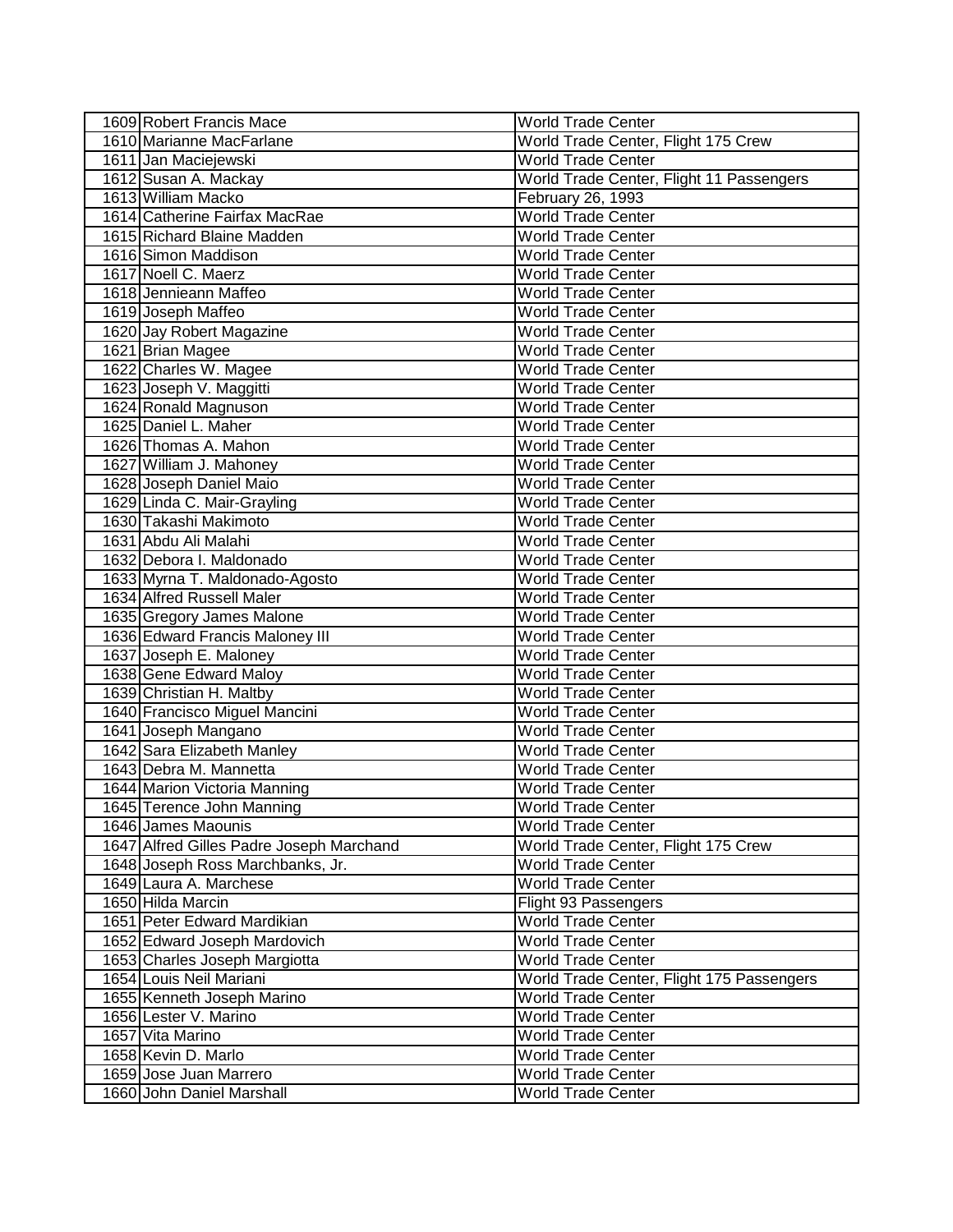| 1661 Shelley A. Marshall             | Pentagon                           |
|--------------------------------------|------------------------------------|
| 1662 James Martello                  | <b>World Trade Center</b>          |
| 1663 Michael A. Marti                | <b>World Trade Center</b>          |
| 1664 Karen Ann Martin                | World Trade Center, Flight 11 Crew |
| 1665 Peter C. Martin                 | <b>World Trade Center</b>          |
| 1666 Teresa M. Martin                | Pentagon                           |
| 1667 William J. Martin, Jr.          | <b>World Trade Center</b>          |
| 1668 Brian E. Martineau              | <b>World Trade Center</b>          |
| 1669 Betsy Martinez                  | <b>World Trade Center</b>          |
| 1670 Edward J. Martinez              | <b>World Trade Center</b>          |
| 1671 Jose Angel Martinez, Jr.        | <b>World Trade Center</b>          |
| 1672 Robert Gabriel Martinez         | <b>World Trade Center</b>          |
| 1673 Waleska Martinez                | Flight 93 Passengers               |
| 1674 Lizie D. Martinez-Calderon      | <b>World Trade Center</b>          |
| 1675 Paul Richard Martini            | <b>World Trade Center</b>          |
| 1676 Anne Marie Martino-Cramer       | <b>World Trade Center</b>          |
| 1677 Joseph A. Mascali               | <b>World Trade Center</b>          |
| 1678 Bernard Mascarenhas             | <b>World Trade Center</b>          |
| 1679 Stephen Frank Masi              | <b>World Trade Center</b>          |
| 1680 Ada L. Mason-Acker              | Pentagon                           |
| 1681 Nicholas George Massa           | <b>World Trade Center</b>          |
| 1682 Michael Massaroli               | <b>World Trade Center</b>          |
| 1683 Philip William Mastrandrea, Jr. | <b>World Trade Center</b>          |
| 1684 Rudy Mastrocinque               | <b>World Trade Center</b>          |
| 1685 Joseph Mathai                   | <b>World Trade Center</b>          |
| 1686 Charles William Mathers         | <b>World Trade Center</b>          |
| 1687 William A. Mathesen             | <b>World Trade Center</b>          |
| 1688 Marcello Matricciano            | <b>World Trade Center</b>          |
| 1689 Margaret Elaine Mattic          | <b>World Trade Center</b>          |
| 1690 Dean E. Mattson                 | Pentagon                           |
| 1691 Robert D. Mattson               | <b>World Trade Center</b>          |
| 1692 Walter A. Matuza, Jr.           | <b>World Trade Center</b>          |
| 1693 Timothy J. Maude                | Pentagon                           |
| 1694 Jill Maurer-Campbell            | <b>World Trade Center</b>          |
| 1695 Charles A. Mauro, Jr.           | <b>World Trade Center</b>          |
| 1696 Charles J. Mauro                | <b>World Trade Center</b>          |
| 1697 Dorothy Mauro                   | <b>World Trade Center</b>          |
| 1698 Nancy T. Mauro                  | <b>World Trade Center</b>          |
| 1699 Robert J. Maxwell               | Pentagon                           |
| 1700 Renée A. May                    | Pentagon, Flight 77 Crew           |
| 1701 Tyrone May                      | <b>World Trade Center</b>          |
| 1702 Keithroy Marcellus Maynard      | <b>World Trade Center</b>          |
| 1703 Robert J. Mayo                  | <b>World Trade Center</b>          |
| 1704 Kathy N. Mazza                  | <b>World Trade Center</b>          |
| 1705 Edward Mazzella, Jr.            | <b>World Trade Center</b>          |
| 1706 Jennifer Lynn Mazzotta          | <b>World Trade Center</b>          |
| 1707 Kaaria Mbaya                    | <b>World Trade Center</b>          |
| 1708 James Joseph McAlary, Jr.       | <b>World Trade Center</b>          |
| 1709 Brian Gerard McAleese           | <b>World Trade Center</b>          |
| 1710 Patricia Ann McAneney           | <b>World Trade Center</b>          |
| 1711 Colin R. McArthur               | <b>World Trade Center</b>          |
| 1712 John Kevin McAvoy               | <b>World Trade Center</b>          |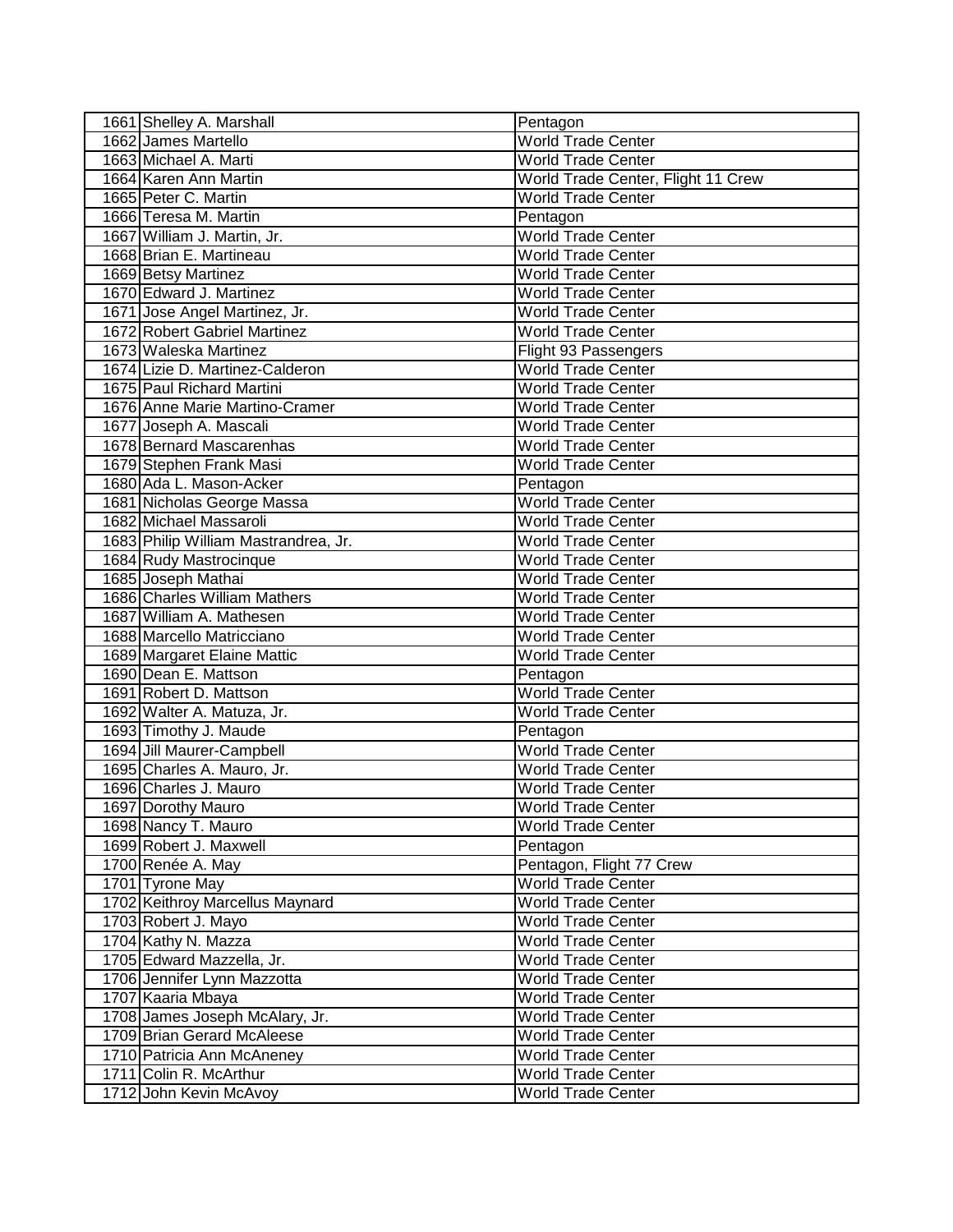| 1713 Kenneth M. McBrayer            | <b>World Trade Center</b>                 |
|-------------------------------------|-------------------------------------------|
| 1714 Brendan F. McCabe              | <b>World Trade Center</b>                 |
| 1715 Michael McCabe                 | <b>World Trade Center</b>                 |
| 1716 Thomas Joseph McCann           | <b>World Trade Center</b>                 |
| 1717 Justin McCarthy                | <b>World Trade Center</b>                 |
| 1718 Kevin M. McCarthy              | <b>World Trade Center</b>                 |
| 1719 Michael Desmond McCarthy       | <b>World Trade Center</b>                 |
| 1720 Robert G. McCarthy             | <b>World Trade Center</b>                 |
| 1721 Stanley McCaskill              | <b>World Trade Center</b>                 |
| 1722 Katie Marie McCloskey          | <b>World Trade Center</b>                 |
| 1723 Juliana Valentine McCourt      | World Trade Center, Flight 175 Passengers |
| 1724 Ruth Magdaline McCourt         | World Trade Center, Flight 175 Passengers |
| 1725 Charles Austin McCrann         | <b>World Trade Center</b>                 |
| 1726 Tonyell F. McDay               | <b>World Trade Center</b>                 |
| 1727 Matthew T. McDermott           | <b>World Trade Center</b>                 |
| 1728 Joseph P. McDonald             | <b>World Trade Center</b>                 |
| 1729 Brian Grady McDonnell          | <b>World Trade Center</b>                 |
| 1730 Michael P. McDonnell           | <b>World Trade Center</b>                 |
| 1731 John F. McDowell, Jr.          | <b>World Trade Center</b>                 |
| 1732 Eamon J. McEneaney             | <b>World Trade Center</b>                 |
| 1733 John Thomas McErlean, Jr.      | <b>World Trade Center</b>                 |
| 1734 Daniel Francis McGinley        | <b>World Trade Center</b>                 |
| 1735 Mark Ryan McGinly              | <b>World Trade Center</b>                 |
| 1736 William E. McGinn              | <b>World Trade Center</b>                 |
| 1737 Thomas Henry McGinnis          | <b>World Trade Center</b>                 |
| 1738 Michael Gregory McGinty        | <b>World Trade Center</b>                 |
| 1739 Ann Walsh McGovern             | <b>World Trade Center</b>                 |
| 1740 Scott Martin McGovern          | <b>World Trade Center</b>                 |
| 1741 William J. McGovern            | <b>World Trade Center</b>                 |
| 1742 Stacey Sennas McGowan          | <b>World Trade Center</b>                 |
| 1743 Francis Noel McGuinn           | <b>World Trade Center</b>                 |
| 1744 Thomas F. McGuinness, Jr.      | World Trade Center, Flight 11 Crew        |
| 1745 Patrick J. McGuire             | <b>World Trade Center</b>                 |
| 1746 Thomas M. McHale               | <b>World Trade Center</b>                 |
| 1747 Keith David McHeffey           | <b>World Trade Center</b>                 |
| 1748 Ann M. McHugh                  | <b>World Trade Center</b>                 |
| 1749 Denis J. McHugh III            | World Trade Center                        |
| 1750 Dennis P. McHugh               | World Trade Center                        |
| 1751 Michael Edward McHugh, Jr.     | <b>World Trade Center</b>                 |
| 1752 Robert G. McIlvaine            | <b>World Trade Center</b>                 |
| 1753 Donald James McIntyre          | <b>World Trade Center</b>                 |
| 1754 Stephanie Marie McKenna        | <b>World Trade Center</b>                 |
| 1755 Molly L. McKenzie              | Pentagon                                  |
| 1756 Barry J. McKeon                | <b>World Trade Center</b>                 |
| 1757 Evelyn C. McKinnedy            | <b>World Trade Center</b>                 |
| 1758 Darryl Leron McKinney          | <b>World Trade Center</b>                 |
| 1759 George Patrick McLaughlin, Jr. | World Trade Center                        |
| 1760 Robert C. McLaughlin, Jr.      | <b>World Trade Center</b>                 |
| 1761 Gavin McMahon                  | <b>World Trade Center</b>                 |
| 1762 Robert D. McMahon              | <b>World Trade Center</b>                 |
|                                     |                                           |
| 1763 Edmund M. McNally              | <b>World Trade Center</b>                 |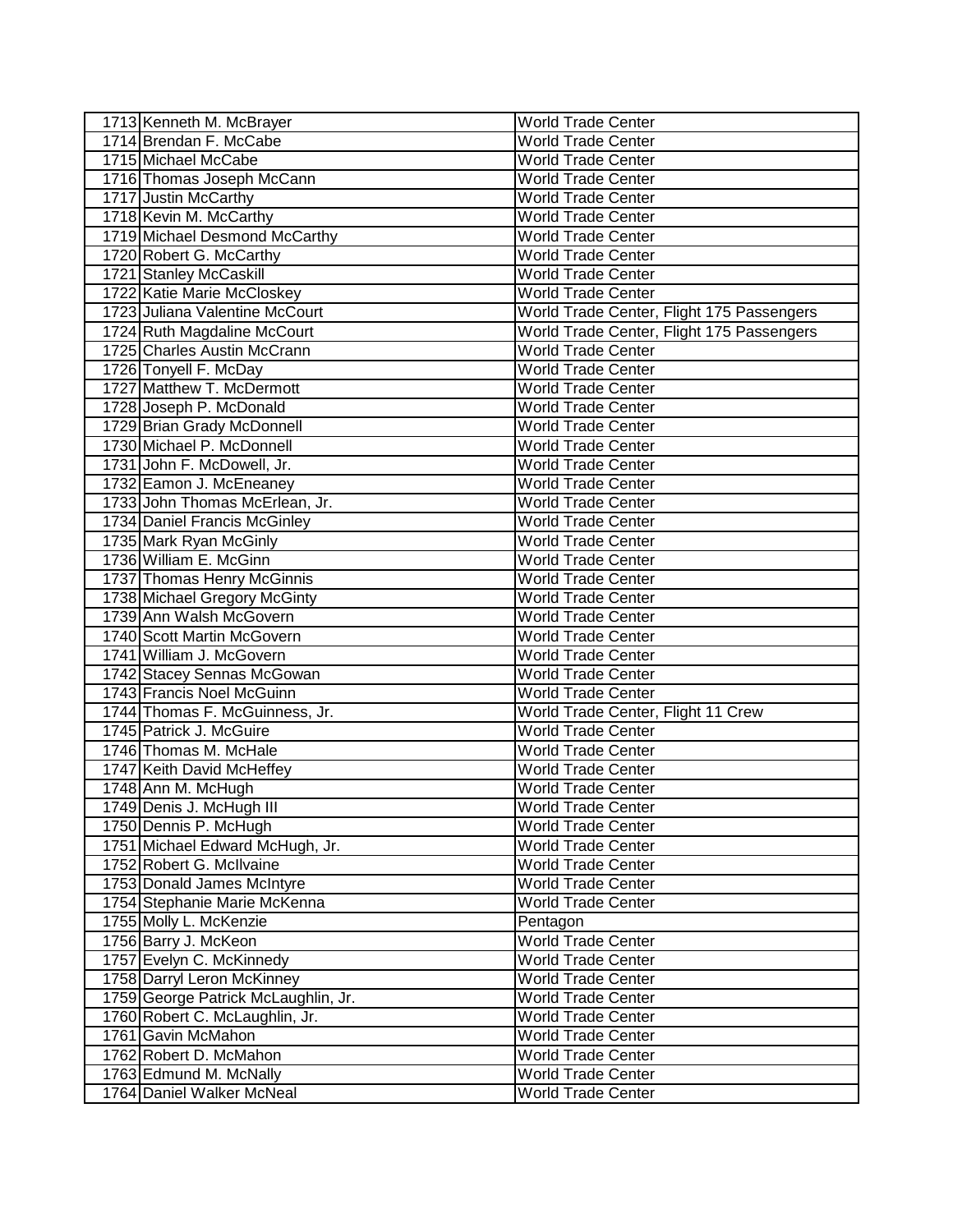| 1766 Christine Sheila McNulty<br><b>World Trade Center</b><br>1767 Sean Peter McNulty<br><b>World Trade Center</b><br>1768 Robert William McPadden<br><b>World Trade Center</b><br>1769 Terence A. McShane<br><b>World Trade Center</b><br>1770 Timothy Patrick McSweeney<br><b>World Trade Center</b><br>1771 Martin E. McWilliams<br><b>World Trade Center</b><br>1772 Rocco A. Medaglia<br><b>World Trade Center</b><br>1773 Abigail Medina<br><b>World Trade Center</b><br>1774 Ana Iris Medina<br><b>World Trade Center</b><br>1775 Damian Meehan<br><b>World Trade Center</b><br>1776 William J. Meehan, Jr.<br><b>World Trade Center</b><br>1777 Alok Kumar Mehta<br>World Trade Center<br>1778 Raymond Meisenheimer<br><b>World Trade Center</b><br>1779 Manuel Emilio Mejia<br><b>World Trade Center</b><br>1780 Eskedar Melaku<br><b>World Trade Center</b><br>1781 Antonio Melendez<br><b>World Trade Center</b><br>1782 Mary P. Melendez<br><b>World Trade Center</b><br>1783 Christopher D. Mello<br>World Trade Center, Flight 11 Passengers<br>1784 Yelena Melnichenko<br>World Trade Center<br>1785 Stuart Todd Meltzer<br><b>World Trade Center</b><br>1786 Diarelia Jovanah Mena<br><b>World Trade Center</b><br>1787 Dora Marie Menchaca<br>Pentagon, Flight 77 Passengers<br><b>World Trade Center</b><br>1788 Charles R. Mendez<br>1789 Lizette Mendoza<br><b>World Trade Center</b><br>1790 Shevonne Olicia Mentis<br><b>World Trade Center</b><br>1791 Wolfgang Peter Menzel<br>World Trade Center, Flight 175 Passengers<br>1792 Steve John Mercado<br><b>World Trade Center</b><br>1793 Wilfredo Mercado<br>February 26, 1993<br>1794 Wesley Mercer<br><b>World Trade Center</b> |
|-----------------------------------------------------------------------------------------------------------------------------------------------------------------------------------------------------------------------------------------------------------------------------------------------------------------------------------------------------------------------------------------------------------------------------------------------------------------------------------------------------------------------------------------------------------------------------------------------------------------------------------------------------------------------------------------------------------------------------------------------------------------------------------------------------------------------------------------------------------------------------------------------------------------------------------------------------------------------------------------------------------------------------------------------------------------------------------------------------------------------------------------------------------------------------------------------------------------------------------------------------------------------------------------------------------------------------------------------------------------------------------------------------------------------------------------------------------------------------------------------------------------------------------------------------------------------------------------------------------------------------------------------------------------------------------------------------------|
|                                                                                                                                                                                                                                                                                                                                                                                                                                                                                                                                                                                                                                                                                                                                                                                                                                                                                                                                                                                                                                                                                                                                                                                                                                                                                                                                                                                                                                                                                                                                                                                                                                                                                                           |
|                                                                                                                                                                                                                                                                                                                                                                                                                                                                                                                                                                                                                                                                                                                                                                                                                                                                                                                                                                                                                                                                                                                                                                                                                                                                                                                                                                                                                                                                                                                                                                                                                                                                                                           |
|                                                                                                                                                                                                                                                                                                                                                                                                                                                                                                                                                                                                                                                                                                                                                                                                                                                                                                                                                                                                                                                                                                                                                                                                                                                                                                                                                                                                                                                                                                                                                                                                                                                                                                           |
|                                                                                                                                                                                                                                                                                                                                                                                                                                                                                                                                                                                                                                                                                                                                                                                                                                                                                                                                                                                                                                                                                                                                                                                                                                                                                                                                                                                                                                                                                                                                                                                                                                                                                                           |
|                                                                                                                                                                                                                                                                                                                                                                                                                                                                                                                                                                                                                                                                                                                                                                                                                                                                                                                                                                                                                                                                                                                                                                                                                                                                                                                                                                                                                                                                                                                                                                                                                                                                                                           |
|                                                                                                                                                                                                                                                                                                                                                                                                                                                                                                                                                                                                                                                                                                                                                                                                                                                                                                                                                                                                                                                                                                                                                                                                                                                                                                                                                                                                                                                                                                                                                                                                                                                                                                           |
|                                                                                                                                                                                                                                                                                                                                                                                                                                                                                                                                                                                                                                                                                                                                                                                                                                                                                                                                                                                                                                                                                                                                                                                                                                                                                                                                                                                                                                                                                                                                                                                                                                                                                                           |
|                                                                                                                                                                                                                                                                                                                                                                                                                                                                                                                                                                                                                                                                                                                                                                                                                                                                                                                                                                                                                                                                                                                                                                                                                                                                                                                                                                                                                                                                                                                                                                                                                                                                                                           |
|                                                                                                                                                                                                                                                                                                                                                                                                                                                                                                                                                                                                                                                                                                                                                                                                                                                                                                                                                                                                                                                                                                                                                                                                                                                                                                                                                                                                                                                                                                                                                                                                                                                                                                           |
|                                                                                                                                                                                                                                                                                                                                                                                                                                                                                                                                                                                                                                                                                                                                                                                                                                                                                                                                                                                                                                                                                                                                                                                                                                                                                                                                                                                                                                                                                                                                                                                                                                                                                                           |
|                                                                                                                                                                                                                                                                                                                                                                                                                                                                                                                                                                                                                                                                                                                                                                                                                                                                                                                                                                                                                                                                                                                                                                                                                                                                                                                                                                                                                                                                                                                                                                                                                                                                                                           |
|                                                                                                                                                                                                                                                                                                                                                                                                                                                                                                                                                                                                                                                                                                                                                                                                                                                                                                                                                                                                                                                                                                                                                                                                                                                                                                                                                                                                                                                                                                                                                                                                                                                                                                           |
|                                                                                                                                                                                                                                                                                                                                                                                                                                                                                                                                                                                                                                                                                                                                                                                                                                                                                                                                                                                                                                                                                                                                                                                                                                                                                                                                                                                                                                                                                                                                                                                                                                                                                                           |
|                                                                                                                                                                                                                                                                                                                                                                                                                                                                                                                                                                                                                                                                                                                                                                                                                                                                                                                                                                                                                                                                                                                                                                                                                                                                                                                                                                                                                                                                                                                                                                                                                                                                                                           |
|                                                                                                                                                                                                                                                                                                                                                                                                                                                                                                                                                                                                                                                                                                                                                                                                                                                                                                                                                                                                                                                                                                                                                                                                                                                                                                                                                                                                                                                                                                                                                                                                                                                                                                           |
|                                                                                                                                                                                                                                                                                                                                                                                                                                                                                                                                                                                                                                                                                                                                                                                                                                                                                                                                                                                                                                                                                                                                                                                                                                                                                                                                                                                                                                                                                                                                                                                                                                                                                                           |
|                                                                                                                                                                                                                                                                                                                                                                                                                                                                                                                                                                                                                                                                                                                                                                                                                                                                                                                                                                                                                                                                                                                                                                                                                                                                                                                                                                                                                                                                                                                                                                                                                                                                                                           |
|                                                                                                                                                                                                                                                                                                                                                                                                                                                                                                                                                                                                                                                                                                                                                                                                                                                                                                                                                                                                                                                                                                                                                                                                                                                                                                                                                                                                                                                                                                                                                                                                                                                                                                           |
|                                                                                                                                                                                                                                                                                                                                                                                                                                                                                                                                                                                                                                                                                                                                                                                                                                                                                                                                                                                                                                                                                                                                                                                                                                                                                                                                                                                                                                                                                                                                                                                                                                                                                                           |
|                                                                                                                                                                                                                                                                                                                                                                                                                                                                                                                                                                                                                                                                                                                                                                                                                                                                                                                                                                                                                                                                                                                                                                                                                                                                                                                                                                                                                                                                                                                                                                                                                                                                                                           |
|                                                                                                                                                                                                                                                                                                                                                                                                                                                                                                                                                                                                                                                                                                                                                                                                                                                                                                                                                                                                                                                                                                                                                                                                                                                                                                                                                                                                                                                                                                                                                                                                                                                                                                           |
|                                                                                                                                                                                                                                                                                                                                                                                                                                                                                                                                                                                                                                                                                                                                                                                                                                                                                                                                                                                                                                                                                                                                                                                                                                                                                                                                                                                                                                                                                                                                                                                                                                                                                                           |
|                                                                                                                                                                                                                                                                                                                                                                                                                                                                                                                                                                                                                                                                                                                                                                                                                                                                                                                                                                                                                                                                                                                                                                                                                                                                                                                                                                                                                                                                                                                                                                                                                                                                                                           |
|                                                                                                                                                                                                                                                                                                                                                                                                                                                                                                                                                                                                                                                                                                                                                                                                                                                                                                                                                                                                                                                                                                                                                                                                                                                                                                                                                                                                                                                                                                                                                                                                                                                                                                           |
|                                                                                                                                                                                                                                                                                                                                                                                                                                                                                                                                                                                                                                                                                                                                                                                                                                                                                                                                                                                                                                                                                                                                                                                                                                                                                                                                                                                                                                                                                                                                                                                                                                                                                                           |
|                                                                                                                                                                                                                                                                                                                                                                                                                                                                                                                                                                                                                                                                                                                                                                                                                                                                                                                                                                                                                                                                                                                                                                                                                                                                                                                                                                                                                                                                                                                                                                                                                                                                                                           |
|                                                                                                                                                                                                                                                                                                                                                                                                                                                                                                                                                                                                                                                                                                                                                                                                                                                                                                                                                                                                                                                                                                                                                                                                                                                                                                                                                                                                                                                                                                                                                                                                                                                                                                           |
|                                                                                                                                                                                                                                                                                                                                                                                                                                                                                                                                                                                                                                                                                                                                                                                                                                                                                                                                                                                                                                                                                                                                                                                                                                                                                                                                                                                                                                                                                                                                                                                                                                                                                                           |
|                                                                                                                                                                                                                                                                                                                                                                                                                                                                                                                                                                                                                                                                                                                                                                                                                                                                                                                                                                                                                                                                                                                                                                                                                                                                                                                                                                                                                                                                                                                                                                                                                                                                                                           |
| 1795 Ralph Joseph Mercurio<br><b>World Trade Center</b>                                                                                                                                                                                                                                                                                                                                                                                                                                                                                                                                                                                                                                                                                                                                                                                                                                                                                                                                                                                                                                                                                                                                                                                                                                                                                                                                                                                                                                                                                                                                                                                                                                                   |
| 1796 Alan Harvey Merdinger<br><b>World Trade Center</b>                                                                                                                                                                                                                                                                                                                                                                                                                                                                                                                                                                                                                                                                                                                                                                                                                                                                                                                                                                                                                                                                                                                                                                                                                                                                                                                                                                                                                                                                                                                                                                                                                                                   |
| 1797 George L. Merino<br><b>World Trade Center</b>                                                                                                                                                                                                                                                                                                                                                                                                                                                                                                                                                                                                                                                                                                                                                                                                                                                                                                                                                                                                                                                                                                                                                                                                                                                                                                                                                                                                                                                                                                                                                                                                                                                        |
| 1798 Yamel Josefina Merino<br><b>World Trade Center</b>                                                                                                                                                                                                                                                                                                                                                                                                                                                                                                                                                                                                                                                                                                                                                                                                                                                                                                                                                                                                                                                                                                                                                                                                                                                                                                                                                                                                                                                                                                                                                                                                                                                   |
| 1799 George Merkouris<br>World Trade Center                                                                                                                                                                                                                                                                                                                                                                                                                                                                                                                                                                                                                                                                                                                                                                                                                                                                                                                                                                                                                                                                                                                                                                                                                                                                                                                                                                                                                                                                                                                                                                                                                                                               |
| 1800 Deborah Merrick<br><b>World Trade Center</b>                                                                                                                                                                                                                                                                                                                                                                                                                                                                                                                                                                                                                                                                                                                                                                                                                                                                                                                                                                                                                                                                                                                                                                                                                                                                                                                                                                                                                                                                                                                                                                                                                                                         |
| 1801 Raymond Joseph Metz III<br>World Trade Center                                                                                                                                                                                                                                                                                                                                                                                                                                                                                                                                                                                                                                                                                                                                                                                                                                                                                                                                                                                                                                                                                                                                                                                                                                                                                                                                                                                                                                                                                                                                                                                                                                                        |
| 1802 Jill Ann Metzler<br>World Trade Center                                                                                                                                                                                                                                                                                                                                                                                                                                                                                                                                                                                                                                                                                                                                                                                                                                                                                                                                                                                                                                                                                                                                                                                                                                                                                                                                                                                                                                                                                                                                                                                                                                                               |
| 1803 David Robert Meyer<br><b>World Trade Center</b>                                                                                                                                                                                                                                                                                                                                                                                                                                                                                                                                                                                                                                                                                                                                                                                                                                                                                                                                                                                                                                                                                                                                                                                                                                                                                                                                                                                                                                                                                                                                                                                                                                                      |
| 1804 Nurul H. Miah<br><b>World Trade Center</b>                                                                                                                                                                                                                                                                                                                                                                                                                                                                                                                                                                                                                                                                                                                                                                                                                                                                                                                                                                                                                                                                                                                                                                                                                                                                                                                                                                                                                                                                                                                                                                                                                                                           |
| 1805 William Edward Micciulli<br><b>World Trade Center</b>                                                                                                                                                                                                                                                                                                                                                                                                                                                                                                                                                                                                                                                                                                                                                                                                                                                                                                                                                                                                                                                                                                                                                                                                                                                                                                                                                                                                                                                                                                                                                                                                                                                |
| 1806 Martin Paul Michelstein<br><b>World Trade Center</b>                                                                                                                                                                                                                                                                                                                                                                                                                                                                                                                                                                                                                                                                                                                                                                                                                                                                                                                                                                                                                                                                                                                                                                                                                                                                                                                                                                                                                                                                                                                                                                                                                                                 |
| 1807 Patricia E. Mickley<br>Pentagon                                                                                                                                                                                                                                                                                                                                                                                                                                                                                                                                                                                                                                                                                                                                                                                                                                                                                                                                                                                                                                                                                                                                                                                                                                                                                                                                                                                                                                                                                                                                                                                                                                                                      |
| 1808 Ronald D. Milam<br>Pentagon                                                                                                                                                                                                                                                                                                                                                                                                                                                                                                                                                                                                                                                                                                                                                                                                                                                                                                                                                                                                                                                                                                                                                                                                                                                                                                                                                                                                                                                                                                                                                                                                                                                                          |
| 1809 Peter Teague Milano<br><b>World Trade Center</b>                                                                                                                                                                                                                                                                                                                                                                                                                                                                                                                                                                                                                                                                                                                                                                                                                                                                                                                                                                                                                                                                                                                                                                                                                                                                                                                                                                                                                                                                                                                                                                                                                                                     |
| 1810 Gregory Milanowycz<br>World Trade Center                                                                                                                                                                                                                                                                                                                                                                                                                                                                                                                                                                                                                                                                                                                                                                                                                                                                                                                                                                                                                                                                                                                                                                                                                                                                                                                                                                                                                                                                                                                                                                                                                                                             |
| 1811 Lukasz Tomasz Milewski<br><b>World Trade Center</b>                                                                                                                                                                                                                                                                                                                                                                                                                                                                                                                                                                                                                                                                                                                                                                                                                                                                                                                                                                                                                                                                                                                                                                                                                                                                                                                                                                                                                                                                                                                                                                                                                                                  |
| 1812 Sharon Christina Millan<br><b>World Trade Center</b>                                                                                                                                                                                                                                                                                                                                                                                                                                                                                                                                                                                                                                                                                                                                                                                                                                                                                                                                                                                                                                                                                                                                                                                                                                                                                                                                                                                                                                                                                                                                                                                                                                                 |
| 1813 Corey Peter Miller<br><b>World Trade Center</b>                                                                                                                                                                                                                                                                                                                                                                                                                                                                                                                                                                                                                                                                                                                                                                                                                                                                                                                                                                                                                                                                                                                                                                                                                                                                                                                                                                                                                                                                                                                                                                                                                                                      |
| 1814 Craig J. Miller<br><b>World Trade Center</b>                                                                                                                                                                                                                                                                                                                                                                                                                                                                                                                                                                                                                                                                                                                                                                                                                                                                                                                                                                                                                                                                                                                                                                                                                                                                                                                                                                                                                                                                                                                                                                                                                                                         |
| 1815 Douglas C. Miller<br><b>World Trade Center</b>                                                                                                                                                                                                                                                                                                                                                                                                                                                                                                                                                                                                                                                                                                                                                                                                                                                                                                                                                                                                                                                                                                                                                                                                                                                                                                                                                                                                                                                                                                                                                                                                                                                       |
| 1816 Henry Alfred Miller, Jr.<br><b>World Trade Center</b>                                                                                                                                                                                                                                                                                                                                                                                                                                                                                                                                                                                                                                                                                                                                                                                                                                                                                                                                                                                                                                                                                                                                                                                                                                                                                                                                                                                                                                                                                                                                                                                                                                                |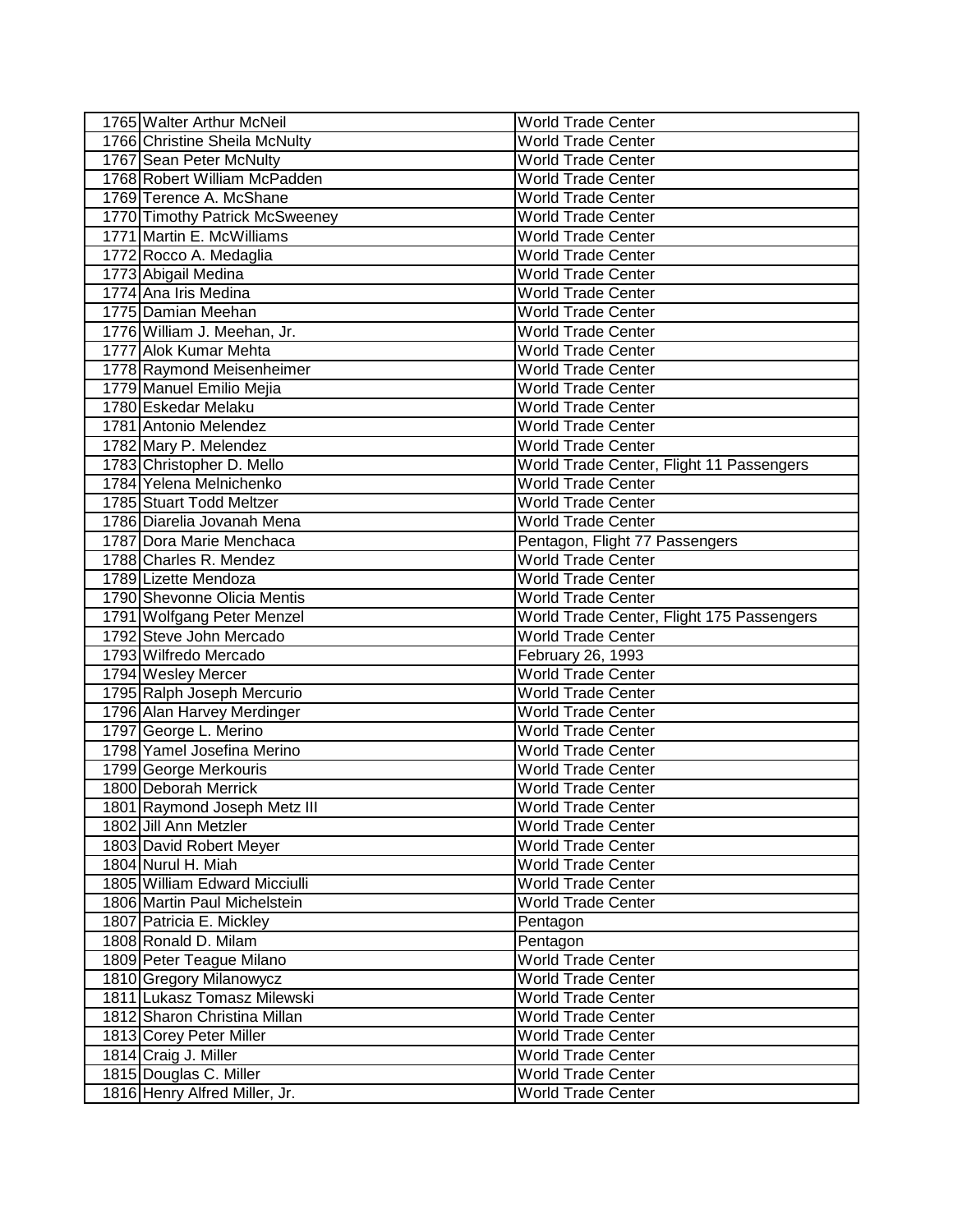| 1817 Joel Miller                     | World Trade Center                       |
|--------------------------------------|------------------------------------------|
| 1818 Michael Matthew Miller          | <b>World Trade Center</b>                |
| 1819 Nicole Carol Miller             | Flight 93 Passengers                     |
| 1820 Philip D. Miller                | <b>World Trade Center</b>                |
| 1821 Robert Alan Miller              | <b>World Trade Center</b>                |
| 1822 Robert Cromwell Miller, Jr.     | <b>World Trade Center</b>                |
| 1823 Benny Millman                   | <b>World Trade Center</b>                |
| 1824 Charles M. Mills, Jr.           | <b>World Trade Center</b>                |
| 1825 Ronald Keith Milstein           | <b>World Trade Center</b>                |
| 1826 Robert J. Minara                | <b>World Trade Center</b>                |
| 1827 William George Minardi          | <b>World Trade Center</b>                |
| 1828 Louis Joseph Minervino          | <b>World Trade Center</b>                |
| 1829 Thomas Mingione                 | World Trade Center                       |
| 1830 Wilbert Miraille                | <b>World Trade Center</b>                |
| 1831 Domenick N. Mircovich           | <b>World Trade Center</b>                |
| 1832 Rajesh Arjan Mirpuri            | <b>World Trade Center</b>                |
| 1833 Joseph D. Mistrulli             | <b>World Trade Center</b>                |
| 1834 Susan J. Miszkowicz             | <b>World Trade Center</b>                |
| 1835 Paul Thomas Mitchell            | <b>World Trade Center</b>                |
| 1836 Richard P. Miuccio              | <b>World Trade Center</b>                |
| 1837 Jeffrey Peter Mladenik          | World Trade Center, Flight 11 Passengers |
| 1838 Frank V. Moccia, Sr.            | <b>World Trade Center</b>                |
| 1839 Louis Joseph Modafferi          | <b>World Trade Center</b>                |
| 1840 Boyie Mohammed                  | <b>World Trade Center</b>                |
| 1841 Dennis Mojica                   | <b>World Trade Center</b>                |
| 1842 Manuel D. Mojica, Jr.           | <b>World Trade Center</b>                |
| 1843 Kleber Rolando Molina           | <b>World Trade Center</b>                |
| 1844 Manuel De Jesus Molina          | <b>World Trade Center</b>                |
| 1845 Carl Molinaro                   | <b>World Trade Center</b>                |
| 1846 Justin John Molisani, Jr.       | <b>World Trade Center</b>                |
| 1847 Brian Patrick Monaghan          | <b>World Trade Center</b>                |
| 1848 Franklyn Monahan                | <b>World Trade Center</b>                |
| 1849 John Gerard Monahan             | <b>World Trade Center</b>                |
| 1850 Kristen Leigh Montanaro         | <b>World Trade Center</b>                |
| 1851 Craig Montano                   | <b>World Trade Center</b>                |
| 1852 Michael G. Montesi              | <b>World Trade Center</b>                |
| 1853 Carlos Alberto Montoya          | World Trade Center, Flight 11 Passengers |
| 1854 Antonio De Jesus Montoya Valdes | World Trade Center, Flight 11 Passengers |
| 1855 Cheryl Ann Monyak               | <b>World Trade Center</b>                |
| 1856 Thomas Carlo Moody              | <b>World Trade Center</b>                |
| 1857 Sharon Moore                    | <b>World Trade Center</b>                |
| 1858 Krishna V. Moorthy              | <b>World Trade Center</b>                |
| 1859 Abner Morales                   | <b>World Trade Center</b>                |
| 1860 Carlos Manuel Morales           | <b>World Trade Center</b>                |
| 1861 Paula E. Morales                | World Trade Center                       |
| 1862 Sonia Mercedes Morales Puopolo  | World Trade Center, Flight 11 Passengers |
| 1863 Gerard P. Moran, Jr.            | Pentagon                                 |
| 1864 John Christopher Moran          | <b>World Trade Center</b>                |
| 1865 John Michael Moran              | <b>World Trade Center</b>                |
| 1866 Kathleen Moran                  | <b>World Trade Center</b>                |
| 1867 Lindsay Stapleton Morehouse     | <b>World Trade Center</b>                |
| 1868 George William Morell           | <b>World Trade Center</b>                |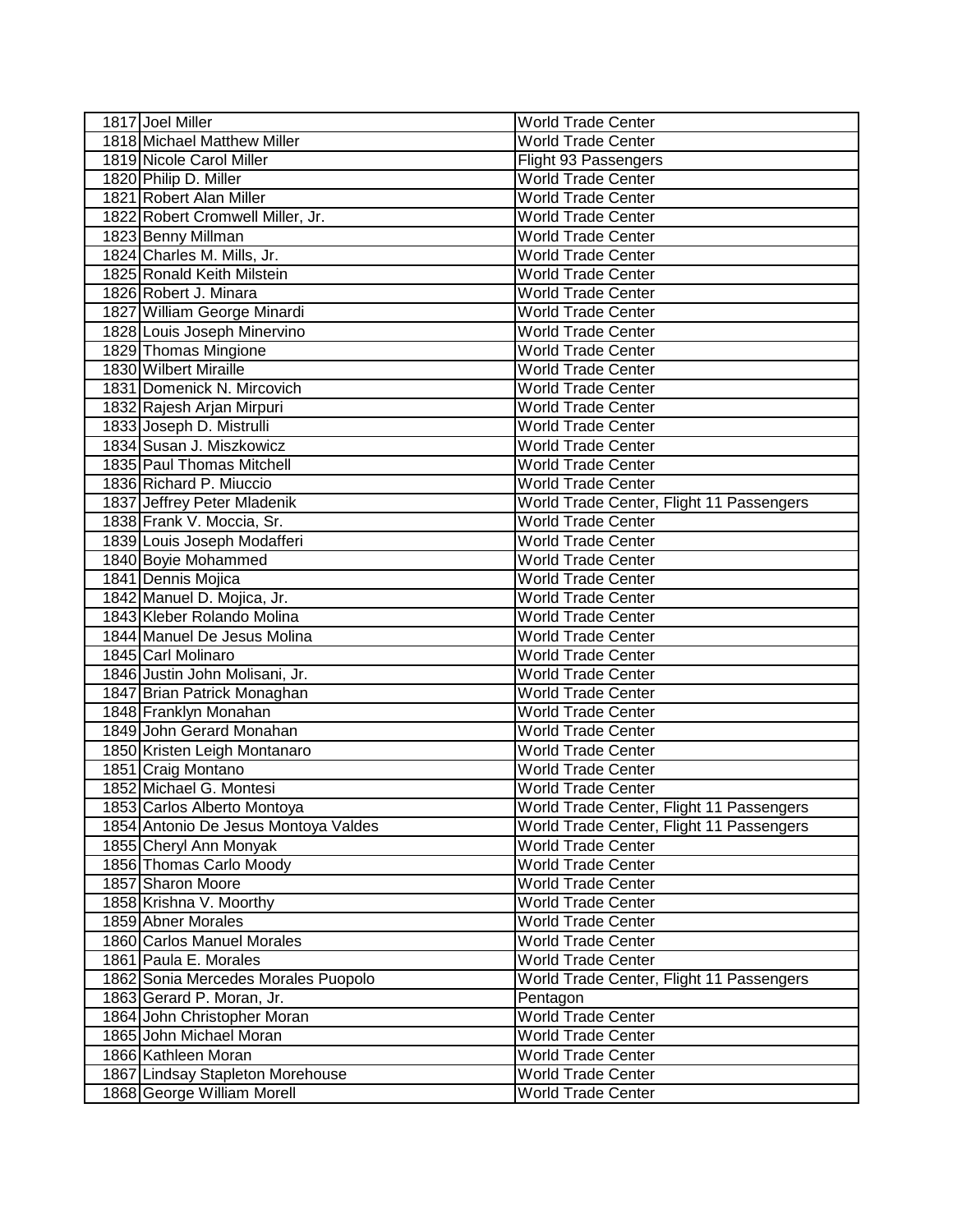| 1869 Steven P. Morello                | World Trade Center        |
|---------------------------------------|---------------------------|
| 1870 Vincent S. Morello               | <b>World Trade Center</b> |
| 1871 Yvette Nicole Moreno             | <b>World Trade Center</b> |
| 1872 Dorothy Morgan                   | <b>World Trade Center</b> |
| 1873 Richard J. Morgan                | <b>World Trade Center</b> |
| 1874 Nancy Morgenstern                | <b>World Trade Center</b> |
| 1875 Sanae Mori                       | <b>World Trade Center</b> |
| 1876 Blanca Robertina Morocho Morocho | <b>World Trade Center</b> |
| 1877 Leonel Geronimo Morocho Morocho  | <b>World Trade Center</b> |
| 1878 Dennis Gerard Moroney            | <b>World Trade Center</b> |
| 1879 Lynne Irene Morris               | <b>World Trade Center</b> |
| 1880 Odessa V. Morris                 | Pentagon                  |
| 1881 Seth Allan Morris                | World Trade Center        |
| 1882 Steve Morris                     | <b>World Trade Center</b> |
| 1883 Christopher Martel Morrison      | <b>World Trade Center</b> |
| 1884 Ferdinand V. Morrone             | <b>World Trade Center</b> |
| 1885 William David Moskal             | <b>World Trade Center</b> |
| 1886 Brian A. Moss                    | Pentagon                  |
| 1887 Marco Motroni                    | <b>World Trade Center</b> |
| 1888 Cynthia Motus-Wilson             | <b>World Trade Center</b> |
| 1889 Iouri A. Mouchinski              | <b>World Trade Center</b> |
| 1890 Jude Joseph Moussa               | <b>World Trade Center</b> |
| 1891 Peter Moutos                     | <b>World Trade Center</b> |
| 1892 Damion O'Neil Mowatt             | <b>World Trade Center</b> |
| 1893 Teddington H. Moy                | Pentagon                  |
| 1894 Christopher Michael Mozzillo     | <b>World Trade Center</b> |
| 1895 Stephen Vincent Mulderry         | <b>World Trade Center</b> |
| 1896 Richard T. Muldowney, Jr.        | <b>World Trade Center</b> |
| 1897 Michael D. Mullan                | <b>World Trade Center</b> |
| 1898 Dennis Michael Mulligan          | <b>World Trade Center</b> |
| 1899 Peter James Mulligan             | <b>World Trade Center</b> |
| 1900 Michael Joseph Mullin            | <b>World Trade Center</b> |
| 1901 James Donald Munhall             | <b>World Trade Center</b> |
| 1902 Nancy Muñiz                      | <b>World Trade Center</b> |
| 1903 Francisco Heladio Munoz          | <b>World Trade Center</b> |
| 1904 Carlos Mario Muñoz               | <b>World Trade Center</b> |
| 1905 Theresa Munson                   | <b>World Trade Center</b> |
| 1906 Robert Michael Murach            | <b>World Trade Center</b> |
| 1907 Cesar Augusto Murillo            | <b>World Trade Center</b> |
| 1908 Marc A. Murolo                   | <b>World Trade Center</b> |
| 1909 Brian Joseph Murphy              | <b>World Trade Center</b> |
| 1910 Charles Anthony Murphy           | <b>World Trade Center</b> |
| 1911 Christopher W. Murphy            | <b>World Trade Center</b> |
| 1912 Edward Charles Murphy            | <b>World Trade Center</b> |
| 1913 James F. Murphy IV               | <b>World Trade Center</b> |
| 1914 James Thomas Murphy              | <b>World Trade Center</b> |
| 1915 Kevin James Murphy               | <b>World Trade Center</b> |
| 1916 Patrick Jude Murphy              | Pentagon                  |
| 1917 Patrick Sean Murphy              | <b>World Trade Center</b> |
| 1918 Raymond E. Murphy                | <b>World Trade Center</b> |
| 1919 Robert Eddie Murphy, Jr.         | <b>World Trade Center</b> |
| 1920 Mary Catherine Murphy-Boffa      | <b>World Trade Center</b> |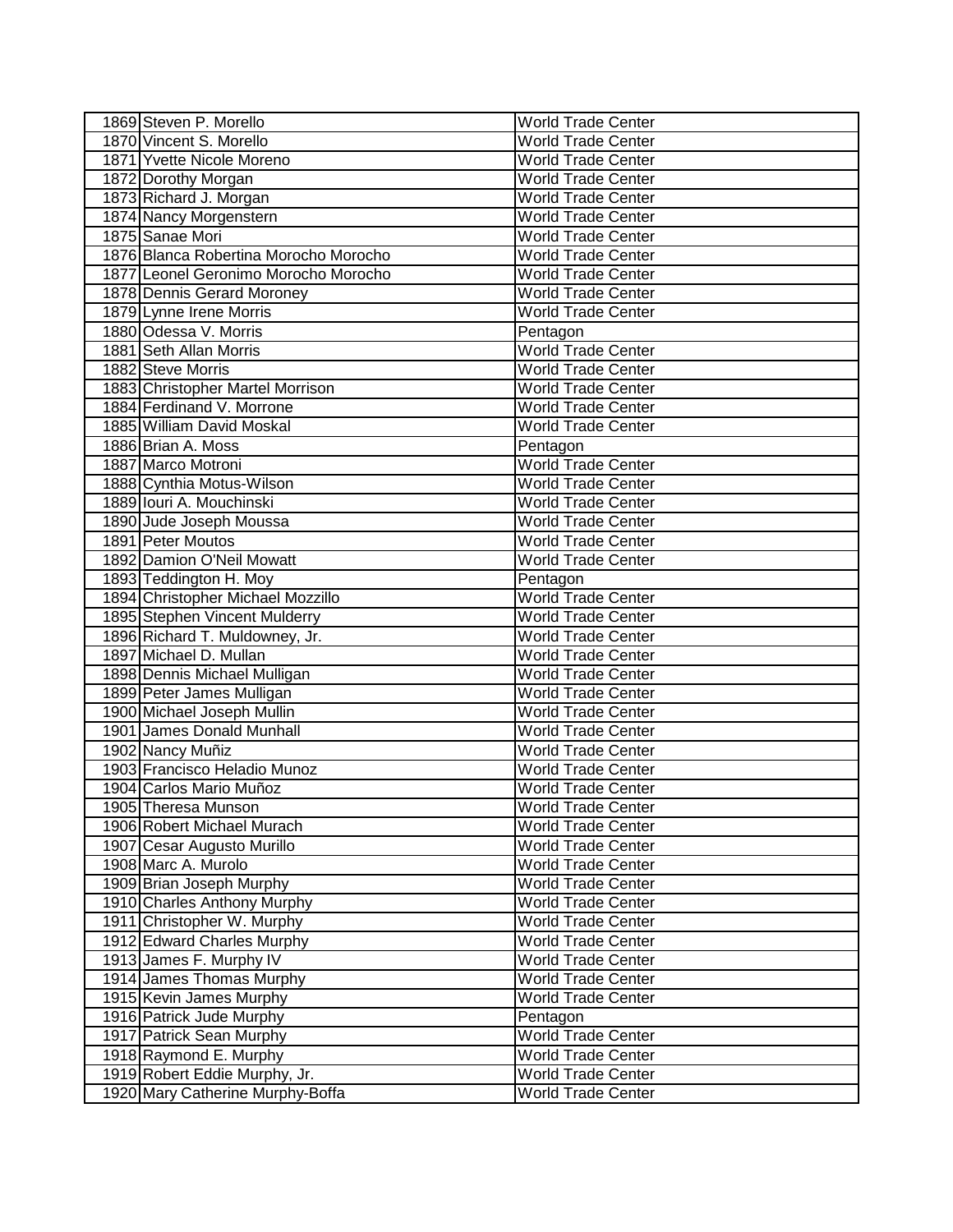| World Trade Center<br>1921 John Joseph Murray                           |  |
|-------------------------------------------------------------------------|--|
| 1922 John Joseph Murray<br><b>World Trade Center</b>                    |  |
| 1923 Susan D. Murray<br><b>World Trade Center</b>                       |  |
| 1924 Valerie Victoria Murray<br><b>World Trade Center</b>               |  |
| 1925 Richard Todd Myhre<br><b>World Trade Center</b>                    |  |
| 1926 Louis J. Nacke II<br>Flight 93 Passengers                          |  |
| <b>World Trade Center</b><br>1927 Robert B. Nagel                       |  |
| 1928 Mildred Rose Naiman<br>World Trade Center, Flight 11 Passengers    |  |
| 1929 Takuya Nakamura<br><b>World Trade Center</b>                       |  |
| 1930 Alexander John Robert Napier<br><b>World Trade Center</b>          |  |
| 1931 Frank Joseph Naples III<br><b>World Trade Center</b>               |  |
| 1932 John Philip Napolitano<br><b>World Trade Center</b>                |  |
| 1933 Catherine Ann Nardella<br><b>World Trade Center</b>                |  |
| 1934 Mario Nardone, Jr.<br><b>World Trade Center</b>                    |  |
| 1935 Manika K. Narula<br><b>World Trade Center</b>                      |  |
| 1936 Shawn M. Nassaney<br>World Trade Center, Flight 175 Passengers     |  |
| 1937 Narender Nath<br><b>World Trade Center</b>                         |  |
| 1938 Karen Susan Navarro<br><b>World Trade Center</b>                   |  |
| 1939 Joseph M. Navas<br><b>World Trade Center</b>                       |  |
| 1940 Francis Joseph Nazario<br><b>World Trade Center</b>                |  |
| 1941 Glenroy I. Neblett<br><b>World Trade Center</b>                    |  |
| 1942 Rayman Marcus Neblett<br><b>World Trade Center</b>                 |  |
| 1943 Jerome O. Nedd<br><b>World Trade Center</b>                        |  |
| 1944 Laurence F. Nedell<br><b>World Trade Center</b>                    |  |
| 1945 Luke G. Nee<br><b>World Trade Center</b>                           |  |
| 1946 Pete Negron<br><b>World Trade Center</b>                           |  |
| 1947 Laurie Ann Neira<br>World Trade Center, Flight 11 Passengers       |  |
| 1948 Ann N. Nelson<br><b>World Trade Center</b>                         |  |
| 1949 David William Nelson<br><b>World Trade Center</b>                  |  |
| 1950 Ginger Risco Nelson<br><b>World Trade Center</b>                   |  |
| 1951 James A. Nelson<br><b>World Trade Center</b>                       |  |
| 1952 Michele Ann Nelson<br><b>World Trade Center</b>                    |  |
| 1953 Peter Allen Nelson<br><b>World Trade Center</b>                    |  |
| 1954 Oscar Francis Nesbitt<br><b>World Trade Center</b>                 |  |
| 1955 Gerard Terence Nevins<br><b>World Trade Center</b>                 |  |
| 1956 Renee Tetreault Newell<br>World Trade Center, Flight 11 Passengers |  |
| 1957 Christopher C. Newton<br>Pentagon, Flight 77 Passengers            |  |
| 1958 Christopher Newton-Carter<br>World Trade Center                    |  |
| 1959 Nancy Yuen Ngo<br><b>World Trade Center</b>                        |  |
| 1960 Khang Ngoc Nguyen<br>Pentagon                                      |  |
| World Trade Center<br>1961 Jody Tepedino Nichilo                        |  |
| 1962 Kathleen Ann Nicosia<br>World Trade Center, Flight 11 Crew         |  |
| 1963 Martin Stewart Niederer<br><b>World Trade Center</b>               |  |
| <b>World Trade Center</b><br>1964 Alfonse Joseph Niedermeyer            |  |
| 1965 Frank John Niestadt, Jr.<br><b>World Trade Center</b>              |  |
| 1966 Gloria Nieves<br><b>World Trade Center</b>                         |  |
| 1967 Juan Nieves, Jr.<br><b>World Trade Center</b>                      |  |
| 1968 Troy Edward Nilsen<br>World Trade Center                           |  |
| 1969 Paul Nimbley<br><b>World Trade Center</b>                          |  |
| 1970 John Ballantine Niven<br><b>World Trade Center</b>                 |  |
| 1971 Katherine McGarry Noack<br><b>World Trade Center</b>               |  |
|                                                                         |  |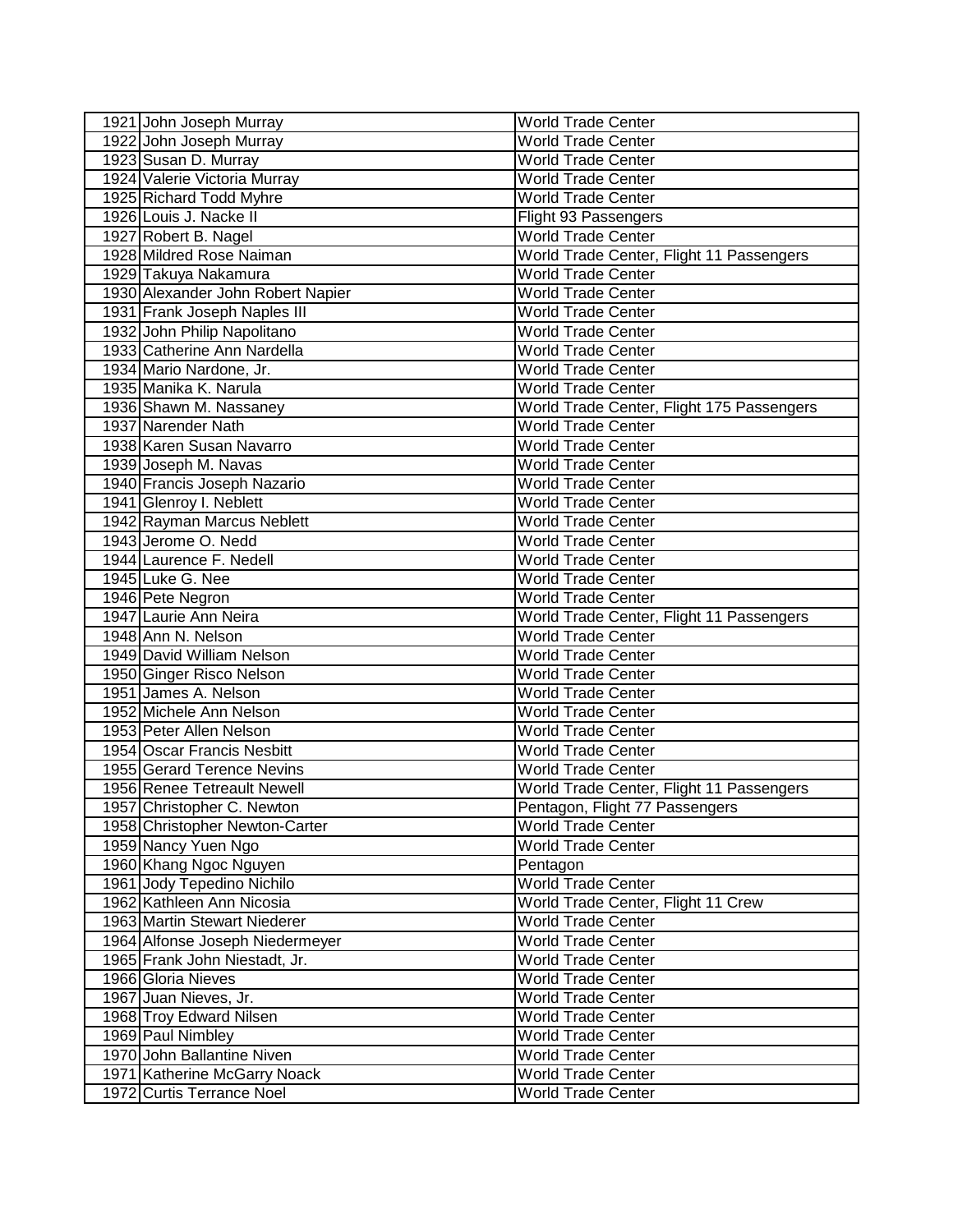| 1973 Michael A. Noeth            | Pentagon                                 |
|----------------------------------|------------------------------------------|
| 1974 Daniel R. Nolan             | <b>World Trade Center</b>                |
| 1975 Robert Walter Noonan        | <b>World Trade Center</b>                |
| 1976 Jacqueline June Norton      | World Trade Center, Flight 11 Passengers |
| 1977 Robert Grant Norton         | World Trade Center, Flight 11 Passengers |
| 1978 Daniela Rosalia Notaro      | <b>World Trade Center</b>                |
| 1979 Brian Christopher Novotny   | <b>World Trade Center</b>                |
| 1980 Soichi Numata               | <b>World Trade Center</b>                |
| 1981 Brian Nunez                 | <b>World Trade Center</b>                |
| 1982 Jose Nunez                  | <b>World Trade Center</b>                |
| 1983 Jeffrey Roger Nussbaum      | <b>World Trade Center</b>                |
| 1984 Dennis Patrick O'Berg       | <b>World Trade Center</b>                |
| 1985 James P. O'Brien, Jr.       | <b>World Trade Center</b>                |
| 1986 Michael P. O'Brien          | <b>World Trade Center</b>                |
| 1987 Scott J. O'Brien            | <b>World Trade Center</b>                |
| 1988 Timothy Michael O'Brien     | <b>World Trade Center</b>                |
| 1989 Daniel O'Callaghan          | <b>World Trade Center</b>                |
| 1990 Dennis James O'Connor, Jr.  | <b>World Trade Center</b>                |
| 1991 Diana J. O'Connor           | <b>World Trade Center</b>                |
| 1992 Keith Kevin O'Connor        | <b>World Trade Center</b>                |
| 1993 Richard J. O'Connor         | <b>World Trade Center</b>                |
| 1994 Amy O'Doherty               | <b>World Trade Center</b>                |
| 1995 Marni Pont O'Doherty        | <b>World Trade Center</b>                |
| 1996 James Andrew O'Grady        | <b>World Trade Center</b>                |
| 1997 Thomas G. O'Hagan           | <b>World Trade Center</b>                |
| 1998 Patrick J. O'Keefe          | <b>World Trade Center</b>                |
| 1999 William O'Keefe             | <b>World Trade Center</b>                |
| 2000 Gerald Thomas O'Leary       | <b>World Trade Center</b>                |
| 2001 Matthew Timothy O'Mahony    | <b>World Trade Center</b>                |
| 2002 John P. O'Neill             | <b>World Trade Center</b>                |
| 2003 Peter J. O'Neill, Jr.       | <b>World Trade Center</b>                |
| 2004 Sean Gordon Corbett O'Neill | <b>World Trade Center</b>                |
| 2005 Kevin M. O'Rourke           | <b>World Trade Center</b>                |
| 2006 Patrick J. O'Shea           | <b>World Trade Center</b>                |
| 2007 Robert William O'Shea       | <b>World Trade Center</b>                |
| 2008 Timothy Franklin O'Sullivan | <b>World Trade Center</b>                |
| 2009 James A. Oakley             | <b>World Trade Center</b>                |
| 2010 Douglas E. Oelschlager      | <b>World Trade Center</b>                |
| 2011 Takashi Ogawa               | World Trade Center                       |
| 2012 Albert Ogletree             | <b>World Trade Center</b>                |
| 2013 Philip Paul Ognibene        | <b>World Trade Center</b>                |
| 2014 John A. Ogonowski           | World Trade Center, Flight 11 Crew       |
| 2015 Joseph J. Ogren             | <b>World Trade Center</b>                |
| 2016 Samuel Oitice               | <b>World Trade Center</b>                |
| 2017 Gerald Michael Olcott       | <b>World Trade Center</b>                |
| 2018 Christine Anne Olender      | <b>World Trade Center</b>                |
| 2019 Linda Mary Oliva            | <b>World Trade Center</b>                |
| 2020 Edward K. Oliver            | <b>World Trade Center</b>                |
| 2021 Leah Elizabeth Oliver       | <b>World Trade Center</b>                |
| 2022 Eric Taube Olsen            | <b>World Trade Center</b>                |
| 2023 Jeffrey James Olsen         | <b>World Trade Center</b>                |
| 2024 Barbara K. Olson            | Pentagon, Flight 77 Passengers           |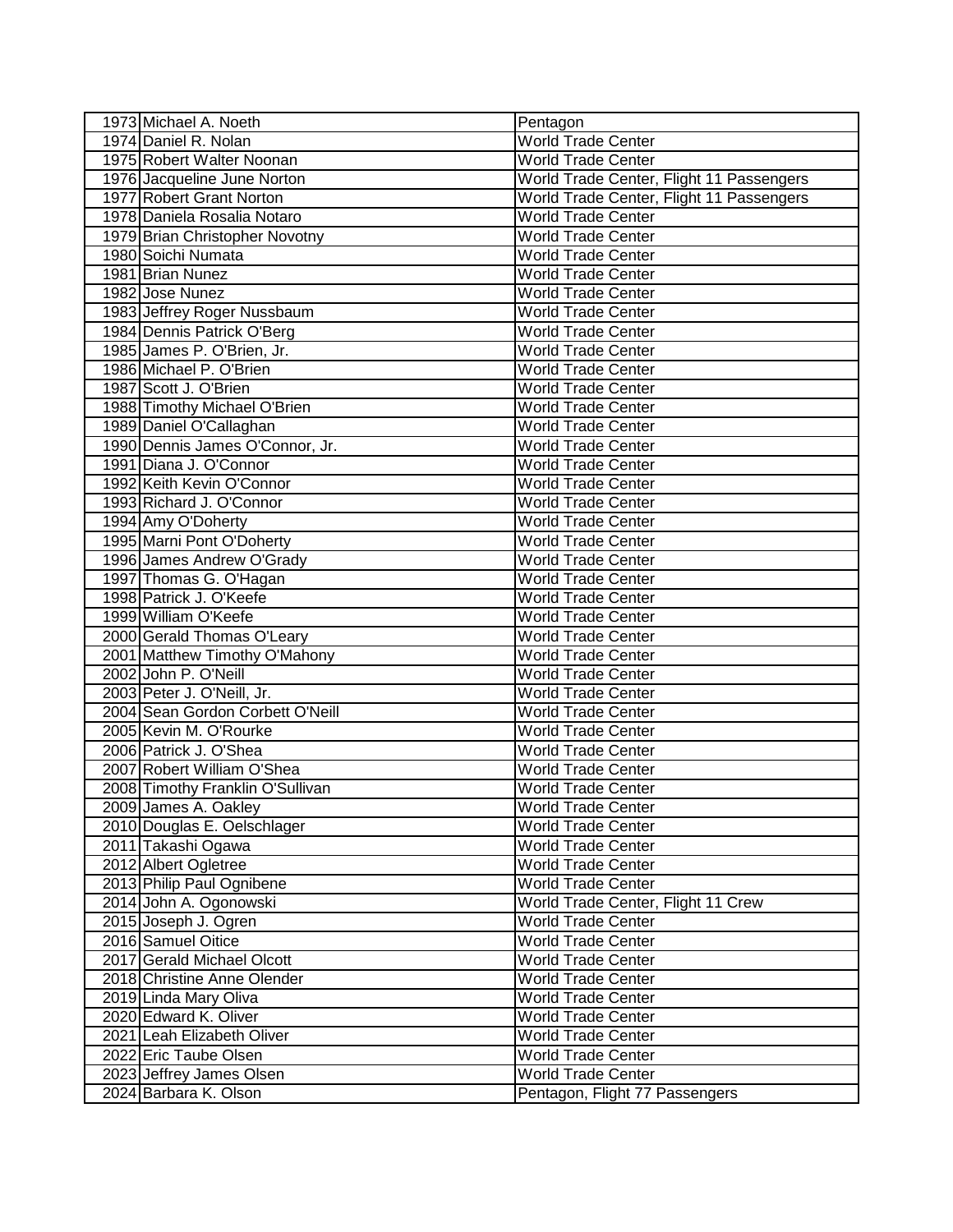| 2025 Maureen Lyons Olson          | World Trade Center                        |
|-----------------------------------|-------------------------------------------|
| 2026 Steven John Olson            | <b>World Trade Center</b>                 |
| 2027 Toshihiro Onda               | <b>World Trade Center</b>                 |
| 2028 Seamus L. Oneal              | <b>World Trade Center</b>                 |
| 2029 Betty Ann Ong                | World Trade Center, Flight 11 Crew        |
| 2030 Michael C. Opperman          | <b>World Trade Center</b>                 |
| 2031 Christopher T. Orgielewicz   | <b>World Trade Center</b>                 |
| 2032 Margaret Quinn Orloske       | <b>World Trade Center</b>                 |
| 2033 Virginia Anne Ormiston       | <b>World Trade Center</b>                 |
| 2034 Ruben S. Ornedo              | Pentagon, Flight 77 Passengers            |
| 2035 Ronald Orsini                | <b>World Trade Center</b>                 |
| 2036 Peter Keith Ortale           | <b>World Trade Center</b>                 |
| 2037 Juan Ortega-Campos           | <b>World Trade Center</b>                 |
| 2038 Jane Marie Orth              | World Trade Center, Flight 11 Passengers  |
| 2039 Alexander Ortiz              | <b>World Trade Center</b>                 |
| 2040 David Ortiz                  | <b>World Trade Center</b>                 |
| 2041 Emilio Pete Ortiz            | <b>World Trade Center</b>                 |
| 2042 Pablo Ortiz                  | <b>World Trade Center</b>                 |
| 2043 Paul Ortiz, Jr.              | <b>World Trade Center</b>                 |
| 2044 Sonia Ortiz                  | <b>World Trade Center</b>                 |
| 2045 Masaru Ose                   | <b>World Trade Center</b>                 |
| 2046 Elsy Carolina Osorio Oliva   | <b>World Trade Center</b>                 |
| 2047 James R. Ostrowski           | <b>World Trade Center</b>                 |
| 2048 Jason Douglas Oswald         | <b>World Trade Center</b>                 |
| 2049 Michael John Otten           | <b>World Trade Center</b>                 |
| 2050 Isidro D. Ottenwalder        | <b>World Trade Center</b>                 |
| 2051 Michael Chung Ou             | <b>World Trade Center</b>                 |
| 2052 Todd Joseph Ouida            | <b>World Trade Center</b>                 |
| 2053 Jesus Ovalles                | <b>World Trade Center</b>                 |
| 2054 Peter J. Owens, Jr.          | <b>World Trade Center</b>                 |
| 2055 Adianes Oyola                | <b>World Trade Center</b>                 |
| 2056 Angel M. Pabon, Jr.          | <b>World Trade Center</b>                 |
| 2057 Israel Pabon, Jr.            | <b>World Trade Center</b>                 |
| 2058 Roland Pacheco               | <b>World Trade Center</b>                 |
| 2059 Michael Benjamin Packer      | <b>World Trade Center</b>                 |
| 2060 Diana B. Padro               | Pentagon                                  |
| 2061 Deepa Pakkala                | World Trade Center                        |
| 2062 Jeffrey Matthew Palazzo      | <b>World Trade Center</b>                 |
| 2063 Thomas Palazzo               | <b>World Trade Center</b>                 |
| 2064 Richard A. Palazzolo         | <b>World Trade Center</b>                 |
| 2065 Orio Joseph Palmer           | <b>World Trade Center</b>                 |
| 2066 Frank Anthony Palombo        | <b>World Trade Center</b>                 |
| 2067 Alan N. Palumbo              | <b>World Trade Center</b>                 |
| 2068 Christopher Matthew Panatier | <b>World Trade Center</b>                 |
| 2069 Dominique Lisa Pandolfo      | <b>World Trade Center</b>                 |
| 2070 Jonas Martin Panik           | Pentagon                                  |
| 2071 Paul J. Pansini              | <b>World Trade Center</b>                 |
| 2072 John M. Paolillo             | <b>World Trade Center</b>                 |
| 2073 Edward Joseph Papa           | World Trade Center                        |
| 2074 Salvatore T. Papasso         | <b>World Trade Center</b>                 |
| 2075 James Nicholas Pappageorge   | <b>World Trade Center</b>                 |
| 2076 Marie Pappalardo             | World Trade Center, Flight 175 Passengers |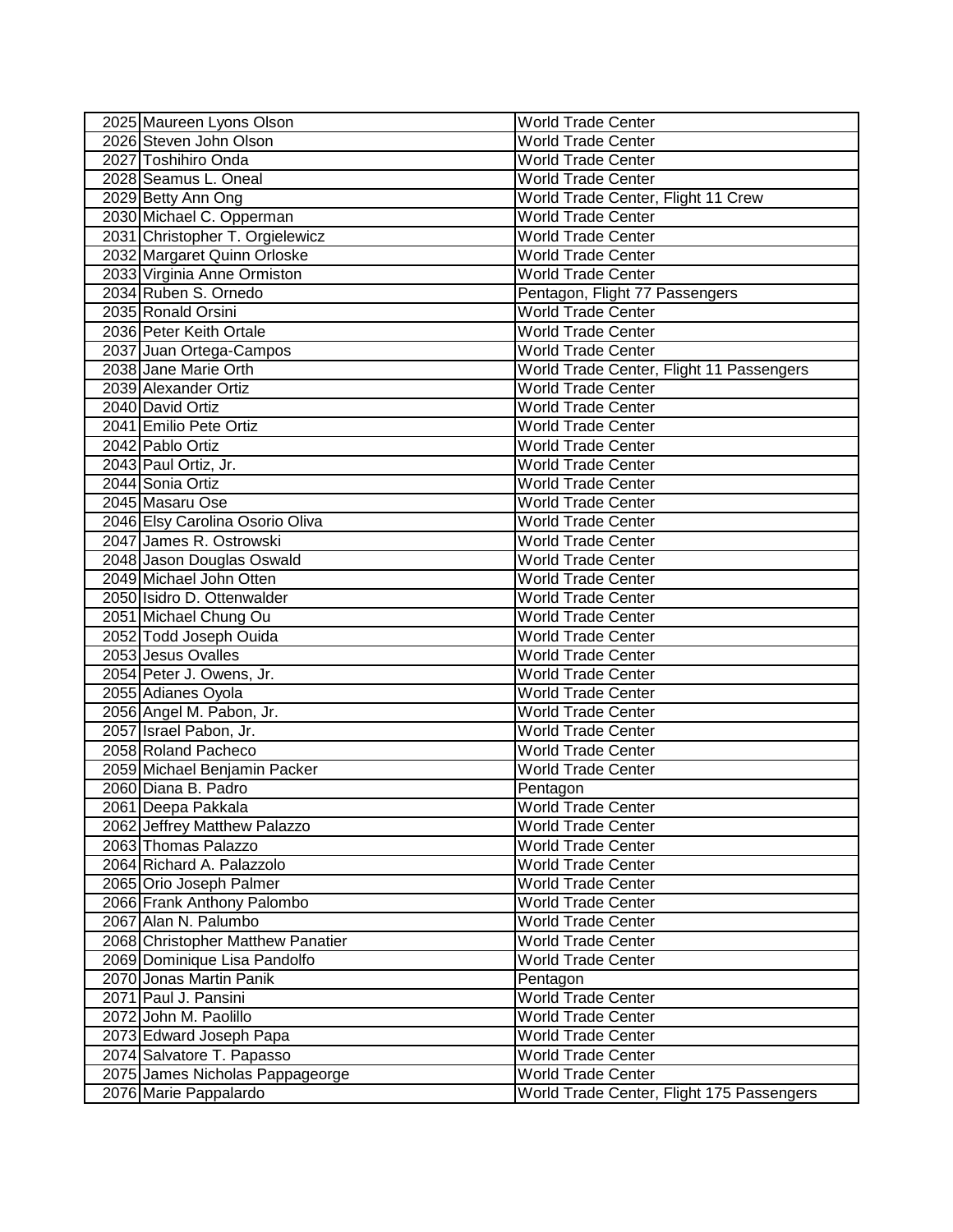| 2077 Vinod Kumar Parakat        | <b>World Trade Center</b>                |
|---------------------------------|------------------------------------------|
| 2078 Vijayashanker Paramsothy   | <b>World Trade Center</b>                |
| 2079 Nitin Ramesh Parandkar     | <b>World Trade Center</b>                |
| 2080 Hardai Parbhu              | <b>World Trade Center</b>                |
| 2081 James Wendell Parham       | <b>World Trade Center</b>                |
| 2082 Debra Marie Paris          | <b>World Trade Center</b>                |
| 2083 George Paris               | <b>World Trade Center</b>                |
| 2084 Gye Hyong Park             | <b>World Trade Center</b>                |
| 2085 Philip Lacey Parker        | <b>World Trade Center</b>                |
| 2086 Michael Alaine Parkes      | <b>World Trade Center</b>                |
| 2087 Robert E. Parks, Jr.       | <b>World Trade Center</b>                |
| 2088 Hashmukh C. Parmar         | <b>World Trade Center</b>                |
| 2089 Robert Parro               | World Trade Center                       |
| 2090 Diane Marie Parsons        | <b>World Trade Center</b>                |
| 2091 Leobardo Lopez Pascual     | <b>World Trade Center</b>                |
| 2092 Michael J. Pascuma, Jr.    | <b>World Trade Center</b>                |
| 2093 Jerrold Hughes Paskins     | <b>World Trade Center</b>                |
| 2094 Horace Robert Passananti   | <b>World Trade Center</b>                |
| 2095 Suzanne H. Passaro         | <b>World Trade Center</b>                |
| 2096 Avnish Ramanbhai Patel     | <b>World Trade Center</b>                |
| 2097 Dipti Patel                | <b>World Trade Center</b>                |
| 2098 Manish Patel               | <b>World Trade Center</b>                |
| 2099 Steven Bennett Paterson    | <b>World Trade Center</b>                |
| 2100 James Matthew Patrick      | <b>World Trade Center</b>                |
| 2101 Manuel D. Patrocino        | <b>World Trade Center</b>                |
| 2102 Bernard E. Patterson       | <b>World Trade Center</b>                |
| 2103 Clifford L. Patterson, Jr. | Pentagon                                 |
| 2104 Cira Marie Patti           | <b>World Trade Center</b>                |
| 2105 Robert E. Pattison         | <b>World Trade Center</b>                |
| 2106 James Robert Paul          | <b>World Trade Center</b>                |
| 2107 Patrice Paz                | <b>World Trade Center</b>                |
| 2108 Victor Hugo Paz            | <b>World Trade Center</b>                |
| 2109 Stacey Lynn Peak           | <b>World Trade Center</b>                |
| 2110 Richard Allen Pearlman     | <b>World Trade Center</b>                |
| 2111 Durrell V. Pearsall, Jr.   | <b>World Trade Center</b>                |
| 2112 Thomas Nicholas Pecorelli  | World Trade Center, Flight 11 Passengers |
| 2113 Thomas Pedicini            | World Trade Center                       |
| 2114 Todd Douglas Pelino        | <b>World Trade Center</b>                |
| 2115 Mike Adrian Pelletier      | <b>World Trade Center</b>                |
| 2116 Anthony G. Peluso          | <b>World Trade Center</b>                |
| 2117 Angel R. Pena              | <b>World Trade Center</b>                |
| 2118 Robert Penninger           | Pentagon, Flight 77 Passengers           |
| 2119 Richard Al Penny           | <b>World Trade Center</b>                |
| 2120 Salvatore F. Pepe          | <b>World Trade Center</b>                |
| 2121 Carl Allen B. Peralta      | <b>World Trade Center</b>                |
| 2122 Robert David Peraza        | <b>World Trade Center</b>                |
| 2123 Jon A. Perconti, Jr.       | <b>World Trade Center</b>                |
| 2124 Alejo Perez                | <b>World Trade Center</b>                |
| 2125 Angel Perez, Jr.           | <b>World Trade Center</b>                |
| 2126 Angela Susan Perez         | <b>World Trade Center</b>                |
| 2127 Anthony Perez              | <b>World Trade Center</b>                |
| 2128 Ivan Antonio Perez         | <b>World Trade Center</b>                |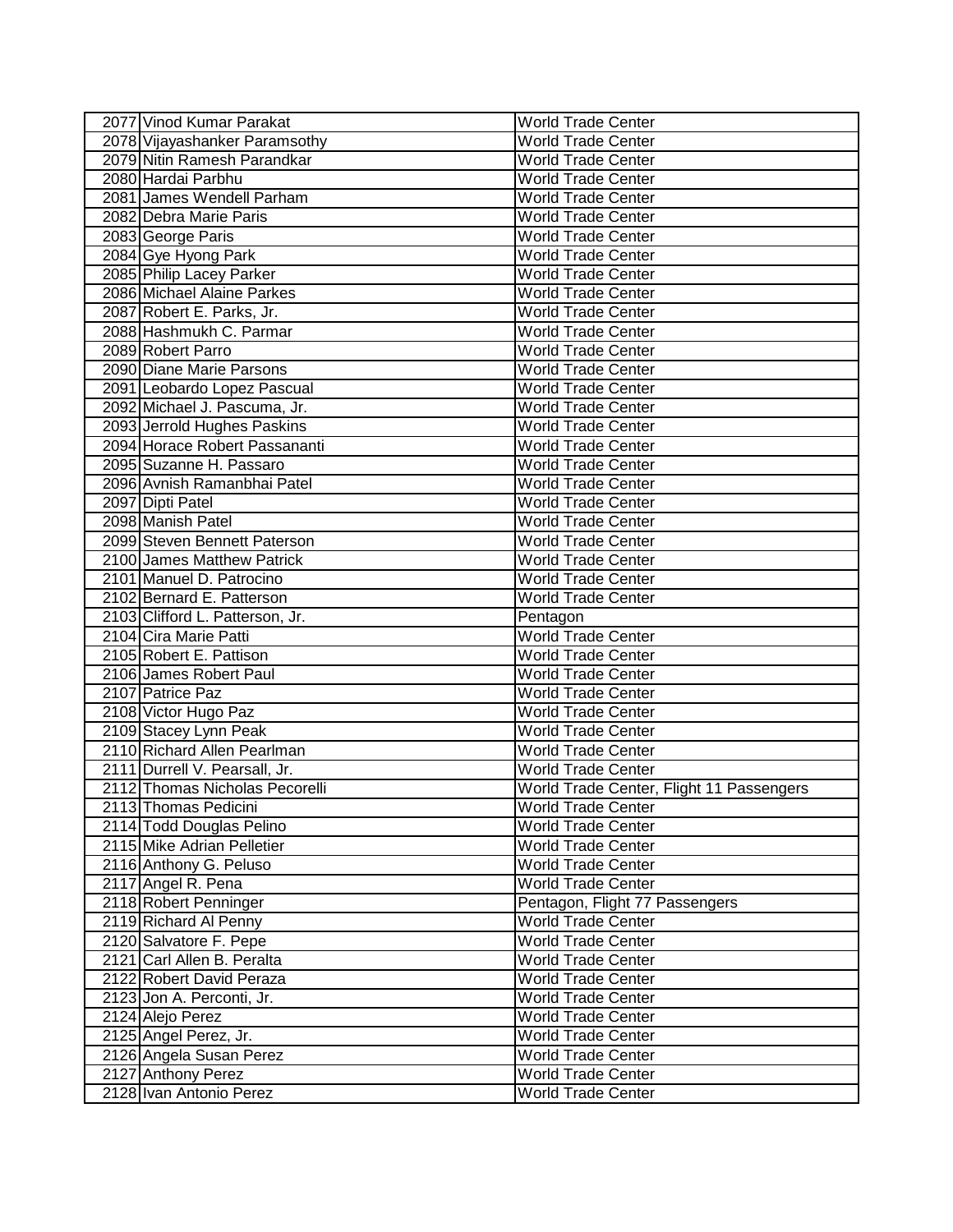| 2129 Nancy E. Perez            | <b>World Trade Center</b>                |
|--------------------------------|------------------------------------------|
| 2130 Berry Berenson Perkins    | World Trade Center, Flight 11 Passengers |
| 2131 Joseph John Perroncino    | <b>World Trade Center</b>                |
| 2132 Edward J. Perrotta        | <b>World Trade Center</b>                |
| 2133 Emelda H. Perry           | <b>World Trade Center</b>                |
| 2134 Glenn C. Perry, Sr.       | <b>World Trade Center</b>                |
| 2135 John William Perry        | <b>World Trade Center</b>                |
| 2136 Franklin Allan Pershep    | <b>World Trade Center</b>                |
| 2137 Danny Pesce               | <b>World Trade Center</b>                |
| 2138 Michael John Pescherine   | <b>World Trade Center</b>                |
| 2139 Davin N. Peterson         | <b>World Trade Center</b>                |
| 2140 Donald Arthur Peterson    | Flight 93 Passengers                     |
| 2141 Jean Hoadley Peterson     | Flight 93 Passengers                     |
| 2142 William Russell Peterson  | <b>World Trade Center</b>                |
| 2143 Mark James Petrocelli     | <b>World Trade Center</b>                |
| 2144 Philip Scott Petti        | <b>World Trade Center</b>                |
| 2145 Glen Kerrin Pettit        | <b>World Trade Center</b>                |
| 2146 Dominick A. Pezzulo       | <b>World Trade Center</b>                |
| 2147 Kaleen Elizabeth Pezzuti  | <b>World Trade Center</b>                |
| 2148 Kevin J. Pfeifer          | <b>World Trade Center</b>                |
| 2149 Tu-Anh Pham               | <b>World Trade Center</b>                |
| 2150 Kenneth John Phelan, Sr.  | <b>World Trade Center</b>                |
| 2151 Sneha Anne Philip         | <b>World Trade Center</b>                |
| 2152 Eugenia McCann Piantieri  | <b>World Trade Center</b>                |
| 2153 Ludwig John Picarro       | <b>World Trade Center</b>                |
| 2154 Matthew Picerno           | <b>World Trade Center</b>                |
| 2155 Joseph O. Pick            | <b>World Trade Center</b>                |
| 2156 Christopher J. Pickford   | <b>World Trade Center</b>                |
| 2157 Dennis J. Pierce          | <b>World Trade Center</b>                |
| 2158 Bernard Pietronico        | <b>World Trade Center</b>                |
| 2159 Nicholas P. Pietrunti     | <b>World Trade Center</b>                |
| 2160 Theodoros Pigis           | <b>World Trade Center</b>                |
| 2161 Susan Elizabeth Pinto     | <b>World Trade Center</b>                |
| 2162 Joseph Piskadlo           | <b>World Trade Center</b>                |
| 2163 Christopher Todd Pitman   | <b>World Trade Center</b>                |
| 2164 Joshua Michael Piver      | <b>World Trade Center</b>                |
| 2165 Robert R. Ploger III      | Pentagon, Flight 77 Passengers           |
| 2166 Zandra F. Ploger          | Pentagon, Flight 77 Passengers           |
| 2167 Joseph Plumitallo         | <b>World Trade Center</b>                |
| 2168 John M. Pocher            | <b>World Trade Center</b>                |
| 2169 William Howard Pohlmann   | <b>World Trade Center</b>                |
| 2170 Laurence Michael Polatsch | World Trade Center                       |
| 2171 Thomas H. Polhemus        | World Trade Center                       |
| 2172 Steve Pollicino           | <b>World Trade Center</b>                |
| 2173 Susan M. Pollio           | <b>World Trade Center</b>                |
| 2174 Darin H. Pontell          | Pentagon                                 |
| 2175 Joshua Iosua Poptean      | <b>World Trade Center</b>                |
| 2176 Giovanna Porras           | <b>World Trade Center</b>                |
| 2177 Anthony Portillo          | <b>World Trade Center</b>                |
| 2178 James Edward Potorti      | <b>World Trade Center</b>                |
| 2179 Daphne Pouletsos          | <b>World Trade Center</b>                |
| 2180 Richard N. Poulos         | <b>World Trade Center</b>                |
|                                |                                          |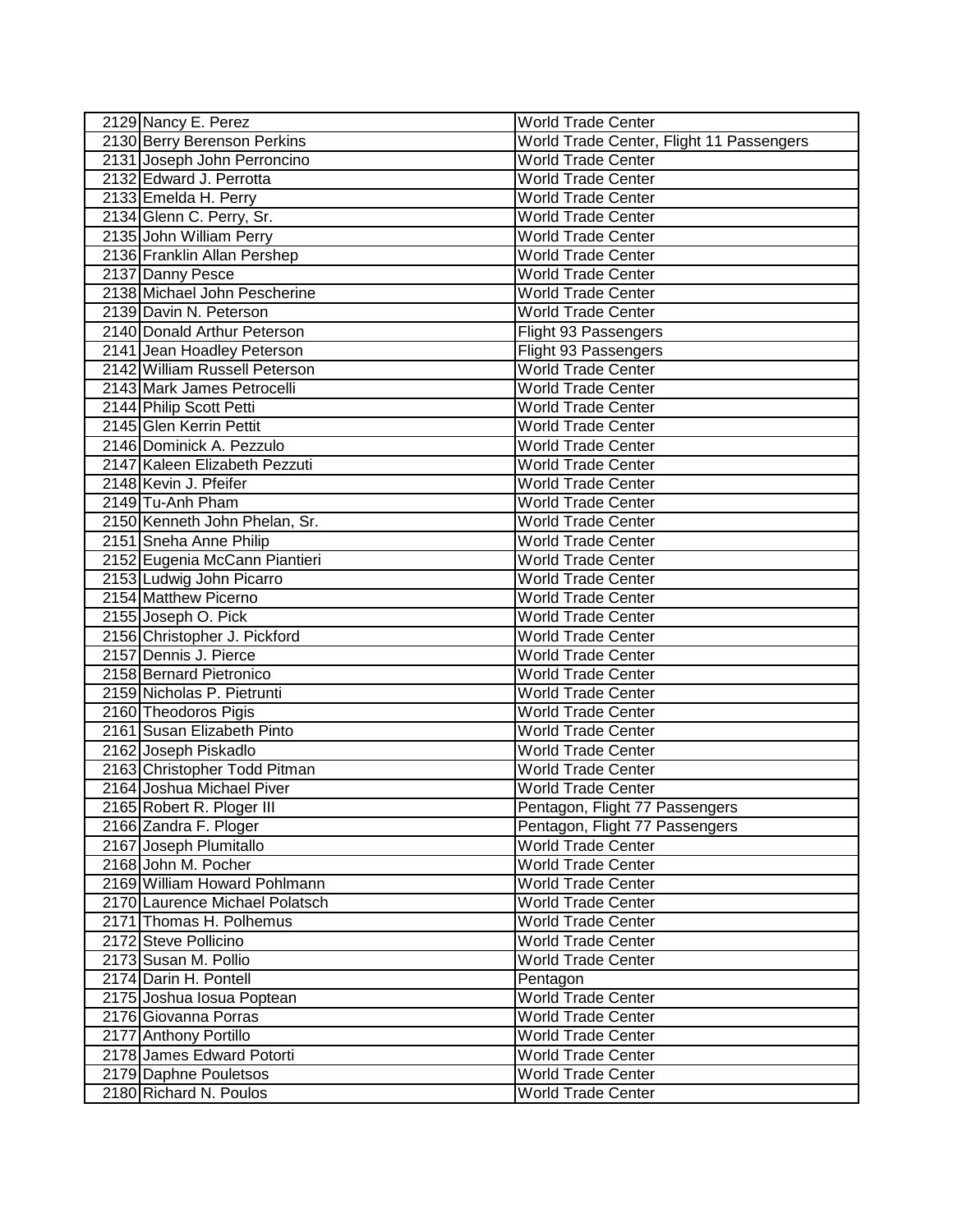| 2181 Stephen Emanual Poulos               | <b>World Trade Center</b>                 |
|-------------------------------------------|-------------------------------------------|
| 2182 Brandon Jerome Powell                | <b>World Trade Center</b>                 |
| 2183 Scott Alan Powell                    | Pentagon                                  |
| 2184 Shawn Edward Powell                  | <b>World Trade Center</b>                 |
| 2185 Antonio Dorsey Pratt                 | <b>World Trade Center</b>                 |
| 2186 Gregory M. Preziose                  | <b>World Trade Center</b>                 |
| 2187 Wanda Ivelisse Prince                | <b>World Trade Center</b>                 |
| 2188 Vincent A. Princiotta                | <b>World Trade Center</b>                 |
| 2189 Kevin M. Prior                       | <b>World Trade Center</b>                 |
| 2190 Everett Martin Proctor III           | <b>World Trade Center</b>                 |
| 2191 Carrie Beth Progen                   | <b>World Trade Center</b>                 |
| 2192 David Lee Pruim                      | <b>World Trade Center</b>                 |
| 2193 Richard A. Prunty                    | <b>World Trade Center</b>                 |
| 2194 John Foster Puckett                  | <b>World Trade Center</b>                 |
| 2195 Robert David Pugliese                | <b>World Trade Center</b>                 |
| 2196 Edward F. Pullis                     | <b>World Trade Center</b>                 |
| 2197 Patricia Ann Puma                    | <b>World Trade Center</b>                 |
| 2198 Jack D. Punches                      | Pentagon                                  |
| 2199 Hemanth Kumar Puttur                 | <b>World Trade Center</b>                 |
| 2200 Joseph J. Pycior, Jr.                | Pentagon                                  |
| 2201 Edward R. Pykon                      | <b>World Trade Center</b>                 |
| 2202 Christopher Quackenbush              | <b>World Trade Center</b>                 |
| 2203 Lars Peter Qualben                   | <b>World Trade Center</b>                 |
| 2204 Lincoln Quappé                       | <b>World Trade Center</b>                 |
| 2205 Beth Ann Quigley                     | <b>World Trade Center</b>                 |
| 2206 Patrick J. Quigley IV                | World Trade Center, Flight 175 Passengers |
| 2207 Michael T. Quilty                    | <b>World Trade Center</b>                 |
| 2208 James Francis Quinn                  | <b>World Trade Center</b>                 |
| 2209 Ricardo J. Quinn                     | <b>World Trade Center</b>                 |
| 2210 Carol Millicent Rabalais             | <b>World Trade Center</b>                 |
| 2211 Christopher Peter Anthony Racaniello | <b>World Trade Center</b>                 |
| 2212 Leonard J. Ragaglia                  | <b>World Trade Center</b>                 |
| 2213 Eugene J. Raggio                     | <b>World Trade Center</b>                 |
| 2214 Laura Marie Ragonese-Snik            | <b>World Trade Center</b>                 |
| 2215 Michael Paul Ragusa                  | <b>World Trade Center</b>                 |
| 2216 Peter Frank Raimondi                 | <b>World Trade Center</b>                 |
| 2217 Harry A. Raines                      | World Trade Center                        |
| 2218 Lisa J. Raines                       | Pentagon, Flight 77 Passengers            |
| 2219 Ehtesham Raja                        | World Trade Center                        |
| 2220 Valsa Raju                           | <b>World Trade Center</b>                 |
| 2221 Edward J. Rall                       | <b>World Trade Center</b>                 |
| 2222 Lukas Rambousek                      | <b>World Trade Center</b>                 |
| 2223 Maria Ramirez                        | <b>World Trade Center</b>                 |
| 2224 Harry Ramos                          | <b>World Trade Center</b>                 |
| 2225 Vishnoo Ramsaroop                    | <b>World Trade Center</b>                 |
| 2226 Deborah A. Ramsaur                   | Pentagon                                  |
| 2227 Lorenzo E. Ramzey                    | <b>World Trade Center</b>                 |
| 2228 Alfred Todd Rancke                   | <b>World Trade Center</b>                 |
| 2229 Adam David Rand                      | <b>World Trade Center</b>                 |
| 2230 Jonathan C. Randall                  | <b>World Trade Center</b>                 |
| 2231 Shreyas S. Ranganath                 | <b>World Trade Center</b>                 |
| 2232 Anne T. Ransom                       | <b>World Trade Center</b>                 |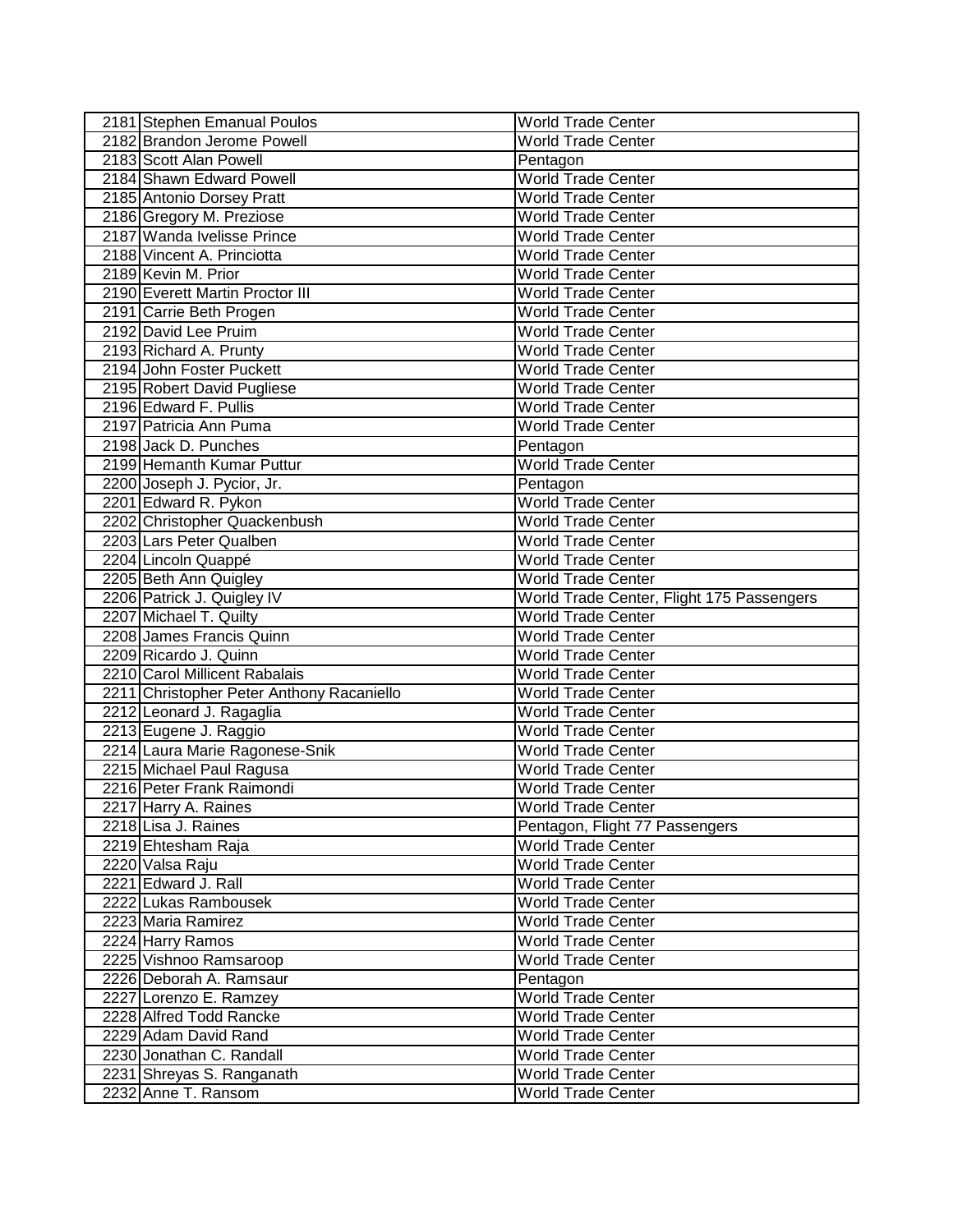| 2233 Faina Rapoport                   | <b>World Trade Center</b>                |
|---------------------------------------|------------------------------------------|
| 2234 Rhonda Sue Rasmussen             | Pentagon                                 |
| 2235 Robert A. Rasmussen              | <b>World Trade Center</b>                |
| 2236 Amenia Rasool                    | World Trade Center                       |
| 2237 R. Mark Rasweiler                | <b>World Trade Center</b>                |
| 2238 Marsha D. Ratchford              | Pentagon                                 |
| 2239 David Alan James Rathkey         | <b>World Trade Center</b>                |
| 2240 William Ralph Raub               | <b>World Trade Center</b>                |
| 2241 Gerard F. Rauzi                  | <b>World Trade Center</b>                |
| 2242 Alexey Razuvaev                  | <b>World Trade Center</b>                |
| 2243 Gregory Reda                     | <b>World Trade Center</b>                |
| 2244 Sarah Anne Redheffer             | <b>World Trade Center</b>                |
| 2245 Michele Marie Reed               | World Trade Center                       |
| 2246 Judith Ann Reese                 | <b>World Trade Center</b>                |
| 2247 Donald J. Regan                  | <b>World Trade Center</b>                |
| 2248 Robert M. Regan                  | <b>World Trade Center</b>                |
| 2249 Thomas Michael Regan             | <b>World Trade Center</b>                |
| 2250 Christian Michael Otto Regenhard | <b>World Trade Center</b>                |
| 2251 Howard Reich                     | <b>World Trade Center</b>                |
| 2252 Gregg Reidy                      | <b>World Trade Center</b>                |
| 2253 James Brian Reilly               | <b>World Trade Center</b>                |
| 2254 Kevin O. Reilly                  | <b>World Trade Center</b>                |
| 2255 Timothy E. Reilly                | <b>World Trade Center</b>                |
| 2256 Joseph Reina, Jr.                | <b>World Trade Center</b>                |
| 2257 Thomas Barnes Reinig             | <b>World Trade Center</b>                |
| 2258 Frank Bennett Reisman            | <b>World Trade Center</b>                |
| 2259 Joshua Scott Reiss               | <b>World Trade Center</b>                |
| 2260 Karen Renda                      | <b>World Trade Center</b>                |
| 2261 John Armand Reo                  | <b>World Trade Center</b>                |
| 2262 Richard Cyril Rescorla           | <b>World Trade Center</b>                |
| 2263 John Thomas Resta                | <b>World Trade Center</b>                |
| 2264 Sylvia San Pio Resta             | <b>World Trade Center</b>                |
| 2265 Martha M. Reszke                 | Pentagon                                 |
| 2266 David E. Retik                   | World Trade Center, Flight 11 Passengers |
| 2267 Todd H. Reuben                   | Pentagon, Flight 77 Passengers           |
| 2268 Luis Clodoaldo Revilla Mier      | <b>World Trade Center</b>                |
| 2269 Eduvigis Reyes, Jr.              | World Trade Center                       |
| 2270 Bruce Albert Reynolds            | World Trade Center                       |
| 2271 John Frederick Rhodes            | <b>World Trade Center</b>                |
| 2272 Francis Saverio Riccardelli      | <b>World Trade Center</b>                |
| 2273 Rudolph N. Riccio                | <b>World Trade Center</b>                |
| 2274 Ann Marie Riccoboni              | <b>World Trade Center</b>                |
| 2275 David Harlow Rice                | <b>World Trade Center</b>                |
| 2276 Eileen Mary Rice                 | <b>World Trade Center</b>                |
| 2277 Kenneth Frederick Rice III       | <b>World Trade Center</b>                |
| 2278 CeCelia E. Richard               | Pentagon                                 |
| 2279 Vernon Allan Richard             | <b>World Trade Center</b>                |
| 2280 Claude Daniel Richards           | <b>World Trade Center</b>                |
| 2281 Gregory David Richards           | <b>World Trade Center</b>                |
| 2282 Michael Richards                 | <b>World Trade Center</b>                |
| 2283 Venesha Orintia Richards         | <b>World Trade Center</b>                |
| 2284 Jimmy Riches                     | <b>World Trade Center</b>                |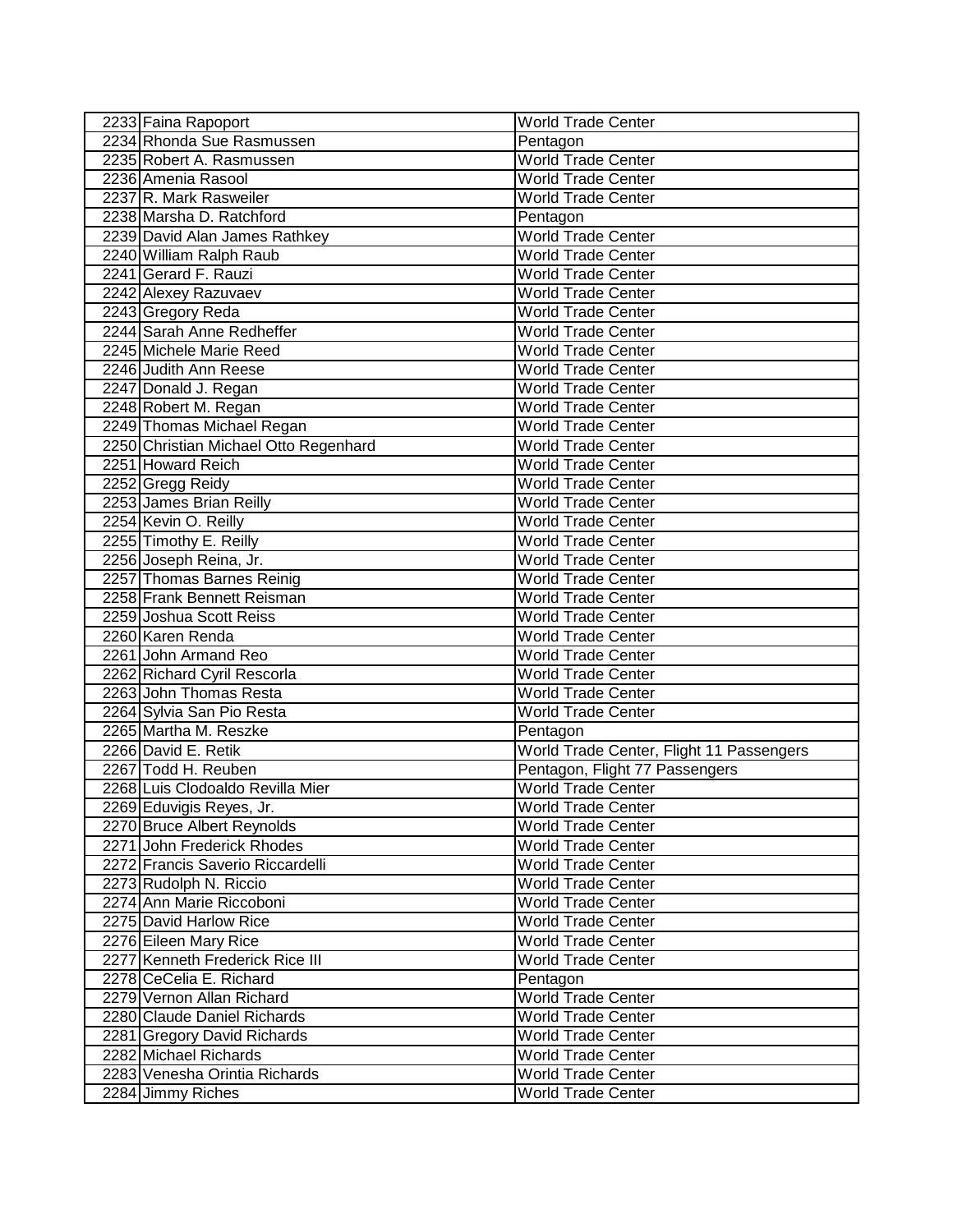| 2285 Alan Jay Richman               | <b>World Trade Center</b>                 |
|-------------------------------------|-------------------------------------------|
| 2286 John M. Rigo                   | <b>World Trade Center</b>                 |
| 2287 Frederick Charles Rimmele III  | World Trade Center, Flight 175 Passengers |
| 2288 Rose Mary Riso                 | <b>World Trade Center</b>                 |
| 2289 Moises N. Rivas                | <b>World Trade Center</b>                 |
| 2290 Joseph R. Rivelli, Jr.         | <b>World Trade Center</b>                 |
| 2291 Carmen Alicia Rivera           | <b>World Trade Center</b>                 |
| 2292 Isaias Rivera                  | <b>World Trade Center</b>                 |
| 2293 Juan William Rivera            | <b>World Trade Center</b>                 |
| 2294 Linda Ivelisse Rivera          | <b>World Trade Center</b>                 |
| 2295 David E. Rivers                | <b>World Trade Center</b>                 |
| 2296 Joseph R. Riverso              | <b>World Trade Center</b>                 |
| 2297 Paul V. Rizza                  | <b>World Trade Center</b>                 |
| 2298 John Frank Rizzo               | <b>World Trade Center</b>                 |
| 2299 Stephen Louis Roach            | <b>World Trade Center</b>                 |
| 2300 Joseph Roberto                 | <b>World Trade Center</b>                 |
| 2301 Leo Arthur Roberts             | <b>World Trade Center</b>                 |
| 2302 Michael E. Roberts             | <b>World Trade Center</b>                 |
| 2303 Michael Edward Roberts         | <b>World Trade Center</b>                 |
| 2304 Donald Walter Robertson, Jr.   | <b>World Trade Center</b>                 |
| 2305 Jeffrey Robinson               | <b>World Trade Center</b>                 |
| 2306 Michell Lee Jean Robotham      | <b>World Trade Center</b>                 |
| 2307 Donald Arthur Robson           | <b>World Trade Center</b>                 |
| 2308 Antonio A. Rocha               | <b>World Trade Center</b>                 |
| 2309 Raymond James Rocha            | <b>World Trade Center</b>                 |
| 2310 Laura Rockefeller              | <b>World Trade Center</b>                 |
| 2311 John Michael Rodak             | <b>World Trade Center</b>                 |
| 2312 Antonio José Rodrigues         | <b>World Trade Center</b>                 |
| 2313 Anthony Rodriguez              | <b>World Trade Center</b>                 |
| 2314 Carmen Milagros Rodriguez      | <b>World Trade Center</b>                 |
| 2315 Gregory E. Rodriguez           | <b>World Trade Center</b>                 |
| 2316 Marsha A. Rodriguez            | <b>World Trade Center</b>                 |
| 2317 Mayra Valdes Rodriguez         | <b>World Trade Center</b>                 |
| 2318 Richard Rodriguez              | <b>World Trade Center</b>                 |
| 2319 David Bartolo Rodriguez-Vargas | <b>World Trade Center</b>                 |
| 2320 Matthew Rogan                  | <b>World Trade Center</b>                 |
| 2321 Jean Destrehan Rogér           | World Trade Center, Flight 11 Crew        |
| 2322 Karlie Rogers                  | World Trade Center                        |
| 2323 Scott William Rohner           | <b>World Trade Center</b>                 |
| 2324 Keith Michael Roma             | <b>World Trade Center</b>                 |
| 2325 Joseph M. Romagnolo            | <b>World Trade Center</b>                 |
| 2326 Efrain Romero, Sr.             | <b>World Trade Center</b>                 |
| 2327 Elvin Romero                   | <b>World Trade Center</b>                 |
| 2328 James A. Romito                | <b>World Trade Center</b>                 |
| 2329 Sean Paul Rooney               | <b>World Trade Center</b>                 |
| 2330 Eric Thomas Ropiteau           | <b>World Trade Center</b>                 |
| 2331 Aida Rosario                   | <b>World Trade Center</b>                 |
| 2332 Angela Rosario                 | <b>World Trade Center</b>                 |
| 2333 Mark H. Rosen                  | <b>World Trade Center</b>                 |
| 2334 Brooke David Rosenbaum         | <b>World Trade Center</b>                 |
| 2335 Linda Rosenbaum                | <b>World Trade Center</b>                 |
| 2336 Sheryl Lynn Rosenbaum          | <b>World Trade Center</b>                 |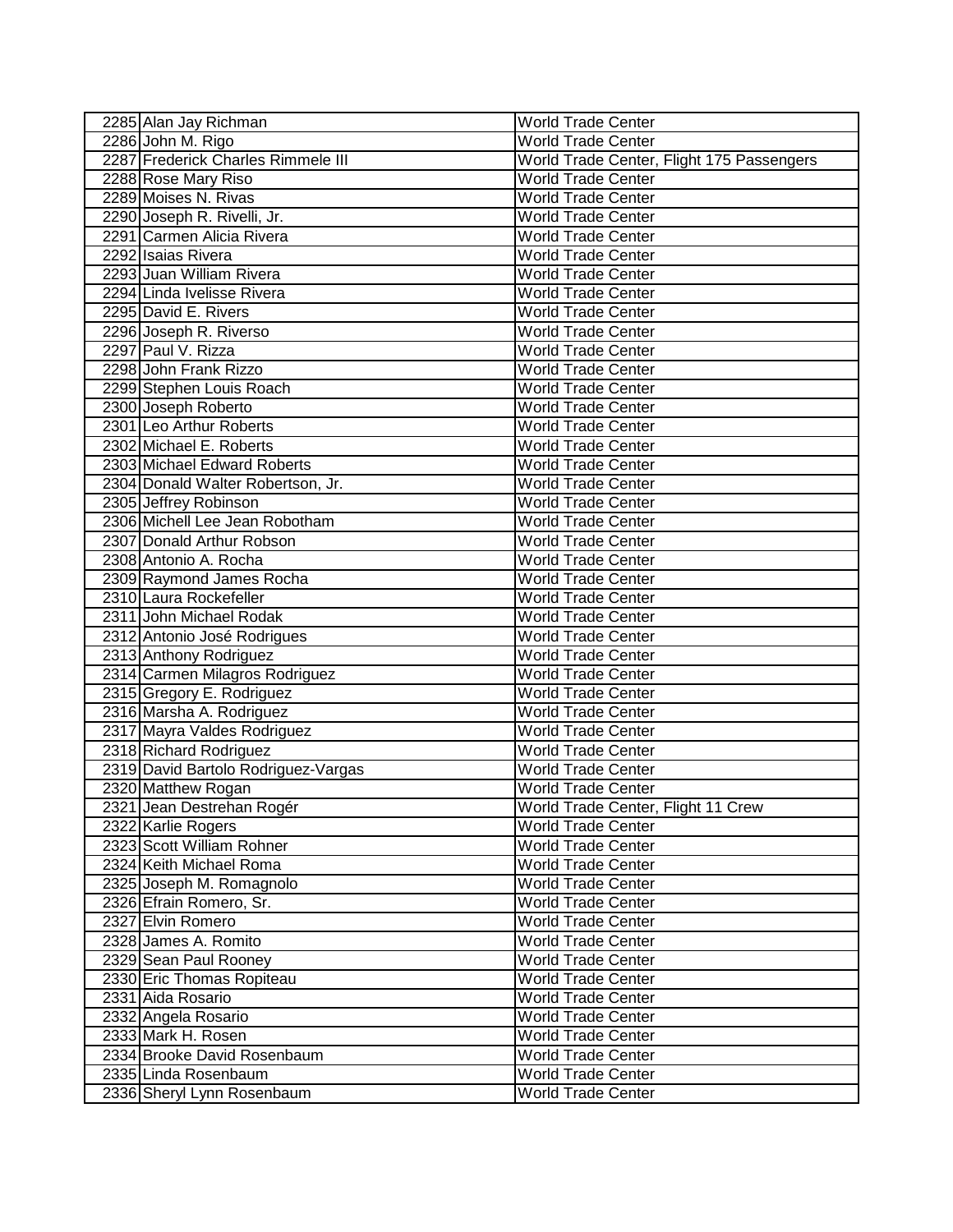| 2337 Lloyd Daniel Rosenberg               | <b>World Trade Center</b>                              |
|-------------------------------------------|--------------------------------------------------------|
| 2338 Mark Louis Rosenberg                 | <b>World Trade Center</b>                              |
| 2339 Andrew Ira Rosenblum                 | <b>World Trade Center</b>                              |
| 2340 Joshua M. Rosenblum                  | <b>World Trade Center</b>                              |
| 2341 Joshua Alan Rosenthal                | <b>World Trade Center</b>                              |
| 2342 Richard David Rosenthal              | <b>World Trade Center</b>                              |
| 2343 Philip Martin Rosenzweig             | World Trade Center, Flight 11 Passengers               |
| 2344 Daniel Rosetti                       | <b>World Trade Center</b>                              |
| 2345 Richard Barry Ross                   | World Trade Center, Flight 11 Passengers               |
| 2346 Norman S. Rossinow                   | <b>World Trade Center</b>                              |
| 2347 Nicholas P. Rossomando               | <b>World Trade Center</b>                              |
| 2348 Michael Craig Rothberg               | <b>World Trade Center</b>                              |
| 2349 Donna Marie Rothenberg               | <b>World Trade Center</b>                              |
| 2350 Mark David Rothenberg                | Flight 93 Passengers                                   |
| 2351 James Michael Roux                   | World Trade Center, Flight 175 Passengers              |
| 2352 Nicholas Charles Alexander Rowe      | World Trade Center                                     |
| 2353 Edward V. Rowenhorst                 | Pentagon                                               |
| 2354 Judy Rowlett                         | Pentagon                                               |
| 2355 Timothy Alan Roy, Sr.                | <b>World Trade Center</b>                              |
| 2356 Paul G. Ruback                       | <b>World Trade Center</b>                              |
| 2357 Ronald J. Ruben                      | <b>World Trade Center</b>                              |
| 2358 Joanne Rubino                        | <b>World Trade Center</b>                              |
| 2359 David M. Ruddle                      | <b>World Trade Center</b>                              |
| 2360 Bart Joseph Ruggiere                 | <b>World Trade Center</b>                              |
| 2361 Susan A. Ruggiero                    | <b>World Trade Center</b>                              |
| 2362 Adam Keith Ruhalter                  | <b>World Trade Center</b>                              |
| 2363 Gilbert Ruiz                         | <b>World Trade Center</b>                              |
| 2364 Robert E. Russell                    | Pentagon                                               |
| 2365 Stephen P. Russell                   | <b>World Trade Center</b>                              |
| 2366 Steven Harris Russin                 | <b>World Trade Center</b>                              |
| 2367 Michael Thomas Russo, Sr.            | <b>World Trade Center</b>                              |
| 2368 Wayne Alan Russo                     | <b>World Trade Center</b>                              |
| 2369 William R. Ruth                      | Pentagon                                               |
|                                           |                                                        |
| 2370 Edward Ryan<br>2371 John Joseph Ryan | <b>World Trade Center</b><br><b>World Trade Center</b> |
|                                           |                                                        |
| 2372 Jonathan Stephan Ryan                | <b>World Trade Center</b>                              |
| 2373 Matthew L. Ryan                      | World Trade Center                                     |
| 2374 Tatiana Ryjova                       | World Trade Center                                     |
| 2375 Christina Sunga Ryook                | <b>World Trade Center</b>                              |
| 2376 Thierry Saada                        | <b>World Trade Center</b>                              |
| 2377 Jason Elazar Sabbag                  | <b>World Trade Center</b>                              |
| 2378 Thomas E. Sabella                    | <b>World Trade Center</b>                              |
| 2379 Scott H. Saber                       | <b>World Trade Center</b>                              |
| 2380 Charles E. Sabin, Sr.                | Pentagon                                               |
| 2381 Joseph Francis Sacerdote             | World Trade Center                                     |
| 2382 Jessica Leigh Sachs                  | World Trade Center, Flight 11 Passengers               |
| 2383 Francis John Sadocha                 | <b>World Trade Center</b>                              |
| 2384 Jude Elias Safi                      | <b>World Trade Center</b>                              |
| 2385 Brock Joel Safronoff                 | <b>World Trade Center</b>                              |
| 2386 Edward Saiya                         | <b>World Trade Center</b>                              |
| 2387 John Patrick Salamone                | <b>World Trade Center</b>                              |
| 2388 Marjorie C. Salamone                 | Pentagon                                               |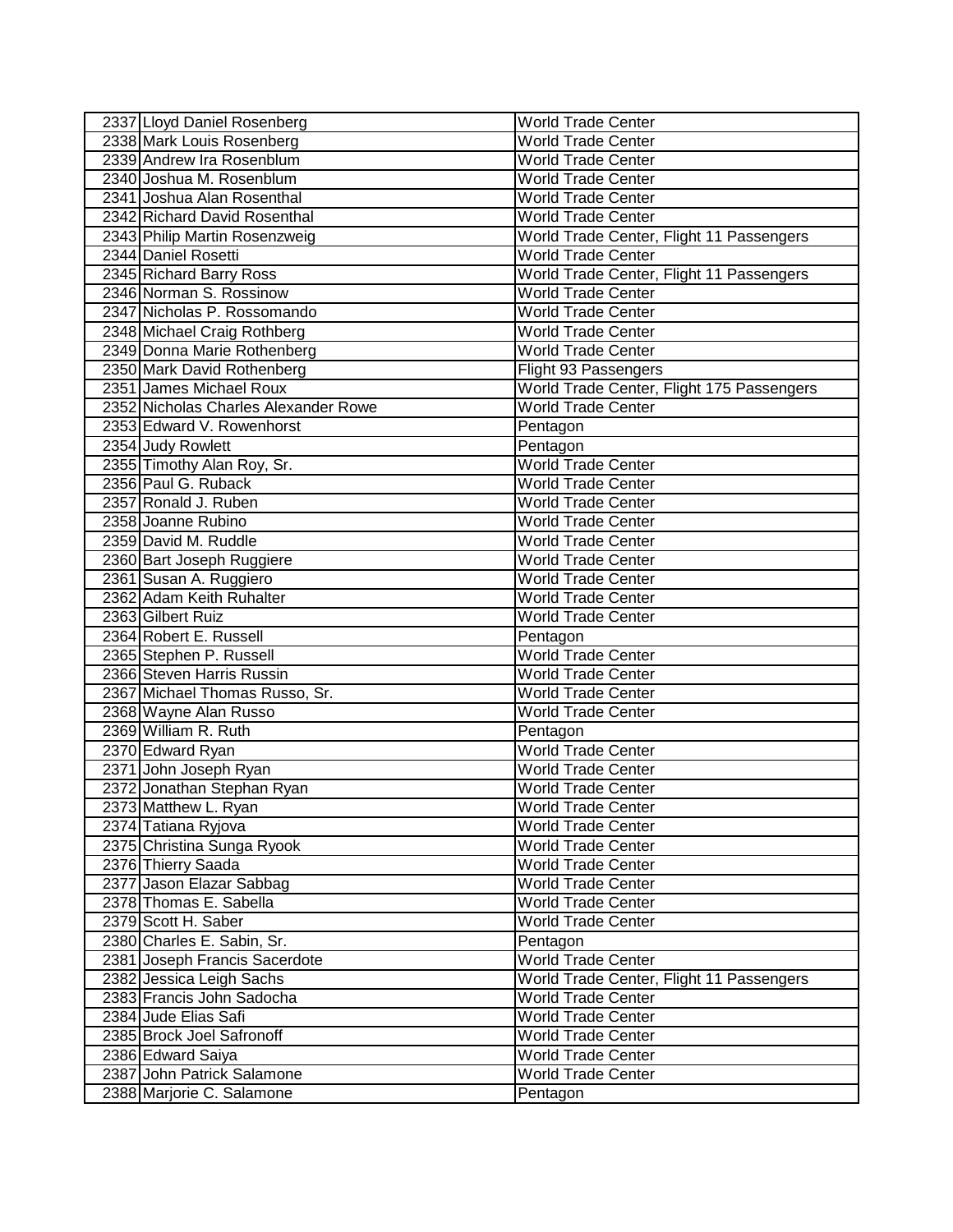|                         | 2389 Hernando Rafael Salas              | <b>World Trade Center</b>                |  |
|-------------------------|-----------------------------------------|------------------------------------------|--|
| 2390 Juan G. Salas      |                                         | <b>World Trade Center</b>                |  |
|                         | 2391 Esmerlin Antonio Salcedo           | <b>World Trade Center</b>                |  |
|                         | 2392 John Pepe Salerno                  | <b>World Trade Center</b>                |  |
| 2393 Rahma Salie        |                                         | World Trade Center, Flight 11 Passengers |  |
|                         | 2394 Richard L. Salinardi, Jr.          | <b>World Trade Center</b>                |  |
|                         | 2395 Wayne John Saloman                 | <b>World Trade Center</b>                |  |
| 2396 Nolbert Salomon    |                                         | <b>World Trade Center</b>                |  |
|                         | 2397 Catherine Patricia Salter          | <b>World Trade Center</b>                |  |
|                         | 2398 Frank G. Salvaterra                | <b>World Trade Center</b>                |  |
|                         | 2399 Paul Richard Salvio                | <b>World Trade Center</b>                |  |
|                         | 2400 Samuel Robert Salvo, Jr.           | <b>World Trade Center</b>                |  |
|                         | 2401 Carlos Alberto Samaniego           | <b>World Trade Center</b>                |  |
|                         | 2402 John P. Sammartino                 | Pentagon, Flight 77 Passengers           |  |
|                         | 2403 James Kenneth Samuel, Jr.          | World Trade Center                       |  |
|                         | 2404 Michael San Phillip                | <b>World Trade Center</b>                |  |
| 2405 Hugo M. Sanay      |                                         | <b>World Trade Center</b>                |  |
|                         | 2406 Alva Cynthia Jeffries Sanchez      | <b>World Trade Center</b>                |  |
|                         | 2407 Jacquelyn Patrice Sanchez          | <b>World Trade Center</b>                |  |
| 2408 Jesus Sanchez      |                                         | World Trade Center, Flight 175 Crew      |  |
|                         | 2409 Raymond Sanchez                    | <b>World Trade Center</b>                |  |
| 2410 Eric M. Sand       |                                         | <b>World Trade Center</b>                |  |
|                         | 2411 Stacey Leigh Sanders               | <b>World Trade Center</b>                |  |
|                         | 2412 Herman S. Sandler                  | <b>World Trade Center</b>                |  |
| 2413 Jim Sands, Jr.     |                                         | <b>World Trade Center</b>                |  |
|                         | 2414 Ayleen J. Santiago                 | <b>World Trade Center</b>                |  |
|                         | 2415 Kirsten Reese Santiago             | <b>World Trade Center</b>                |  |
|                         | 2416 Maria Theresa Concepcion Santillan | <b>World Trade Center</b>                |  |
|                         | 2417 Susan Gayle Santo                  | <b>World Trade Center</b>                |  |
|                         | 2418 Christopher A. Santora             | <b>World Trade Center</b>                |  |
|                         | 2419 John August Santore                | <b>World Trade Center</b>                |  |
| 2420 Mario L. Santoro   |                                         | <b>World Trade Center</b>                |  |
|                         | 2421 Rafael Humberto Santos             | <b>World Trade Center</b>                |  |
|                         | 2422 Rufino C.F. Santos III             | <b>World Trade Center</b>                |  |
| 2423 Victor J. Saracini |                                         | World Trade Center, Flight 175 Crew      |  |
| 2424 Kalyan K. Sarkar   |                                         | <b>World Trade Center</b>                |  |
|                         | 2425 Chapelle Renee Stewart Sarker      | <b>World Trade Center</b>                |  |
| 2426 Paul F. Sarle      |                                         | <b>World Trade Center</b>                |  |
|                         | 2427 Deepika Kumar Sattaluri            | World Trade Center                       |  |
|                         | 2428 Gregory Thomas Saucedo             | <b>World Trade Center</b>                |  |
| 2429 Susan M. Sauer     |                                         | <b>World Trade Center</b>                |  |
| 2430 Anthony Savas      |                                         | <b>World Trade Center</b>                |  |
|                         | 2431 Vladimir Savinkin                  | <b>World Trade Center</b>                |  |
|                         | 2432 John Michael Sbarbaro              | <b>World Trade Center</b>                |  |
| 2433 David M. Scales    |                                         | Pentagon                                 |  |
|                         | 2434 Robert Louis Scandole              | <b>World Trade Center</b>                |  |
|                         | 2435 Michelle Scarpitta                 | <b>World Trade Center</b>                |  |
| 2436 Dennis Scauso      |                                         | World Trade Center                       |  |
|                         | 2437 John Albert Schardt                | <b>World Trade Center</b>                |  |
| 2438 John G. Scharf     |                                         | <b>World Trade Center</b>                |  |
|                         | 2439 Fred C. Scheffold, Jr.             | <b>World Trade Center</b>                |  |
|                         | 2440 Angela Susan Scheinberg            | <b>World Trade Center</b>                |  |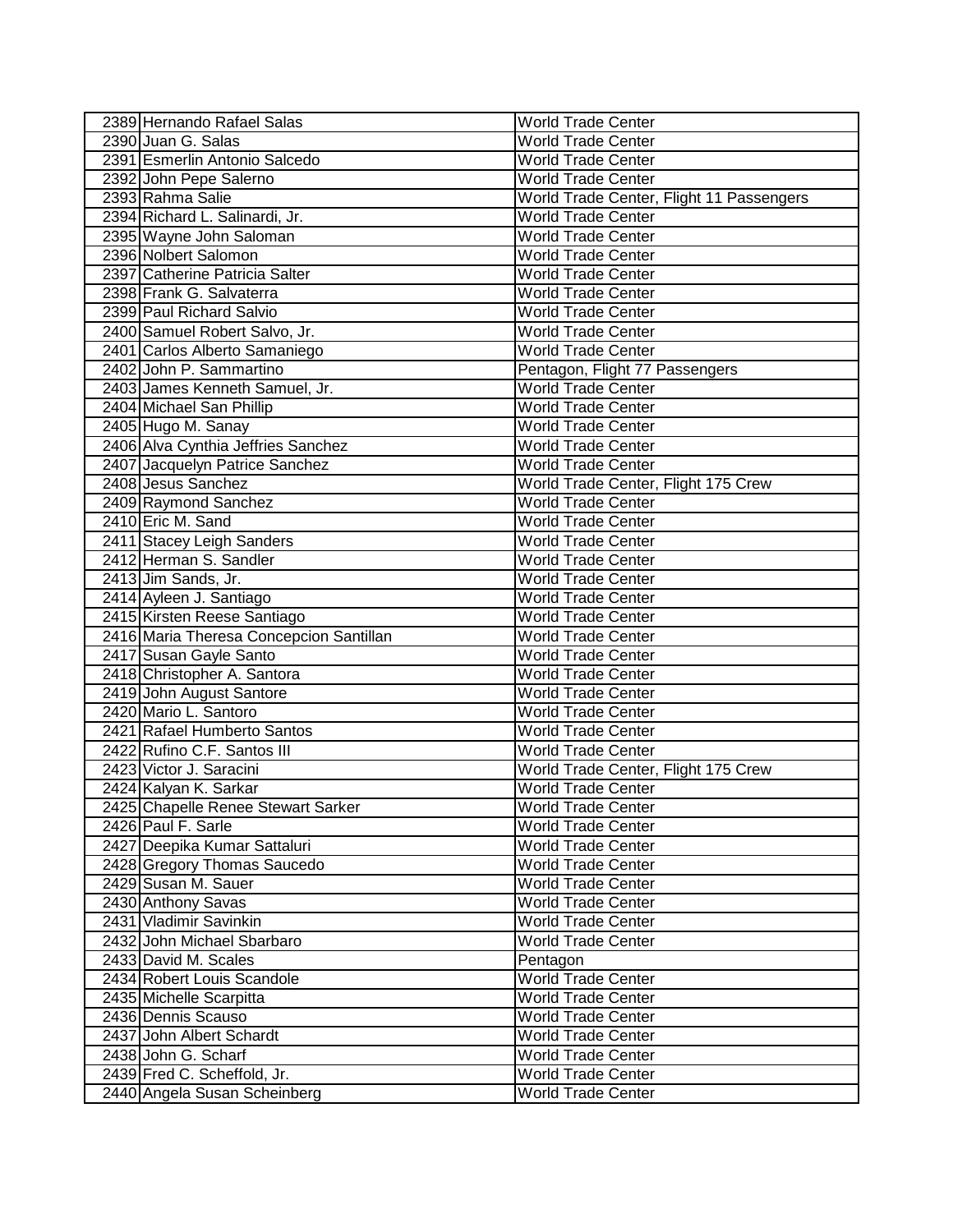| 2441 Scott Mitchell Schertzer  | <b>World Trade Center</b> |
|--------------------------------|---------------------------|
| 2442 Sean Schielke             | World Trade Center        |
| 2443 Steven Francis Schlag     | <b>World Trade Center</b> |
| 2444 Robert A. Schlegel        | Pentagon                  |
| 2445 Jon Schlissel             | <b>World Trade Center</b> |
| 2446 Karen Helene Schmidt      | World Trade Center        |
| 2447 Ian Schneider             | <b>World Trade Center</b> |
| 2448 Thomas G. Schoales        | <b>World Trade Center</b> |
| 2449 Marisa Dinardo Schorpp    | <b>World Trade Center</b> |
| 2450 Frank G. Schott, Jr.      | <b>World Trade Center</b> |
| 2451 Gerard Patrick Schrang    | <b>World Trade Center</b> |
| 2452 Jeffery H. Schreier       | <b>World Trade Center</b> |
| 2453 John T. Schroeder         | <b>World Trade Center</b> |
| 2454 Susan Lee Schuler         | <b>World Trade Center</b> |
| 2455 Edward W. Schunk          | <b>World Trade Center</b> |
| 2456 Mark Evan Schurmeier      | <b>World Trade Center</b> |
| 2457 John Burkhart Schwartz    | <b>World Trade Center</b> |
| 2458 Mark Schwartz             | <b>World Trade Center</b> |
| 2459 Adriane Victoria Scibetta | <b>World Trade Center</b> |
| 2460 Raphael Scorca            | <b>World Trade Center</b> |
| 2461 Janice M. Scott           | Pentagon                  |
| 2462 Randolph Scott            | <b>World Trade Center</b> |
| 2463 Christopher Jay Scudder   | <b>World Trade Center</b> |
| 2464 Arthur Warren Scullin     | <b>World Trade Center</b> |
| 2465 Michael H. Seaman         | <b>World Trade Center</b> |
| 2466 Margaret M. Seeliger      | <b>World Trade Center</b> |
| 2467 Anthony Segarra           | <b>World Trade Center</b> |
| 2468 Carlos Segarra            | <b>World Trade Center</b> |
| 2469 Jason M. Sekzer           | <b>World Trade Center</b> |
| 2470 Matthew Carmen Sellitto   | <b>World Trade Center</b> |
| 2471 Michael L. Selves         | Pentagon                  |
| 2472 Howard Selwyn             | <b>World Trade Center</b> |
| 2473 Larry John Senko          | <b>World Trade Center</b> |
| 2474 Arturo Angelo Sereno      | <b>World Trade Center</b> |
| 2475 Frankie Serrano           | <b>World Trade Center</b> |
| 2476 Marian H. Serva           | Pentagon                  |
| 2477 Alena Sesinova            | World Trade Center        |
| 2478 Adele Christine Sessa     | <b>World Trade Center</b> |
| 2479 Sita Nermalla Sewnarine   | <b>World Trade Center</b> |
| 2480 Karen Lynn Seymour        | <b>World Trade Center</b> |
| 2481 Davis Grier Sezna, Jr.    | <b>World Trade Center</b> |
| 2482 Thomas Joseph Sgroi       | <b>World Trade Center</b> |
| 2483 Jayesh Shantilal Shah     | <b>World Trade Center</b> |
| 2484 Khalid M. Shahid          | <b>World Trade Center</b> |
| 2485 Mohammed Shajahan         | <b>World Trade Center</b> |
| 2486 Gary Shamay               | <b>World Trade Center</b> |
| 2487 Earl Richard Shanahan     | <b>World Trade Center</b> |
| 2488 Dan F. Shanower           | Pentagon                  |
| 2489 Neil G. Shastri           | <b>World Trade Center</b> |
| 2490 Kathryn Anne Shatzoff     | <b>World Trade Center</b> |
|                                |                           |
| 2491 Barbara A. Shaw           | <b>World Trade Center</b> |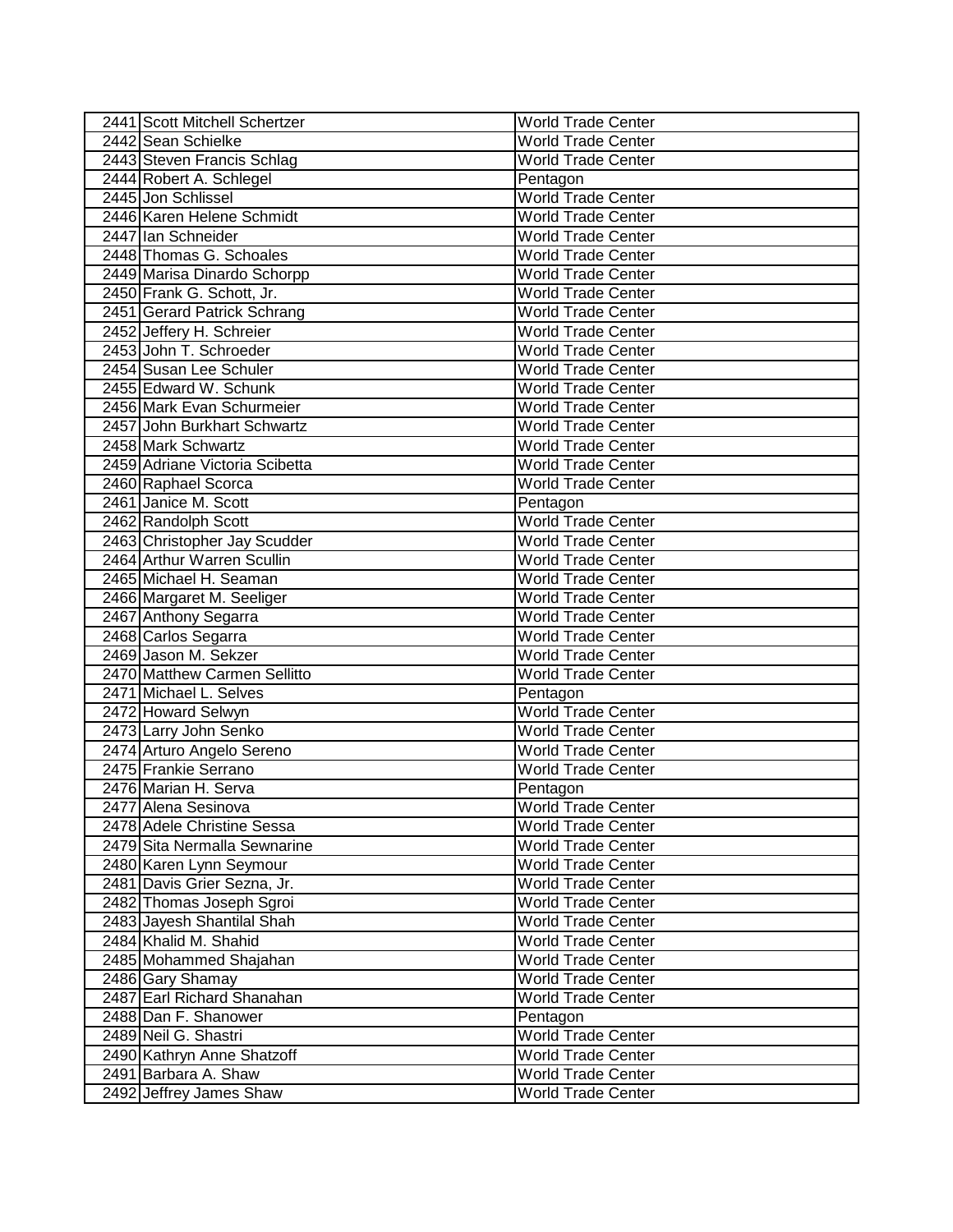| 2493 Robert John Shay, Jr.          | <b>World Trade Center</b>                 |
|-------------------------------------|-------------------------------------------|
| 2494 Daniel James Shea              | <b>World Trade Center</b>                 |
| 2495 Joseph Patrick Shea            | <b>World Trade Center</b>                 |
| 2496 Kathleen Shearer               | World Trade Center, Flight 175 Passengers |
| 2497 Robert M. Shearer              | World Trade Center, Flight 175 Passengers |
| 2498 Linda June Sheehan             | <b>World Trade Center</b>                 |
| 2499 Hagay Shefi                    | <b>World Trade Center</b>                 |
| 2500 Antionette M. Sherman          | Pentagon                                  |
| 2501 John Anthony Sherry            | <b>World Trade Center</b>                 |
| 2502 Atsushi Shiratori              | <b>World Trade Center</b>                 |
| 2503 Thomas Joseph Shubert          | <b>World Trade Center</b>                 |
| 2504 Mark Shulman                   | <b>World Trade Center</b>                 |
| 2505 See Wong Shum                  | <b>World Trade Center</b>                 |
| 2506 Allan Abraham Shwartzstein     | <b>World Trade Center</b>                 |
| 2507 Clarin Shellie Siegel-Schwartz | <b>World Trade Center</b>                 |
| 2508 Johanna Sigmund                | <b>World Trade Center</b>                 |
| 2509 Dianne T. Signer               | <b>World Trade Center</b>                 |
| 2510 Gregory Sikorsky               | <b>World Trade Center</b>                 |
| 2511 Stephen Gerard Siller          | <b>World Trade Center</b>                 |
| 2512 David Silver                   | <b>World Trade Center</b>                 |
| 2513 Craig A. Silverstein           | <b>World Trade Center</b>                 |
| 2514 Nasima H. Simjee               | <b>World Trade Center</b>                 |
| 2515 Bruce Edward Simmons           | <b>World Trade Center</b>                 |
|                                     |                                           |
| 2516 Diane M. Simmons               | Pentagon, Flight 77 Passengers            |
| 2517 Donald D. Simmons              | Pentagon                                  |
| 2518 George W. Simmons              | Pentagon, Flight 77 Passengers            |
| 2519 Arthur Simon                   | <b>World Trade Center</b>                 |
| 2520 Kenneth Alan Simon             | <b>World Trade Center</b>                 |
| 2521 Michael J. Simon               | <b>World Trade Center</b>                 |
| 2522 Paul Joseph Simon              | <b>World Trade Center</b>                 |
| 2523 Marianne Liquori Simone        | <b>World Trade Center</b>                 |
| 2524 Barry Simowitz                 | <b>World Trade Center</b>                 |
| 2525 Jane Louise Simpkin            | World Trade Center, Flight 175 Passengers |
| 2526 Jeff Lyal Simpson              | <b>World Trade Center</b>                 |
| 2527 Cheryle D. Sincock             | Pentagon                                  |
| 2528 Khamladai Khami Singh          | <b>World Trade Center</b>                 |
| 2529 Roshan Ramesh Singh            | World Trade Center                        |
| 2530 Thomas E. Sinton III           | <b>World Trade Center</b>                 |
| 2531 Peter A. Siracuse              | <b>World Trade Center</b>                 |
| 2532 Muriel F. Siskopoulos          | <b>World Trade Center</b>                 |
| 2533 Joseph Michael Sisolak         | <b>World Trade Center</b>                 |
| 2534 John P. Skala                  | <b>World Trade Center</b>                 |
| 2535 Francis Joseph Skidmore, Jr.   | <b>World Trade Center</b>                 |
| 2536 Toyena Corliss Skinner         | <b>World Trade Center</b>                 |
| 2537 Paul A. Skrzypek               | <b>World Trade Center</b>                 |
| 2538 Christopher Paul Slattery      | <b>World Trade Center</b>                 |
| 2539 Vincent Robert Slavin          | <b>World Trade Center</b>                 |
| 2540 Robert F. Sliwak               | <b>World Trade Center</b>                 |
| 2541 Paul Kenneth Sloan             | <b>World Trade Center</b>                 |
| 2542 Stanley S. Smagala, Jr.        | <b>World Trade Center</b>                 |
| 2543 Wendy L. Small                 | <b>World Trade Center</b>                 |
| 2544 Gregg H. Smallwood             | Pentagon                                  |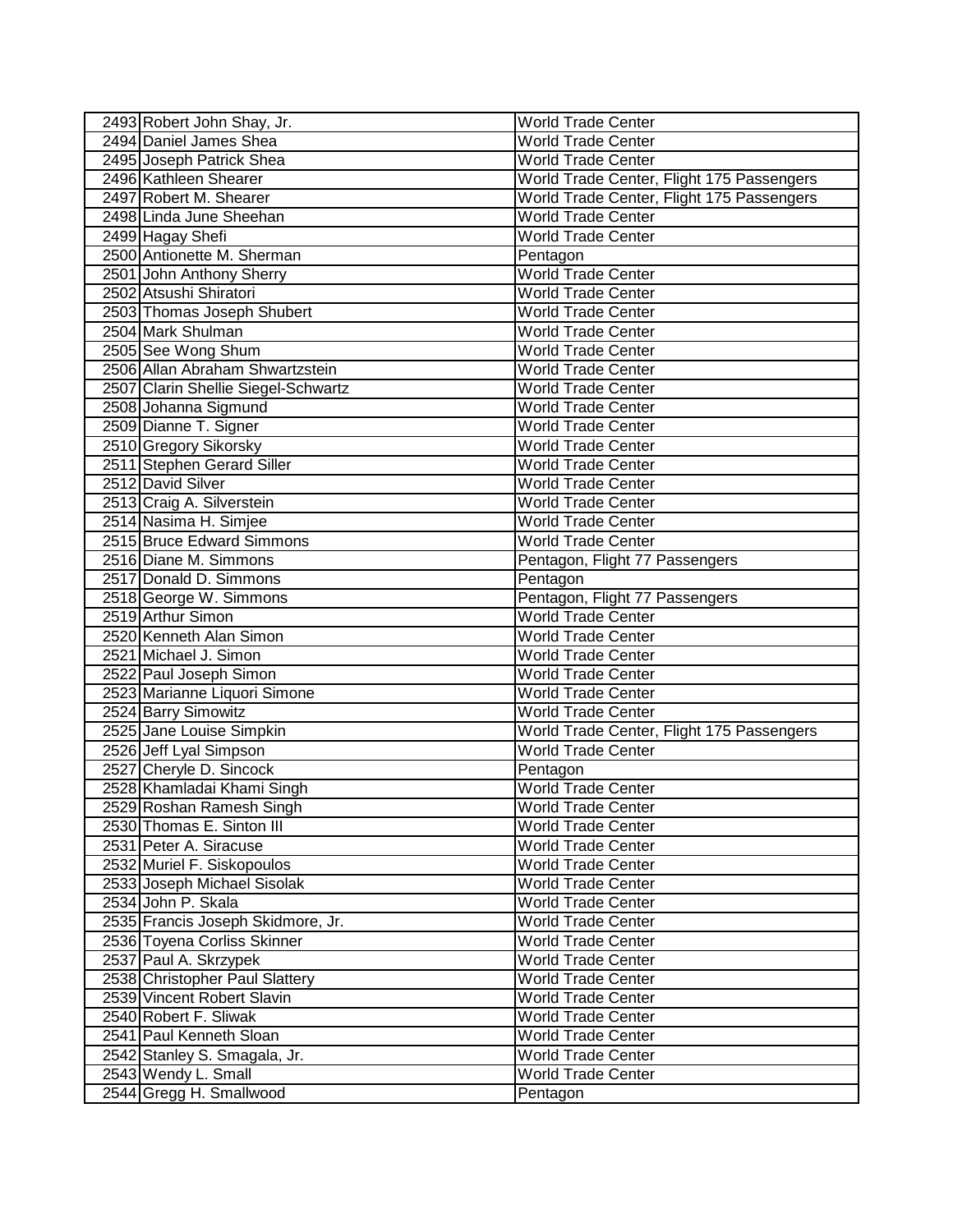| 2545 Catherine T. Smith         | <b>World Trade Center</b>                |
|---------------------------------|------------------------------------------|
| 2546 Daniel Laurence Smith      | <b>World Trade Center</b>                |
| 2547 Gary F. Smith              | Pentagon                                 |
| 2548 George Eric Smith          | <b>World Trade Center</b>                |
| 2549 Heather Lee Smith          | World Trade Center, Flight 11 Passengers |
| 2550 James Gregory Smith        | <b>World Trade Center</b>                |
| 2551 Jeffrey R. Smith           | <b>World Trade Center</b>                |
| 2552 Joyce Patricia Smith       | <b>World Trade Center</b>                |
| 2553 Karl T. Smith, Sr.         | <b>World Trade Center</b>                |
| 2554 Kevin Joseph Smith         | <b>World Trade Center</b>                |
| 2555 Leon Smith, Jr.            | <b>World Trade Center</b>                |
| 2556 Moira Ann Smith            | <b>World Trade Center</b>                |
| 2557 Monica Rodriguez Smith     | February 26, 1993                        |
| 2558 Rosemary A. Smith          | <b>World Trade Center</b>                |
| 2559 Bonnie Shihadeh Smithwick  | <b>World Trade Center</b>                |
| 2560 Rochelle Monique Snell     | <b>World Trade Center</b>                |
| 2561 Christine Ann Snyder       | Flight 93 Passengers                     |
| 2562 Dianne Bullis Snyder       | World Trade Center, Flight 11 Crew       |
| 2563 Leonard J. Snyder, Jr.     | <b>World Trade Center</b>                |
| 2564 Astrid Elizabeth Sohan     | <b>World Trade Center</b>                |
| 2565 Sushil S. Solanki          | <b>World Trade Center</b>                |
| 2566 Rubén Solares              | <b>World Trade Center</b>                |
| 2567 Naomi Leah Solomon         | <b>World Trade Center</b>                |
| 2568 Daniel W. Song             | <b>World Trade Center</b>                |
| 2569 Mari-Rae Sopper            | Pentagon, Flight 77 Passengers           |
| 2570 Michael Charles Sorresse   | <b>World Trade Center</b>                |
| 2571 Fabian Soto                | <b>World Trade Center</b>                |
| 2572 Timothy Patrick Soulas     | <b>World Trade Center</b>                |
| 2573 Gregory Thomas Spagnoletti | <b>World Trade Center</b>                |
| 2574 Donald F. Spampinato, Jr.  | <b>World Trade Center</b>                |
| 2575 Thomas Sparacio            | <b>World Trade Center</b>                |
| 2576 John Anthony Spataro       | <b>World Trade Center</b>                |
| 2577 Robert W. Spear, Jr.       | <b>World Trade Center</b>                |
| 2578 Robert Speisman            | Pentagon, Flight 77 Passengers           |
| 2579 Maynard S. Spence, Jr.     | <b>World Trade Center</b>                |
| 2580 George Edward Spencer III  | <b>World Trade Center</b>                |
|                                 |                                          |
| 2581 Robert Andrew Spencer      | World Trade Center                       |
| 2582 Mary Rubina Sperando       | <b>World Trade Center</b>                |
| 2583 Frank Spinelli             | <b>World Trade Center</b>                |
| 2584 William E. Spitz           | <b>World Trade Center</b>                |
| 2585 Joseph Patrick Spor, Jr.   | <b>World Trade Center</b>                |
| 2586 Klaus Johannes Sprockamp   | <b>World Trade Center</b>                |
| 2587 Saranya Srinuan            | <b>World Trade Center</b>                |
| 2588 Fitzroy St. Rose           | <b>World Trade Center</b>                |
| 2589 Michael F. Stabile         | <b>World Trade Center</b>                |
| 2590 Lawrence T. Stack          | <b>World Trade Center</b>                |
| 2591 Timothy M. Stackpole       | <b>World Trade Center</b>                |
| 2592 Richard James Stadelberger | World Trade Center                       |
| 2593 Eric Adam Stahlman         | <b>World Trade Center</b>                |
| 2594 Gregory Stajk              | <b>World Trade Center</b>                |
| 2595 Alexandru Liviu Stan       | <b>World Trade Center</b>                |
| 2596 Corina Stan                | <b>World Trade Center</b>                |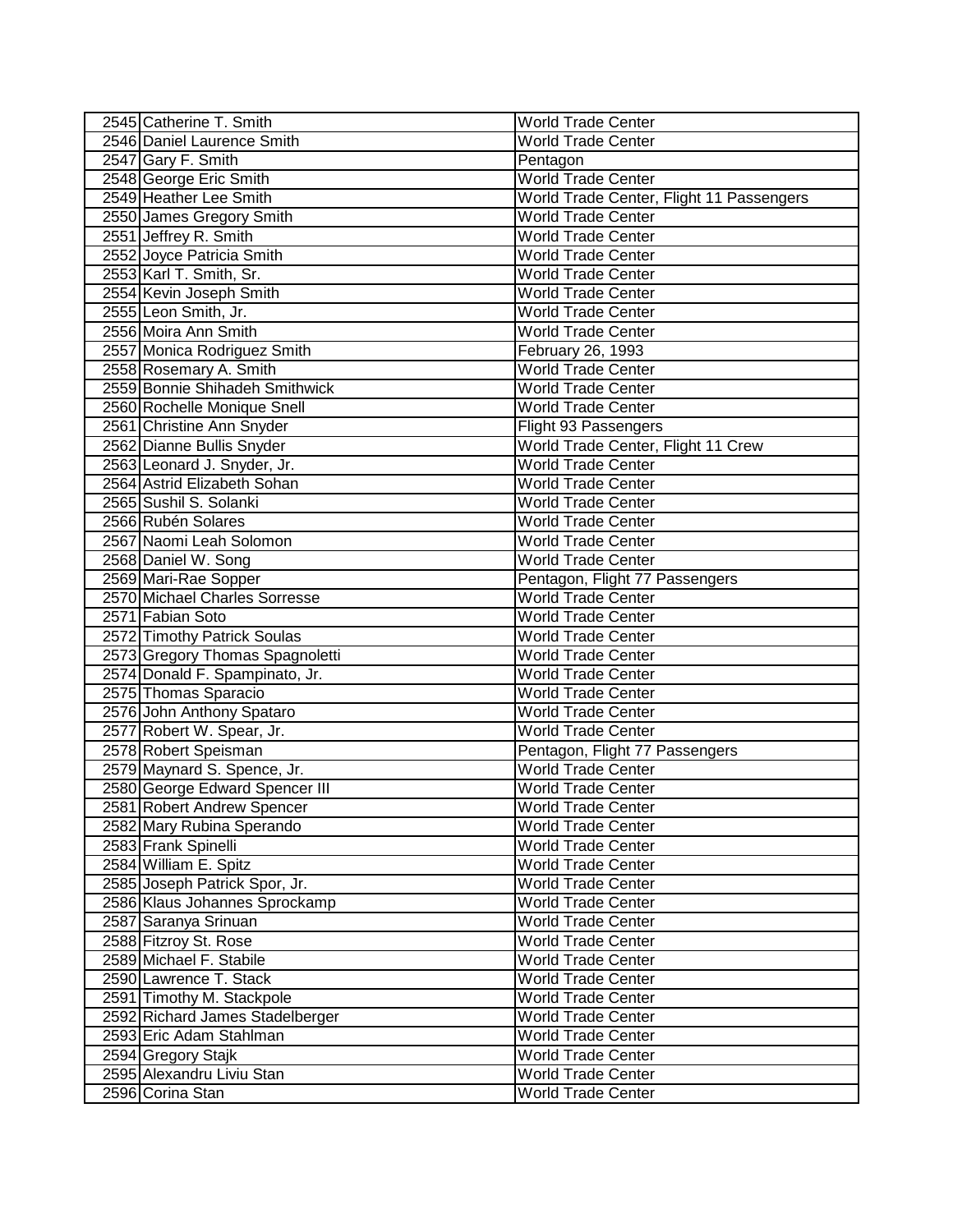| 2597 Mary Domenica Stanley         | <b>World Trade Center</b>                 |
|------------------------------------|-------------------------------------------|
| 2598 Anthony Starita               | World Trade Center                        |
| 2599 Jeffrey Stark                 | <b>World Trade Center</b>                 |
| 2600 Derek James Statkevicus       | <b>World Trade Center</b>                 |
| 2601 Patricia J. Statz             | Pentagon                                  |
| 2602 Craig William Staub           | <b>World Trade Center</b>                 |
| 2603 William V. Steckman           | <b>World Trade Center</b>                 |
| 2604 Eric Thomas Steen             | <b>World Trade Center</b>                 |
| 2605 William R. Steiner            | <b>World Trade Center</b>                 |
| 2606 Alexander Robbins Steinman    | <b>World Trade Center</b>                 |
| 2607 Edna L. Stephens              | Pentagon                                  |
| 2608 Andrew Stergiopoulos          | <b>World Trade Center</b>                 |
| 2609 Andrew J. Stern               | <b>World Trade Center</b>                 |
| 2610 Norma Lang Steuerle           | Pentagon, Flight 77 Passengers            |
| 2611 Martha Jane Stevens           | <b>World Trade Center</b>                 |
| 2612 Michael James Stewart         | <b>World Trade Center</b>                 |
| 2613 Richard H. Stewart, Jr.       | <b>World Trade Center</b>                 |
| 2614 Sanford M. Stoller            | <b>World Trade Center</b>                 |
| 2615 Douglas Joel Stone            | World Trade Center, Flight 11 Passengers  |
| 2616 Lonny Jay Stone               | <b>World Trade Center</b>                 |
| 2617 Jimmy Nevill Storey           | <b>World Trade Center</b>                 |
| 2618 Timothy Stout                 | <b>World Trade Center</b>                 |
| 2619 Thomas Strada                 | <b>World Trade Center</b>                 |
| 2620 James J. Straine, Jr.         | <b>World Trade Center</b>                 |
| 2621 Edward W. Straub              | <b>World Trade Center</b>                 |
| 2622 George J. Strauch, Jr.        | <b>World Trade Center</b>                 |
| 2623 Edward Thomas Strauss         | <b>World Trade Center</b>                 |
| 2624 Steven R. Strauss             | <b>World Trade Center</b>                 |
| 2625 Larry L. Strickland           | Pentagon                                  |
| 2626 Steven F. Strobert            | <b>World Trade Center</b>                 |
| 2627 Walwyn Wellington Stuart, Jr. | <b>World Trade Center</b>                 |
| 2628 Benjamin Suarez               | <b>World Trade Center</b>                 |
| 2629 David Scott Suarez            | <b>World Trade Center</b>                 |
| 2630 Ramon Suarez                  | <b>World Trade Center</b>                 |
| 2631 Dino Xavier Suarez Ramirez    | World Trade Center, Flight 11 Passengers  |
| 2632 Yoichi Sumiyama Sugiyama      | <b>World Trade Center</b>                 |
| 2633 William Christopher Sugra     | World Trade Center                        |
| 2634 Daniel Thomas Suhr            | <b>World Trade Center</b>                 |
| 2635 David Marc Sullins            | World Trade Center                        |
| 2636 Christopher P. Sullivan       | <b>World Trade Center</b>                 |
| 2637 Patrick Sullivan              | <b>World Trade Center</b>                 |
| 2638 Thomas G. Sullivan            | <b>World Trade Center</b>                 |
| 2639 Hilario Soriano Sumaya, Jr.   | <b>World Trade Center</b>                 |
| 2640 James Joseph Suozzo           | <b>World Trade Center</b>                 |
| 2641 Colleen M. Supinski           | <b>World Trade Center</b>                 |
| 2642 Robert Sutcliffe              | <b>World Trade Center</b>                 |
| 2643 Seline Sutter                 | <b>World Trade Center</b>                 |
| 2644 Claudia Suzette Sutton        | World Trade Center                        |
| 2645 John Francis Swaine           | <b>World Trade Center</b>                 |
| 2646 Kristine M. Swearson          | <b>World Trade Center</b>                 |
| 2647 Brian David Sweeney           | World Trade Center, Flight 175 Passengers |
| 2648 Brian Edward Sweeney          | <b>World Trade Center</b>                 |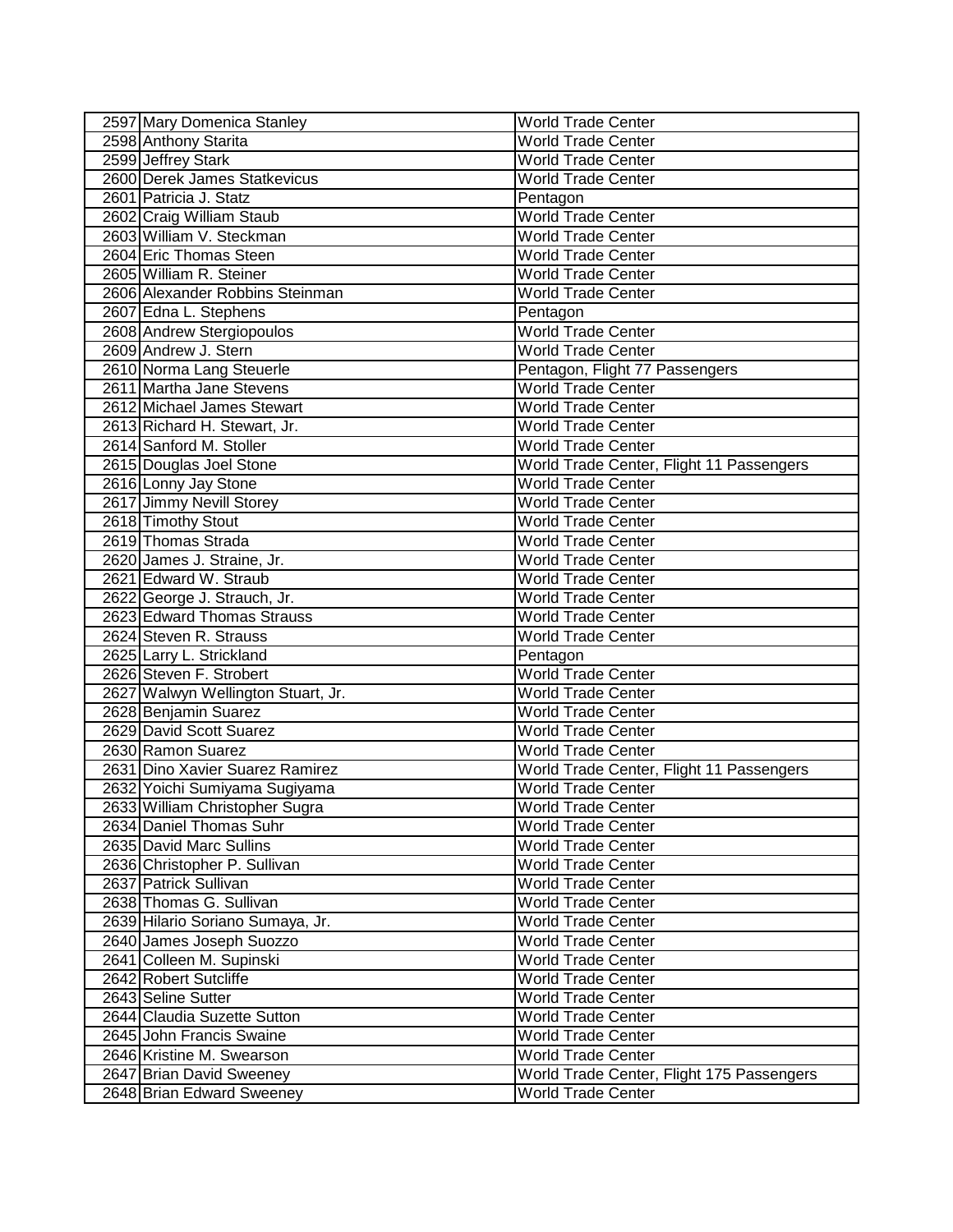| 2649 Madeline Amy Sweeney        | World Trade Center, Flight 11 Crew        |
|----------------------------------|-------------------------------------------|
| 2650 Kenneth J. Swenson          | <b>World Trade Center</b>                 |
| 2651 Thomas F. Swift             | <b>World Trade Center</b>                 |
| 2652 Derek Ogilvie Sword         | <b>World Trade Center</b>                 |
| 2653 Kevin Thomas Szocik         | World Trade Center                        |
| 2654 Gina Sztejnberg             | <b>World Trade Center</b>                 |
| 2655 Norbert P. Szurkowski       | <b>World Trade Center</b>                 |
| 2656 Harry Taback                | <b>World Trade Center</b>                 |
| 2657 Joann C. Tabeek             | <b>World Trade Center</b>                 |
| 2658 Norma C. Taddei             | <b>World Trade Center</b>                 |
| 2659 Michael Taddonio            | <b>World Trade Center</b>                 |
| 2660 Keiichiro Takahashi         | <b>World Trade Center</b>                 |
| 2661 Keiji Takahashi             | <b>World Trade Center</b>                 |
| 2662 Phyllis Gail Talbot         | <b>World Trade Center</b>                 |
| 2663 Robert R. Talhami           | <b>World Trade Center</b>                 |
| 2664 John Talignani              | Flight 93 Passengers                      |
| 2665 Sean Patrick Tallon         | <b>World Trade Center</b>                 |
| 2666 Paul Talty                  | <b>World Trade Center</b>                 |
| 2667 Maurita Tam                 | <b>World Trade Center</b>                 |
| 2668 Rachel Tamares              | <b>World Trade Center</b>                 |
| 2669 Hector Rogan Tamayo         | <b>World Trade Center</b>                 |
| 2670 Michael Andrew Tamuccio     | <b>World Trade Center</b>                 |
| 2671 Kenichiro Tanaka            | <b>World Trade Center</b>                 |
| 2672 Rhondelle Cherie Tankard    | <b>World Trade Center</b>                 |
| 2673 Michael Anthony Tanner      | <b>World Trade Center</b>                 |
| 2674 Dennis Gerard Taormina, Jr. | <b>World Trade Center</b>                 |
| 2675 Kenneth Joseph Tarantino    | <b>World Trade Center</b>                 |
| 2676 Allan Tarasiewicz           | <b>World Trade Center</b>                 |
| 2677 Michael C. Tarrou           | World Trade Center, Flight 175 Crew       |
| 2678 Ronald Tartaro              | <b>World Trade Center</b>                 |
| 2679 Deborah Tavolarella         | World Trade Center, Flight 175 Passengers |
| 2680 Darryl Anthony Taylor       | <b>World Trade Center</b>                 |
| 2681 Donnie Brooks Taylor        | <b>World Trade Center</b>                 |
| 2682 Hilda E. Taylor             | Pentagon, Flight 77 Passengers            |
| 2683 Kip P. Taylor               | Pentagon                                  |
| 2684 Leonard E. Taylor           | Pentagon, Flight 77 Passengers            |
| 2685 Lorisa Ceylon Taylor        | <b>World Trade Center</b>                 |
| 2686 Michael Morgan Taylor       | <b>World Trade Center</b>                 |
| 2687 Sandra C. Taylor            | Pentagon                                  |
| 2688 Sandra Dawn Teague          | Pentagon, Flight 77 Passengers            |
| 2689 Karl W. Teepe               | Pentagon                                  |
| 2690 Paul A. Tegtmeier           | <b>World Trade Center</b>                 |
| 2691 Yeshavant Moreshwar Tembe   | <b>World Trade Center</b>                 |
| 2692 Anthony Tempesta            | <b>World Trade Center</b>                 |
| 2693 Dorothy Pearl Temple        | <b>World Trade Center</b>                 |
| 2694 Stanley L. Temple           | <b>World Trade Center</b>                 |
| 2695 David Gustaf Peter Tengelin | <b>World Trade Center</b>                 |
| 2696 Brian John Terrenzi         | <b>World Trade Center</b>                 |
| 2697 Lisa Marie Terry            | <b>World Trade Center</b>                 |
| 2698 Goumatie Thackurdeen        | <b>World Trade Center</b>                 |
| 2699 Harshad Sham Thatte         | <b>World Trade Center</b>                 |
| 2700 Michael Theodoridis         | World Trade Center, Flight 11 Passengers  |
|                                  |                                           |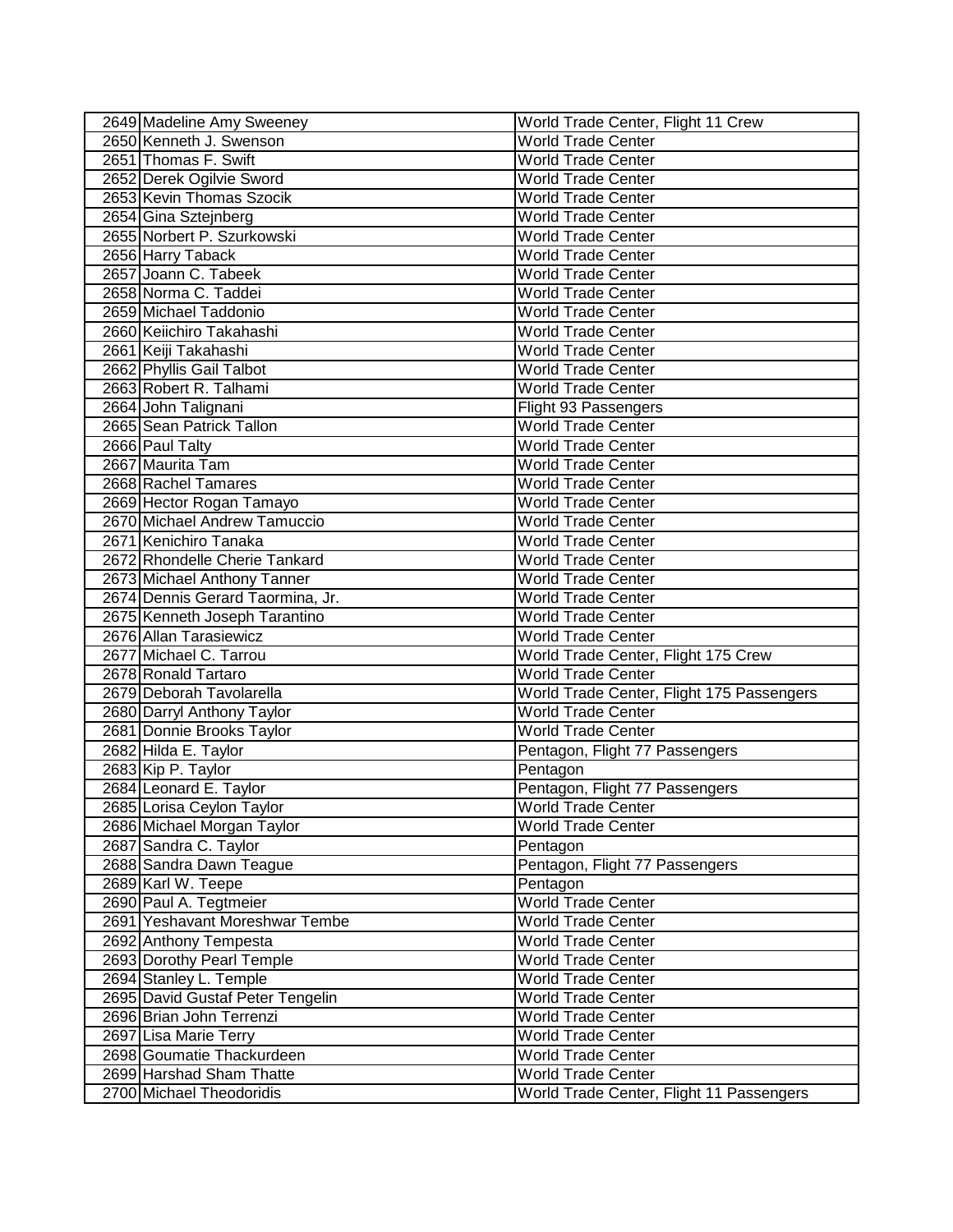| 2701 Thomas F. Theurkauf, Jr.    | <b>World Trade Center</b>                |
|----------------------------------|------------------------------------------|
| 2702 Lesley Anne Thomas          | World Trade Center                       |
| 2703 Brian Thomas Thompson       | <b>World Trade Center</b>                |
| 2704 Clive Ian Thompson          | <b>World Trade Center</b>                |
| 2705 Glenn Thompson              | <b>World Trade Center</b>                |
| 2706 Nigel Bruce Thompson        | <b>World Trade Center</b>                |
| 2707 Perry A. Thompson           | <b>World Trade Center</b>                |
| 2708 Vanavah Alexei Thompson     | <b>World Trade Center</b>                |
| 2709 William H. Thompson         | <b>World Trade Center</b>                |
| 2710 Eric Raymond Thorpe         | <b>World Trade Center</b>                |
| 2711 Nichola Angela Thorpe       | <b>World Trade Center</b>                |
| 2712 Tamara C. Thurman           | Pentagon                                 |
| 2713 Sal Edward Tieri, Jr.       | <b>World Trade Center</b>                |
| 2714 John Patrick Tierney        | <b>World Trade Center</b>                |
| 2715 Mary Ellen Tiesi            | World Trade Center                       |
| 2716 William Randolph Tieste     | <b>World Trade Center</b>                |
| 2717 Kenneth Tietjen             | <b>World Trade Center</b>                |
| 2718 Stephen Edward Tighe        | <b>World Trade Center</b>                |
| 2719 Scott Charles Timmes        | <b>World Trade Center</b>                |
| 2720 Michael E. Tinley           | <b>World Trade Center</b>                |
| 2721 Jennifer M. Tino            | <b>World Trade Center</b>                |
| 2722 Robert Frank Tipaldi        | <b>World Trade Center</b>                |
| 2723 John James Tipping II       | <b>World Trade Center</b>                |
| 2724 David Tirado                | <b>World Trade Center</b>                |
| 2725 Hector Luis Tirado, Jr.     | <b>World Trade Center</b>                |
| 2726 Michelle Lee Titolo         | <b>World Trade Center</b>                |
| 2727 Alicia Nicole Titus         | World Trade Center, Flight 175 Crew      |
| 2728 John J. Tobin               | <b>World Trade Center</b>                |
| 2729 Richard J. Todisco          | <b>World Trade Center</b>                |
| 2730 Otis V. Tolbert             | Pentagon                                 |
| 2731 Vladimir Tomasevic          | <b>World Trade Center</b>                |
| 2732 Stephen Kevin Tompsett      | <b>World Trade Center</b>                |
| 2733 Thomas Tong                 | <b>World Trade Center</b>                |
| 2734 Doris Torres                | <b>World Trade Center</b>                |
| 2735 Luis Eduardo Torres         | <b>World Trade Center</b>                |
| 2736 Amy Elizabeth Toyen         | <b>World Trade Center</b>                |
| 2737 Christopher Michael Traina  | <b>World Trade Center</b>                |
| 2738 Daniel Patrick Trant        | <b>World Trade Center</b>                |
| 2739 Abdoul Karim Traore         | <b>World Trade Center</b>                |
| 2740 Glenn J. Travers, Sr.       | <b>World Trade Center</b>                |
| 2741 Walter Philip Travers       | <b>World Trade Center</b>                |
| 2742 Felicia Yvette Traylor-Bass | <b>World Trade Center</b>                |
| 2743 James Anthony Trentini      | World Trade Center, Flight 11 Passengers |
| 2744 Mary Barbara Trentini       | World Trade Center, Flight 11 Passengers |
| 2745 Lisa L. Trerotola           | <b>World Trade Center</b>                |
| 2746 Karamo Baba Trerra          | <b>World Trade Center</b>                |
| 2747 Michael Angel Trinidad      | <b>World Trade Center</b>                |
| 2748 Francis Joseph Trombino     | <b>World Trade Center</b>                |
| 2749 Gregory James Trost         | <b>World Trade Center</b>                |
| 2750 Willie Q. Troy              | Pentagon                                 |
| 2751 William P. Tselepis, Jr.    | <b>World Trade Center</b>                |
| 2752 Zhanetta Valentinovna Tsoy  | World Trade Center                       |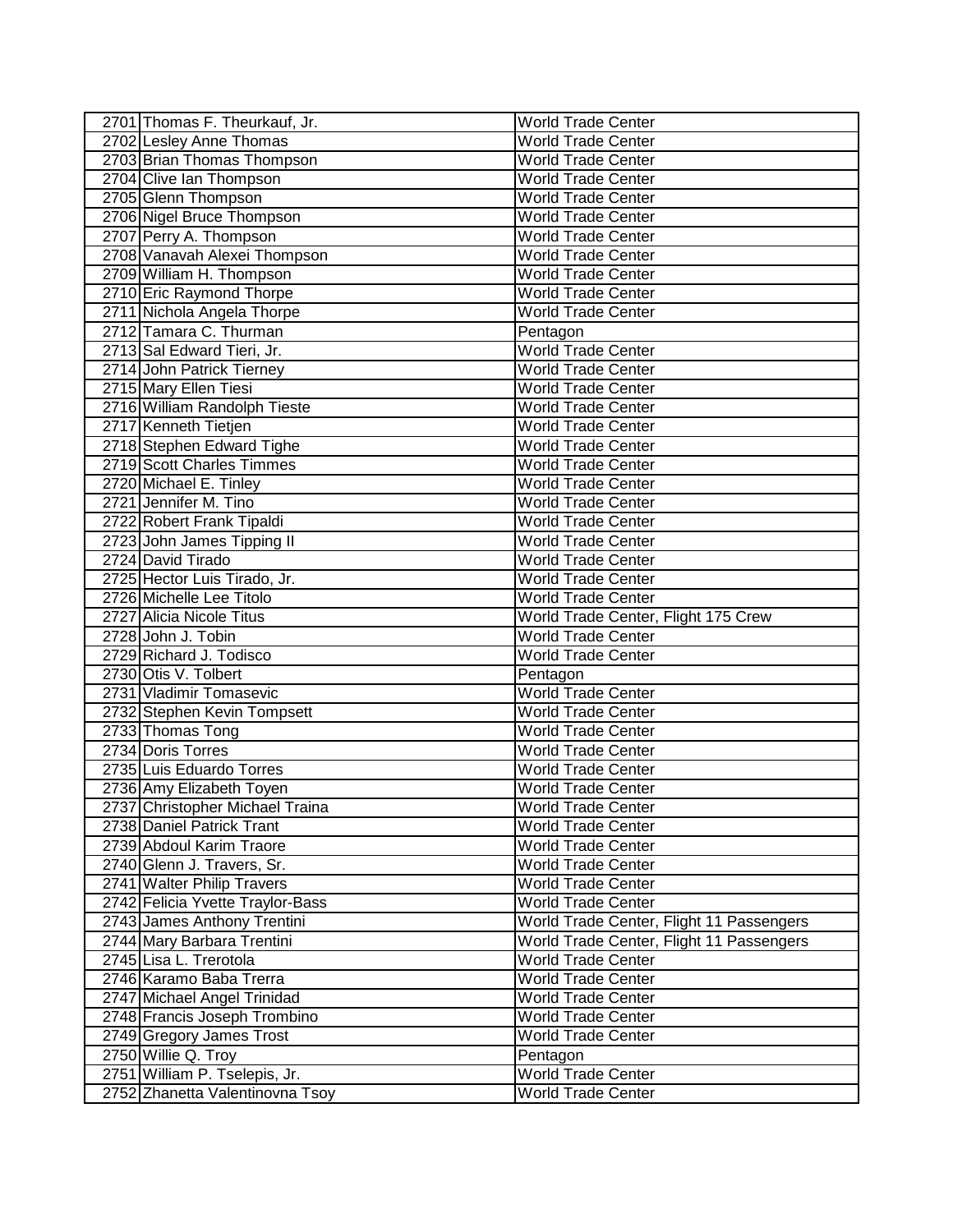| 2753 Michael Patrick Tucker                  | <b>World Trade Center</b>                              |
|----------------------------------------------|--------------------------------------------------------|
| 2754 Lance Richard Tumulty                   | World Trade Center                                     |
| 2755 Ching Ping Tung                         | World Trade Center                                     |
| 2756 Simon James Turner                      | <b>World Trade Center</b>                              |
| 2757 Donald Joseph Tuzio                     | <b>World Trade Center</b>                              |
| 2758 Robert T. Twomey                        | <b>World Trade Center</b>                              |
| 2759 Jennifer Lynn Tzemis                    | <b>World Trade Center</b>                              |
| 2760 John G. Ueltzhoeffer                    | <b>World Trade Center</b>                              |
| 2761 Tyler Victor Ugolyn                     | <b>World Trade Center</b>                              |
| 2762 Michael A. Uliano                       | <b>World Trade Center</b>                              |
| 2763 Jonathan J. Uman                        | <b>World Trade Center</b>                              |
| 2764 Anil Shivhari Umarkar                   | <b>World Trade Center</b>                              |
| 2765 Allen V. Upton                          | <b>World Trade Center</b>                              |
| 2766 Diane Marie Urban                       | <b>World Trade Center</b>                              |
| 2767 John Damien Vaccacio                    | <b>World Trade Center</b>                              |
| 2768 Bradley Hodges Vadas                    | <b>World Trade Center</b>                              |
| 2769 William Valcarcel                       | <b>World Trade Center</b>                              |
| 2770 Felix Antonio Vale                      | <b>World Trade Center</b>                              |
| 2771 Ivan Vale                               | <b>World Trade Center</b>                              |
| 2772 Benito Valentin                         | <b>World Trade Center</b>                              |
| 2773 Santos Valentin, Jr.                    | <b>World Trade Center</b>                              |
| 2774 Carlton Francis Valvo II                | <b>World Trade Center</b>                              |
| 2775 Pendyala Vamsikrishna                   | World Trade Center, Flight 11 Passengers               |
| 2776 Erica H. Van Acker                      | <b>World Trade Center</b>                              |
| 2777 Kenneth W. Van Auken                    | <b>World Trade Center</b>                              |
| 2778 R. Bruce Van Hine                       | <b>World Trade Center</b>                              |
| 2779 Daniel M. Van Laere                     | <b>World Trade Center</b>                              |
| 2780 Edward Raymond Vanacore                 | <b>World Trade Center</b>                              |
| 2781 Jon Charles Vandevander                 | <b>World Trade Center</b>                              |
| 2782 Frederick T. Varacchi                   | <b>World Trade Center</b>                              |
| 2783 Gopalakrishnan Varadhan                 | <b>World Trade Center</b>                              |
| 2784 David Vargas                            | <b>World Trade Center</b>                              |
| 2785 Scott C. Vasel                          | <b>World Trade Center</b>                              |
| 2786 Azael Ismael Vasquez                    | <b>World Trade Center</b>                              |
| 2787 Ronald J. Vauk                          |                                                        |
|                                              | Pentagon<br><b>World Trade Center</b>                  |
| 2788 Arcangel Vazquez<br>2789 Santos Vazquez | World Trade Center                                     |
| 2790 Peter Vega                              |                                                        |
|                                              | <b>World Trade Center</b>                              |
| 2791 Sankara Sastry Velamuri                 | <b>World Trade Center</b>                              |
| 2792 Jorge Velazquez                         | <b>World Trade Center</b>                              |
| 2793 Lawrence G. Veling                      | <b>World Trade Center</b>                              |
| 2794 Anthony Mark Ventura                    | <b>World Trade Center</b>                              |
| 2795 David Vera                              | <b>World Trade Center</b><br><b>World Trade Center</b> |
| 2796 Loretta Ann Vero                        |                                                        |
| 2797 Christopher James Vialonga              | <b>World Trade Center</b>                              |
| 2798 Matthew Gilbert Vianna                  | <b>World Trade Center</b>                              |
| 2799 Robert Anthony Vicario                  | <b>World Trade Center</b>                              |
| 2800 Celeste Torres Victoria                 | <b>World Trade Center</b>                              |
| 2801 Joanna Vidal                            | <b>World Trade Center</b>                              |
| 2802 John T. Vigiano II                      | <b>World Trade Center</b>                              |
| 2803 Joseph Vincent Vigiano                  | <b>World Trade Center</b>                              |
| 2804 Frank J. Vignola, Jr.                   | <b>World Trade Center</b>                              |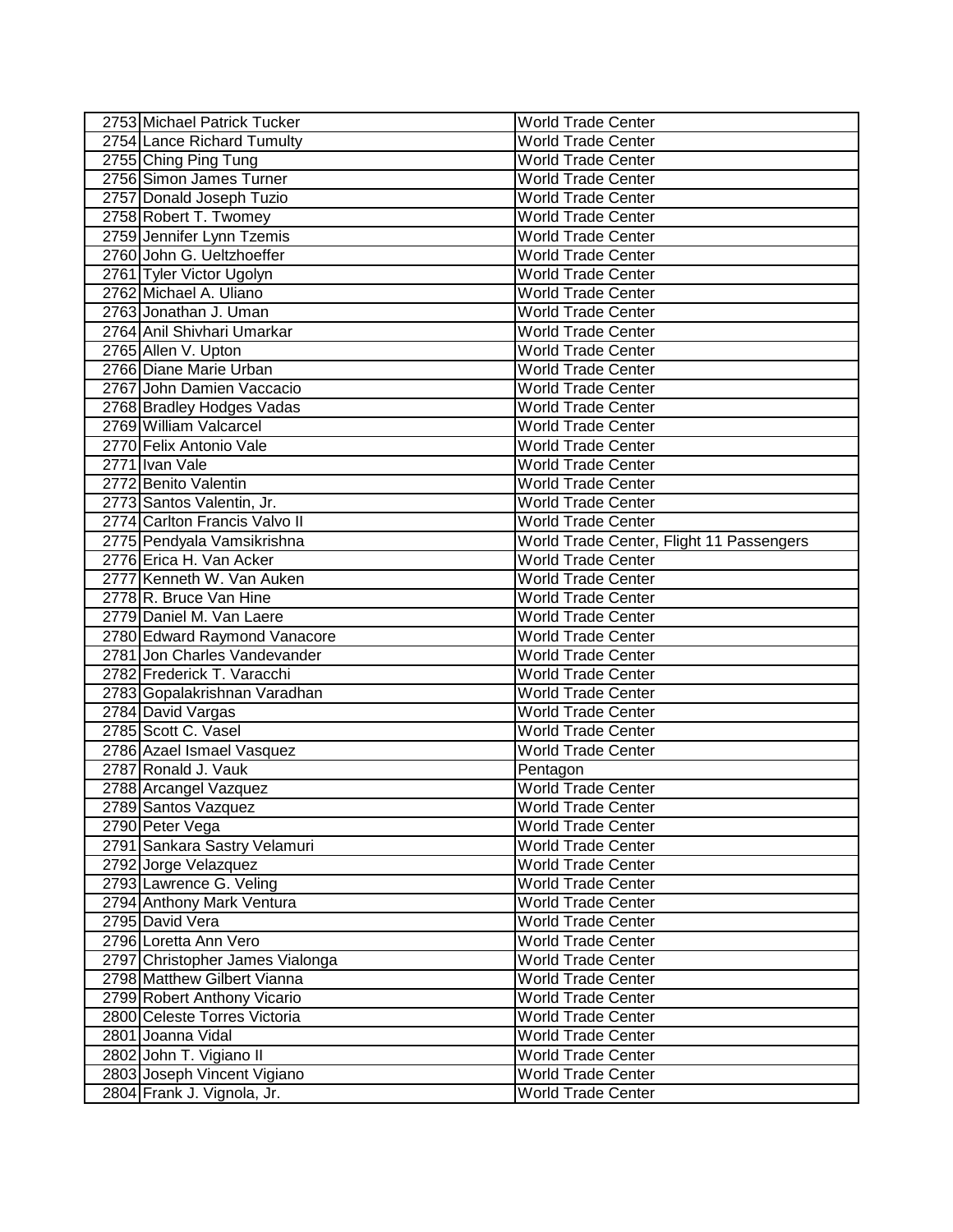| 2805 Joseph Barry Vilardo           | <b>World Trade Center</b>                 |
|-------------------------------------|-------------------------------------------|
| 2806 Claribel Villalobos Hernandez  | <b>World Trade Center</b>                 |
| 2807 Sergio Gabriel Villanueva      | <b>World Trade Center</b>                 |
| 2808 Chantal Vincelli               | <b>World Trade Center</b>                 |
| 2809 Melissa Renée Vincent          | <b>World Trade Center</b>                 |
| 2810 Francine Ann Virgilio          | <b>World Trade Center</b>                 |
| 2811 Lawrence Virgilio              | <b>World Trade Center</b>                 |
| 2812 Joseph Gerard Visciano         | <b>World Trade Center</b>                 |
| 2813 Joshua S. Vitale               | <b>World Trade Center</b>                 |
| 2814 Maria Percoco Vola             | <b>World Trade Center</b>                 |
| 2815 Lynette D. Vosges              | <b>World Trade Center</b>                 |
| 2816 Garo H. Voskerijian            | <b>World Trade Center</b>                 |
| 2817 Alfred Anton Vukosa            | <b>World Trade Center</b>                 |
| 2818 Gregory Kamal Bruno Wachtler   | <b>World Trade Center</b>                 |
| 2819 Karen J. Wagner                | Pentagon                                  |
| 2820 Mary Alice Wahlstrom           | World Trade Center, Flight 11 Passengers  |
| 2821 Honor Elizabeth Wainio         | Flight 93 Passengers                      |
| 2822 Gabriela Silvina Waisman       | <b>World Trade Center</b>                 |
| 2823 Wendy Alice Rosario Wakeford   | <b>World Trade Center</b>                 |
| 2824 Courtney Wainsworth Walcott    | <b>World Trade Center</b>                 |
| 2825 Victor Wald                    | <b>World Trade Center</b>                 |
| 2826 Kenneth E. Waldie              | World Trade Center, Flight 11 Passengers  |
| 2827 Benjamin James Walker          | <b>World Trade Center</b>                 |
| 2828 Glen Wall                      | <b>World Trade Center</b>                 |
| 2829 Mitchel Scott Wallace          | World Trade Center                        |
| 2830 Peter Guyder Wallace           | <b>World Trade Center</b>                 |
| 2831 Robert Francis Wallace         | <b>World Trade Center</b>                 |
| 2832 Roy Michael Wallace            | <b>World Trade Center</b>                 |
| 2833 Jeanmarie Wallendorf           | <b>World Trade Center</b>                 |
| 2834 Matthew Blake Wallens          | <b>World Trade Center</b>                 |
| 2835 Meta L. Waller                 | Pentagon                                  |
| 2836 John Wallice, Jr.              | <b>World Trade Center</b>                 |
| 2837 Barbara P. Walsh               | <b>World Trade Center</b>                 |
| 2838 Jim Walsh                      |                                           |
|                                     | <b>World Trade Center</b>                 |
| 2839 Jeffrey P. Walz                | <b>World Trade Center</b>                 |
| 2840 Ching Wang                     | <b>World Trade Center</b>                 |
| 2841 Weibin Wang                    | World Trade Center                        |
| 2842 Michael Warchola               | <b>World Trade Center</b>                 |
| 2843 Stephen Gordon Ward            | <b>World Trade Center</b>                 |
| 2844 Timothy Ray Ward               | World Trade Center, Flight 175 Passengers |
| 2845 James A. Waring                | <b>World Trade Center</b>                 |
| 2846 Brian G. Warner                | <b>World Trade Center</b>                 |
| 2847 Derrick Christopher Washington | <b>World Trade Center</b>                 |
| 2848 Charles Waters                 | <b>World Trade Center</b>                 |
| 2849 James Thomas Waters, Jr.       | <b>World Trade Center</b>                 |
| 2850 Patrick J. Waters              | <b>World Trade Center</b>                 |
| 2851 Kenneth Thomas Watson          | <b>World Trade Center</b>                 |
| 2852 Michael Henry Waye             | <b>World Trade Center</b>                 |
| 2853 Todd Christopher Weaver        | <b>World Trade Center</b>                 |
| 2854 Walter Edward Weaver           | <b>World Trade Center</b>                 |
| 2855 Nathaniel Webb                 | <b>World Trade Center</b>                 |
| 2856 Dinah Webster                  | <b>World Trade Center</b>                 |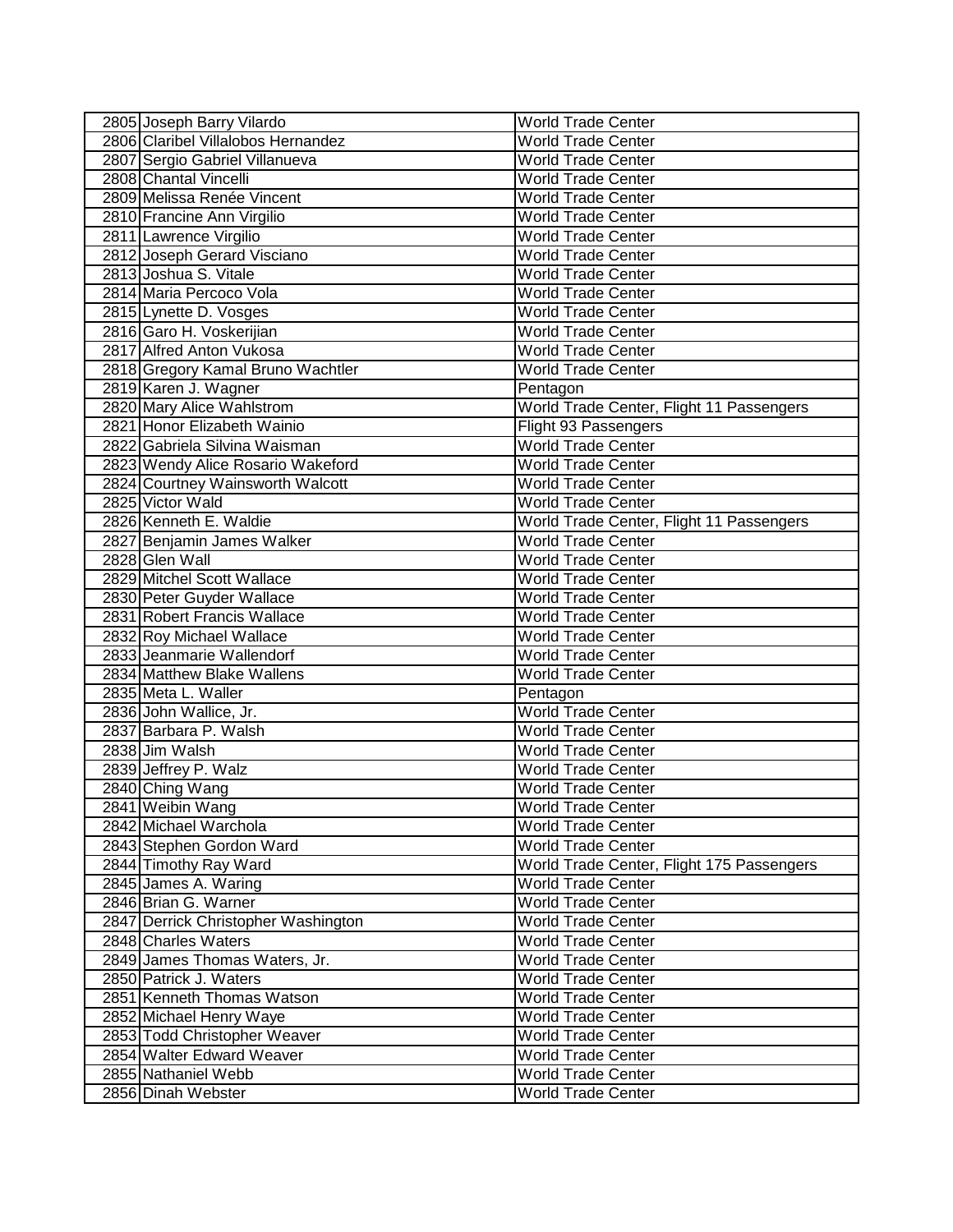| 2857 William Michael Weems                           | World Trade Center, Flight 175 Passengers                   |
|------------------------------------------------------|-------------------------------------------------------------|
| 2858 Joanne Flora Weil                               | <b>World Trade Center</b>                                   |
| 2859 Michael T. Weinberg                             | <b>World Trade Center</b>                                   |
| 2860 Steven Weinberg                                 | <b>World Trade Center</b>                                   |
| 2861 Scott Jeffrey Weingard                          | <b>World Trade Center</b>                                   |
| 2862 Steven George Weinstein                         | <b>World Trade Center</b>                                   |
| 2863 Simon Weiser                                    | <b>World Trade Center</b>                                   |
| 2864 David M. Weiss                                  | <b>World Trade Center</b>                                   |
| 2865 David Thomas Weiss                              | <b>World Trade Center</b>                                   |
| 2866 Chin Sun Pak Wells                              | Pentagon                                                    |
| 2867 Vincent Michael Wells                           | <b>World Trade Center</b>                                   |
| 2868 Deborah Jacobs Welsh                            | Flight 93 Crew                                              |
| 2869 Timothy Matthew Welty                           | <b>World Trade Center</b>                                   |
| 2870 Christian Hans Rudolf Wemmers                   | <b>World Trade Center</b>                                   |
| 2871 Ssu-Hui Wen                                     | <b>World Trade Center</b>                                   |
| 2872 John Joseph Wenckus                             | World Trade Center, Flight 11 Passengers                    |
| 2873 Oleh D. Wengerchuk                              | <b>World Trade Center</b>                                   |
| 2874 Peter M. West                                   | <b>World Trade Center</b>                                   |
| 2875 Whitfield West, Jr.                             | <b>World Trade Center</b>                                   |
| 2876 Meredith Lynn Whalen                            | <b>World Trade Center</b>                                   |
| 2877 Eugene Michael Whelan                           | <b>World Trade Center</b>                                   |
| 2878 Adam S. White                                   | <b>World Trade Center</b>                                   |
| 2879 Edward James White III                          | <b>World Trade Center</b>                                   |
| 2880 James Patrick White                             | <b>World Trade Center</b>                                   |
| 2881 John Sylvester White                            | <b>World Trade Center</b>                                   |
| 2882 Kenneth Wilburn White, Jr.                      | <b>World Trade Center</b>                                   |
| 2883 Leonard Anthony White                           | <b>World Trade Center</b>                                   |
| 2884 Malissa Y. White                                | <b>World Trade Center</b>                                   |
| 2885 Maudlyn A. White                                | Pentagon                                                    |
| 2886 Sandra L. White                                 | Pentagon                                                    |
| 2887 Wayne White                                     | <b>World Trade Center</b>                                   |
| 2888 Leanne Marie Whiteside                          | <b>World Trade Center</b>                                   |
| 2889 Mark P. Whitford                                | <b>World Trade Center</b>                                   |
|                                                      |                                                             |
| 2890 Leslie A. Whittington<br>2891 Michael T. Wholey | Pentagon, Flight 77 Passengers<br><b>World Trade Center</b> |
|                                                      |                                                             |
| 2892 Mary Lenz Wieman                                | <b>World Trade Center</b>                                   |
| 2893 Jeffrey David Wiener                            | World Trade Center                                          |
| 2894 William J. Wik                                  | <b>World Trade Center</b>                                   |
| 2895 Alison Marie Wildman<br>2896 Glenn E. Wilkinson | <b>World Trade Center</b>                                   |
|                                                      | <b>World Trade Center</b>                                   |
| 2897 Ernest M. Willcher                              | Pentagon                                                    |
| 2898 John Charles Willett                            | <b>World Trade Center</b>                                   |
| 2899 Brian Patrick Williams                          | <b>World Trade Center</b>                                   |
| 2900 Candace Lee Williams                            | World Trade Center, Flight 11 Passengers                    |
| 2901 Crossley Richard Williams, Jr.                  | <b>World Trade Center</b>                                   |
| 2902 David J. Williams                               | <b>World Trade Center</b>                                   |
| 2903 David Lucian Williams                           | Pentagon                                                    |
| 2904 Debbie L. Williams                              | <b>World Trade Center</b>                                   |
| 2905 Dwayne Williams                                 | Pentagon                                                    |
| 2906 Kevin Michael Williams                          | <b>World Trade Center</b>                                   |
| 2907 Louie Anthony Williams                          | <b>World Trade Center</b>                                   |
| 2908 Louis Calvin Williams III                       | <b>World Trade Center</b>                                   |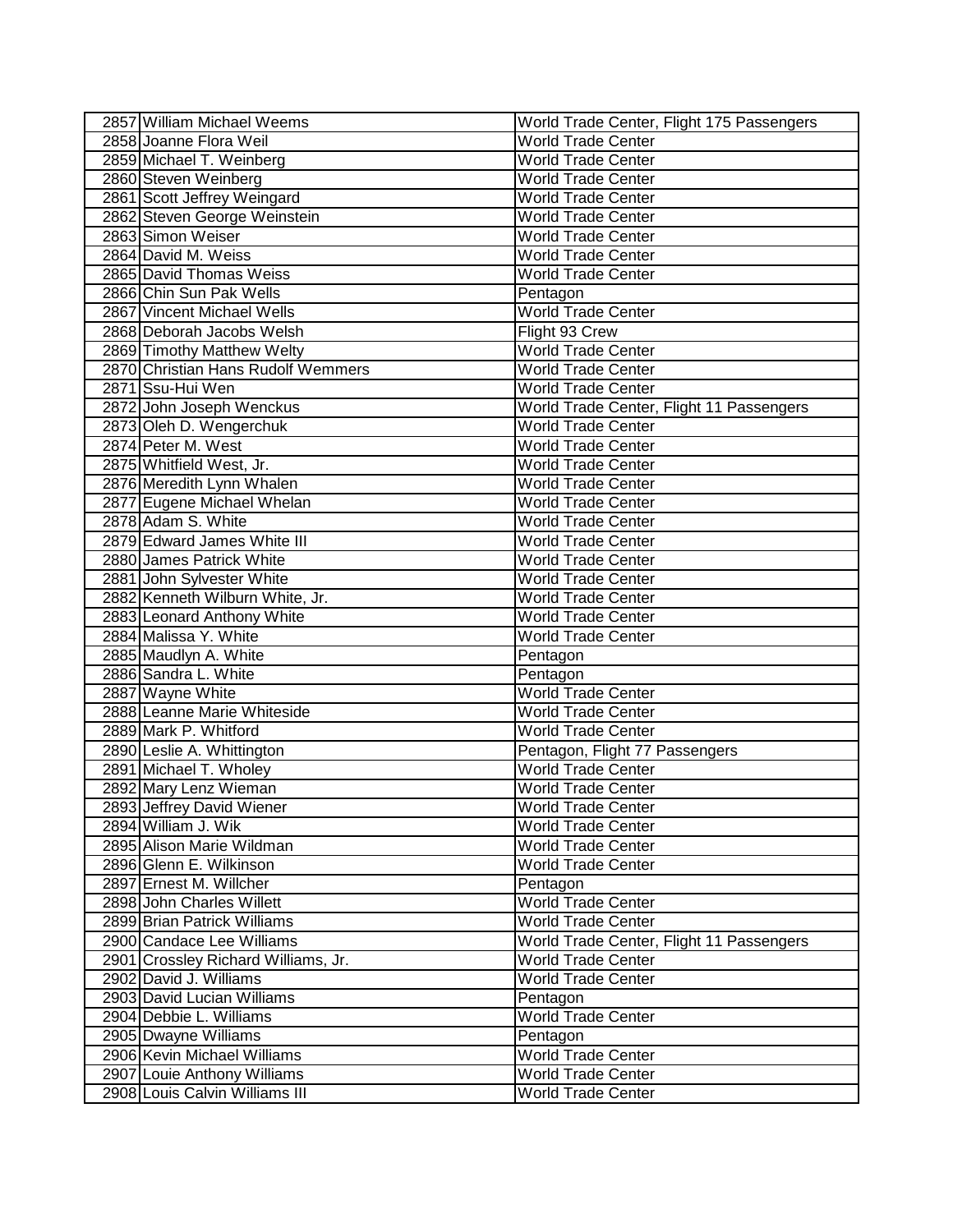| 2909 John P. Williamson          | <b>World Trade Center</b>      |
|----------------------------------|--------------------------------|
| 2910 Donna Ann Wilson            | World Trade Center             |
| 2911 William Eben Wilson         | <b>World Trade Center</b>      |
| 2912 David Harold Winton         | <b>World Trade Center</b>      |
| 2913 Glenn J. Winuk              | <b>World Trade Center</b>      |
| 2914 Thomas Francis Wise         | <b>World Trade Center</b>      |
| 2915 Alan L. Wisniewski          | <b>World Trade Center</b>      |
| 2916 Frank Paul Wisniewski       | <b>World Trade Center</b>      |
| 2917 David Wiswall               | <b>World Trade Center</b>      |
| 2918 Sigrid Charlotte Wiswe      | <b>World Trade Center</b>      |
| 2919 Michael R. Wittenstein      | <b>World Trade Center</b>      |
| 2920 Christopher W. Wodenshek    | <b>World Trade Center</b>      |
| 2921 Martin Phillips Wohlforth   | World Trade Center             |
| 2922 Katherine Susan Wolf        | <b>World Trade Center</b>      |
| 2923 Jennifer Yen Wong           | World Trade Center             |
| 2924 Siucheung Steve Wong        | <b>World Trade Center</b>      |
| 2925 Yin Ping Wong               | <b>World Trade Center</b>      |
| 2926 Yuk Ping Wong               | <b>World Trade Center</b>      |
| 2927 Brent James Woodall         | <b>World Trade Center</b>      |
| 2928 James John Woods            | <b>World Trade Center</b>      |
| 2929 Marvin Roger Woods          | Pentagon                       |
| 2930 Patrick J. Woods            | World Trade Center             |
| 2931 Richard Herron Woodwell     | <b>World Trade Center</b>      |
| 2932 David Terence Wooley        | <b>World Trade Center</b>      |
| 2933 John Bentley Works          | <b>World Trade Center</b>      |
| 2934 Martin Michael Wortley      | <b>World Trade Center</b>      |
| 2935 Rodney James Wotton         | <b>World Trade Center</b>      |
| 2936 William Wren, Ret.          | <b>World Trade Center</b>      |
| 2937 John W. Wright, Jr.         | <b>World Trade Center</b>      |
| 2938 Neil Robin Wright           | <b>World Trade Center</b>      |
| 2939 Sandra Lee Wright           | <b>World Trade Center</b>      |
| 2940 Jupiter Yambem              | <b>World Trade Center</b>      |
| 2941 John D. Yamnicky, Sr.       | Pentagon, Flight 77 Passengers |
| 2942 Suresh Yanamadala           | World Trade Center             |
| 2943 Vicki Yancey                | Pentagon, Flight 77 Passengers |
| 2944 Shuyin Yang                 | Pentagon, Flight 77 Passengers |
| 2945 Matthew David Yarnell       | <b>World Trade Center</b>      |
| 2946 Myrna Yaskulka              | <b>World Trade Center</b>      |
| 2947 Shakila Yasmin              | <b>World Trade Center</b>      |
| 2948 Olabisi Shadie Layeni Yee   | <b>World Trade Center</b>      |
| 2949 Kevin W. Yokum              | Pentagon                       |
| 2950 Edward P. York              | <b>World Trade Center</b>      |
| 2951 Kevin Patrick York          | <b>World Trade Center</b>      |
| 2952 Raymond R. York             | World Trade Center             |
| 2953 Suzanne Martha Youmans      | World Trade Center             |
| 2954 Barrington Leroy Young, Jr. | <b>World Trade Center</b>      |
| 2955 Donald McArthur Young       | Pentagon                       |
| 2956 Edmond G. Young, Jr.        | Pentagon                       |
| 2957 Jacqueline Young            | <b>World Trade Center</b>      |
| 2958 Lisa L. Young               | Pentagon                       |
| 2959 Elkin Yuen                  | <b>World Trade Center</b>      |
| 2960 Joseph C. Zaccoli           | <b>World Trade Center</b>      |